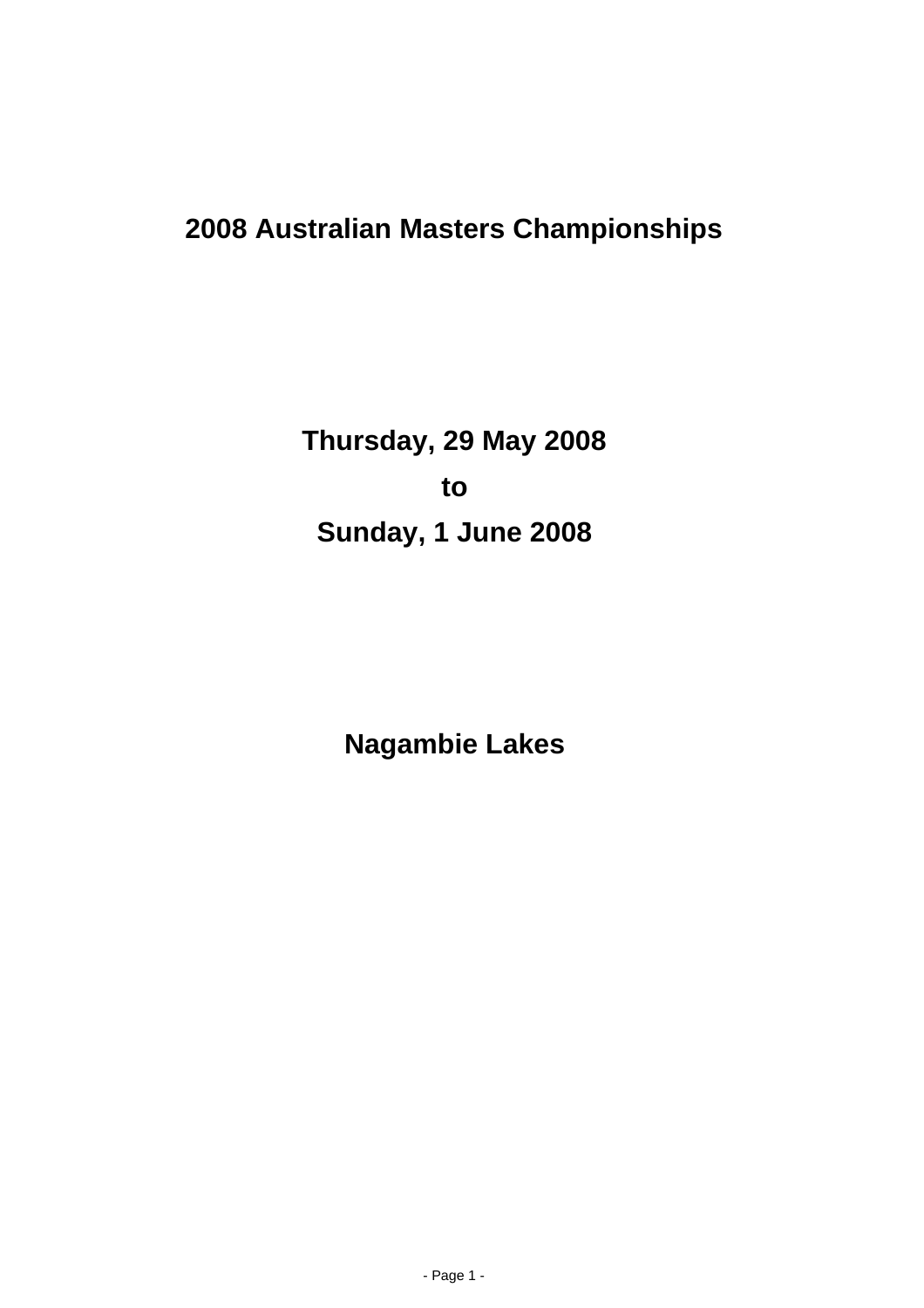| #              | Code                       | <b>Event</b>                                                       | Page #                   |
|----------------|----------------------------|--------------------------------------------------------------------|--------------------------|
| 1              | WD <sub>2</sub> -          | Womens D Coxless Pair                                              | 5                        |
| 2              | MA1X                       | Mens A Single Scull                                                | $\mathbf 5$              |
| 3              | WG4X                       | Womens G Quad Scull                                                | $\,$ 5 $\,$              |
| 4              | MH 2-                      | <b>Mens H Coxless Pair</b>                                         | $\, 6$                   |
| 5              | WA 2X                      | Womens A Double Scull                                              | $\,6$                    |
| 6              | MD 2-                      | Mens D Coxles Pair                                                 | $\, 6$                   |
| $\overline{7}$ | WC 2X                      | Womens C Double Scull                                              | $\, 6$                   |
| 8              | MC <sub>4</sub> X          | Mens C Quad Scull                                                  | $\boldsymbol{7}$         |
| 9              | WH4+                       | Womens H Coxed Four                                                | $\overline{7}$           |
| 10             | <b>WH4-</b>                | <b>Womens H Coxless Four</b>                                       | ۰.                       |
| 11             | $M18+$                     | Mens I Coxed Eight                                                 | $\boldsymbol{7}$         |
| 12             | $MB 8+$                    | Mens B Coxed Eight                                                 | $\boldsymbol{7}$         |
| 13             | $WF4+$                     | Womens F Coxed Four                                                | $\boldsymbol{7}$         |
| 14             | WF4-                       | <b>Womens F Coxless Four</b>                                       | $\boldsymbol{8}$         |
| 15             | ME <sub>1</sub> X          | Mens E Single Scull                                                | $\bf 8$                  |
| 16             | WB 8+                      | Womens B Coxed Eight                                               | 9                        |
| 17             | MJ1X                       | Mens J Single Scull                                                | 9                        |
| 18             | MF8+                       | Mens F Coxed Eight                                                 | $\boldsymbol{9}$         |
| 19             | WE2X                       | Womens E Double Scull                                              | $\boldsymbol{9}$         |
| 20             | Mix D8+                    | Mixed D Coxed Eight                                                | 10                       |
| 21             | Mix AB 2X                  | Mixed AB Double Scull                                              | 10                       |
| 22             | Mix C4X D1                 | Mixed C Quad Scull Division 1                                      | 10                       |
| 22A            | Mix C4X D2                 | Mixed C Quad Scull Division 2                                      | 11                       |
| 23             | $WG4+$                     | Womens G Coxed Four                                                | $\overline{\phantom{a}}$ |
| 24             | <b>WG4-</b><br>MJ4X        | <b>Womens G Coxless Four</b>                                       | 11                       |
| 25<br>26       | WC 4+                      | Mens J Quad Scull<br>Womens C Coxed Four                           | 11<br>11                 |
| 27             | WC 4-                      | <b>Womens C Coxless Four</b>                                       | 11                       |
| 28             | MG 8+                      | Mens G Coxed Eight                                                 | 11                       |
| 29             | WF1X                       | Womens F Single Scull                                              | 12                       |
| 30             | MA8+                       | Mens A Coxed Eight                                                 | 12                       |
| 31             | ME2-                       | Mens E Coxless Pair                                                | 12                       |
| 32             | MH <sub>1X</sub>           | Mens H Single Scull                                                | 13                       |
| 33             | MB <sub>4X</sub>           | Mens B Quad Scull                                                  | 13                       |
| 34             | MF <sub>4X</sub>           | Mens F Quad Scull                                                  | 13                       |
| 35             | <b>WB 2-</b>               | Womens B Coxless Pair                                              | 14                       |
| 36             | WE8+                       | Womens E Coxed Eight                                               | 14                       |
| 37             | $M14+$                     | Mens I Coxed Four                                                  | 14                       |
| 38             | MI4-                       | Mens I Coxless Four                                                |                          |
| 39             | <b>WH2-</b>                | Womens H Coxless Pair                                              | ۰.                       |
| 40             | MC 4+                      | Mens C Coxed Four                                                  | 14                       |
| 41             | MC 4-                      | Mens C Coxless Four                                                | 14                       |
| 42             | WA 4X                      | Womens A Quad Scull                                                | 14                       |
| 43             | MD2X                       | Mens D Double Scull                                                | 15                       |
| 44             | WD 2X                      | Womens D Double Scull                                              | 16                       |
| 45             |                            | MixFGHI4XD1 Mixed FGHI Quad Scull Division 1                       | 16                       |
| 45A            |                            | MixFGHI4XD2 Mixed FGHI Quad Scull Division 2                       | 17                       |
| 46             | $Mix C 8+$                 | Mixed C Coxed Eight                                                | 17                       |
| 47             | Mix E 2X D1                | Mixed E Double Scull Division 1                                    | 17                       |
| 47A            | Mix E 2X D2<br>Mix E 2X D3 | Mixed E Double Scull Division 2<br>Mixed E Double Scull Division 3 | 17<br>18                 |
| 47B<br>48      | WC 1X                      | Womens C Single Scull                                              | 18                       |
| 49             | MA 4X                      | Mens A Quad Scull                                                  | 19                       |
| 50             | MJ2-                       | Mens J Coxless Pair                                                |                          |
| 51             | MG <sub>2X</sub>           | Mens G Double Scull                                                | 19                       |
| 52             | WF8+                       | Womens F Coxed Eight                                               | 19                       |
| 53             | MD 4+                      | Mens D Coxed Four                                                  | 19                       |
| 54             | MD 4-                      | <b>Mens D Coxless Four</b>                                         | 20                       |
| 55             | <b>WA 2-</b>               | Womens A Coxless Pair                                              | 20                       |
| 56             | WD 4+                      | Womens D Coxed Four                                                | 20                       |
| 57             | WD 4-                      | <b>Womens D Coxless Four</b>                                       | 21                       |
| 58             | MH 8+                      | Mens H Coxed Eight                                                 | 21                       |
| 59             | WG1X                       | Womens G Single Scull                                              | 21                       |
| 60             | WB 1X                      | Womens B Single Scull                                              | 21                       |
| 61             | MF 4+                      | Mens F Coxed Four                                                  | 21                       |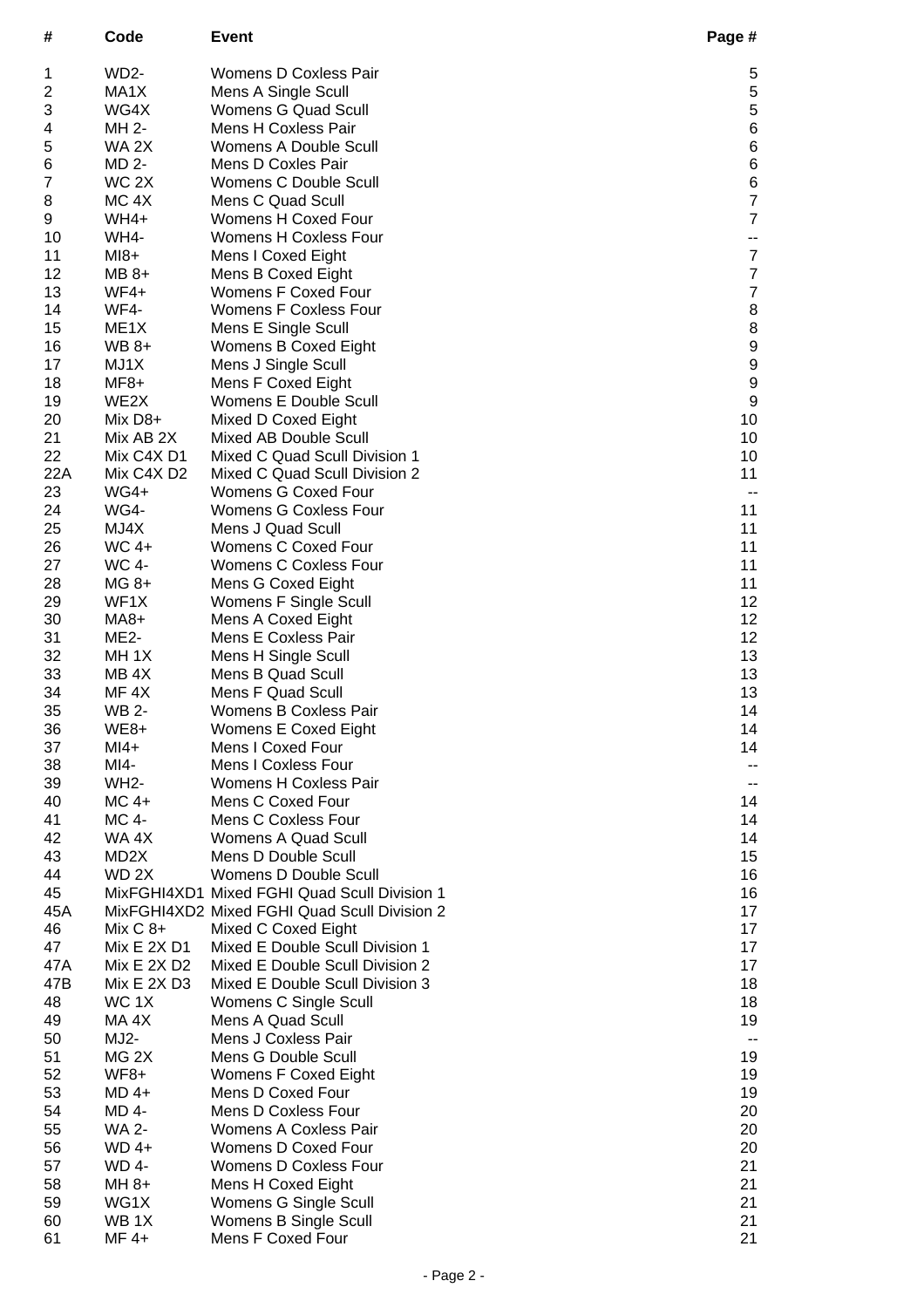| 62   | MF 4-             | <b>Womens F Coxless Four</b>                   | 22                       |
|------|-------------------|------------------------------------------------|--------------------------|
|      |                   |                                                |                          |
| 63   | WE1X              | Womens E Single Scull                          | 22                       |
| 64   | MC <sub>1</sub> X | Mens C Single Scull                            | 22                       |
| 65   | ME <sub>2</sub> X | Mens E Double Scull                            | 23                       |
|      |                   |                                                |                          |
| 66   | MI1X              | Mens I Single Scull                            | 24                       |
| 67   | WH <sub>1</sub> X | Womens H Single Scull                          | 24                       |
|      |                   |                                                |                          |
| 68   | Mix AB $4+$       | Mixed AB Coxed Four                            | 24                       |
| 69   | $Mix E4+$         | Mixed E Coxed Four                             | 25                       |
|      |                   |                                                |                          |
| 70   | Mix D4X D1        | Mixed D Quad Scull Division 1                  | 25                       |
| 70A  | Mix D4X D2        | Mixed D Quad Scull Division 2                  | 25                       |
| 70B  | Mix D4X D3        | Mixed D Quad Scull Division 3                  | 25                       |
|      |                   |                                                |                          |
| 71   | MB1X              | Mens B Single Scull                            | 25                       |
| 72   | WG8+              | Womens G Coxed Eight                           | 26                       |
|      |                   |                                                |                          |
| 73   | MG 4+             | Mens G Coxed Four                              | 26                       |
| 74   | MG 4-             | <b>Mens G Coxless Four</b>                     | 26                       |
| 75   | WF2X              | Womens F Double Scull                          | 27                       |
|      |                   |                                                |                          |
| 76   | <b>MA2-</b>       | Mens A Coxless Pair                            | 27                       |
| 77   | WB4X              | Womens B Quad Scull                            | 27                       |
|      |                   |                                                |                          |
| 78   | MH <sub>4X</sub>  | Mens H Quad Scull                              | 28                       |
| 79   | WA4+              | Womens A Coxed Four                            | 28                       |
|      |                   | Womens A Coxless Four                          |                          |
| 80   | <b>WA4-</b>       |                                                | 28                       |
| 81   | $MJ4+$            | Mens J Coxed Four                              | 28                       |
| 82   | MJ4-              | Mens J Coxless Four                            | $\overline{\phantom{a}}$ |
|      |                   |                                                |                          |
| 83   | WH4X              | Womens H Quad Scull                            | 28                       |
| 84   | MI <sub>2</sub> X | Mens I Double Scull                            | 28                       |
|      |                   |                                                |                          |
| 85   | <b>MF 2-</b>      | <b>Mens F Coxless Pair</b>                     | 29                       |
| 86   | Mix E4X D1        | Mixed E Quad Scull Division 1                  | 29                       |
| 86A  | Mix E4X D2        | Mixed E Quad Scull Division 2                  | 29                       |
|      |                   |                                                |                          |
| 87   | Mix C2X D1        | Mixed C Double Scull Division 1                | 29                       |
| 87A  | Mix C2X D2        | Mixed C Double Scull Division 2                | 30                       |
|      |                   |                                                |                          |
| 87B  | Mix C2X D3        | Mixed C Double Scull Division 3                | 30                       |
| 88   | Mix FGHI 8+       | Mixed FGHI Coxed Eight                         | 30                       |
| 89   | Mix AB 4X         | <b>Mixed AB Quad Scull</b>                     | 30                       |
|      |                   |                                                |                          |
| 90   | IWD4X             | Womens Interstate D Quad Scull                 | 30                       |
| 91   | IMD8+             | Mens Interstate D Coxed Eight                  | 31                       |
|      |                   |                                                |                          |
| 92   | IWD8+             | Womens Interstate D Coxed Eight                | 31                       |
| 93   | IMD4X             | Mens Interstate D Quad Scull                   | 31                       |
| 94   | ME <sub>8+</sub>  | Mens E Coxed Eight                             | 31                       |
|      |                   |                                                |                          |
| 95   | WF2-              | Womens F Coxless Pair                          | 32                       |
| 96   | MB 4+             | Mens B Coxed Four                              | 32                       |
|      |                   |                                                |                          |
| 97   | MB 4-             | <b>Mens B Coxless Four</b>                     | 32                       |
| 98   | MG1X              | Mens G Single Scull                            | 33                       |
| 99   | WD 1X             | Womens D Single                                | 33                       |
|      |                   |                                                |                          |
| 100  | MA <sub>2</sub> X | Mens A Double Scull                            | 34                       |
| 101  | $MI2-$            | Mens I Coxless Pair                            | 34                       |
| 102  | MD1X              |                                                | 34                       |
|      |                   | Mens D Single Scull                            |                          |
| 103  | WC 8+             | Womens C Coxed Eight                           | 35                       |
| 104  | MF <sub>1X</sub>  | Mens F Single Scull                            | 36                       |
|      |                   |                                                |                          |
| 105  | WA1X              | Womens A Single Scull                          | 37                       |
| 106  | MJ2X              | Mens J Double Scull                            | 37                       |
| 107  | $WE4+$            | Womens E Coxed Four                            | 37                       |
|      |                   |                                                |                          |
| 108  | <b>WE4-</b>       | <b>Womens E Coxless Four</b>                   | 37                       |
| 109  | MC 2-             | Mens C Coxless Pair                            | 38                       |
|      |                   |                                                |                          |
| 110  | Mix E8+ D1        | Mixed E Coxed Eight Division 1                 | 38                       |
| 110A | Mix E8+ D2        | Mixed E Coxed Eight Division 2                 | 39                       |
| 111  | Mix AB8+          | Mixed AB Coxed Eight                           | 39                       |
|      |                   |                                                |                          |
| 112  |                   | MixFGHI2XD1 Mixed FGHI Double Scull Division 1 | 39                       |
| 112A |                   | MixFGHI2XD2 Mixed FGHI Double Scull Division 2 | 39                       |
|      |                   |                                                |                          |
| 112B |                   | MixFGHI2XD3 Mixed FGHI Double Scull Division 3 | 40                       |
| 113  | Mix D4+ D1        | Mixed D Coxed Four Division 1                  | 40                       |
| 113A | Mix D4+ D2        | Mixed D Coxed Four Division 2                  | 40                       |
|      |                   |                                                |                          |
| 114  | WH <sub>2</sub> X | Womens H Double Scull                          | 40                       |
| 115  | WA 8+             | Womens A Coxed Eight                           | 40                       |
|      |                   |                                                |                          |
| 116  | ME4X              | Mens E Quad Scull                              | 41                       |
| 117  | WD4X              | Womens D Quad Scull                            | 41                       |
| 118  | MH4+              | Mens H Coxed Four                              | 41                       |
|      |                   | <b>Mens H Coxless Four</b>                     | 42                       |
| 119  | MH4-              |                                                |                          |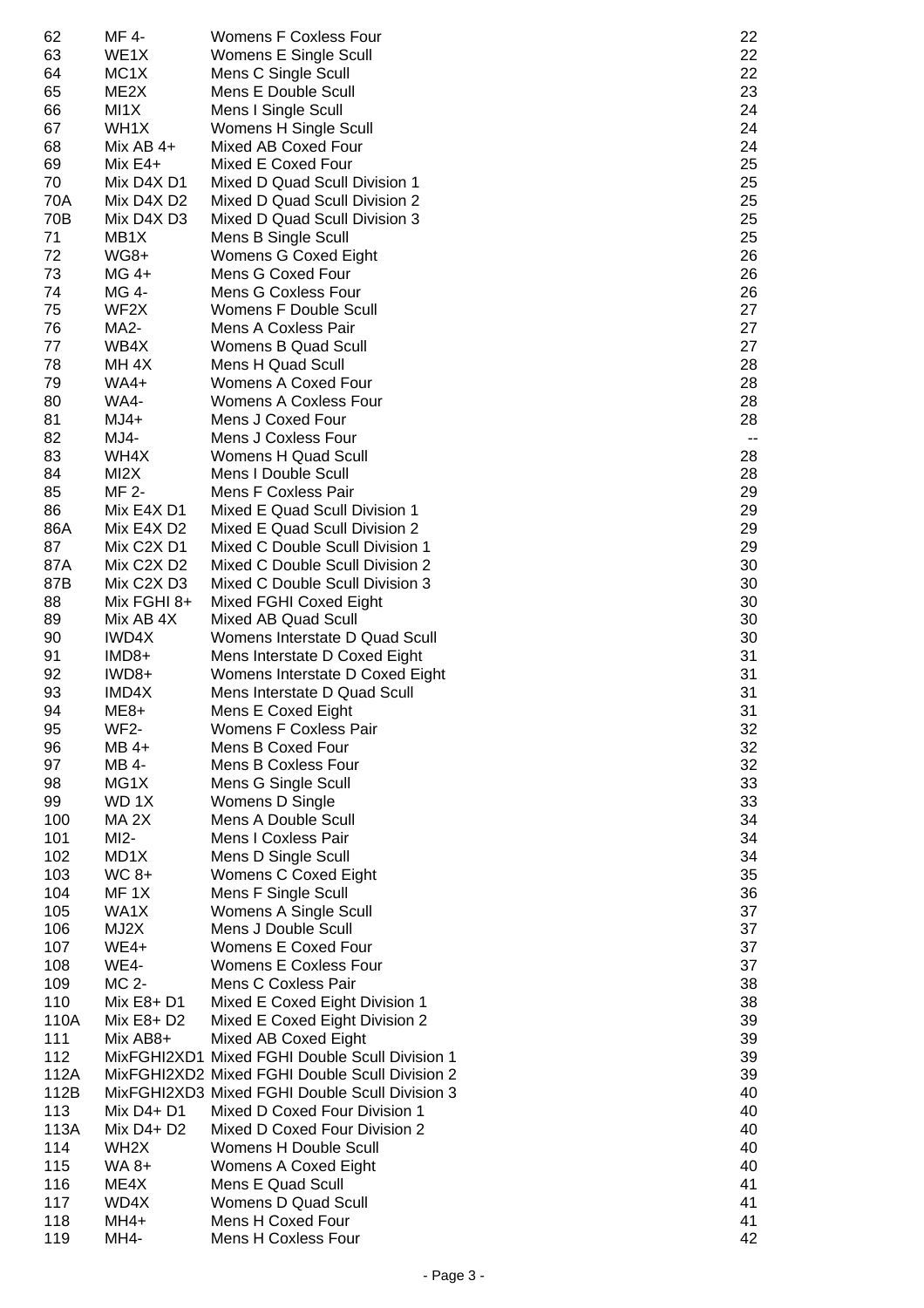| 120  | <b>WG2-</b>                         | Womens G Coxless Pair           | --           |
|------|-------------------------------------|---------------------------------|--------------|
| 121  | MB 2-                               | Mens B Coxless Pair             | 42           |
| 122  | <b>WE2-</b>                         | Womens E Coxless Pair           | 42           |
| 123  | WC 2-                               | Womens C Coxless Pair           | 42           |
| 124  | $MD 8+$                             | Mens D Coxed Eight              | 42           |
| 125  | MG4X                                | Mens G Quad Scull               | 43           |
| 126  | WF4X                                | Womens F Quad Scull             | 43           |
| 127  | $MJ8+$                              | Mens J Coxed Eight              | 44           |
| 128  | WB <sub>2</sub> X                   | Womens B Double Scull           | 44           |
| 129  | MC <sub>2</sub> X                   | Mens C Double Scull             | 44           |
| 130  | Mix FGHI 4+                         | Mixed FGHI Coxed Four           | 45           |
| 131  | Mix C4+                             | Mixed C Coxed Four              | 45           |
| 132  | Mix D2X D1                          | Mixed D Double Scull Division 1 | 45           |
| 132A | Mix D2X D2                          | Mixed D Double Scull Division 2 | 46           |
| 132B | Mix D2X D3                          | Mixed D Double Scull Division 3 | 46           |
| 132C | Mix D <sub>2</sub> X D <sub>4</sub> | Mixed D Double Scull Division 4 | 46           |
| 133  | WCOC1X                              | Womens Champion of Champions    | 46           |
| 134  | MCOC1X                              | Mens Champion of Champions      | 46           |
| 135  | WH8+                                | Womens H Coxed Eight            | --           |
| 136  | MI4X                                | Mens I Quad Scull               | 47           |
| 137  | MG 2-                               | Mends G Coxless Pair            | 47           |
| 138  | $WD 8+$                             | Womens D Coxed Eight            | 47           |
| 139  | MF <sub>2X</sub>                    | Mens F Double Scull             | 47           |
| 140  | MD4X                                | Mens D Quad Scull               | 48           |
| 141  | MA 4+                               | Mens A Coxed Four               | 48           |
| 142  | MA 4-                               | Mens A Coxless Four             | $\mathbf{u}$ |
| 143  | WE4X                                | Womens E Quad Scull             | 49           |
| 144  | MH <sub>2X</sub>                    | Mens H Double Scull             | 49           |
| 145  | WB 4+                               | Womens B Coxed Four             | 49           |
| 146  | WB 4-                               | <b>Womens B Coxless Four</b>    | 49           |
| 147  | WG2X                                | Womens G Double Scull           | 50           |
| 148  | WC 4X                               | Womens C Quad Scull             | 50           |
| 149  | MB <sub>2</sub> X                   | Mens B Double Scull             | 50           |
| 150  | ME 4+                               | Mens E Coxed Four               | 51           |
| 151  | ME 4-                               | Mens E Coxless Four             | 51           |
| 152  | $MC8+$                              | Mens C Coxed Eight              | 51           |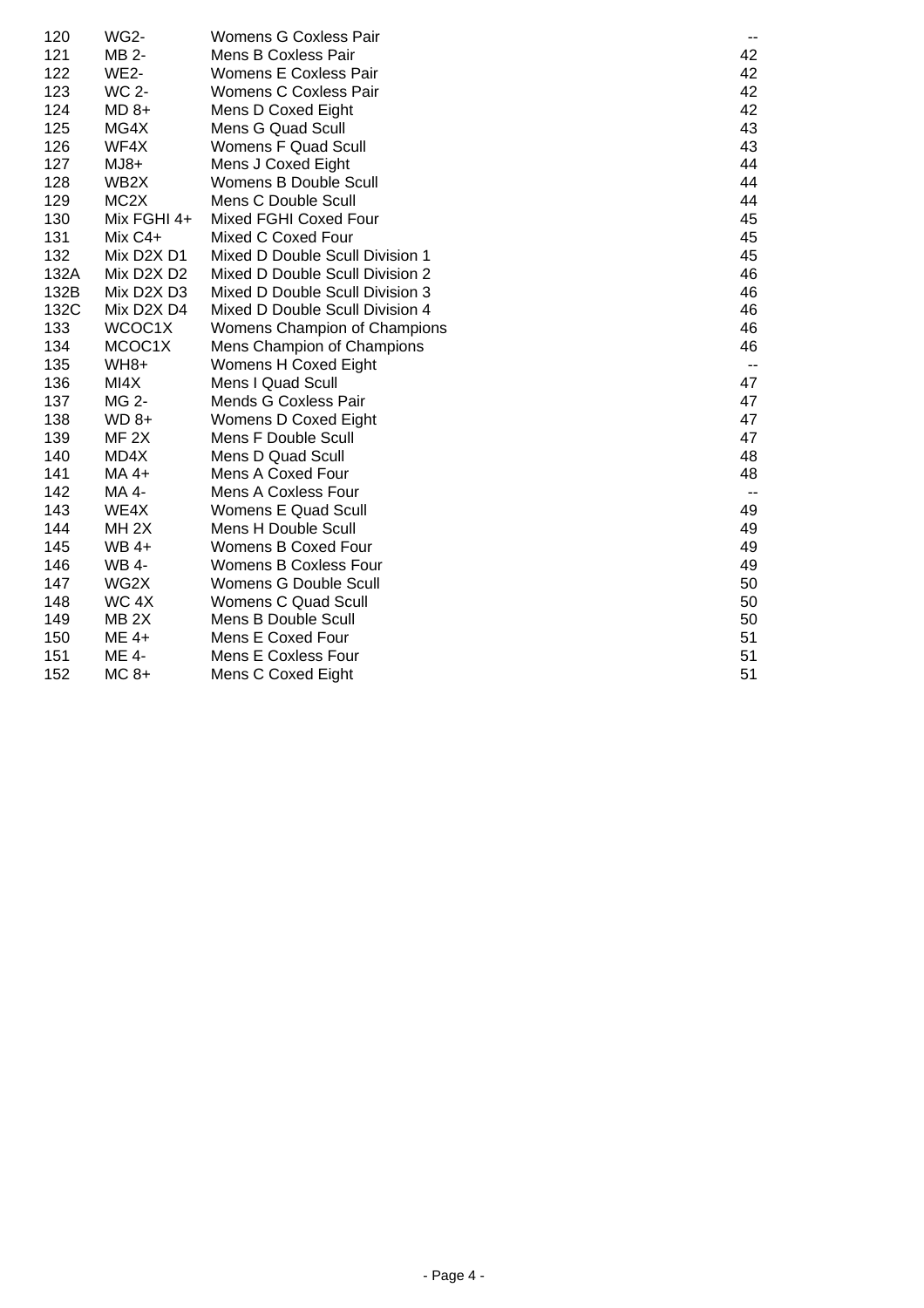#### Event 1 : Womens D Coxless Pair

| Race 15 |       | Womens D Coxless Pair |                     |     |      |         | <b>Straight Final</b> |
|---------|-------|-----------------------|---------------------|-----|------|---------|-----------------------|
| Place   |       | Crew                  |                     |     | Lane | 1000m   | Margins               |
|         | 01.01 | <b>CRC</b>            | (Preiner, Donoghoe) | (D) | 8    | 4:07.45 | 0.00<br>$+0.00$       |
|         | 01.03 | Drummoyne/Leichhardt  | (Conry, Moore*)     | (D) | 6    | 4:11.26 | 3.81<br>$+3.81$       |
| 3       | 01.06 | Toowong               | (Warren, Elliott)   | (D) |      | 4:12.06 | 0.80<br>$+4.61$       |
| 4       | 01.04 | Noosa                 | (Mecham, Hebron)    | (D) | 3    | 4:14.72 | $+7.27$<br>2.66       |
| 5       | 01.05 | Toowong               | (Eagles, Vucak)     | (D) | 5    | 4:23.83 | $+16.38$<br>9.11      |
| 6       |       | 01.02 CRC             | (Goddard, Charlton) | (D) | 4    | 4:28.45 | +21.00<br>4.62        |
|         | 01.07 | Yarra Yarra           | (Pringle, Yann)     | (D) | 2    | 4:32.63 | $4.18 + 25.18$        |
|         |       |                       |                     |     |      |         | *substitute           |

#### Event 2 : Mens A Single Scull

| Race 1            |       | Mens A Single Scull                        |                        |     |                 |                  | Heat 1           |
|-------------------|-------|--------------------------------------------|------------------------|-----|-----------------|------------------|------------------|
| Place             |       | Crew                                       |                        |     | Lane            | 1000m            | Margins          |
| 1                 | 02.06 | Murwillumbah                               | (Rick Kranen)          | (C) | $\overline{4}$  | 3:42.76          | $+0.00$<br>0.00  |
| $\overline{2}$    | 02.03 | Commercial                                 | (Jeffery Peereboom)    | (C) | 1               | 3:43.49          | 0.73<br>$+0.73$  |
| 3                 | 02.10 | St George                                  | (Robert Henderson)     | (B) | 6               | 3:45.36          | 1.87<br>$+2.60$  |
| 4                 | 02.02 | <b>CRC</b>                                 | (Lawrence Sandral)     | (A) | 8               | 3:46.26          | $+3.50$<br>0.90  |
| 5                 | 02.13 | Toowong                                    | (Ben Evers-Swindell)   | (A) | $\overline{7}$  | 3:49.14          | $+6.38$<br>2.88  |
| 6                 | 02.15 | <b>Torrens</b>                             | (Ralph Cruickshank)    | (A) | 5               | 3:56.34          | $7.20 + 13.58$   |
| 7                 | 02.16 | Melbourne Uni                              | (Robert Curtain)       | (A) | $\overline{2}$  | 3:56.74          | $0.40 + 13.98$   |
|                   | 02.12 | Toowong                                    | (Adrian Howard)        | (A) | 3               | <b>SCRATCHED</b> |                  |
|                   |       | Progress: 1,2,3,4->Final; Rest->Eliminated |                        |     |                 |                  |                  |
| Race <sub>2</sub> |       | Mens A Single Scull                        |                        |     |                 |                  | Heat 2           |
| Place             |       | Crew                                       |                        |     | Lane            | 1000m            | Margins          |
| 1                 | 02.09 | Power House                                | (Shane O'Connor-Smith) | (B) | $\overline{4}$  | 3:45.18          | $+0.00$<br>0.00  |
| $\overline{2}$    | 02.11 | Toowong                                    | (Tristan Mott)         | (A) | 8               | 3:46.63          | 1.45<br>$+1.45$  |
| 3                 | 02.01 | <b>Banks</b>                               | (Phillip Reynolds)     | (B) | 5               | 3:47.84          | 1.21<br>$+2.66$  |
| 4                 | 02.08 | Power House                                | (Nick Inglis)          | (B) | 1               | 3:48.78          | $+3.60$<br>0.94  |
| 5                 | 02.14 | Toowong                                    | (Peter Schryver)       | (A) | 3               | 3:50.41          | 1.63<br>$+5.23$  |
| 6                 | 02.07 | Murwillumbah                               | (Jim Stewart)          | (B) | $6\phantom{1}6$ | 3:56.19          | $+11.01$<br>5.78 |
| $\overline{7}$    | 02.05 | Murray Bridge                              | (Graham Hunt)          | (C) | $\overline{7}$  | 3:58.69          | $2.50 + 13.51$   |
| 8                 | 02.04 | Endeavour                                  | (Sean Donza)           | (B) | $\overline{2}$  | 4:05.19          | $6.50 +20.01$    |
|                   |       | Progress: 1,2,3,4->Final; Rest->Eliminated |                        |     |                 |                  |                  |
| Race 16           |       | Mens A Single Scull                        |                        |     |                 |                  | Final            |
| Place             |       | Crew                                       |                        |     | Lane            | 1000m            | Margins          |
| 1                 | 02.09 | Power House                                | (Shane O'Connor-Smith) | (B) | $\overline{4}$  | 3:37.90          | $+0.00$<br>0.00  |
| $\overline{2}$    | 02.06 | Murwillumbah                               | (Rick Kranen)          | (C) | 5               | 3:38.33          | $+0.43$<br>0.43  |
| 3                 | 02.08 | Power House                                | (Nick Inglis)          | (B) | 8               | 3:40.77          | $+2.87$<br>2.44  |
| 4                 | 02.11 | Toowong                                    | (Tristan Mott)         | (A) | $6\phantom{1}$  | 3:40.79          | 0.02<br>$+2.89$  |
| 5                 | 02.01 | <b>Banks</b>                               | (Phillip Reynolds)     | (B) | $\overline{2}$  | 3:44.36          | $+6.46$<br>3.57  |
| 6                 | 02.02 | <b>CRC</b>                                 | (Lawrence Sandral)     | (A) | 1               | 3:50.79          | 6.43<br>$+12.89$ |
| $\overline{7}$    | 02.10 | St George                                  | (Robert Henderson)     | (B) | $\overline{7}$  | 3:51.11          | $0.32 + 13.21$   |
| 8                 | 02.03 | Commercial                                 | (Jeffery Peereboom)    | (C) | 3               | 3:55.32          | $4.21 + 17.42$   |

### Event 3 : Womens G Quad Scull

| Race 17<br>Womens G Quad Scull |       |                          |                                   |     |      |         | <b>Straight Final</b> |          |
|--------------------------------|-------|--------------------------|-----------------------------------|-----|------|---------|-----------------------|----------|
| <b>IPlace</b>                  |       | Crew                     |                                   |     | Lane | 1000m   |                       | Margins  |
|                                | 03.01 | <b>Balmain Composite</b> | (Clark.Beeton.Williamson.Skelton) | (G) |      | 4:10.64 | 0.00                  | $+0.00$  |
|                                | 03.02 | CRC                      | (Seymour,Corry,Colledge,Small)    | (G) | 6    | 4:25.61 | 14.97                 | $+14.97$ |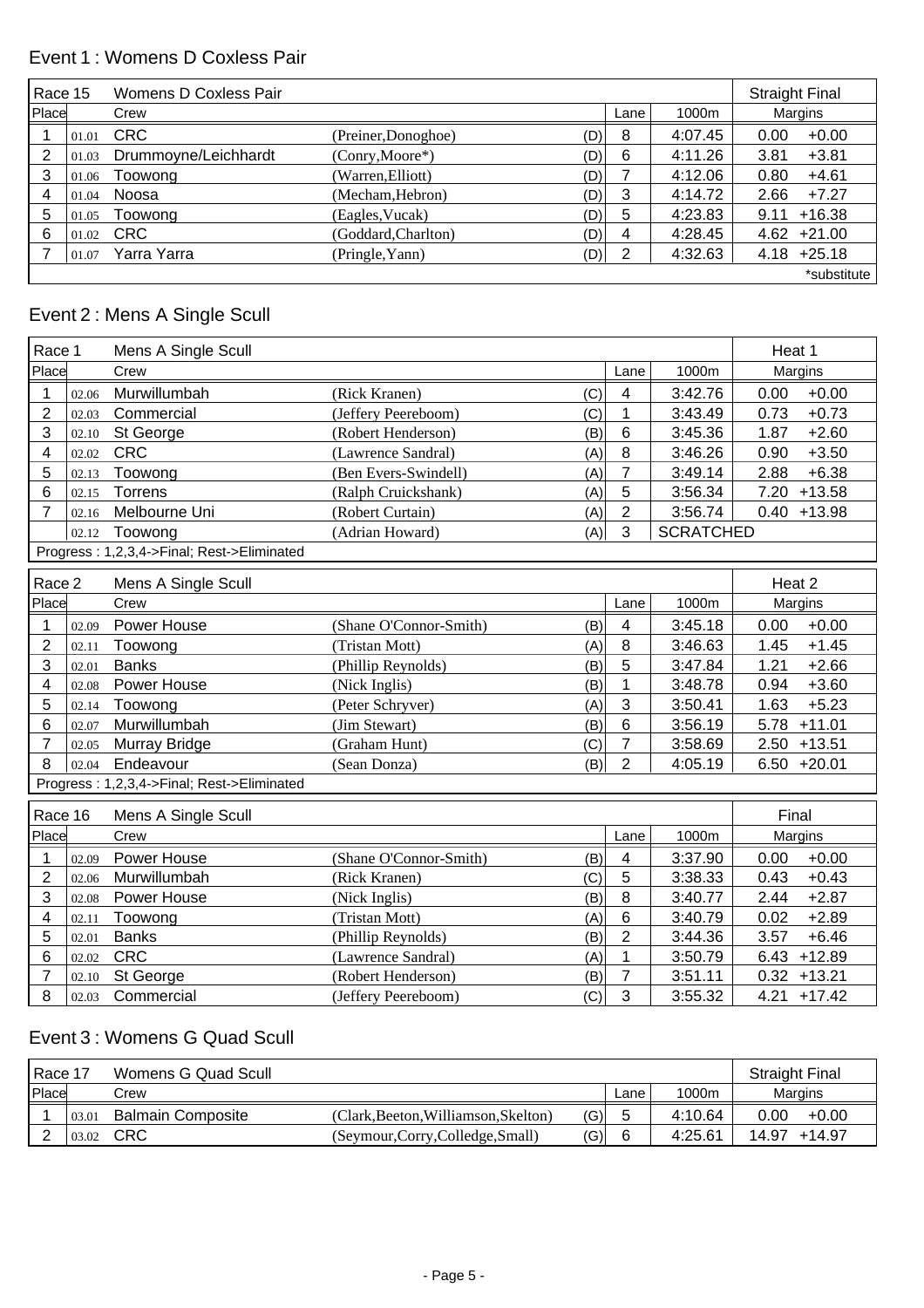#### Event 4 : Mens H Coxless Pair

|       | Race 18<br>Mens H Coxless Pair |                      |                        |     | <b>Straight Final</b> |         |                   |
|-------|--------------------------------|----------------------|------------------------|-----|-----------------------|---------|-------------------|
| Place |                                | Crew                 |                        |     | Lane                  | 1000m   | Margins           |
|       |                                | $04.02$ Hunter       | (Ellercamp, Ellercamp) | (H) | 5                     | 4:11.46 | $+0.00$<br>0.00   |
|       | 04.03                          | Mannum               | (Banks,Lindsay)        | (H) | 6                     | 4:12.76 | $+1.30$<br>1.30   |
| ົ     | 04.01                          | Armidale/North Shore | (James, Sypkens)       | (H) |                       | 4:39.96 | +28.50<br>27.20   |
|       | 04.04                          | Riverside            | (Orr, Ryan)            | (H) | 4                     | 4:52.69 | $+41.23$<br>12.73 |

#### Event 5 : Womens A Double Scull

|       | Race 19<br>Womens A Double Scull<br><b>Straight Final</b> |                          |                         |      |         |                 |
|-------|-----------------------------------------------------------|--------------------------|-------------------------|------|---------|-----------------|
| Place |                                                           | Crew                     |                         | Lane | 1000m   | Margins         |
|       | 05.01                                                     | <b>CRC</b>               | (Jolly, Knowler)<br>(A) | 3    | 3:48.43 | $+0.00$<br>0.00 |
|       | 05.05                                                     | Richmond                 | (Stupka,Catford)<br>(A) | 4    | 3:52.27 | $+3.84$<br>3.84 |
| 3     |                                                           | 05.02 CRC/Toowong        | (Nugent, Grant)<br>(A)  | 6    | 3:59.09 | $6.82 + 10.66$  |
|       | 05.04                                                     | Mosman                   | (Taylor,Hill)<br>(C)    |      | 4:09.71 | $10.62 +21.28$  |
| 5     | 05.03                                                     | Footscray/Melb Argonauts | (Fraser, Robins)<br>(A) | 5    | 4:16.49 | $6.78 + 28.06$  |

#### Event 6 : Mens D Coxles Pair

|       | Race 20<br>Mens D Coxles Pair |                              |                        |     |      | <b>Straight Final</b> |         |         |  |
|-------|-------------------------------|------------------------------|------------------------|-----|------|-----------------------|---------|---------|--|
| Place |                               | Crew                         |                        |     | Lane | 1000m                 | Margins |         |  |
|       | 06.02                         | Glebe                        | (Davis, Mackney)       | (D) | 3    | 3:42.71               | 0.00    | $+0.00$ |  |
|       | 06.03                         | Mercantile                   | (Groves, Smith)        | (D) | 5    | 3:48.62               | 5.91    | $+5.91$ |  |
| 3     | 06.01                         | CRC                          | (Hodges, Pagan)        | (D) | 4    | 3:51.25               | 2.63    | $+8.54$ |  |
| NJ    | 06.05                         | Vikings                      | (McAfee, Austin)       | (D) | 6    |                       |         |         |  |
|       |                               | $NJ$ 06.04 Newington Masters | (Johnson, Blessington) | (D) |      |                       |         |         |  |
|       | NJ - Not Judged               |                              |                        |     |      |                       |         |         |  |

## Event 7 : Womens C Double Scull

| Race 3         | Womens C Double Scull           |                                        |                              |                | Heat 1  |                  |
|----------------|---------------------------------|----------------------------------------|------------------------------|----------------|---------|------------------|
| Place          |                                 | Crew                                   |                              | Lane           | 1000m   | Margins          |
| 1              | 07.04                           | Bunbury/ANA                            | (Sale, Bingham)<br>(C)       | 6              | 3:54.04 | 0.00<br>$+0.00$  |
| 2              | 07.06                           | Commercial                             | (Fenn, Thomasson)<br>(C)     | 5              | 3:54.38 | $+0.34$<br>0.34  |
| 3              | 07.02                           | <b>BMRC</b>                            | (Champness, Quilty)<br>(C)   | 7              | 3:56.58 | $+2.54$<br>2.20  |
| 4              | 07.08                           | <b>Manning River/CRC</b>               | (Bissaker, Cavill)<br>(C)    | 3              | 3:58.54 | $+4.50$<br>1.96  |
| 5              | 07.10                           | Mosman                                 | (Taylor, Hill)<br>(C)        | 4              | 4:04.68 | $+10.64$<br>6.14 |
|                |                                 | Progress: 1,2->Final; Rest->Eliminated |                              |                |         |                  |
|                | Womens C Double Scull<br>Race 4 |                                        |                              |                | Heat 2  |                  |
| Place          |                                 | Crew                                   |                              | Lane           | 1000m   | Margins          |
| 1              | 07.01                           | <b>BMRC</b>                            | (Nash, Gasson)<br>(C)        | 7              | 4:05.24 | 0.00<br>$+0.00$  |
| 2              | 07.11                           | North Shore/Newcastle                  | (Cragg, Brew)<br>(C)         | 6              | 4:10.55 | 5.31<br>$+5.31$  |
| $\mathbf{3}$   | 07.17                           | <b>TJCU</b>                            | (Graham, Kelly)<br>(C)       | 3              | 4:13.84 | $+8.60$<br>3.29  |
| 4              | 07.16                           | <b>Sydney Womens MLC</b>               | (O'Malley, Zammit)<br>(C)    | 4              | 4:15.75 | $+10.51$<br>1.91 |
| 5              | 07.15                           | <b>Sydney University</b>               | (Harrison, MacArthur)<br>(C) | 5              | 4:20.47 | 4.72<br>$+15.23$ |
|                |                                 | Progress: 1,2->Final; Rest->Eliminated |                              |                |         |                  |
| Race 5         |                                 | Womens C Double Scull                  |                              |                |         | Heat 3           |
| Place          |                                 | Crew                                   |                              | Lane           | 1000m   | Margins          |
| 1              | 07.09                           | Melbourne                              | (O'Connor, Nishibata)<br>(C) | 5              | 4:02.08 | 0.00<br>$+0.00$  |
| $\overline{2}$ | 07.07                           | Endeavour/Tamar                        | (Walker, Brennan)<br>(D)     | 4              | 4:11.89 | $+9.81$<br>9.81  |
| 3              | 07.12                           | <b>Sunshine Coast</b>                  | (C)<br>(Davies, Muller)      | $\overline{7}$ | 4:14.38 | $+12.30$<br>2.49 |
| 4              | 07.18                           | Yarra Yarra                            | (Butler, Cooke)<br>(C)       | 6              | 4:20.43 | 6.05<br>$+18.35$ |
|                |                                 | Progress: 1,2->Final; Rest->Eliminated |                              |                |         |                  |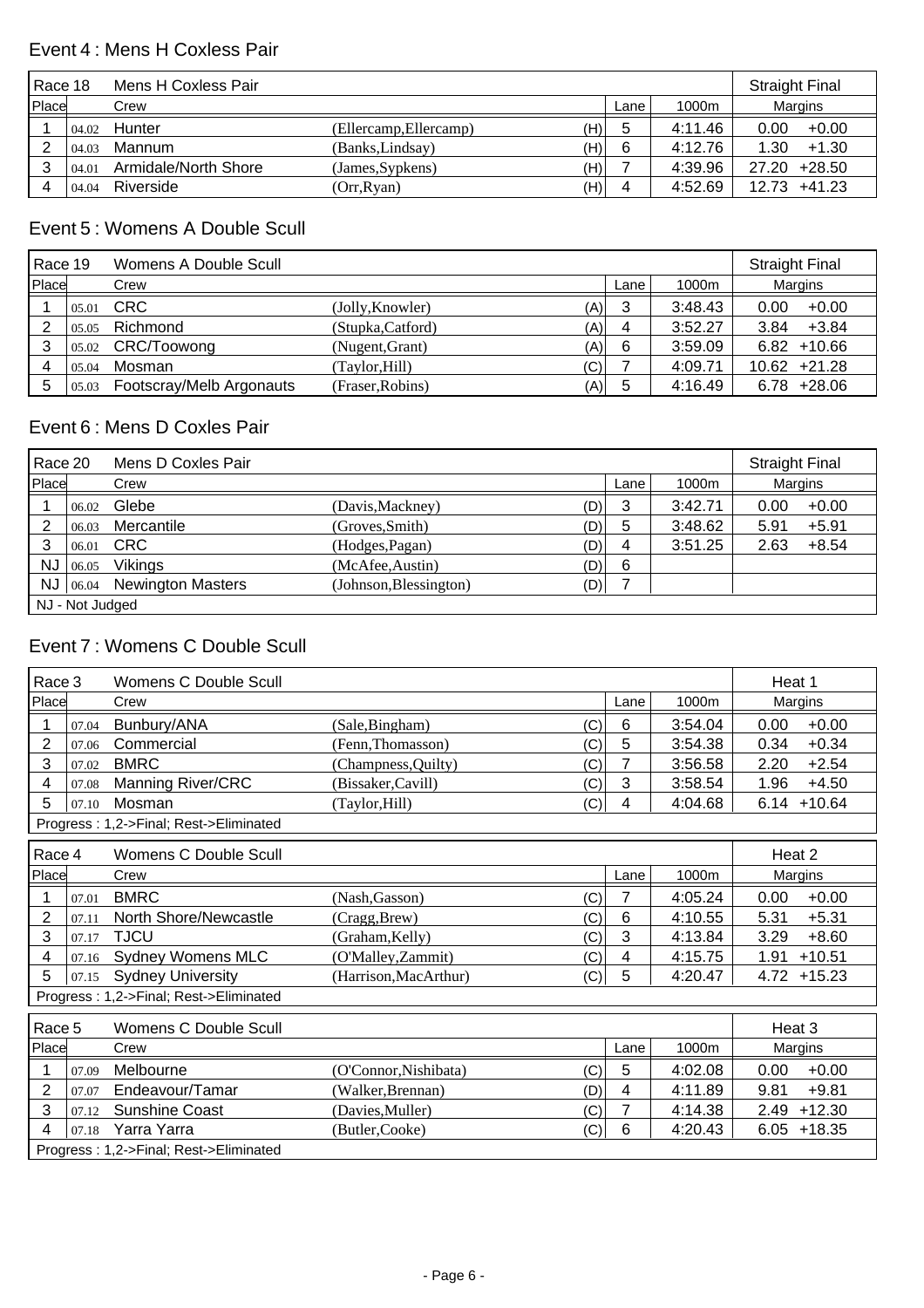| Race 6 |                                        | Womens C Double Scull |                       |     |      |                  |       | Heat 4   |  |
|--------|----------------------------------------|-----------------------|-----------------------|-----|------|------------------|-------|----------|--|
| Place  |                                        | Crew                  |                       |     | Lane | 1000m            |       | Margins  |  |
|        | 07.03                                  | Bris GPS/Noosa        | (Hebron, Christie)    | (C) | 6    | 3:58.82          | 0.00  | $+0.00$  |  |
| 2      | 07.14                                  | Sydney                | (Smythe, Liljeqvist)  | (C) |      | 4:00.45          | 1.63  | $+1.63$  |  |
| 3      | 07.05                                  | <b>CRC</b>            | (Donoghoe, Brian)     | (C) | 5    | 4:08.49          | 8.04  | $+9.67$  |  |
| 4      | 07.13                                  | Surfers/Bris GPS      | (Phillips, Smith)     | (C) | 4    | 4:20.71          | 12.22 | $+21.89$ |  |
|        | Progress: 1,2->Final; Rest->Eliminated |                       |                       |     |      |                  |       |          |  |
|        | Race 21<br>Womens C Double Scull       |                       |                       |     |      | Final            |       |          |  |
| Place  |                                        | Crew                  |                       |     | Lane | 1000m            |       | Margins  |  |
|        | 07.06                                  | Commercial            | (Fenn, Thomasson)     | (C) |      | 3:46.11          | 0.00  | $+0.00$  |  |
| 2      | 07.04                                  | Bunbury/ANA           | (Sale, Bingham)       | (C) | 3    | 3:47.69          | 1.58  | $+1.58$  |  |
| 3      | 07.09                                  | Melbourne             | (O'Connor, Nishibata) | (C) | 4    | 3:52.21          | 4.52  | $+6.10$  |  |
| 4      | 07.01                                  | <b>BMRC</b>           | (Nash, Gasson)        | (C) | 6    | 3:53.42          | 1.21  | $+7.31$  |  |
| 5      | 07.03                                  | <b>Bris GPS/Noosa</b> | (Hebron, Christie)    | (C) | 5    | 3:53.84          | 0.42  | $+7.73$  |  |
| 6      | 07.11                                  | North Shore/Newcastle | (Cragg, Brew)         | (C) | 2    | 3:59.92          | 6.08  | $+13.81$ |  |
| 7      | 07.07                                  | Endeavour/Tamar       | (Walker,Brennan)      | (D) | 7    | 4:09.84          | 9.92  | $+23.73$ |  |
|        | 07.14                                  | Sydney                | (Smythe,Liljeqvist)   | (C) | 8    | <b>SCRATCHED</b> |       |          |  |

# Event 8 : Mens C Quad Scull

|       | Mens C Quad Scull<br>Race 22<br><b>Straight Final</b> |                                 |                                              |     |      |         |                   |
|-------|-------------------------------------------------------|---------------------------------|----------------------------------------------|-----|------|---------|-------------------|
| Place |                                                       | Crew                            |                                              |     | Lane | 1000m   | Margins           |
|       | 08.03                                                 | <b>Brisbane Water Composite</b> | (Larkin, Major, Lloyd Jones, Cullen)         | (C) | 5    | 3:14.50 | $+0.00$<br>0.00   |
|       | 08.01                                                 | <b>CRC/BMRC</b>                 | (Gasson, Trowell, Reid, Sandral*)            | (A) | 3    | 3:16.62 | $+2.12$<br>2.12   |
|       | 08.05                                                 | <b>CRC</b>                      | (Fisher, Blake, Philippa, Wilkes)            | (C) | 6    | 3:26.87 | $+12.37$<br>10.25 |
|       | 08.04                                                 | <b>CRC</b>                      | (Greer, Little, Greer*, Ellis)               | (C) | 4    | 3:27.65 | $+13.15$<br>0.78  |
| 5     | 08.06                                                 | Torrens/Pt Adelaide             | (Knight*, Holt, Heaton-Harris, Dankbaar) (D) |     | 8    | 3:32.06 | +17.56<br>4.41    |
| 6     | 08.02                                                 | <b>Bris GPS/Sunshine Coast</b>  | (Cox, O'Keefe, Holzberger, Brett)            | (D) |      | 3:45.53 | $+31.03$<br>13.47 |
|       |                                                       |                                 |                                              |     |      |         | *substitute       |

### Event 9 : Womens H Coxed Four

| Race 23 |       | Womens H Coxed Four |                                                     |      |         | <b>Straight Final</b> |         |
|---------|-------|---------------------|-----------------------------------------------------|------|---------|-----------------------|---------|
| Place   |       | Crew                |                                                     | Lane | 1000m   | Margins               |         |
|         | 09.01 | Noosa Composite     | (Guterres, Simington, Banks, Clark, c: Skelton) (H) |      | 5:24.87 | 0.00                  | $+0.00$ |

### Event 11 : Mens I Coxed Eight

| Race 24 |       | Mens I Coxed Eight                                                               |      |         | <b>Straight Final</b> |         |
|---------|-------|----------------------------------------------------------------------------------|------|---------|-----------------------|---------|
| Place   |       | Crew                                                                             | Lane | 1000m   |                       | Margins |
|         | 11.01 | Banks/Nagambie<br>(1)                                                            |      |         |                       |         |
|         |       | (Howard, MacMillan, Christie, koekoe, Gibb, Howell, McKay, Jopling, c: Lausberg) | 6    | 3:59.24 | 0.00                  | $+0.00$ |
|         | 11.02 | <b>BMRC Composite</b><br>(1)                                                     |      |         |                       |         |
|         |       | (Hammond, Garrett, Griffin, Burgess, Keable, Simson, Denny, Leitch, c: Marks)    | đ    | 3:59.59 | 0.35                  | $+0.35$ |

# Event 12 : Mens B Coxed Eight

| Race 25       |       | Mens B Coxed Eight                                                                      |      |         | <b>Straight Final</b> |         |
|---------------|-------|-----------------------------------------------------------------------------------------|------|---------|-----------------------|---------|
| <b>IPlace</b> |       | Crew                                                                                    | Lane | 1000m   |                       | Margins |
|               | 12.01 | Power House<br>(B)                                                                      |      |         |                       |         |
|               |       | (Inglis, Kegele, Leahy, Glover, O'Connor-Smith, Inglis, Holman, Hatjiandreou, c: Grant) | 6    | 3:00.34 | 0.00                  | $+0.00$ |
|               | 12.02 | (B)<br>Toowong                                                                          |      |         |                       |         |
|               |       | (Law, Schryver, Evers-Swindell, Mercer, Howard, Taylor, Atkins, Mott, c: Alexander)     | 5    | 3:06.48 |                       | $+6.14$ |

## Event 13 : Womens F Coxed Four

| Race 26<br>Womens F Coxed Four                                                 |       |         |                                               |       | <b>Straight Final</b> |         |         |
|--------------------------------------------------------------------------------|-------|---------|-----------------------------------------------|-------|-----------------------|---------|---------|
| <b>IPlace</b>                                                                  |       | Crew    |                                               | Lane  | 1000m                 | Margins |         |
|                                                                                | 13.02 | Toowong | (Carter,Cavell,Brown,Watters,c:Alexander) (F) |       | 4:19.37               | 0.00    | $+0.00$ |
| Riverside/Pt Adelaide<br>(Wood,Landreth,Viceban,Wallent,c:Muller) (F)<br>13.01 |       |         | 5:03.18                                       | 43.81 | $+43.81$              |         |         |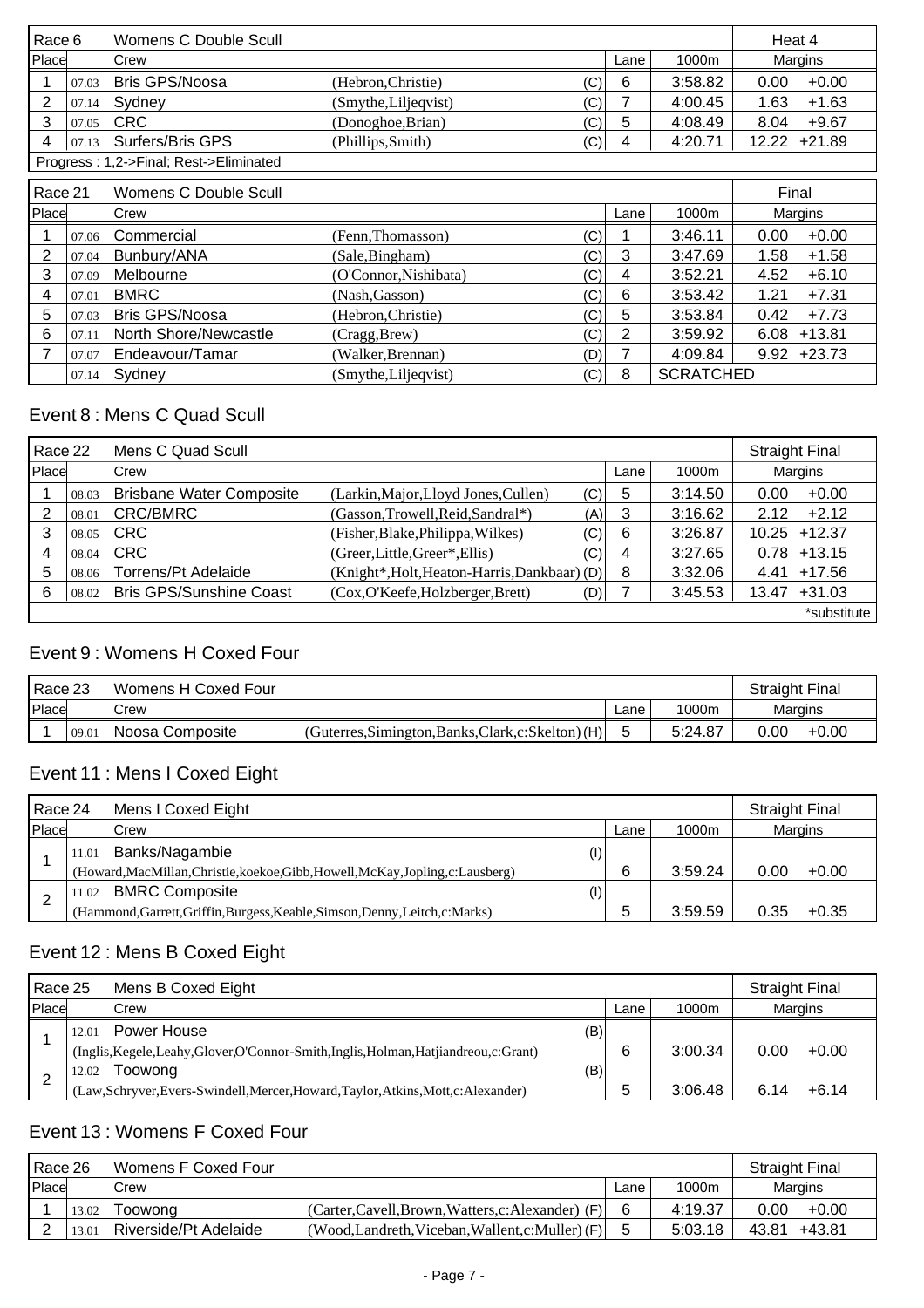| l Race 27 |       | Womens F Coxless Four |                                    |     |      |         | Straight Final |         |
|-----------|-------|-----------------------|------------------------------------|-----|------|---------|----------------|---------|
| Place     |       | Crew                  |                                    |     | Lane | 1000m   | Margins        |         |
|           | 14.01 | Sydney University     | (Tattersall,Tout,Titterton,Boland) | (F) |      | 4:09.95 | 0.00           | $+0.00$ |

# Event 15 : Mens E Single Scull

| Race 7         |       | Mens E Single Scull                    |                                    |            |                |                    | Heat 1                       |
|----------------|-------|----------------------------------------|------------------------------------|------------|----------------|--------------------|------------------------------|
| Place          |       | Crew                                   |                                    |            | Lane           | 1000m              | Margins                      |
| 1              | 15.03 | <b>ANU</b>                             | (Peter Macartney)                  | (E)        | 4              | 3:53.59            | $+0.00$<br>0.00              |
| $\overline{2}$ | 15.21 | Tamar                                  | (Fenton Jones)                     | (E)        | 5              | 4:14.53            | 20.94 +20.94                 |
| 3              | 15.01 | Adelaide                               | (David Eichler)                    | (E)        | 6              | 4:23.21            | 8.68 +29.62                  |
| 4              | 15.16 | Riverside                              | (Peter Erskine)                    | (E)        | 8              | 4:29.15            | 5.94 +35.56                  |
|                | 15.09 | Melbourne                              | (Gary Tait)                        | (F)        | 3              | <b>SCRATCHED</b>   |                              |
|                | 15.12 | Mosman                                 | (James Taylor)                     | (E)        | $\overline{7}$ | <b>SCRATCHED</b>   |                              |
|                |       | Progress: 1,2->Final; Rest->Eliminated |                                    |            |                |                    |                              |
| Race 8         |       | Mens E Single Scull                    |                                    |            |                |                    | Heat 2                       |
| Place          |       | Crew                                   |                                    |            | Lane           | 1000m              | Margins                      |
| 1              | 15.19 | Sydney                                 | (Ken Ambler)                       | (E)        | $\, 8$         | 3:56.46            | 0.00<br>$+0.00$              |
| $\overline{2}$ | 15.08 | <b>DMCRC</b>                           | (Sam Mollard)                      | (F)        | 4              | 3:57.33            | 0.87<br>$+0.87$              |
| 3              | 15.05 | Carrum                                 | (Ken Charge)                       | (E)        | $\overline{7}$ | 3:59.79            | $+3.33$<br>2.46              |
| 4              | 15.22 | Toowong                                | (Alan Coulton)                     | (E)        | 6              | 4:09.42            | $9.63 + 12.96$               |
| 5              | 15.04 | Cardinal                               | (Philip Wright)                    | (E)        | 5              | 4:12.66            | $3.24 + 16.20$               |
| 6              | 15.18 | Swans                                  | (Alan Nicoll)                      | (F)        | 3              | 4:17.62            | $4.96 +21.16$                |
|                |       | Progress: 1,2->Final; Rest->Eliminated |                                    |            |                |                    |                              |
| Race 9         |       | Mens E Single Scull                    |                                    |            |                |                    | Heat 3                       |
| Place          |       | Crew                                   |                                    |            | Lane           | 1000m              | Margins                      |
| 1              |       | Mercantile                             | (Stephen Mollard)                  |            | 3              | 4:00.81            | $+0.00$<br>0.00              |
| $\overline{2}$ | 15.11 | Pembroke                               | (Peter Hodson)                     | (E)<br>(E) | 8              | 4:02.38            | $+1.57$<br>1.57              |
| 3              | 15.14 | Corio Bay                              |                                    | (E)        | 4              | 4:03.10            | $+2.29$<br>0.72              |
|                | 15.07 | <b>APSM</b>                            | (Ian Bridgland)<br>(Allen McCowan) |            | 5              |                    | 1.81                         |
| 4<br>5         | 15.02 | <b>Caulfield Grammarians</b>           | (Michael Dakic)                    | (E)<br>(E) | 6              | 4:04.91<br>4:20.68 | $+4.10$<br>$+19.87$<br>15.77 |
| 6              | 15.06 | Nagambie                               |                                    |            | 7              | 4:23.35            | 2.67<br>$+22.54$             |
|                | 15.24 | Progress: 1,2->Final; Rest->Eliminated | (Patrick McNamara)                 | (E)        |                |                    |                              |
|                |       |                                        |                                    |            |                |                    |                              |
| Race 10        |       | Mens E Single Scull                    |                                    |            |                |                    | Heat 4                       |
| Place          |       | Crew                                   |                                    |            | Lane           | 1000m              | Margins                      |
| 1              | 15.23 | Uni of QLD                             | (Ian Luxford)                      | (E)        | 3              | 3:57.38            | 0.00<br>$+0.00$              |
| 2              | 15.10 | Melbourne Uni                          | (Geoff Haslam)                     | (F)        | 8              | 3:58.48            | 1.10<br>$+1.10$              |
| 3              | 15.15 | Riverside                              | (Dean Mobbs)                       | (E)        | 6              | 4:02.89            | 4.41<br>$+5.51$              |
| 4              |       | 15.13 Nagambie                         | (David Schier)                     | (F)        | 5              | 4:05.39            | 2.50<br>$+8.01$              |
| 5              |       | 15.17 St George                        | (John O'Brien)                     | (E)        | $\overline{7}$ | 4:06.99            | $+9.61$<br>1.60              |
| 6              |       | 15.20 Sydney Womens MLC                | (Robert Clarke)                    | (E)        | 4              | 4:33.21            | 26.22 +35.83                 |
|                |       | Progress: 1,2->Final; Rest->Eliminated |                                    |            |                |                    |                              |
| Race 28        |       | Mens E Single Scull                    |                                    |            |                |                    | Final                        |
| Place          |       | Crew                                   |                                    |            | Lane           | 1000m              | Margins                      |
| 1              | 15.03 | ANU                                    | (Peter Macartney)                  | (E)        | 5              | 3:34.99            | $+0.00$<br>0.00              |
| $\overline{c}$ | 15.23 | Uni of QLD                             | (Ian Luxford)                      | (E)        | 4              | 3:42.22            | 7.23<br>$+7.23$              |
| 3              | 15.11 | Mercantile                             | (Stephen Mollard)                  | (E)        | 3              | 3:42.89            | 0.67<br>$+7.90$              |
| 4              | 15.19 | Sydney                                 | (Ken Ambler)                       | (E)        | 6              | 3:43.28            | 0.39<br>$+8.29$              |
| 5              | 15.10 | Melbourne Uni                          | (Geoff Haslam)                     | (F)        | $\overline{2}$ | 3:47.88            | 4.60<br>$+12.89$             |
| 6              | 15.08 | <b>DMCRC</b>                           | (Sam Mollard)                      | (F)        | 8              | 3:52.23            | 4.35 +17.24                  |
| 7              | 15.14 | Pembroke                               | (Peter Hodson)                     | (E)        | 7              | 3:58.24            | 6.01<br>$+23.25$             |
| 8              | 15.21 | Tamar                                  | (Fenton Jones)                     | (E)        | 1              | 4:00.24            | $2.00 +25.25$                |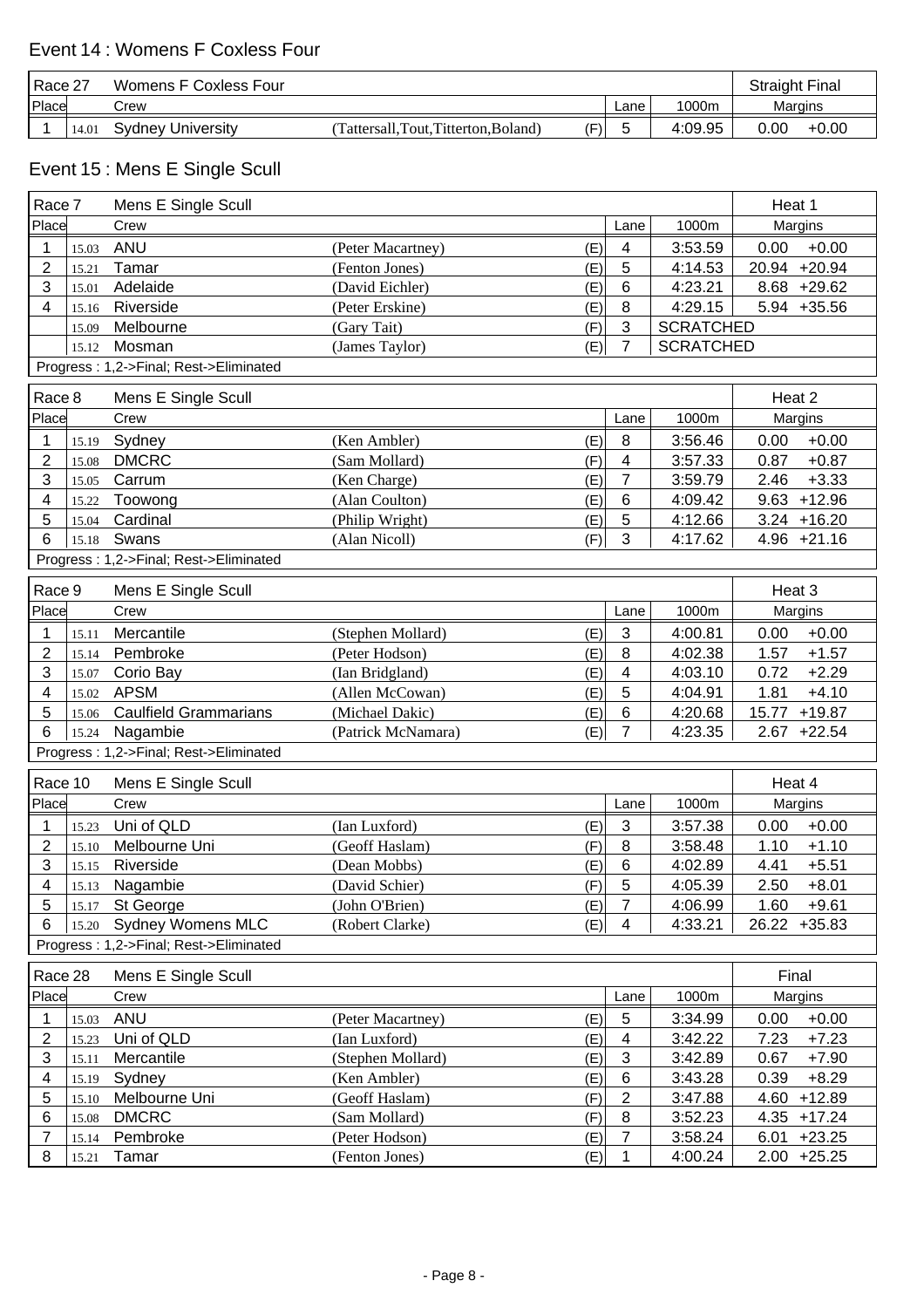# Event 16 : Womens B Coxed Eight

| Race 29      | Womens B Coxed Eight                                                                |     |      |         |       |             |  |
|--------------|-------------------------------------------------------------------------------------|-----|------|---------|-------|-------------|--|
| <b>Place</b> | Crew                                                                                |     | Lane | 1000m   |       | Margins     |  |
|              | Drummoyne Composite<br>16.02                                                        | (C) |      |         |       |             |  |
|              | (Rustja,Liljeqvist,MacArthur,Cumming,Finnegan,Sneddon,Andrews,Moore,c:Wright)       |     | 6    | 3:34.81 | 0.00  | $+0.00$     |  |
| っ            | <b>CRC Composite</b><br>16.01                                                       | (B) |      |         |       |             |  |
|              | (Hartley, Antill, Mackay, Spriggs*, Nugent, Nermutova, Knowler, Southcott)          |     | 5    | 3:38.39 | 3.58  | $+3.58$     |  |
| 3            | Yarra Yarra<br>16.03                                                                | (C) |      |         |       |             |  |
|              | (Mohr, Howgate, Butler*, Sutherland, Pringle, Schumer, Paulin, Yann, c: Sutherland) |     | 4    | 3:55.48 | 17.09 | $+20.67$    |  |
|              |                                                                                     |     |      |         |       | *substitute |  |

# Event 17 : Mens J Single Scull

|       | Race 30<br>Mens J Single Scull |            |              |     | <b>Straight Final</b> |         |      |                |
|-------|--------------------------------|------------|--------------|-----|-----------------------|---------|------|----------------|
| Place |                                | Crew       |              |     | Lane                  | 1000m   |      | <b>Margins</b> |
|       | 17.01                          | Bairnsdale | (Dick Bales) | (J) |                       | 5:14.81 | 0.00 | $+0.00$        |

# Event 18 : Mens F Coxed Eight

| Race 31 | Mens F Coxed Eight                                                                |     |      |         |       | <b>Straight Final</b> |
|---------|-----------------------------------------------------------------------------------|-----|------|---------|-------|-----------------------|
| Place   | Crew                                                                              |     | Lane | 1000m   |       | Margins               |
|         | <b>Banks Composite</b><br>18.01                                                   | (F) |      |         |       |                       |
|         | (Van Onselen, Blair, Millikan, Dawson, Guest, Jenner, Shinners, Lowe, c: Webster) |     | 3    | 3:11.28 | 0.00  | $+0.00$               |
| 2       | Mosman<br>18.05                                                                   | (F) |      |         |       |                       |
|         | (Mayoh, May, Liley, Farrell, Struik, Gordon, Hardy, Titterton)                    |     |      | 3:11.80 | 0.52  | $+0.52$               |
| 3       | Melbourne Uni Composite<br>18.04                                                  | (F) |      |         |       |                       |
|         | (Sykes*,Maple,Morrison,Philp*,McKeand,Noonan,Whiting,McSweeney,c:England)         |     | 6    | 3:15.90 | 4.10  | $+4.62$               |
| 4       | 18.02 CRC                                                                         | (F) |      |         |       |                       |
|         | (Coles, Dyer, Daley, Humphries, Strapps, Davoren, Pagan, Lawrence, c: Whelan)     |     | 5    | 3:25.30 | 9.40  | $+14.02$              |
| 5       | Torrens<br>18.03                                                                  | (F) |      |         |       |                       |
|         | (Mitchell, Carey, Magarey, Tonkin, Curkpatrick, Lippis, Keough, Jones, c: Knight) |     | 4    | 4:05.16 | 39.86 | $+53.88$              |
|         |                                                                                   |     |      |         |       | *substitute           |

### Event 19 : Womens E Double Scull

| Race 11<br>Womens E Double Scull<br>Heat 1 |       |                                        |                              |      |                       |                   |  |
|--------------------------------------------|-------|----------------------------------------|------------------------------|------|-----------------------|-------------------|--|
| Place                                      |       | Crew                                   |                              | Lane | 1000m                 | Margins           |  |
|                                            | 19.05 | Mosman                                 | (Small, Burrows)<br>(E)      | 5    | 4:14.49               | $+0.00$<br>0.00   |  |
| 2                                          |       |                                        |                              | 3    |                       | 5.18<br>$+5.18$   |  |
|                                            | 19.13 | <b>Sydney University</b>               | (Pollett, Bigsworth)<br>(E)  |      | 4:19.67               |                   |  |
| 3                                          | 19.07 | Newcastle                              | (Collings, Cragg)<br>(E)     | 4    | 4:42.40               | $+27.91$<br>22.73 |  |
| 4                                          | 19.09 | North Shore/Glebe                      | (Field, Williams)<br>(F)     | 7    | 5:04.90               | 22.50<br>$+50.41$ |  |
|                                            | 19.03 | Melbourne                              | (Rickards, Moran)<br>(F)     | 6    | <b>DID NOT FINISH</b> |                   |  |
|                                            |       | Progress: 1,2->Final; Rest->Eliminated |                              |      |                       |                   |  |
| Race 12                                    |       | Womens E Double Scull                  |                              |      |                       | Heat 2            |  |
| Place                                      |       | Crew                                   |                              | Lane | 1000m                 | <b>Margins</b>    |  |
|                                            | 19.04 | Melbourne Uni/Nagambie                 | (Walter, Whiting)<br>(E)     | 3    | 4:10.36               | $+0.00$<br>0.00   |  |
| $\overline{2}$                             | 19.08 | Noosa/TJCU                             | (Graham, Turnbull)<br>(E)    | 6    | 4:15.55               | $+5.19$<br>5.19   |  |
| 3                                          | 19.15 | <b>Sydney Womens MLC</b>               | (Macaskill, Warner)<br>(E)   | 4    | 4:27.54               | $+17.18$<br>11.99 |  |
| 4                                          | 19.02 | Hunter                                 | (Cousins, Kelleher)<br>(E)   | 7    | 4:32.16               | 4.62<br>$+21.80$  |  |
| 5                                          | 19.16 | <b>Sydney Womens MLC</b>               | (Emery, Hayes)<br>(E)        | 5    | 4:49.96               | $+39.60$<br>17.80 |  |
|                                            |       | Progress: 1,2->Final; Rest->Eliminated |                              |      |                       |                   |  |
| Race 13                                    |       | Womens E Double Scull                  |                              |      |                       | Heat 3            |  |
| Place                                      |       | Crew                                   |                              | Lane | 1000m                 | Margins           |  |
|                                            | 19.12 | Sydney                                 | (E)<br>(Lloyd Jones, Smythe) | 5    | 4:10.05               | $+0.00$<br>0.00   |  |
| 2                                          | 19.17 | Toowong                                | (E)<br>(Wintle, Lyndon)      | 6    | 4:13.61               | 3.56<br>$+3.56$   |  |
| 3                                          | 19.10 | Riverside                              | (White, Mussared)<br>(E)     | 7    | 4:14.87               | $+4.82$<br>1.26   |  |
| 4                                          | 19.11 | Swans                                  | (Mullineux, Ironside)<br>(E) | 4    | 4:36.73               | 21.86<br>$+26.68$ |  |
|                                            |       | Progress: 1,2->Final; Rest->Eliminated |                              |      |                       |                   |  |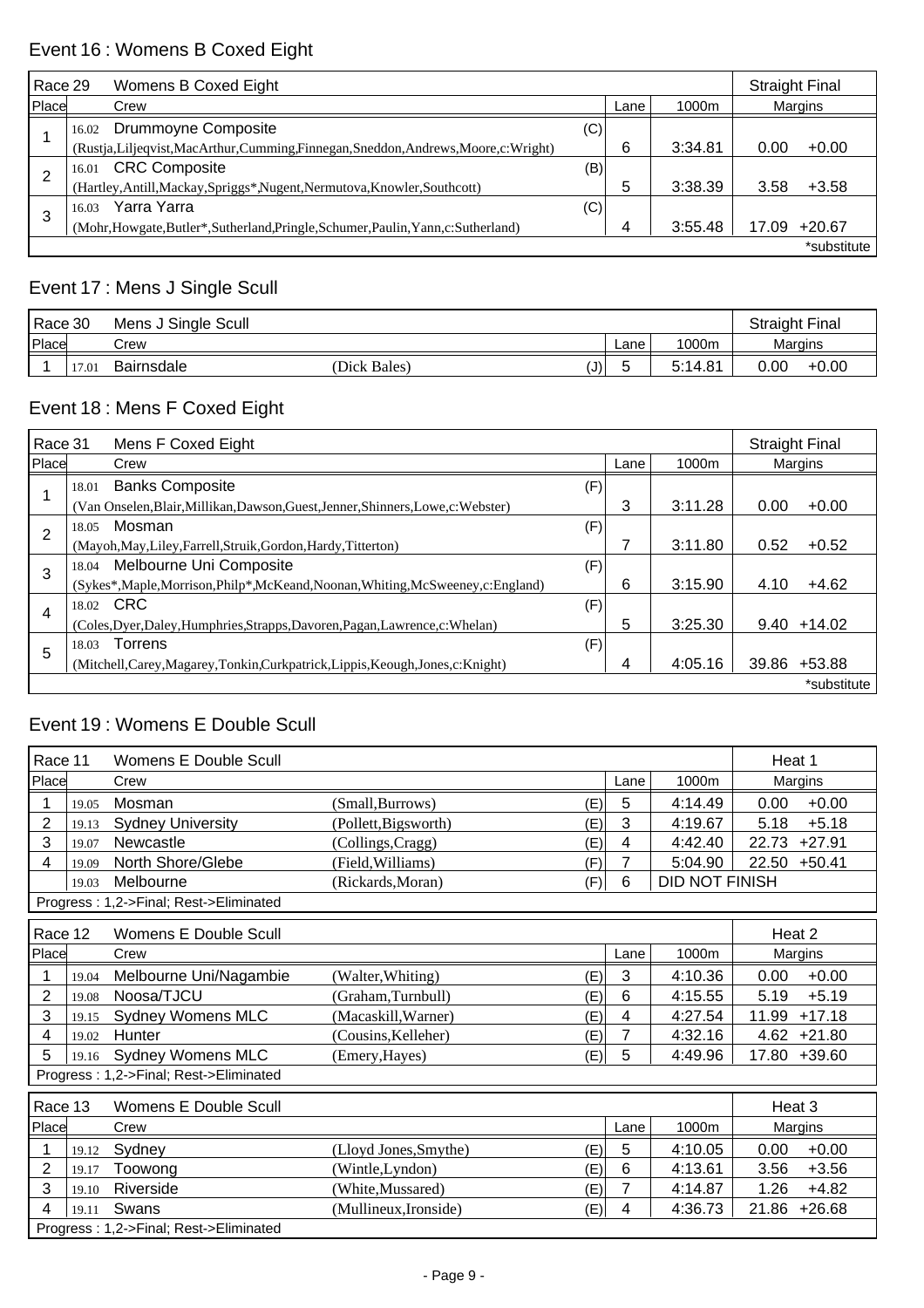| Womens E Double Scull<br>Race 14 |                                                                                 |                               |                    |      |      | Heat 4  |       |          |  |
|----------------------------------|---------------------------------------------------------------------------------|-------------------------------|--------------------|------|------|---------|-------|----------|--|
| Place                            |                                                                                 | Crew                          |                    |      | Lane | 1000m   |       | Margins  |  |
|                                  | 19.01                                                                           | Corio Bay                     | (Sykes, Galbraith) | 'E). | 5    | 4:12.01 | 0.00  | $+0.00$  |  |
| 2                                |                                                                                 | 19.06 Murray Bridge/Riverside | (Kalanj, Wegener)  | (E)  |      | 4:18.91 | 6.90  | $+6.90$  |  |
| 3                                |                                                                                 | 19.14 Sydney Womens MLC       | (Carew, Erskine)   | (E)  | 6    | 4:29.38 | 10.47 | $+17.37$ |  |
|                                  | <b>SCRATCHED</b><br>Wendouree-Ballarat<br>(F)<br>(Richards, Gabb)<br>4<br>19.18 |                               |                    |      |      |         |       |          |  |
|                                  | Progress: 1,2->Final; Rest->Eliminated                                          |                               |                    |      |      |         |       |          |  |

| Race 32 |       | Womens E Double Scull    |                       |     |      |         |      | Final    |  |
|---------|-------|--------------------------|-----------------------|-----|------|---------|------|----------|--|
| Place   |       | Crew                     |                       |     | Lane | 1000m   |      | Margins  |  |
|         | 19.04 | Melbourne Uni/Nagambie   | (Walter, Whiting)     | (E) | 6    | 4:05.50 | 0.00 | $+0.00$  |  |
| 2       | 19.01 | Corio Bay                | (Sykes, Galbraith)    | (E) | 5    | 4:07.60 | 2.10 | $+2.10$  |  |
| 3       | 19.08 | Noosa/TJCU               | (Graham, Turnbull)    | (E) |      | 4:08.02 | 0.42 | $+2.52$  |  |
| 4       | 19.06 | Murray Bridge/Riverside  | (Kalanj, Wegener)     | (E) | 8    | 4:09.11 | 1.09 | $+3.61$  |  |
| 5       | 19.05 | Mosman                   | (Small, Burrows)      | (E) | 3    | 4:09.45 | 0.34 | $+3.95$  |  |
| 6       | 19.12 | Sydney                   | (Lloyd Jones, Smythe) | (E) | 4    | 4:10.06 | 0.61 | $+4.56$  |  |
|         | 19.13 | <b>Sydney University</b> | (Pollett, Bigsworth)  | (E) |      | 4:14.06 | 4.00 | $+8.56$  |  |
| 8       | 19.17 | Toowong                  | (Wintle, Lyndon)      | (E) | 2    | 4:17.01 | 2.95 | $+11.51$ |  |

## Event 20 : Mixed D Coxed Eight

| Race 33        |       | Mixed D Coxed Eight                                                                      |     |      |         |      | <b>Division</b> |
|----------------|-------|------------------------------------------------------------------------------------------|-----|------|---------|------|-----------------|
| Place          |       | Crew                                                                                     |     | Lane | 1000m   |      | Margins         |
|                |       | 20.04 CRC                                                                                | (D) |      |         |      |                 |
|                |       | (Farnan, Clear, McVicker, Pfahl, Greer, Philippa, Wilkes, Ninham, c: Marks)              |     | 8    | 3:33.81 | 0.00 | $+0.00$         |
| $\overline{2}$ |       | 20.06 Uni of QLD Composite                                                               | (E) |      |         |      |                 |
|                |       | (Kelly,Cook,Mecham,Clark,Landy,Coulton,Wallace,Douglas,c:Hebron)                         |     | 3    | 3:38.53 | 4.72 | $+4.72$         |
| 3              | 20.05 | Sydney Womens MLC Comp.                                                                  | (D) |      |         |      |                 |
|                |       | (Williams, Fekete, Blessington, Leckie, Johnson, Schinagel, Conry, Warner*, c: Catalano) |     | 6    | 3:38.90 | 0.37 | $+5.09$         |
| 4              | 20.01 | Cardinal/Yarra Yarra                                                                     | (D) |      |         |      |                 |
|                |       | (Renton, Tyers, Smith, Bangs, Lynch, Mursell, Tyers, Wright, c: Renton)                  |     | 5    | 3:42.09 | 3.19 | $+8.28$         |
| 5              | 20.02 | <b>Caulfield Grammarians</b>                                                             | (D) |      |         |      |                 |
|                |       | (Atkins, Smith, Menhennitt, Van Der Kraan, Stange, Sisson, Estcourt, Atkins, c: Graham)  |     | 7    | 3:51.41 | 9.32 | $+17.60$        |
| 6              | 20.03 | West End/CRC                                                                             | (D) |      |         |      |                 |
|                |       | (Connor, James, Collins, Manley Wallace, Butorac, Hodges, Fisher, Malpas, c: Colledge)   |     | 4    | 3:58.79 | 7.38 | $+24.98$        |
|                |       |                                                                                          |     |      |         |      | *substitute     |

## Event 21 : Mixed AB Double Scull

|       | Race 34<br>Mixed AB Double Scull |                    |                      |     |      |                  | <b>Division</b> |      |              |
|-------|----------------------------------|--------------------|----------------------|-----|------|------------------|-----------------|------|--------------|
| Place |                                  | Crew               |                      |     | Lane | 1000m            | Hcp             |      | Margins      |
|       | 21.04                            | Mosman             | (Hill, Campbell)     | (B) | 6    | 3:37.19          | GO              | 0.00 | $+0.00$      |
|       | 21.02                            | <b>CRC</b>         | (Sandral, Jolly)     | (A) |      | 3:41.14          | 2               | 3.95 | $+3.95$      |
|       | 21.05                            | North Shore/Sydney | $(Larkin, Brew*)$    | (C) | 3    | 3:55.86          | GO              |      | 14.72 +18.67 |
| 4     | 21.03                            | Footscray          | (Robins, O'Keefe)    | (A) | 5    | 4:01.17          | 2               | 5.31 | +23.98       |
|       | 21.01                            | <b>BMRC</b>        | (Nermutova, Trowell) | (B) | 4    | <b>SCRATCHED</b> |                 |      |              |
|       |                                  |                    |                      |     |      |                  |                 |      | *substitute  |

# Event 22 : Mixed C Quad Scull Division 1

| Race 35 |       | Mixed C Quad Scull Division 1 |                                           |                |      |         |       | <b>Division</b> |
|---------|-------|-------------------------------|-------------------------------------------|----------------|------|---------|-------|-----------------|
| Place   |       | Crew                          |                                           |                | Lane | 1000m   |       | Margins         |
|         | 22.06 | <b>Surfers Composite</b>      | (Phillips, Stewart, Kranen, Smith)        | $^{\prime}$ C) | 3    | 3:22.00 | 0.00  | $+0.00$         |
|         | 22.03 | <b>BMRC</b>                   | (Quilty, Nermutova, Trowell, Reid*)       | (C)            |      | 3:23.31 | 1.31  | $+1.31$         |
| 3       | 22.04 | Commercial                    | (Weston, Peereboom, Thomasson, Fenn)      | (C)            | 5    | 3:23.90 | 0.59  | $+1.90$         |
|         | 22.02 | <b>Sunshine Coast</b>         | (Muller, Davies, O'Keefe, Muller)         | (C)            | 6    | 3:40.10 | 16.20 | $+18.10$        |
| b       | 22.05 | Endeavour                     | (Hyde, Donza, Budworth, Brennan)          | (C)            | 4    | 3:47.10 | 7.00  | $+25.10$        |
| 6       | 22.01 | <b>BMRC</b>                   | (Abercromby, Spooner, Gordon, Howard) (C) |                | 8    | 3:54.72 | 7.62  | $+32.72$        |
|         |       |                               |                                           |                |      |         |       | *substitute     |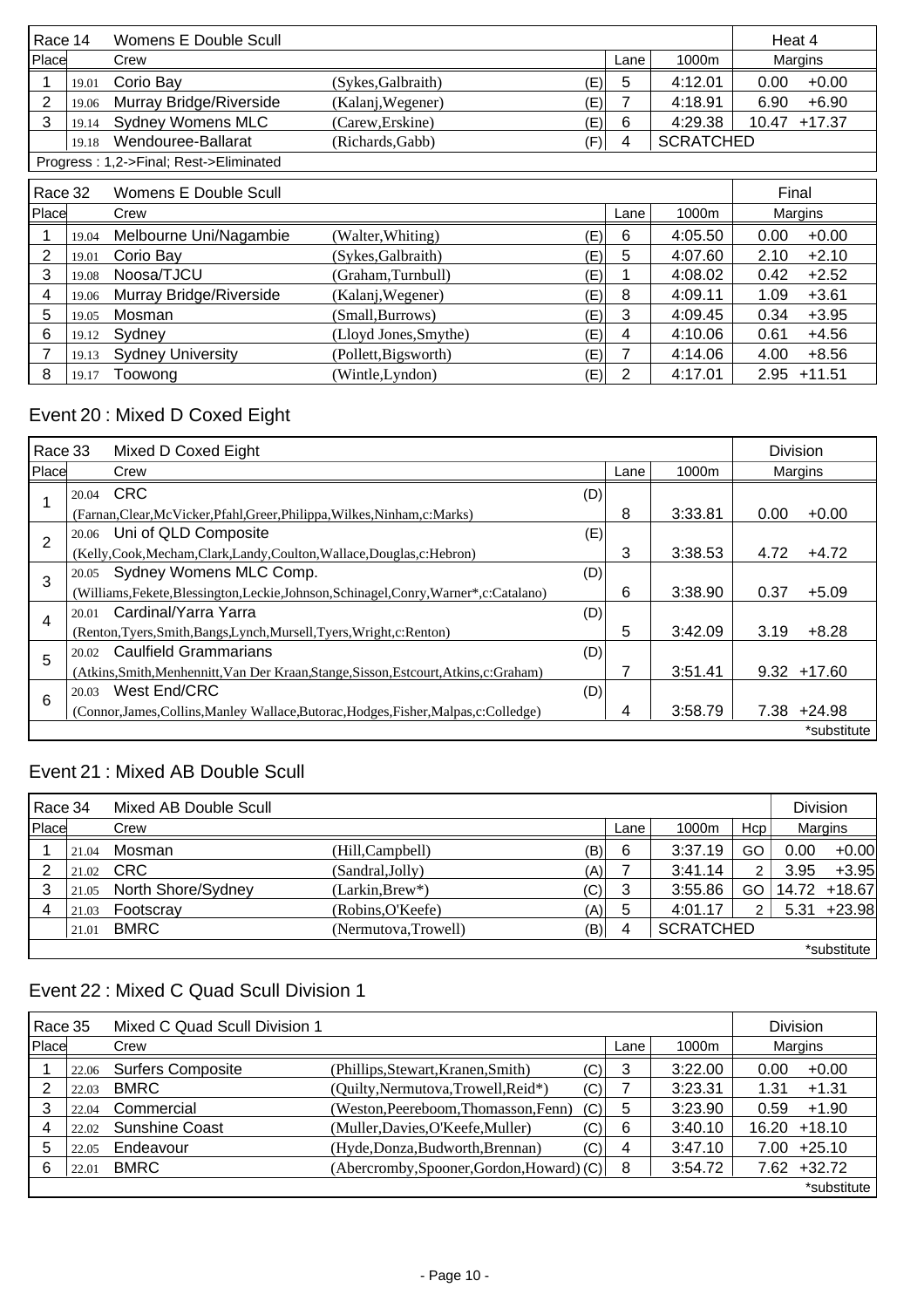#### Event 22A : Mixed C Quad Scull Division 2

|       | Race 36<br>Mixed C Quad Scull Division 2 |                                        |     |      |         |       | Division 2 |  |
|-------|------------------------------------------|----------------------------------------|-----|------|---------|-------|------------|--|
| Place | Crew                                     |                                        |     | Lane | 1000m   |       | Margins    |  |
|       | 22A.01 ANU Composite                     | (Donoghoe, Creer, Bissaker, Macartney) | (D) | 3    | 3:24.91 | 0.00  | $+0.00$    |  |
|       | 22A.04 Essendon                          | (Christie, Giltrap, Juzefowicz, Saul)  | (D) | 6    | 3:25.11 | 0.20  | $+0.20$    |  |
|       | 22A.05 Port Macquarie Composite          | (Cavill, Young, Cullen, Levido)        | (D) |      | 3:25.31 | 0.20  | $+0.40$    |  |
|       | $22A.02$ Tamar                           | (Winwood, Walker, Sayer, Symons)       | (C) | 5    | 3:42.92 | 17.61 | $+18.01$   |  |
|       | 22A.03 Sydney Womens MLC                 | (Jones, Stewart, Catalano, O'Malley)   | (C) | 4    | 4:07.33 | 24.41 | $+42.42$   |  |

#### Event 24 : Womens G Coxless Four

|       | I Race 51<br>Womens G Coxless Four |                   |                               |     | <b>Straight Final</b> |         |         |         |
|-------|------------------------------------|-------------------|-------------------------------|-----|-----------------------|---------|---------|---------|
| Place |                                    | Crew              |                               |     | Lane                  | 1000m   | Margins |         |
|       | 24.01                              | Toowong Composite | (Clark.Skelton.Beeton.Cavell) | (G) |                       | 4:44.49 | 0.00    | $+0.00$ |

#### Event 25 : Mens J Quad Scull

|       | Mens J Quad Scull<br>Race 52 |               |                                                     |      |         |                | <b>Straight Final</b> |
|-------|------------------------------|---------------|-----------------------------------------------------|------|---------|----------------|-----------------------|
| Place |                              | Crew          |                                                     | Lane | 1000m   | <b>Margins</b> |                       |
|       | 25.01                        | Drummoyne/CRC | (Hammond, Buchanan, Griffin, Garrett, c: Marks) (J) |      | 4:29.65 | 0.00           | $+0.00$               |
|       | 25.02                        | Bendigo       | (F)<br>(Wearne, Nihill, Gorey, Hickey, c: Clarke)   | 4    |         |                |                       |

#### Event 26 : Womens C Coxed Four

|       | Womens C Coxed Four<br>Race53 |                 |                                                        |     |      | <b>Straight Final</b> |                   |
|-------|-------------------------------|-----------------|--------------------------------------------------------|-----|------|-----------------------|-------------------|
| Place |                               | Crew            |                                                        |     | Lane | 1000m                 | Margins           |
|       | 26.07                         | Toowong         | (Guy, Ellis, Mercer, Bourne, c: Licastro)              | (C) | 2    | 3:58.95               | $+0.00$<br>0.00   |
|       | 26.06                         | Melbourne       | (Gould, McManamny, Nishibata, Purdy, c: Courtney)      | (C) | 5    | 3:59.40               | $+0.45$<br>0.45   |
| 3     | 26.08                         | Yarra Yarra     | (Schumer, Pringle, Yann, Paulin, c: Schoeffel)         | (C) | 8    | 4:04.69               | $+5.74$<br>5.29   |
|       | 26.02                         | Cardinal        | (Bangs, Tyers, McKenzie, Smith, c: Renton)             | (C) | 4    | 4:16.00               | $+17.05$<br>11.31 |
| 5     | 26.05                         | Melbourne       | (Schmidt, Russell, Kilby, Taylor, c: Schmidt)          | (C) | 6    | 4:16.28               | $+17.33$<br>0.28  |
| 6     | 26.01                         | <b>Bris GPS</b> | (Tognini, Gaskell, Tognini, Phillips, c: Dixon)        | (C) | 3    | 4:19.88               | $+20.93$<br>3.60  |
|       | 26.03                         | Essendon        | (White, Bloomcamp, Garofalo, Lombardi, c: Wapling) (C) |     |      | 4:23.65               | $+24.70$<br>3.77  |

### Event 27 : Womens C Coxless Four

|       | Race 54<br>Womens C Coxless Four |                          |                                     |     |      |         |       | <b>Straight Final</b> |
|-------|----------------------------------|--------------------------|-------------------------------------|-----|------|---------|-------|-----------------------|
| Place |                                  | Crew                     |                                     |     | Lane | 1000m   |       | Margins               |
|       | 27.01                            | <b>CRC/Manning River</b> | (Grant, Cavill, Bissaker, Donoghoe) | (C) | 6    | 3:49.10 | 0.00  | $+0.00$               |
|       | 27.02                            | Drummovne                | (Finnegan, Sneddon, Andrews, Moore) | (C) | b    | 3:53.90 | 4.80  | $+4.80$               |
|       | 27.03                            | <b>Toowong Composite</b> | (Eagles, Cook, Graham, Vucak)       | (C) |      | 4:04.18 | 10.28 | $+15.08$              |

### Event 28 : Mens G Coxed Eight

| Race 55        |              | Mens G Coxed Eight                                                                  |   |         |       | <b>Straight Final</b> |
|----------------|--------------|-------------------------------------------------------------------------------------|---|---------|-------|-----------------------|
| <b>Place</b>   | Crew<br>Lane |                                                                                     |   | 1000m   |       | Margins               |
|                | 28.01        | Banks/Mosman<br>(G)                                                                 |   |         |       |                       |
|                |              | (Douglas, Jopling, Millikan, Farrell*, Teasdale, Guest, Shinners, Lowe, c: Webster) |   | 3:21.90 | 0.00  | $+0.00$               |
| $\overline{2}$ | 28.04        | <b>Toowong Composite</b><br>(G)                                                     |   |         |       |                       |
|                |              | (Garner, James, Ellercamp, Ellercamp, May, Mayoh, Alexander, Jell, c: Licastro)     | 4 | 3:28.01 | 6.11  | $+6.11$               |
| 3              |              | 28.02 CRC<br>(G)                                                                    |   |         |       |                       |
|                |              | (Denny, Burgess, Dyer, Strapps, Davoren, Simson, Coles, Ninham, c: Connor)          | 5 | 3:35.82 | 7.81  | +13.92                |
| 4              | 28.03        | Riverside<br>(G)                                                                    |   |         |       |                       |
|                |              | (Penfold, Ryan, Clark, Hosenson-Smith, Muller, Argue, Orr, Reschke, c: Knight)      | 6 | 4:00.60 | 24.78 | +38.70                |
|                |              |                                                                                     |   |         |       | *substitute           |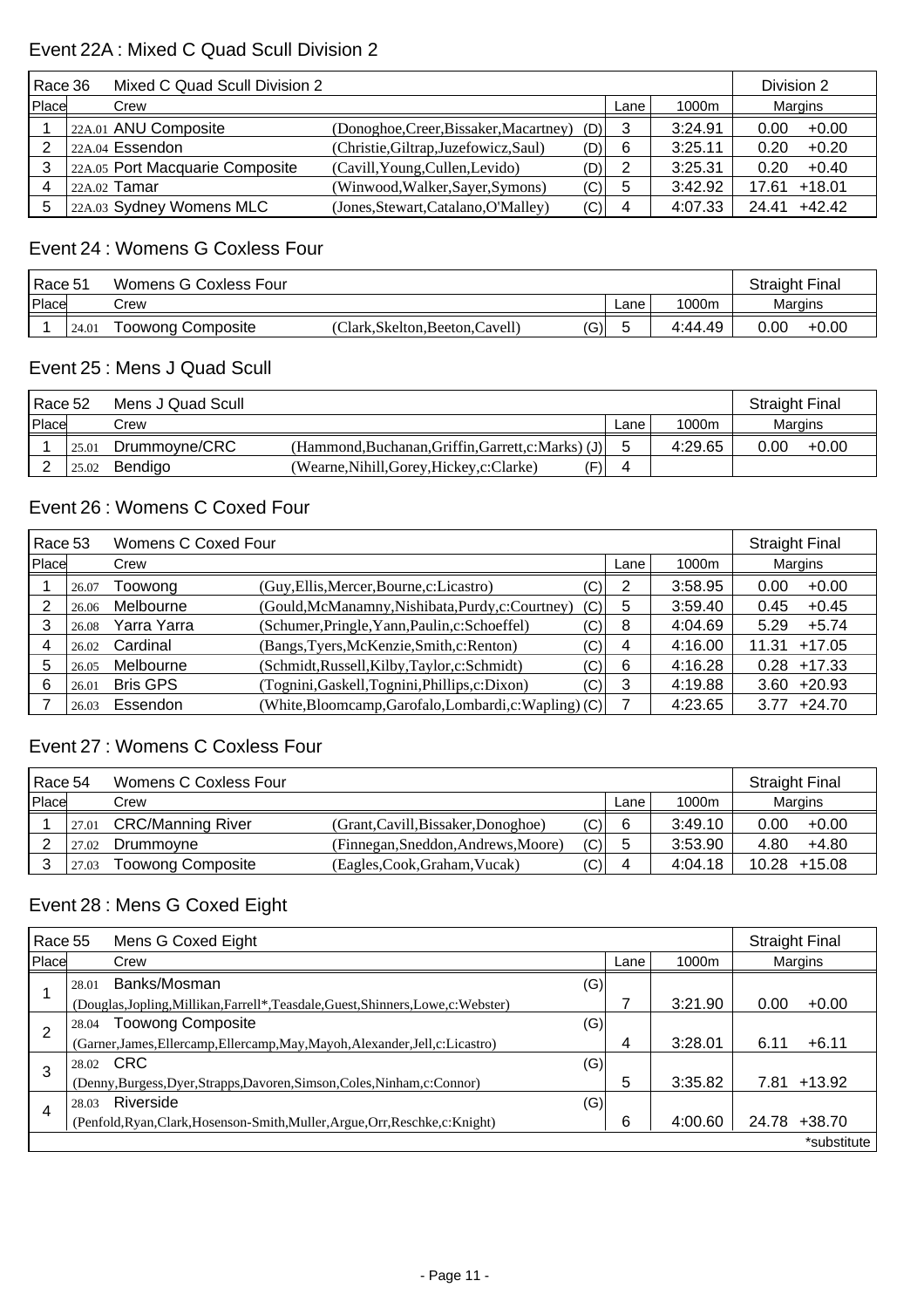# Event 29 : Womens F Single Scull

| Race 41        |       | Womens F Single Scull                      |                            |                |                  | Heat 1           |
|----------------|-------|--------------------------------------------|----------------------------|----------------|------------------|------------------|
| Place          |       | Crew                                       |                            | Lane           | 1000m            | Margins          |
|                | 29.11 | Sydney                                     | (Kaye Smythe)<br>(F)       | $\overline{4}$ | 4:44.15          | $+0.00$<br>0.00  |
| $\overline{2}$ | 29.07 | Noosa                                      | (Karen Turnbull)<br>(F)    | $\overline{7}$ | 4:45.67          | 1.52<br>$+1.52$  |
| 3              | 29.06 | Nagambie                                   | (Elizabeth Walter)<br>(F)  | 3              | 4:47.46          | $+3.31$<br>1.79  |
| 4              | 29.03 | Melbourne Uni                              | (F)<br>(Anne Nicolay)      | 8              | 4:52.20          | $+8.05$<br>4.74  |
| 5              | 29.04 | Melbourne Uni                              | (F)<br>(Patsy Montgomery)  | $\overline{2}$ | 4:55.75          | $+11.60$<br>3.55 |
| 6              | 29.13 | Wendouree-Ballarat                         | (Grada Richards)<br>(F)    | 5              | 4:56.07          | $0.32 + 11.92$   |
| 7              | 29.05 | Mosman                                     | (Margaret Small)<br>(F)    | 6              |                  |                  |
|                |       | Progress: 1,2,3,4->Final; Rest->Eliminated |                            |                |                  |                  |
| Race 42        |       | Womens F Single Scull                      |                            |                |                  | Heat 2           |
| Place          |       | Crew                                       |                            | Lane           | 1000m            | Margins          |
| 1              | 29.08 | Riverside                                  | (Caroline Mussared)<br>(F) | 6              | 4:49.25          | 0.00<br>$+0.00$  |
| $\overline{2}$ | 29.09 | Riverside                                  | (Gordana Kalanj)<br>(F)    | 5              | 4:52.09          | $+2.84$<br>2.84  |
| 3              | 29.01 | Hunter                                     | (Jeanette Beeton)<br>(F)   | 8              | 5:00.03          | 7.94 +10.78      |
| 4              | 29.02 | Melbourne                                  | (Trish Moran)<br>(F)       | 3              | 5:07.52          | 7.49<br>$+18.27$ |
|                | 29.12 | Wendouree-Ballarat                         | (Patricia Gabb)<br>(E)     | 4              | <b>SCRATCHED</b> |                  |
|                | 29.10 | Swans                                      | (Marian Robbins)<br>(F)    | $\overline{7}$ | <b>SCRATCHED</b> |                  |
|                |       | Progress: 1,2,3,4->Final; Rest->Eliminated |                            |                |                  |                  |
| Race 56        |       | Womens F Single Scull                      |                            |                |                  | Final            |
| Place          |       | Crew                                       |                            | Lane           | 1000m            | Margins          |
| 1              | 29.06 | Nagambie                                   | (Elizabeth Walter)<br>(F)  | $\overline{7}$ | 4:28.18          | $+0.00$<br>0.00  |
| $\overline{2}$ | 29.11 | Sydney                                     | (Kaye Smythe)<br>(F)       | 5              | 4:32.56          | $+4.38$<br>4.38  |
| 3              | 29.07 | Noosa                                      | (Karen Turnbull)<br>(F)    | 3              | 4:35.69          | 3.13<br>$+7.51$  |
| 4              | 29.09 | Riverside                                  | (Gordana Kalanj)<br>(F)    | 6              | 4:38.44          | 2.75<br>$+10.26$ |
| 5              | 29.03 | Melbourne Uni                              | (Anne Nicolay)<br>(F)      | 1              | 4:41.41          | $+13.23$<br>2.97 |
| 6              | 29.08 | Riverside                                  | (Caroline Mussared)<br>(F) | 4              | 4:42.76          | 1.35<br>$+14.58$ |
| 7              | 29.01 | <b>Hunter</b>                              | (F)<br>(Jeanette Beeton)   | $\overline{2}$ | 5:14.01          | $31.25 + 45.83$  |

# Event 30 : Mens A Coxed Eight

|              | Race 57<br>Mens A Coxed Eight |                                                                                          |      |         |      | <b>Straight Final</b> |  |
|--------------|-------------------------------|------------------------------------------------------------------------------------------|------|---------|------|-----------------------|--|
| <b>Place</b> |                               | Crew                                                                                     | Lane | 1000m   |      | Margins               |  |
|              | 30.01                         | Power House/Essendon<br>(A)                                                              |      |         |      |                       |  |
|              |                               | (Walker, Glover, Inglis, Smart*, O'Connor-Smith, Inglis, Holman, Hatjiandreou, c: Grant) | 5    | 2:54.77 | 0.00 | $+0.00$               |  |
|              | 30.02                         | (B)<br>Toowong                                                                           |      |         |      |                       |  |
|              |                               | (Law,Schryver,Evers-Swindell,Mercer,Howard,Taylor,Atkins,Mott,c:Alexander)               | 6    | 2:59.12 | 4.35 | $+4.35$               |  |
|              |                               |                                                                                          |      |         |      | *substitute           |  |

## Event 31 : Mens E Coxless Pair

| Mens E Coxless Pair<br>Race 39 |                                            |                       |     |       |         | Heat 1           |  |
|--------------------------------|--------------------------------------------|-----------------------|-----|-------|---------|------------------|--|
| Place<br>Crew<br>Lane          |                                            |                       |     | 1000m | Margins |                  |  |
| 31.02                          | ANU/CRC                                    | (Lawrence, Macartney) | (E) | 6     | 3:49.24 | $+0.00$<br>0.00  |  |
| 31.05                          | Mosman                                     | (Liley, Taylor)       | (E) | 5     | 3:51.70 | $+2.46$<br>2.46  |  |
| 31.04                          | Melbourne Uni                              | (Whiting,Longden)     | (E) | 3     | 3:54.58 | 2.88<br>$+5.34$  |  |
| 31.06                          | Mosman                                     | (Struik, Gordon)      | (E) |       | 3:55.35 | $+6.11$<br>0.77  |  |
| 31.09                          | Mercantile                                 | (Mollard, Philp)      | (E) | 4     | 4:04.16 | $+14.92$<br>8.81 |  |
|                                | Progress: 1,2,3,4->Final; Rest->Eliminated |                       |     |       |         |                  |  |

| Race 40 |       | Mens E Coxless Pair                        |                       |     |      |         |       | Heat 2       |  |
|---------|-------|--------------------------------------------|-----------------------|-----|------|---------|-------|--------------|--|
| Place   |       | Crew                                       |                       |     | Lane | 1000m   |       | Margins      |  |
|         | 31.03 | Glebe                                      | (Davis, Mackney)      | (D) | 4    | 3:47.00 | 0.00  | $+0.00$      |  |
|         | 31.10 | Melbourne Uni                              | (Rees, Rickards)      | (E) | 6    | 3:52.64 | 5.64  | $+5.64$      |  |
|         | 31.01 | Alan Mitchell                              | (Macartney, Lockwood) | (E) |      | 3:54.33 | 1.69  | $+7.33$      |  |
| 4       | 31.08 | Toowong                                    | (McRae, Varendorff)   | (E) | 3    | 4:07.74 | 13.41 | $+20.74$     |  |
| 5       |       | 31.07 Sydney Womens MLC                    | (Zammit,Clarke)       | (E) | 5    | 4:56.20 |       | 48.46 +69.20 |  |
|         |       | Progress: 1,2,3,4->Final; Rest->Eliminated |                       |     |      |         |       |              |  |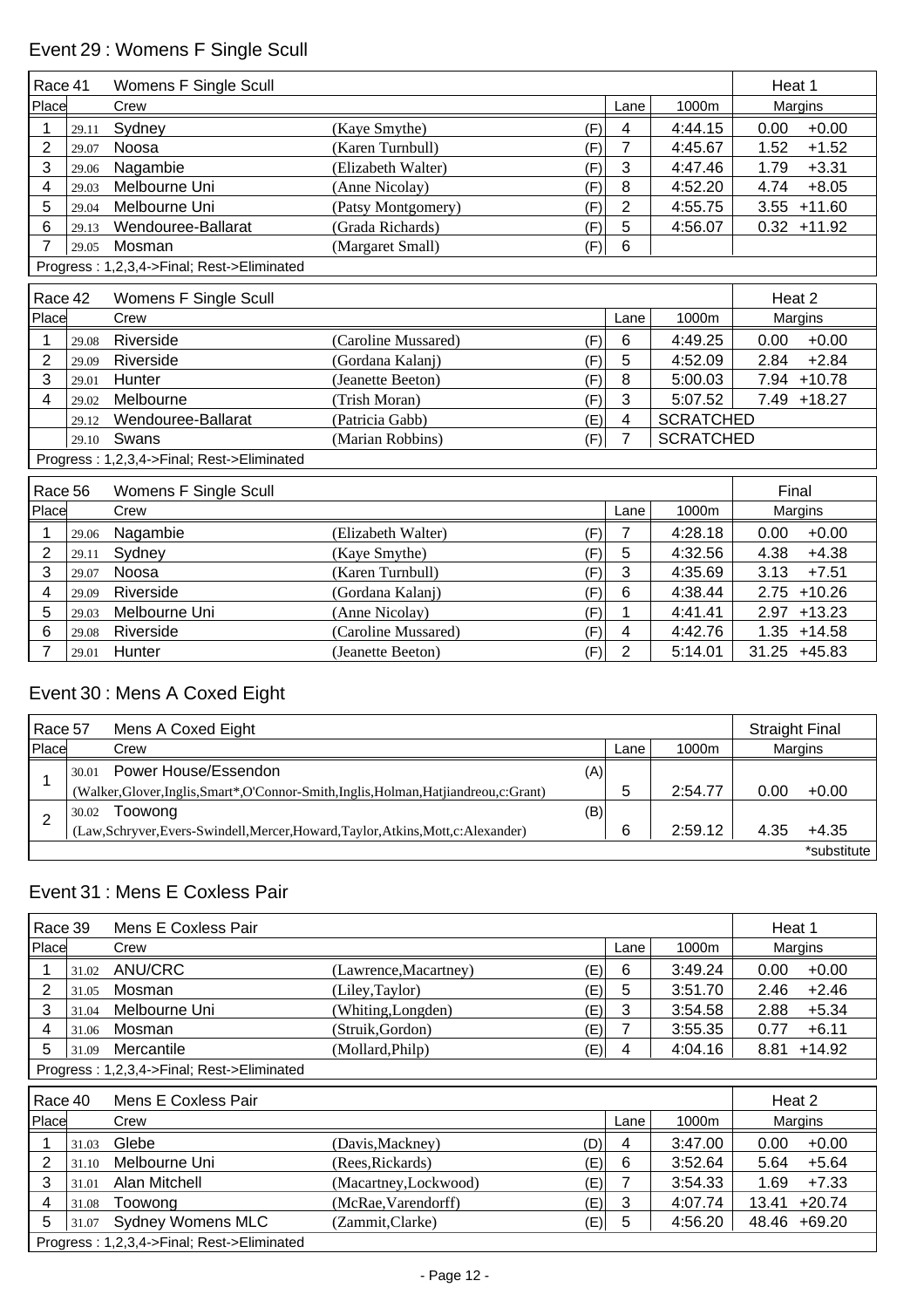| Race 58 |       | Mens E Coxless Pair |                       |     |      |                  | Final            |
|---------|-------|---------------------|-----------------------|-----|------|------------------|------------------|
| Place   |       | Crew                |                       |     | Lane | 1000m            | Margins          |
|         | 31.03 | Glebe               | (Davis, Mackney)      | (D) | 5    | 3:34.22          | $+0.00$<br>0.00  |
| 2       | 31.04 | Melbourne Uni       | (Whiting,Longden)     | (E) | 2    | 3:39.37          | $+5.15$<br>5.15  |
| 3       | 31.10 | Melbourne Uni       | (Rees, Rickards)      | (E) | 3    | 3:42.25          | 2.88<br>$+8.03$  |
| 4       | 31.01 | Alan Mitchell       | (Macartney, Lockwood) | (E) |      | 3:48.50          | $6.25 + 14.28$   |
| 5       | 31.05 | Mosman              | (Liley, Taylor)       | (E) | 6    | 3:49.86          | $1.36 + 15.64$   |
| 6       | 31.06 | Mosman              | (Struik, Gordon)      | (E) | 8    | 3:54.00          | $4.14 + 19.78$   |
|         | 31.08 | Toowong             | (McRae, Varendorff)   | (E) |      | 3:57.60          | $+23.38$<br>3.60 |
|         | 31.02 | ANU/CRC             | (Lawrence, Macartney) | (E) | 4    | <b>SCRATCHED</b> |                  |

# Event 32 : Mens H Single Scull

| Race 59       |       | Mens H Single Scull |                |     |      |                  | <b>Straight Final</b> |         |
|---------------|-------|---------------------|----------------|-----|------|------------------|-----------------------|---------|
| <b>IPlace</b> |       | Crew                |                |     | Lane | 1000m            | Margins               |         |
|               | 32.01 | Armidale            | (John Sypkens) | (H) | 6    | 4:52.47          | 0.00                  | $+0.00$ |
|               | 32.03 | Riverside           | (Anthony Ryan) | (H) | 4    | <b>SCRATCHED</b> |                       |         |
|               | 32.02 | North Shore         | (John James)   | (H) | 5    | <b>SCRATCHED</b> |                       |         |

### Event 33 : Mens B Quad Scull

| Race 60 |       | Mens B Quad Scull       |                                              |          |         |       | <b>Straight Final</b> |
|---------|-------|-------------------------|----------------------------------------------|----------|---------|-------|-----------------------|
| Place   |       | Crew                    |                                              | Lane     | 1000m   |       | Margins               |
|         | 33.05 | Murwillumbah/Commercial | (Peereboom, Ryan, Stewart, Kranen)           | 6<br>(C) | 3:09.81 | 0.00  | $+0.00$               |
| າ       | 33.04 | Corio Bay               | (Axe, Hall Sullivan, Ashby, Aberle)          | (B)<br>5 | 3:12.03 | 2.22  | $+2.22$               |
|         | 33.03 | St George Composite     | (Ambler, Lloyd Jones, Major, Henderson*) (C) | 3        | 3:17.00 | 4.97  | $+7.19$               |
| 4       | 33.02 | <b>BMRC Composite</b>   | (Ellis, Blake, Malpas, Creer)                | (C)      | 3:18.64 | 1.64  | $+8.83$               |
|         | 33.01 | <b>BMRC</b>             | (McMillan, Spooner, Gordon, Calderwood) (C)  | 4        | 3:45.90 | 27.26 | $+36.09$              |
|         |       |                         |                                              |          |         |       | *substitute           |

### Event 34 : Mens F Quad Scull

| Race 37        |                                            | <b>Mens F Quad Scull</b>                   |                                              |     |                |                      | Heat 1            |
|----------------|--------------------------------------------|--------------------------------------------|----------------------------------------------|-----|----------------|----------------------|-------------------|
| Place          |                                            | Crew                                       |                                              |     | Lane           | 1000m                | Margins           |
|                | 34.06                                      | Melbourne Uni                              | (Morrison, Noonan, McSweeney, Haslam) (F)    |     | $\overline{7}$ | 3:28.00              | $+0.00$<br>0.00   |
| $\overline{2}$ | 34.05                                      | <b>Brisbane Water Composite</b>            | (Beeton, Battam, O'Brien*, Cullen*)          | (F) | 4              | 3:32.64              | $+4.64$<br>4.64   |
| 3              | 34.04                                      | Corio Bay                                  | (England, Bridgland, Sykes, Van Prooyen) (F) |     | 6              | 3:39.14              | $+11.14$<br>6.50  |
| 4              | 34.03                                      | <b>CRC</b>                                 | (Strapps, Davoren, Coles, Ninham)            | (F) | 3              | 3:48.79              | $+20.79$<br>9.65  |
| 5              | 34.07                                      | Mosman                                     | (Skinner, Farrell, Hardy, Titterton)         | (F) | 8              | 4:01.69              | 12.90<br>$+33.69$ |
|                | 34.01                                      | Bendigo                                    | (Nihill, Hickey, Wearne, Gorey)              | (F) | 5              | <b>DID NOT START</b> |                   |
|                | Progress: 1,2,3,4->Final; Rest->Eliminated |                                            |                                              |     |                | *substitute          |                   |
| Race 38        |                                            | Mens F Quad Scull                          |                                              |     |                |                      | Heat 2            |
| Place          |                                            | Crew                                       |                                              |     | Lane           | 1000m                | Margins           |
|                | 34.09                                      | Riverside/Pembroke Mast                    | (Hodson, Fitzgerald, Gebhardt, Mobbs)        | (F) | 4              | 3:43.24              | $+0.00$<br>0.00   |
| 2              | 34.10                                      | <b>Tamar Composite</b>                     | (Knowles, Tippett, Kitto, Jones)             | (F) | 3              | 3:49.80              | $+6.56$<br>6.56   |
| 3              | 34.08                                      | Nagambie/Melbourne                         | (Bridgeford,Tait,Young,Walter)               | (F) | 5              | 3:50.53              | $+7.29$<br>0.73   |
| 4              | 34.02                                      | <b>Bris GPS/Sunshine Coast</b>             | (Frith, Mathieson, Holzberger, Cox)          | (F) | $\overline{7}$ | 3:57.48              | $+14.24$<br>6.95  |
| 5              | 34.11                                      | <b>Torrens</b>                             | (Keough, Curkpatrick, Lippis, Carey)         | (F) | 6              | 3:59.30              | 1.82<br>$+16.06$  |
|                |                                            | Progress: 1,2,3,4->Final; Rest->Eliminated |                                              |     |                |                      |                   |
| Race 61        |                                            | <b>Mens F Quad Scull</b>                   |                                              |     |                |                      | Final             |
| Place          |                                            | Crew                                       |                                              |     | Lane           | 1000m                | Margins           |
|                | 34.06                                      | Melbourne Uni                              | (Morrison, Noonan, McSweeney, Haslam) (F)    |     | 4              | 3:25.82              | $+0.00$<br>0.00   |
| $\overline{2}$ | 34.09                                      | Riverside/Pembroke Mast                    | (Hodson, Fitzgerald, Gebhardt, Mobbs)        | (F) | 5              | 3:27.87              | $+2.05$<br>2.05   |
| 3              | 34.04                                      | Corio Bay                                  | (England, Bridgland, Sykes, Van Prooyen) (F) |     | $\overline{2}$ | 3:30.08              | 2.21<br>$+4.26$   |
| 4              | 34.08                                      | Nagambie/Melbourne                         | (Bridgeford, Tait, Young, Walter)            | (F) | 7              | 3:32.95              | 2.87<br>$+7.13$   |
| 5              | 34.05                                      | <b>Brisbane Water Composite</b>            | (Beeton, Battam, O'Brien*, Cullen*)          | (F) | 6              | 3:36.28              | 3.33<br>$+10.46$  |
| 6              | 34.03                                      | <b>CRC</b>                                 | (Strapps, Davoren, Coles, Ninham)            | (F) | 8              | 3:39.64              | $+13.82$<br>3.36  |
| 7              | 34.10                                      | <b>Tamar Composite</b>                     | (Knowles, Tippett, Kitto, Jones)             | (F) | 3              | 3:49.96              | 10.32<br>$+24.14$ |
| 8              | 34.02                                      | <b>Bris GPS/Sunshine Coast</b>             | (Frith, Mathieson, Holzberger, Cox)          | (F) | 1              | 4:02.62              | $+36.80$<br>12.66 |
|                |                                            |                                            |                                              |     |                |                      | *substitute       |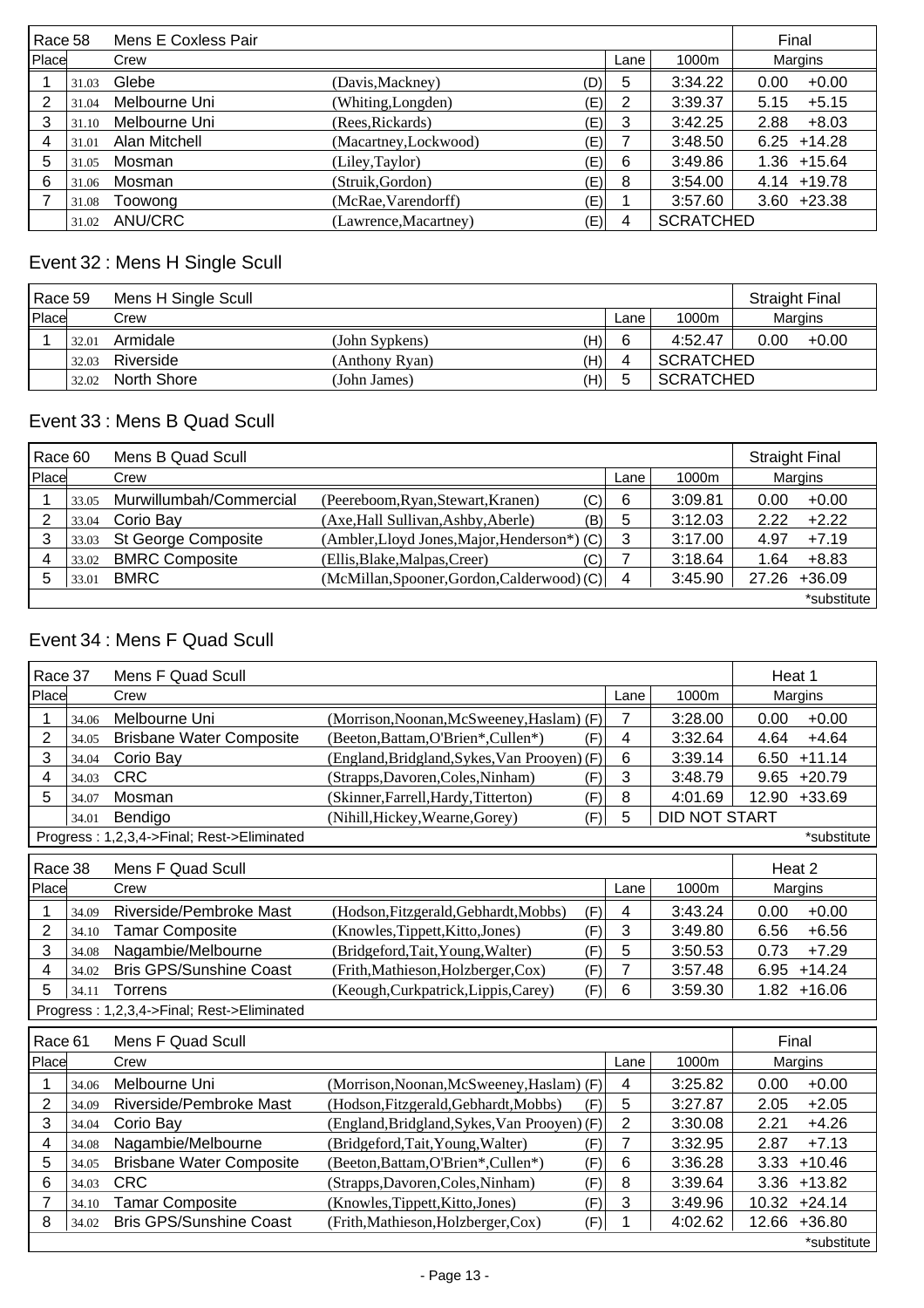#### Event 35 : Womens B Coxless Pair

|              | Race 62<br>Womens B Coxless Pair |                        |                    |     | <b>Straight Final</b> |         |                 |
|--------------|----------------------------------|------------------------|--------------------|-----|-----------------------|---------|-----------------|
| <b>Place</b> |                                  | Crew                   |                    |     | Lane                  | 1000m   | Margins         |
|              | 35.02                            | <b>Power House/CRC</b> | (Knowler, Spriggs) | (B) |                       | 3:58.16 | 0.00<br>$+0.00$ |
|              | 35.01                            | CRC/Toowong            | (Nugent, Donoghoe) | (B) |                       | 4:10.88 | 12.72 +12.72    |

### Event 36 : Womens E Coxed Eight

| Race 63 |       | Womens E Coxed Eight                                                                     |      |         |       | <b>Straight Final</b> |  |
|---------|-------|------------------------------------------------------------------------------------------|------|---------|-------|-----------------------|--|
| Place   |       | Crew                                                                                     | Lane | 1000m   |       | Margins               |  |
|         | 36.04 | (E)<br>Toowong                                                                           |      |         |       |                       |  |
|         |       | (Huttenmeister, Wintle, Carter, Warren, Elliott, Lyndon, Brown, Watters, c: Alexander)   |      | 3:46.28 | 0.00  | $+0.00$               |  |
| 2       | 36.01 | Bunbury/Swans<br>(E)                                                                     |      |         |       |                       |  |
|         |       | (Grant, Robbins, Mullineux, Ironside, Cato, Cigulev, Bingham, Sleight, c: Sale)          | 4    | 3:49.68 | 3.40  | $+3.40$               |  |
| 3       | 36.02 | <b>Sydney University</b><br>(E)                                                          |      |         |       |                       |  |
|         |       | (Tattersall, Boland, Tout, Harrison, Titterton, Bigsworth, Pollett, MacArthur, c: Holst) | 6    | 3:55.65 | 5.97  | $+9.37$               |  |
| 4       | 36.03 | Sydney Womens MLC Comp.<br>(E)                                                           |      |         |       |                       |  |
|         |       | (Emery, Hayes, Cavell*, Lloyd Jones, Macaskill, Hyde*, Warner, Carew, c: Catalano)       | 5    | 4:05.77 | 10.12 | $+19.49$              |  |
|         |       |                                                                                          |      |         |       | *substitute           |  |

### Event 37 : Mens I Coxed Four

|       | l Race 64<br>Mens I Coxed Four |                      |                                                       |      |         | <b>Straight Final</b> |         |
|-------|--------------------------------|----------------------|-------------------------------------------------------|------|---------|-----------------------|---------|
| Place |                                | Crew                 |                                                       | Lane | 1000m   | Margins               |         |
|       | 37.01                          | <b>Banks</b>         | (Hemery, MacMillan, Gibb, Christie, c: Plowright) (I) |      | 4:19.01 | 0.00                  | $+0.00$ |
|       | 37.02                          | <b>CRC Composite</b> | (1)<br>(Bradley, Keable, Griffin, Denny, c: Marks)    |      | 4:21.04 | 2.03                  | $+2.03$ |

## Event 40 : Mens C Coxed Four

| Mens C Coxed Four<br>Race 65 |       |                |                                                                                  |     |      |         |       | <b>Straight Final</b> |
|------------------------------|-------|----------------|----------------------------------------------------------------------------------|-----|------|---------|-------|-----------------------|
| <b>Place</b>                 |       | Crew           |                                                                                  |     | Lane | 1000m   |       | Margins               |
|                              | 40.03 | Power House    | (Baltutis, Rizzardi, Leahy, Kegele, c: Sheils)                                   | (C) | 5    | 3:27.53 | 0.00  | $+0.00$               |
|                              | 40.05 |                | Pt Adelaide Composite (Larkin*, Heaton-Harris, Cruickshank, Knight, c: Knopht) 7 |     |      | 3:29.13 | 1.60  | $+1.60$               |
|                              | 40.02 | <b>CRC</b>     | (Greer, Osborne, Little, Wilkes, c: Connor)                                      | (A) | 6    | 3:34.52 | 5.39  | $+6.99$               |
|                              | 40.06 | <b>Vikings</b> | (Wilkinsen, Williams, Home, Spencer, c: Home)                                    | (C) | 3    | 3:38.97 |       | $4.45 + 11.44$        |
|                              | 40.04 | Power House    | (Prince, Williams, Inglis, Harris, c: Giarratana)                                | (C) | 4    | 3:40.63 | 1.66  | $+13.10$              |
|                              | 40.01 | <b>Barwon</b>  | (Rendle, Crust, Page, Russell, c: Edwards)                                       | (C) | 8    | 4:00.56 | 19.93 | $+33.03$              |
|                              |       |                |                                                                                  |     |      |         |       | *substitute           |

### Event 41 : Mens C Coxless Four

| Race 66 |       | Mens C Coxless Four |                                              |      |         | <b>Straight Final</b> |          |
|---------|-------|---------------------|----------------------------------------------|------|---------|-----------------------|----------|
| Place   |       | Crew                |                                              | Lane | 1000m   | Margins               |          |
|         | 41.01 | Banks/Melbourne     | (Baxter, Harrison, Wilson, Robinson)         | (C)  | 3:08.58 | 0.00                  | $+0.00$  |
|         | 41.02 | Barwon              | (George, McPherson, Cleary, Tomczak)         | (C)  | 3:09.54 | 0.96                  | $+0.96$  |
|         | 41.03 | Melbourne Uni       | (Michelmore, McKenzie, Golding, Tulloch) (C) | ა    | 3:19.45 | 9.91                  | $+10.87$ |

#### Event 42 : Womens A Quad Scull

|       | Womens A Quad Scull<br>Race 67 |                          |                                              |      | <b>Straight Final</b> |                   |
|-------|--------------------------------|--------------------------|----------------------------------------------|------|-----------------------|-------------------|
| Place |                                | Crew                     |                                              | Lane | 1000m                 | Margins           |
|       | 42.02                          | Essendon                 | (Campani, McPherson, Gemmell, Dalton*) (A)   | 5    | 3:28.95               | $+0.00$<br>0.00   |
|       | 42.01                          | Power House Composite    | (Jolly, Knowler, Nermutova, Spriggs*)<br>(A) | 4    | 3:32.47               | $+3.52$<br>3.52   |
|       | 42.04                          | Mosman                   | (Burrows, Small, Taylor, Hill)<br>(D)        |      | 3:46.79               | 14.32 +17.84      |
|       | 42.03                          | Footscray/Melb Argonauts | (Hall, Andrews, Fraser, Robins)<br>(A)       | 6    | 4:12.69               | $+43.74$<br>25.90 |
|       |                                |                          |                                              |      |                       | *substitute       |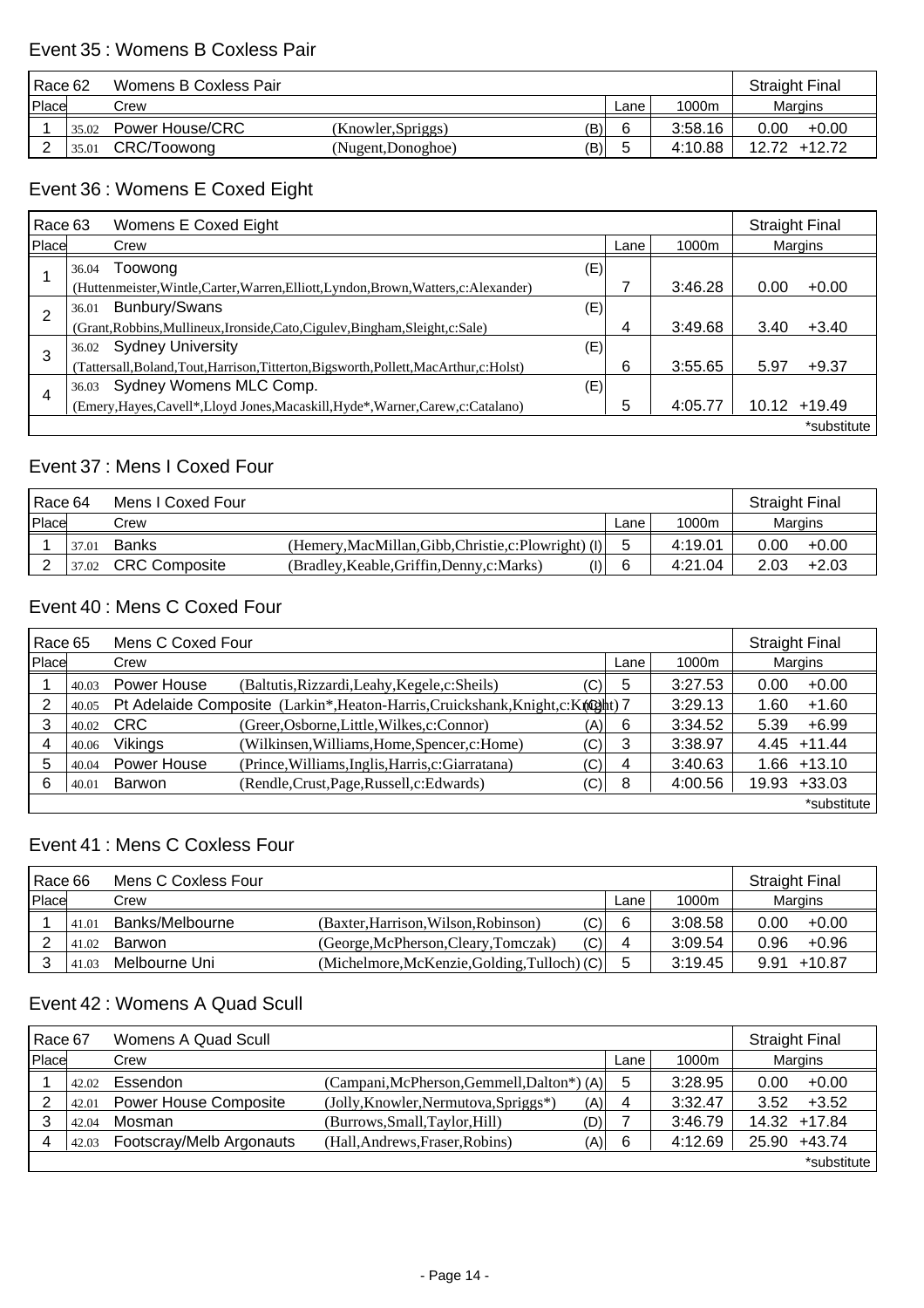### Event 43 : Mens D Double Scull

| Race 43        |       | Mens D Double Scull                      |                               |                         |                  | Heat 1            |
|----------------|-------|------------------------------------------|-------------------------------|-------------------------|------------------|-------------------|
| Place          |       | Crew                                     |                               | Lane                    | 1000m            | Margins           |
| 1              | 43.09 | Essendon                                 | (Allsop, Nugent)<br>(D)       | $\overline{7}$          | 3:34.42          | 0.00<br>$+0.00$   |
| $\overline{2}$ | 43.10 | Footscray                                | (Lowe, Boness)<br>(D)         | $\,6$                   | 3:39.71          | 5.29<br>$+5.29$   |
| 3              | 43.19 | <b>Sunshine Coast</b>                    | (Muller, O'Keefe)<br>(D)      | 8                       | 3:43.48          | 3.77<br>$+9.06$   |
| 4              | 43.23 | Tamar                                    | (Sayer, Jones)<br>(D)         | 5                       | 3:44.98          | $+10.56$<br>1.50  |
| 5              | 43.02 | <b>Brisbane Water</b>                    | (Cullen, Maxwell)<br>(D)      | 3                       | 3:56.77          | 11.79 +22.35      |
| 6              | 43.24 | Torrens                                  | (Holt,Dankbaar)<br>(D)        | 4                       | 4:01.64          | $4.87 +27.22$     |
|                | 43.07 | Corio Bay/Melbourne Uni                  | (England, England)<br>(D)     | $\overline{2}$          | <b>SCRATCHED</b> |                   |
|                |       | Progress: 1,2->Final; Rest->Eliminated   |                               |                         |                  |                   |
| Race 44        |       | Mens D Double Scull                      |                               |                         |                  | Heat 2            |
| Place          |       | Crew                                     |                               | Lane                    | 1000m            | Margins           |
| 1              | 43.04 | Commercial                               | (Weston, Peereboom)<br>(D)    | 3                       | 3:39.17          | $+0.00$<br>0.00   |
| 2              | 43.13 | Mercantile                               | (Edwards,Lawrence)<br>(D)     | 4                       | 3:47.21          | $+8.04$<br>8.04   |
| 3              | 43.06 | Corio Bay                                | (Searle, Hudgell)<br>(D)      | 5                       | 3:48.51          | 1.30<br>$+9.34$   |
| 4              | 43.18 | <b>Newington Masters</b>                 | (Blessington, Johnson)<br>(D) | $\overline{7}$          | 3:49.40          | 0.89<br>$+10.23$  |
| 5              | 43.03 | <b>Caulfield Grammarians</b>             | (Dakic, Atkins)<br>(D)        | $\, 8$                  | 3:49.59          | $0.19 + 10.42$    |
|                | 43.12 | Melbourne Uni                            | (Michelmore, Noonan)<br>(D)   | 6                       | <b>SCRATCHED</b> |                   |
|                |       | Progress: 1,2->Final; Rest->Eliminated   |                               |                         |                  |                   |
| Race 45        |       | Mens D Double Scull                      |                               |                         |                  | Heat 3            |
| Place          |       | Crew                                     |                               | Lane                    | 1000m            | Margins           |
|                | 43.01 | ANU/CRC                                  | (Maclaren, Macartney)<br>(D)  | 8                       | 3:36.13          | $+0.00$<br>0.00   |
| 2              | 43.20 | Sydney                                   | (Ambler, Lloyd Jones)<br>(D)  | 3                       | 3:44.86          | $+8.73$<br>8.73   |
| 3              | 43.17 | New Norfolk/Dimboola                     | (Nichols, Nichols)<br>(D)     | 4                       | 3:50.65          | 5.79 +14.52       |
| 4              | 43.11 | Hunter/Endeavour                         | (Donza, Williams)<br>(D)      | $\overline{7}$          | 4:00.93          | 10.28 +24.80      |
| 5              | 43.08 | Endeavour/Hunter                         | (Reed, Budworth)<br>(D)       | 5                       | 4:07.05          | $6.12 + 30.92$    |
| 6              | 43.22 | Sydney Womens MLC/Newin(Schinagel,Carew) | (D)                           | 6                       | 4:10.23          | $3.18 + 34.10$    |
|                |       | Progress: 1,2->Final; Rest->Eliminated   |                               |                         |                  |                   |
| Race 46        |       | Mens D Double Scull                      |                               |                         |                  | Heat 4            |
| Place          |       | Crew                                     |                               | Lane                    | 1000m            | Margins           |
| 1              | 43.14 | Mosman                                   | (Campbell, Williams)<br>(D)   | $\mathbf{3}$            | 3:36.03          | 0.00<br>$+0.00$   |
| $\overline{2}$ | 43.16 | Murwillumbah/Port Macqu                  | (Young, Kranen)<br>(D)        | 5                       | 3:40.58          | 4.55<br>$+4.55$   |
| 3              | 43.15 | Murray Bridge/Riverside                  | (Wegener, Hunt)<br>(D)        | $\overline{\mathbf{4}}$ | 3:43.73          | $3.15 + 7.70$     |
| 4              | 43.05 | Corio Bay                                | (Allen, Heath)<br>(D)         | 6                       | 3:53.34          | 9.61<br>$+17.31$  |
| 5              | 43.21 | <b>Sydney Womens MLC</b>                 | (Zammit,Stewart)<br>(D)       | 7                       | 4:04.17          | 10.83<br>$+28.14$ |
| 6              | 43.25 | Vikings                                  | (McAfee, Allen)<br>(D)        | 8                       | 4:22.54          | 18.37<br>$+46.51$ |
|                |       | Progress: 1,2->Final; Rest->Eliminated   |                               |                         |                  |                   |
| Race 68        |       | Mens D Double Scull                      |                               |                         |                  | Final             |
| Place          |       | Crew                                     |                               | Lane                    | 1000m            | Margins           |
| 1              | 43.09 | Essendon                                 | (Allsop, Nugent)<br>(D)       | $\sqrt{5}$              | 3:24.30          | 0.00<br>$+0.00$   |
| $\overline{2}$ | 43.14 | Mosman                                   | (Campbell, Williams)<br>(D)   | $\,6\,$                 | 3:26.04          | $+1.74$<br>1.74   |
| 3              | 43.16 | Murwillumbah/Port Macqu                  | (Young, Kranen)<br>(D)        | $\overline{2}$          | 3:26.49          | 0.45<br>$+2.19$   |
| 4              | 43.04 | Commercial                               | (Weston, Peereboom)<br>(D)    | 3                       | 3:34.27          | 7.78<br>$+9.97$   |
| 5              | 43.13 | Mercantile                               | (Edwards, Lawrence)<br>(D)    | 1                       | 3:38.28          | $+13.98$<br>4.01  |
| 6              | 43.20 | Sydney                                   | (Ambler, Lloyd Jones)<br>(D)  | $\overline{7}$          | 3:45.22          | $6.94 +20.92$     |
| 7              | 43.10 | Footscray                                | (Lowe, Boness)<br>(D)         | 8                       | 3:47.97          | 2.75 +23.67       |
|                | 43.01 | ANU/CRC                                  | (Maclaren, Macartney)<br>(D)  | 4                       | <b>SCRATCHED</b> |                   |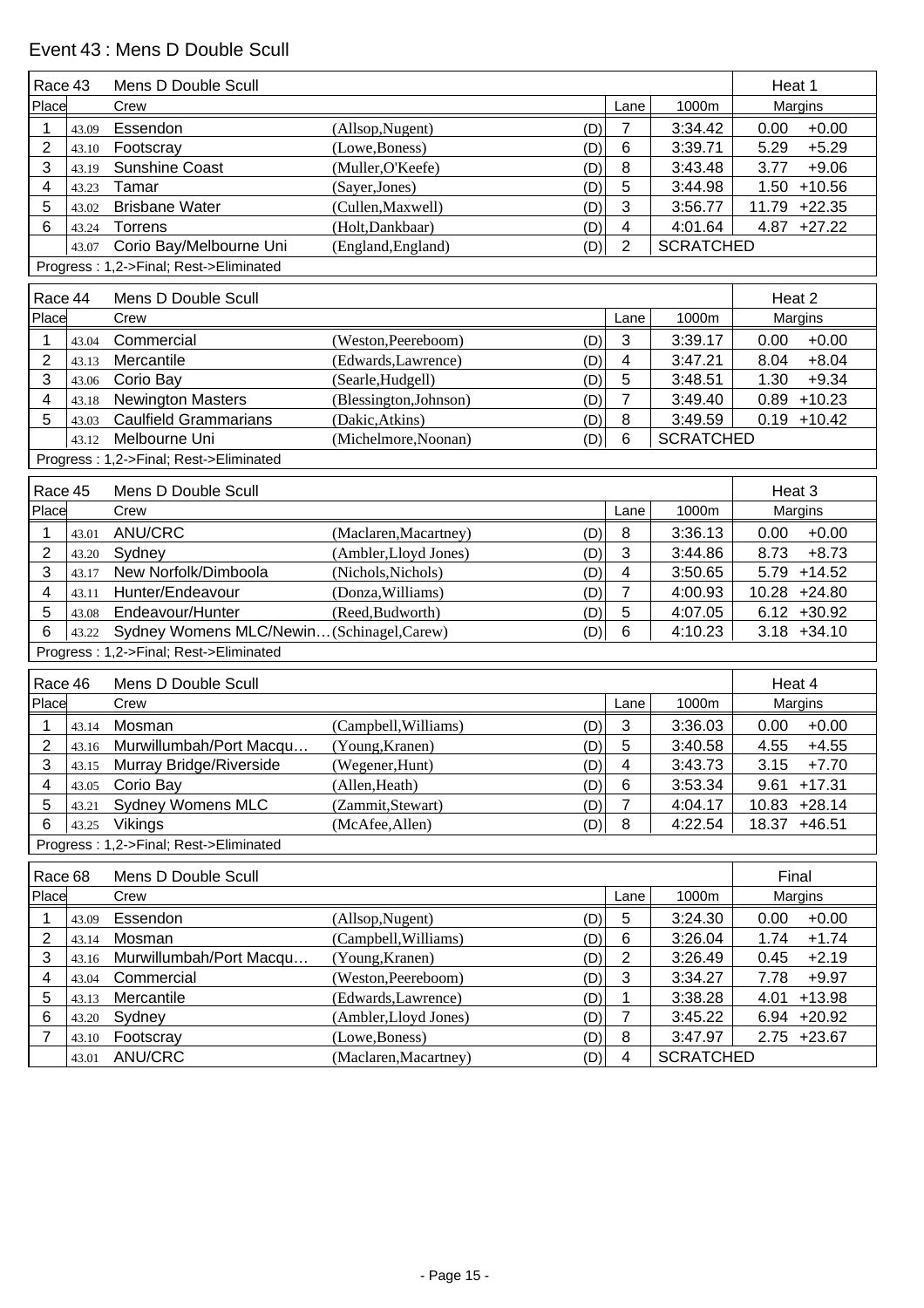# Event 44 : Womens D Double Scull

| Race 47        |       | Womens D Double Scull                   |                                |                |                  | Heat 1            |
|----------------|-------|-----------------------------------------|--------------------------------|----------------|------------------|-------------------|
| Place          |       | Crew                                    |                                | Lane           | 1000m            | Margins           |
| 1              | 44.12 | Sydney                                  | (De George, Liljeqvist)<br>(D) | 4              | 4:12.18          | $+0.00$<br>0.00   |
| 2              | 44.06 | <b>DMCRC/New Norfolk</b>                | (Nichols, Duffy)<br>(D)        | 7              | 4:15.10          | 2.92<br>$+2.92$   |
| 3              | 44.03 | <b>CRC</b>                              | (Goddard, Charlton)<br>(D)     | 5              |                  | nt                |
| 4              | 44.16 | Tamar                                   | (Winwood, Walker)<br>(D)       | $\mathfrak{S}$ |                  | nt                |
| 5              | 44.15 | <b>Sydney Womens MLC</b>                | (Jones, Warner)<br>(D)         | 6              |                  | nt                |
|                |       | Progress: 1,2->Final; Rest->Eliminated  |                                |                |                  |                   |
| Race 48        |       | Womens D Double Scull                   |                                |                |                  | Heat 2            |
| Place          |       | Crew                                    |                                | Lane           | 1000m            | Margins           |
| 1              | 44.05 | <b>Caulfield Grammarians</b>            | (Dewar, Varney)<br>(D)         | 4              | 4:15.31          | $+0.00$<br>0.00   |
| $\overline{2}$ | 44.04 | <b>CRC</b>                              | (Preiner, Brian)<br>(D)        | 5              | 4:22.00          | $+6.69$<br>6.69   |
| 3              | 44.14 | <b>Sydney Womens MLC</b>                | (Macaskill, O'Malley)<br>(D)   | $\overline{7}$ | 4:32.01          | $+16.70$<br>10.01 |
| 4              | 44.07 | Endeavour                               | (Hyde, Brennan)<br>(D)         | 6              | 4:39.19          | $7.18 + 23.88$    |
|                |       | Progress: 1,2->Final; Rest->Eliminated  |                                |                |                  |                   |
|                |       |                                         |                                |                |                  |                   |
| Race 49        |       | Womens D Double Scull                   |                                |                |                  | Heat 3            |
| Place          |       | Crew                                    |                                | Lane           | 1000m            | Margins           |
| 1              | 44.09 | Sydney Womens MLC/Leich (Conry,Zammit*) | (D)                            | 5              | 4:22.90          | $+0.00$<br>0.00   |
| 2              | 44.01 | <b>BMRC</b>                             | (Sommer, Champness)<br>(D)     | 4              | 4:23.91          | 1.01<br>$+1.01$   |
| 3              | 44.08 | Hunter                                  | (Pullyn, Reed)<br>(D)          | 6              | 4:41.74          | 17.83<br>$+18.84$ |
|                | 44.10 | Mosman                                  | (Taylor, Burrows)<br>(E)       | $\overline{7}$ | <b>SCRATCHED</b> |                   |
|                |       | Progress: 1,2->Final; Rest->Eliminated  |                                |                |                  | *substitute       |
| Race 50        |       | Womens D Double Scull                   |                                |                |                  | Heat 4            |
| Place          |       | Crew                                    |                                | Lane           | 1000m            | Margins           |
|                | 44.02 | <b>Bunbury</b>                          | (Cigulev, Sleight)<br>(D)      | $\overline{7}$ | 4:07.19          | $+0.00$<br>0.00   |
| 2              | 44.11 | Noosa                                   | (Mecham, Hebron)<br>(D)        | 6              | 4:15.74          | 8.55<br>$+8.55$   |
| 3              | 44.17 | Uni of QLD/TJCU                         | (Kelly,Cook)<br>(D)            | 5              | 4:25.18          | $9.44 + 17.99$    |
| 4              | 44.13 | <b>Sydney Womens MLC</b>                | (Emery, Erskine)<br>(D)        | 4              | 4:42.54          | 17.36 +35.35      |
|                |       | Progress: 1,2->Final; Rest->Eliminated  |                                |                |                  |                   |
|                |       |                                         |                                |                |                  |                   |
| Race 69        |       | Womens D Double Scull                   |                                |                |                  | Final             |
| Place          |       | Crew                                    |                                | Lane           | 1000m            | Margins           |
|                |       | 44.02 Bunbury                           | (D)<br>(Cigulev, Sleight)      | $\overline{4}$ | 3:58.20          | $0.00 + 0.00$     |
| 2              | 44.09 | Sydney Womens MLC/Leich                 | (Conry,Zammit*)<br>(D)         | $\sqrt{3}$     | 4:04.72          | 6.52<br>$+6.52$   |
| 3              | 44.11 | Noosa                                   | (Mecham, Hebron)<br>(D)        | $\overline{2}$ | 4:06.08          | 1.36<br>$+7.88$   |
| 4              | 44.05 | <b>Caulfield Grammarians</b>            | (Dewar, Varney)<br>(D)         | 6              | 4:07.36          | 1.28<br>$+9.16$   |
| 5              | 44.06 | <b>DMCRC/New Norfolk</b>                | (Nichols, Duffy)<br>(D)        | 7              | 4:08.07          | 0.71<br>$+9.87$   |
| 6              | 44.04 | <b>CRC</b>                              | (Preiner, Brian)<br>(D)        | 1              | 4:11.61          | $+13.41$<br>3.54  |
| 7              | 44.12 | Sydney                                  | (De George, Liljeqvist)<br>(D) | 5              | 4:17.02          | 5.41<br>$+18.82$  |
| 8              | 44.01 | <b>BMRC</b>                             | (Sommer, Champness)<br>(D)     | 8              | 4:21.91          | $+23.71$<br>4.89  |
|                |       |                                         |                                |                |                  | *substitute       |

## Event 45 : Mixed FGHI Quad Scull Division 1

| Race 70 |       | Mixed FGHI Quad Scull Division 1 | <b>Division</b>                                 |        |         |                   |
|---------|-------|----------------------------------|-------------------------------------------------|--------|---------|-------------------|
| Place   |       | Crew                             |                                                 | Lane   | 1000m   | Margins           |
|         | 45.04 | Hunter                           | (Kelleher, Freeman, Cousins, Sharp)<br>(F)I     | າ<br>Ő | 3:49.70 | $+0.00$<br>0.00   |
|         | 45.01 | <b>CRC</b>                       | (Harber, Dyer, Colledge, Colledge)<br>(F)l      | 6      | 4:05.62 | 15.92 +15.92      |
|         | 45.02 | Mercantile Composite             | (Camiller, Seale, Penny, Perillo)<br>(F)        | 5      | 4:09.95 | $4.33 + 20.25$    |
|         | 45.03 | Riverside/Pt Adelaide            | (Wallent, Hosenson-Smith, Viceban, Reschke) (F) | 4      | 4:22.90 | $+33.20$<br>12.95 |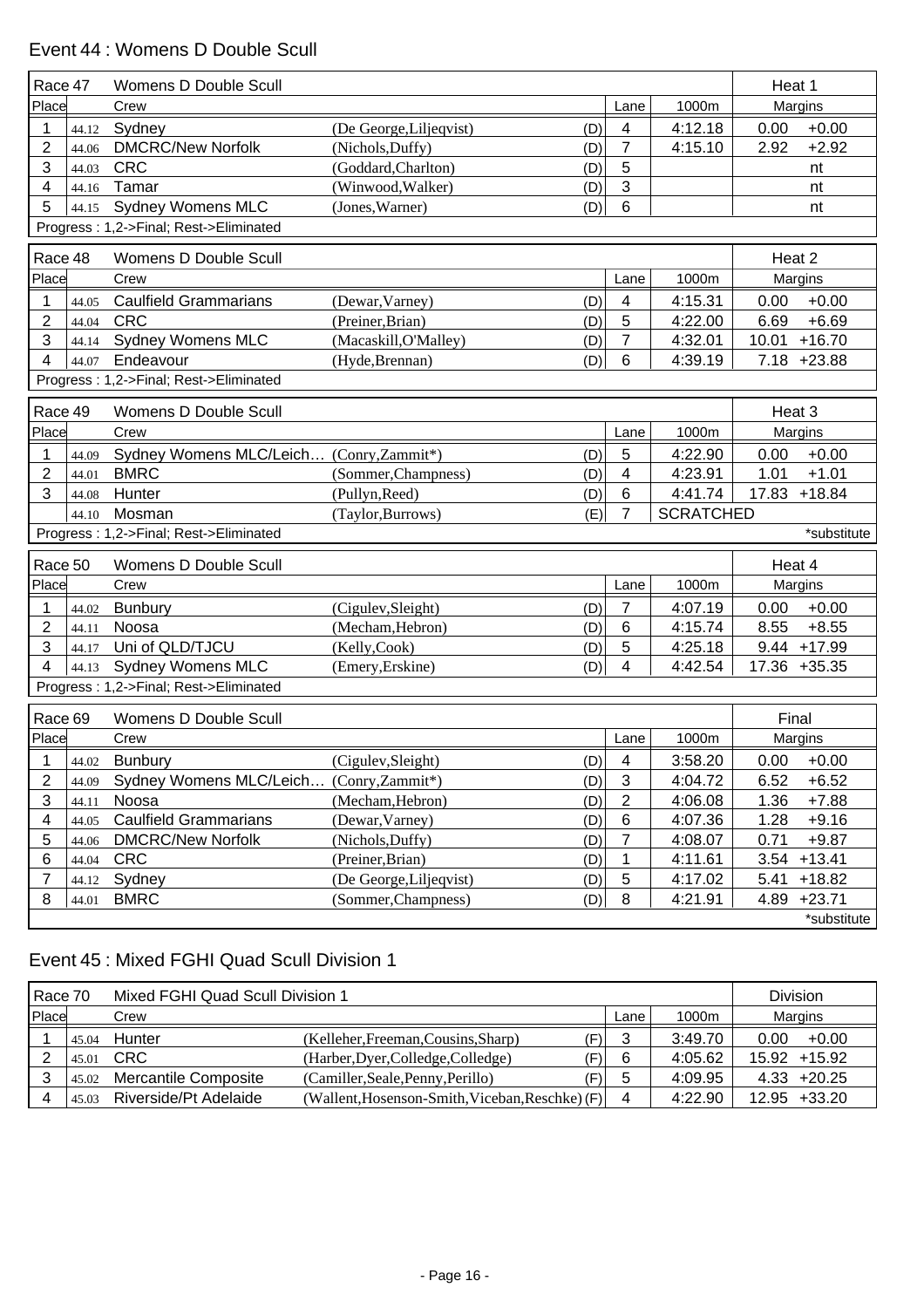### Event 45A : Mixed FGHI Quad Scull Division 2

|       | Mixed FGHI Quad Scull Division 2<br>Race 71 |                                         |     |      |         |     | Division 2 |          |
|-------|---------------------------------------------|-----------------------------------------|-----|------|---------|-----|------------|----------|
| Place | Crew                                        |                                         |     | Lane | 1000m   | Hcp |            | Margins  |
|       | 45A.03 Nagambie/Melbourne Uni               | (Nicolay, Walter, Howell, Walter)       | (G) |      | 4:00.15 | 10  | 0.00       | $+0.00$  |
|       | 45A.02 Hunter/Newcastle                     | (Collings, Cragg, Ellercamp, Ellercamp) | (G) | 3    | 4:02.85 | 10  | 2.70       | $+2.70$  |
|       | 45A.07 Port Macquarie Composite             | (Beeton, Beeton, Williamson, Hopley)    | (G) | 8    | 4:09.79 | 10  | 6.94       | $+9.64$  |
| 4     | 45A.01 Bairnsdale/Noosa                     | (Clark, Turnbull, Landy, Bales)         | (G) | 4    | 4:14.45 | 10  | 4.66       | $+14.30$ |
| 5     | 45A.05 Mannum/Riverside                     | (Guterres, Banks, Banks, Lindsay)       | (H) | 6    | 4:15.10 | GO  | 0.65       | $+14.95$ |
| 6     | 45A.06 North Shore Composite                | (Corry, Seymour, Hammond, Keable)       | (H) |      | 4:36.10 | GO  | 21.00      | $+35.95$ |
|       | 45A.04 Riverside/Pt Adelaide                | (Landreth, Wood, Clark, Orr)            | (G) | 5    | 4:42.37 | 10  | 6.27       | $+42.22$ |

# Event 46 : Mixed C Coxed Eight

| Race 72        |           | Mixed C Coxed Eight                                                                 |     |      | <b>Division</b> |      |             |
|----------------|-----------|-------------------------------------------------------------------------------------|-----|------|-----------------|------|-------------|
| Place          |           | Crew                                                                                |     | Lane | 1000m           |      | Margins     |
|                | 46.04     | Power House                                                                         | (C) |      |                 |      |             |
|                |           | (Carroll, Andrews*, Whitty, Harris, Leahy, Rizzardi, Chapman, Grant, c: Giarratana) |     | 6    | 3:24.20         | 0.00 | $+0.00$     |
| $\overline{2}$ | 46.01     | Alan Mitchell Composite                                                             | (D) |      |                 |      |             |
|                |           | (Pringle*,Dwyer*,Purdue,Swann,Parker,Williams,Boland,Westendorf,c:Coughlan)         |     | 4    | 3:25.59         | 1.39 | $+1.39$     |
| 3              | 46.05     | Melbourne Composite                                                                 | (C) |      |                 |      |             |
|                |           | (Wallace,Coulton,Douglas,Schryver,Graham,Kelly,Vucak*,Finlayson*,c:Cook)            |     |      | 3:32.20         | 6.61 | $+8.00$     |
| 4              |           | 46.02 Alan Mitchell Composite                                                       | (D) |      |                 |      |             |
|                |           | (Yann*,Worboys,Scollay,Sandow,Xouris*,Lockwood,Williams,Ambrose,c:Palfreyman)       |     | 3    | 3:35.89         | 3.69 | $+11.69$    |
| 5              | 46.03 CRC |                                                                                     | (C) |      |                 |      |             |
|                |           | (Beauman, Antill, Fisher, Ellis, Philippa, Blake, Mackay, Hartley, c: Abercromby)   |     | 5    | 3:38.99         | 3.10 | $+14.79$    |
|                |           |                                                                                     |     |      |                 |      | *substitute |

### Event 47 : Mixed E Double Scull Division 1

| Race 73 |       | Mixed E Double Scull Division 1 |                        |      |       |         | <b>Division</b>   |  |  |
|---------|-------|---------------------------------|------------------------|------|-------|---------|-------------------|--|--|
| Place   |       | Crew                            |                        | Lane | 1000m | Margins |                   |  |  |
|         | 47.06 | Sydney                          | (Ambler, Smythe)       | (E)  |       | 3:56.76 | $+0.00$<br>0.00   |  |  |
| າ       | 47.04 | Riverside                       | (Mussared, Mobbs)      | (E)  | 6     | 3:59.01 | $+2.25$<br>2.25   |  |  |
| 3       | 47.08 | Tamar                           | (Winwood,Kitto)        | (E)  | 2     | 4:12.14 | $13.13 + 15.38$   |  |  |
| 4       | 47.03 | Melbourne/Alan Mitchell         | (Macartney, Macartney) | (E)  | 4     | 4:15.13 | $+18.37$<br>2.99  |  |  |
| 5       | 47.05 | <b>Sydney Uni/Nth Shore</b>     | (Pollett, Harrison)    | (E)  | 8     | 4:26.14 | $+29.38$<br>11.01 |  |  |
| 6       | 47.02 | Hunter                          | (Reed, Reed)           | (E)  |       | 4:28.82 | $+32.06$<br>2.68  |  |  |
|         | 47.01 | <b>DMCRC</b>                    | (Mollard, Duffy)       | (E)  | 3     |         |                   |  |  |
|         | 47.07 | <b>Sydney Womens MLC</b>        | (Zammit, McCormack)    | (E)  | 5     |         |                   |  |  |

#### Event 47A : Mixed E Double Scull Division 2

|       | Race 74<br>Mixed E Double Scull Division 2 |                        |     |      |         |                  |  |
|-------|--------------------------------------------|------------------------|-----|------|---------|------------------|--|
| Place | Crew                                       |                        |     | Lane | 1000m   | Margins          |  |
|       | 47A.06 Corio Bay                           | (Bridgland, Galbraith) | (E) |      | 3:55.98 | $+0.00$<br>0.00  |  |
| 2     | 47A.07 CRC                                 | (Preiner, Simson)      | (F) | 8    | 3:57.13 | $+1.15$<br>1.15  |  |
| 3     | 47A.03 BMRC                                | (Nash,Leitch)          | (E) | 2    | 3:58.19 | $+2.21$<br>1.06  |  |
| 4     | 47A.08 Cardinal/Hawthorn                   | (Bant, Wright)         | (E) |      | 4:03.35 | $+7.37$<br>5.16  |  |
| 5     | 47A.01 APSM/Alan Mitchell                  | (Earl, McCowan)        | (E) | 3    | 4:08.19 | $4.84 + 12.21$   |  |
| 6     | 47A.02 BMRC                                | (Pang, McMahon)        | (E) | 5    | 4:11.61 | $3.42 + 15.63$   |  |
|       | 47A.05 CRC                                 | (Wellman, Ninham)      | (E) | 6    | 4:16.84 | $5.23 + 20.86$   |  |
| 8     | 47A.04 Bris GPS                            | (Bennett, Mathieson)   | (F) | 4    | 4:24.72 | $+28.74$<br>7.88 |  |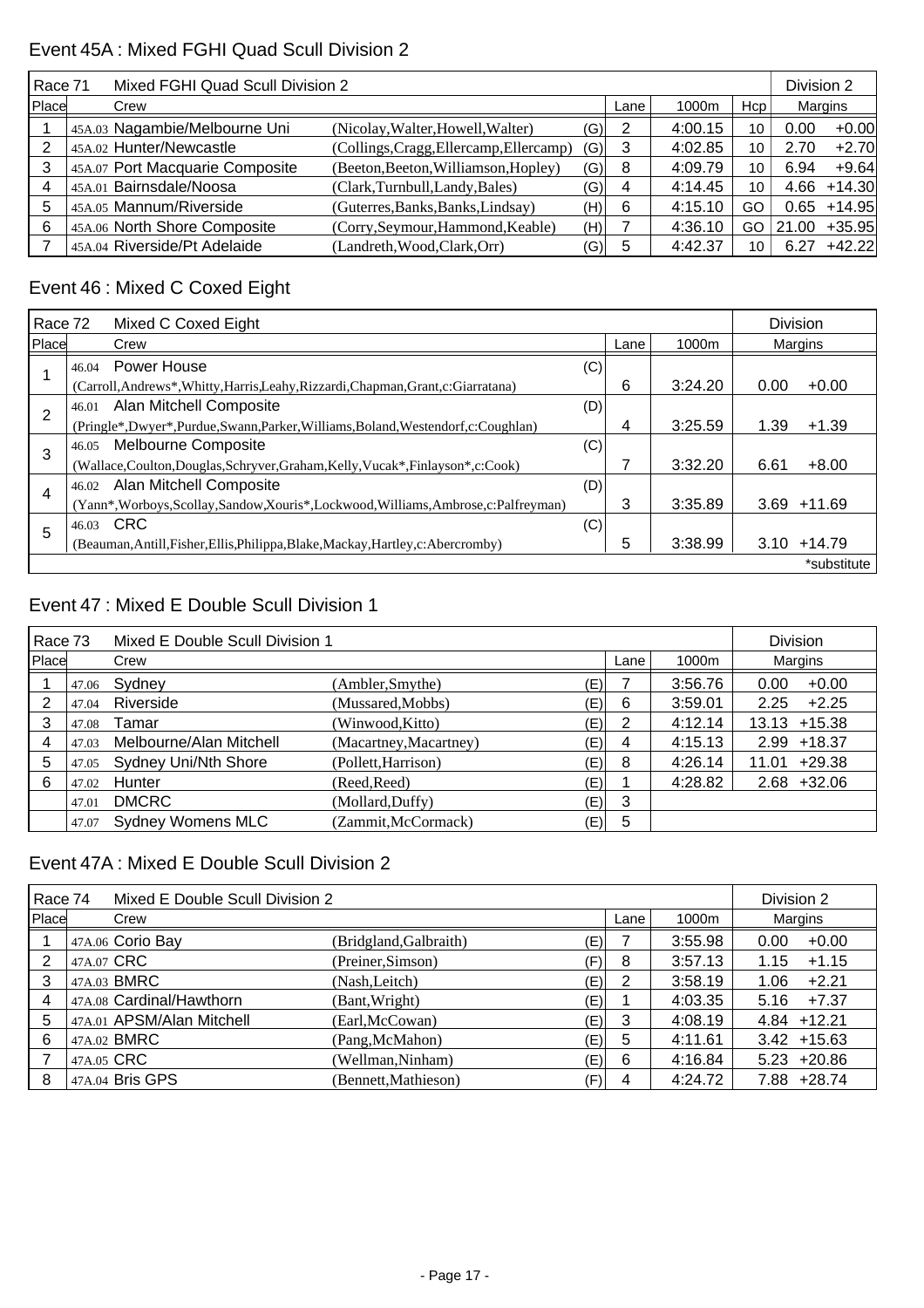## Event 47B : Mixed E Double Scull Division 3

| Race 75 |  | Mixed E Double Scull Division 3 |                          |      |       |         |       | Division 3  |
|---------|--|---------------------------------|--------------------------|------|-------|---------|-------|-------------|
| Place   |  | Crew                            |                          | Lane | 1000m | Margins |       |             |
|         |  | 47B.07 Pembroke Mast/Riverside  | (Kalanj, Hodson)         | (E)  |       | 3:56.90 | 0.00  | $+0.00$     |
| 2       |  | 47B.03 Riverside                | (Fitzgerald, White)      | (E)  | 3     | 4:01.98 | 5.08  | $+5.08$     |
| 3       |  | 47B.08 Mosman/Sydney University | (Pollett, Titterton)     | (E)  | 8     | 4:04.51 | 2.53  | $+7.61$     |
| 4       |  | 47B.04 Swans                    | (Ironside, Nicoll)       | (E)  | 6     | 4:04.92 | 0.41  | $+8.02$     |
| 5       |  | 47B.02 Renmark/Adelaide         | (Eichler, Radloff)       | (E)  | 2     | 4:08.91 | 3.99  | $+12.01$    |
| 6       |  | 47B.05 Sydney Womens MLC        | (Carew*,Clarke)          | (E)  | 5     | 4:16.72 | 7.81  | $+19.82$    |
|         |  | 47B.06 TJCU                     | (Hargreaves, Hargreaves) | (E)  |       | 4:18.26 | 1.54  | $+21.36$    |
| 8       |  | 47B.01 Sydney Womens MLC        | (Emery, Hayes)           | (E)  | 4     | 4:29.63 | 11.37 | $+32.73$    |
|         |  |                                 |                          |      |       |         |       | *substitute |

# Event 48 : Womens C Single Scull

| Race 76                                |       | Womens C Single Scull                  |                    |     |                |                  | Heat 1          |
|----------------------------------------|-------|----------------------------------------|--------------------|-----|----------------|------------------|-----------------|
| Place                                  |       | Crew                                   |                    |     | Lane           | 1000m            | Margins         |
| 1                                      | 48.05 | <b>Bris GPS</b>                        | (Jana Christie)    | (C) | 5              | 4:17.49          | 0.00<br>$+0.00$ |
| $\overline{2}$                         | 48.02 | <b>BMRC</b>                            | (Mary Quilty)      | (C) | 8              | 4:18.60          | 1.11<br>$+1.11$ |
| 3                                      | 48.15 | Richmond                               | (Carolyn Manning)  | (C) | $6\phantom{1}$ | 4:21.50          | 2.90<br>$+4.01$ |
| 4                                      | 48.10 | Commercial                             | (Penelope Dixon)   | (C) | $\overline{4}$ | 4:23.00          | $+5.51$<br>1.50 |
| 5                                      | 48.21 | <b>TJCU</b>                            | (Lisa Graham)      | (C) | $\mathfrak{S}$ | 4:25.91          | $+8.42$<br>2.91 |
| 6                                      | 48.22 | Uni of QLD                             | (Jo Cook)          | (C) | $\overline{7}$ | 4:32.23          | $6.32 + 14.74$  |
| Progress: 1,2->Final; Rest->Eliminated |       |                                        |                    |     |                |                  |                 |
| Race 77                                |       | Womens C Single Scull                  |                    |     |                |                  | Heat 2          |
| Place                                  |       | Crew                                   |                    |     | Lane           | 1000m            | Margins         |
| 1                                      | 48.03 | <b>BMRC</b>                            | (Pam Nash)         | (C) | 5              | 4:17.87          | 0.00<br>$+0.00$ |
| $\overline{2}$                         | 48.06 | <b>Bunbury</b>                         | (Nola Cigulev)     | (C) | $\mathfrak{S}$ | 4:18.70          | $+0.83$<br>0.83 |
| 3                                      | 48.13 | Noosa                                  | (Sian Hebron)      | (C) | $6\phantom{1}$ | 4:21.36          | $+3.49$<br>2.66 |
| 4                                      | 48.16 | <b>Sunshine Coast</b>                  | (Donna Muller)     | (C) | $\overline{7}$ | 4:31.16          | $9.80 + 13.29$  |
| 5                                      | 48.12 | Murray Bridge                          | (Ute Wegener)      | (D) | $\, 8$         | 4:37.32          | $6.16 + 19.45$  |
| 6                                      | 48.19 | Tamar                                  | (Sally Walker)     | (D) | 4              | 4:38.72          | $1.40 +20.85$   |
| Progress: 1,2->Final; Rest->Eliminated |       |                                        |                    |     |                |                  |                 |
| Race 78                                |       | Womens C Single Scull                  |                    |     |                |                  | Heat 3          |
| Place                                  |       | Crew                                   |                    |     | Lane           | 1000m            | Margins         |
| 1                                      | 48.09 | <b>CRC</b>                             | (Sue Donoghoe)     | (C) | $\mathbf{3}$   | 4:21.07          | 0.00<br>$+0.00$ |
| $\overline{2}$                         | 48.11 | <b>Manning River</b>                   | (Amanda Cavill)    | (C) | $\overline{4}$ | 4:22.96          | $+1.89$<br>1.89 |
| 3                                      | 48.14 | Port Macquarie                         | (Elizabeth Levido) | (C) | 5              | 4:26.96          | $+5.89$<br>4.00 |
| 4                                      | 48.08 | <b>CRC</b>                             | (Elaine Bissaker)  | (C) | $\, 8$         | 4:31.52          | $4.56 + 10.45$  |
| 5                                      | 48.18 | <b>Sydney Womens MLC</b>               | (Gillian O'Malley) | (C) | $\overline{7}$ | 4:48.42          | 16.90 +27.35    |
| 6                                      | 48.20 | Tamar                                  | (Pauline Winwood)  | (C) | 6              | 4:54.30          | $5.88 + 33.23$  |
|                                        |       | Progress: 1,2->Final; Rest->Eliminated |                    |     |                |                  |                 |
| Race 79                                |       | Womens C Single Scull                  |                    |     |                |                  | Heat 4          |
| Place                                  |       | Crew                                   |                    |     | Lane           | 1000m            | Margins         |
| 1                                      | 48.17 | <b>Surfers</b>                         | (Karen Smith)      | (C) | 5              | 4:23.64          | $+0.00$<br>0.00 |
| 2                                      | 48.01 | <b>ANA</b>                             | (Carol Sale)       | (C) | $\sqrt{3}$     | 4:32.34          | 8.70<br>$+8.70$ |
| 3                                      | 48.07 | <b>CRC</b>                             | (Suzanne Goddard)  | (C) | $\overline{4}$ | 4:37.50          | $5.16 + 13.86$  |
| 4                                      | 48.24 | Yarra Yarra                            | (Jillian Bushett)  | (C) | 6              | 4:47.29          | $9.79 +23.65$   |
|                                        | 48.23 | Yarra Yarra                            | (Julia Butler)     | (C) | $\overline{7}$ | <b>SCRATCHED</b> |                 |
|                                        | 48.04 | <b>BMRC</b>                            | (Jeanette Gasson)  | (C) | 8              | <b>SCRATCHED</b> |                 |
|                                        |       | Progress: 1,2->Final; Rest->Eliminated |                    |     |                |                  |                 |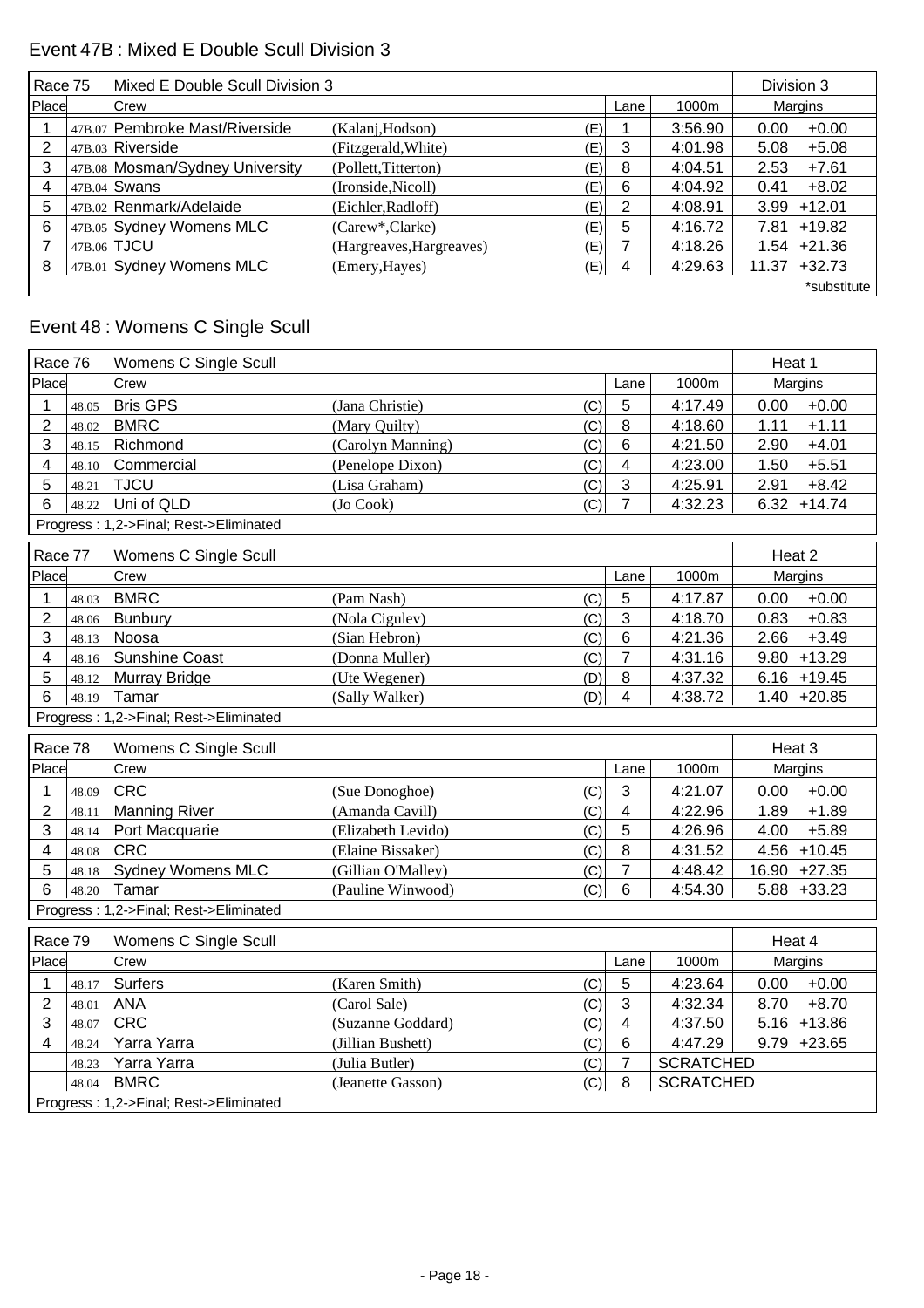| Race 92 |       | Womens C Single Scull |                 |      |       |         | Final   |          |
|---------|-------|-----------------------|-----------------|------|-------|---------|---------|----------|
| Place   |       | Crew                  |                 | Lane | 1000m |         | Margins |          |
|         | 48.17 | <b>Surfers</b>        | (Karen Smith)   | (C)  | 4     | 4:15.45 | 0.00    | $+0.00$  |
| 2       | 48.05 | <b>Bris GPS</b>       | (Jana Christie) | (C)  | 5     | 4:20.17 | 4.72    | $+4.72$  |
| 3       | 48.03 | <b>BMRC</b>           | (Pam Nash)      | (C)  | 3     | 4:21.81 | 1.64    | $+6.36$  |
| 4       | 48.09 | <b>CRC</b>            | (Sue Donoghoe)  | (C)  | 6     | 4:22.25 | 0.44    | $+6.80$  |
| 5       | 48.06 | <b>Bunbury</b>        | (Nola Cigulev)  | (C)  | 8     | 4:24.31 | 2.06    | $+8.86$  |
| 6       | 48.11 | <b>Manning River</b>  | (Amanda Cavill) | (C)  |       | 4:24.89 | 0.58    | $+9.44$  |
|         | 48.02 | <b>BMRC</b>           | (Mary Quilty)   | (C)  | 2     | 4:25.24 | 0.35    | $+9.79$  |
| 8       | 48.01 | <b>ANA</b>            | (Carol Sale)    | (C)  |       | 4:37.47 | 12.23   | $+22.02$ |

## Event 49 : Mens A Quad Scull

| Race 93<br>Mens A Quad Scull |       |                         |                                              | <b>Straight Final</b> |         |         |         |
|------------------------------|-------|-------------------------|----------------------------------------------|-----------------------|---------|---------|---------|
| Place                        |       | Crew<br>Lane            |                                              |                       | 1000m   | Margins |         |
|                              | 49.01 | Essendon/Power House    | (Hatjiandreou, Inglis, Walker, Smart)<br>(A) | 4                     | 3:05.25 | 0.00    | $+0.00$ |
|                              | 49.02 | Murwillumbah/Commercial | (C)<br>(Peereboom, Ryan, Stewart, Kranen)    | ა                     | 3:06.77 | 1.52    | $+1.52$ |
|                              | 49.03 | Toowong                 | (Evers-Swindell, Howard, Schryver, Mott) (A) | 6                     | 3:11.48 | 4.71    | $+6.23$ |

### Event 51 : Mens G Double Scull

| Race 94<br>Mens G Double Scull |       |                                |                           |      |         | <b>Straight Final</b> |  |
|--------------------------------|-------|--------------------------------|---------------------------|------|---------|-----------------------|--|
| Place                          |       | Crew                           |                           | Lane | 1000m   | Margins               |  |
|                                | 51.08 | Swans                          | (G)<br>(Xouris, Scott)    | 6    | 3:46.36 | $+0.00$<br>0.00       |  |
|                                | 51.01 | <b>CRC</b>                     | (Hieatt, Simson)<br>(F)   |      | 3:49.73 | $+3.37$<br>3.37       |  |
| 3                              | 51.05 | Port Macquarie/St George       | (Battam, Hopley)<br>(G)   |      | 4:00.60 | $+14.24$<br>10.87     |  |
| 4                              | 51.03 | <b>Hunter/Manning River</b>    | (Beeton, Sharp)<br>(G)    | 3    | 4:04.24 | $3.64$ +17.88         |  |
| 5                              | 51.06 | Riverside/Mannum               | (Banks, Wegener)<br>(G)   | 5    | 4:04.69 | $0.45 + 18.33$        |  |
| 6                              | 51.02 | Essendon                       | (Nicholson, Seale)<br>(G) | 8    | 4:06.85 | $2.16 + 20.49$        |  |
|                                | 51.07 | <b>Sunshine Coast/Bris GPS</b> | (Mathieson, Frith)<br>(G) | 2    | 4:18.32 | $+31.96$<br>11.47     |  |
| 8                              | 51.04 | Mersey/Ulverstone              | (G)<br>(Knowles, Tippett) | 4    | 4:21.56 | $+35.20$<br>3.24      |  |

# Event 52 : Womens F Coxed Eight

| Race 95      |       | Womens F Coxed Eight                                                                   | <b>Straight Final</b> |      |         |      |             |
|--------------|-------|----------------------------------------------------------------------------------------|-----------------------|------|---------|------|-------------|
| <b>Place</b> |       | Crew                                                                                   |                       | Lane | 1000m   |      | Margins     |
|              | 52.01 | CRC                                                                                    | (F)                   |      |         |      |             |
|              |       | (Small,Corry,Seymour,Collins,Connor,Pentony,Manley Wallace,Colledge,c:Marks)           | b                     |      | 4:25.75 | 0.00 | $+0.00$     |
|              | 52.02 | Melbourne Composite                                                                    | (F)                   |      |         |      |             |
|              |       | (Jones, McDonald, Dillon, Partridge, Earl, McLaughlan, Field, McManamny*, c: McKenzie) | 6                     |      | 4:30.92 | 5.17 | $+5.17$     |
|              |       |                                                                                        |                       |      |         |      | *substitute |

# Event 53 : Mens D Coxed Four

|              | Mens D Coxed Four<br>Race 80               |                     |                                                                        |     |      |         |             | Heat 1   |  |
|--------------|--------------------------------------------|---------------------|------------------------------------------------------------------------|-----|------|---------|-------------|----------|--|
| <b>Place</b> |                                            | Crew                |                                                                        |     | Lane | 1000m   |             | Margins  |  |
|              | 53.01                                      | Alan Mitchell       | (Swann,Lockwood,Macartney,Purdue,c:Coughlan) (D)                       |     | 6    | 3:41.16 | 0.00        | $+0.00$  |  |
| 2            | 53.03                                      | <b>Banks</b>        | (Boyd, McCoy, McQueen, McCabe, c: Muntz)                               | (D  | 3    | 3:44.50 | 3.34        | $+3.34$  |  |
| 3            | 53.13                                      | Pt Adelaide/Torrens | (Dankbaar, Heaton-Harris, Holt, Knight, c: Knight)                     | (D) | 4    | 3:44.82 | 0.32        | $+3.66$  |  |
|              | 53.12                                      | Power House         | (Thomson, Date, Cooper, Taylor, c: Grant)                              | (D) |      | 3:47.09 | 2.27        | $+5.93$  |  |
| 5            | 53.10                                      | Power House         | (Rizzardi, Whitty, Harris, Baltutis, c: Giarratana)                    | (D) |      | 3:49.11 | 2.02        | $+7.95$  |  |
| 6            | 53.16                                      | Vikings             | (McAfee,Chatterton,Allen,Austin,c:Home)                                | (D' | 8    | 3:50.46 | 1.35        | $+9.30$  |  |
|              | 53.07                                      | <b>Hawthorn</b>     | (Coe, Coe, Stewart, Winnen, c: Shannon)                                | (D) | 2    | 3:51.46 | 1.00        | $+10.30$ |  |
| 8            | 53.05                                      |                     | Bris GPS Composite (Cox, Hargreaves, Muller*, Holzberger, c: Phillips) | (D) | 5    | 3:57.56 | 6.10        | $+16.40$ |  |
|              | Progress: 1,2,3,4->Final; Rest->Eliminated |                     |                                                                        |     |      |         | *substitute |          |  |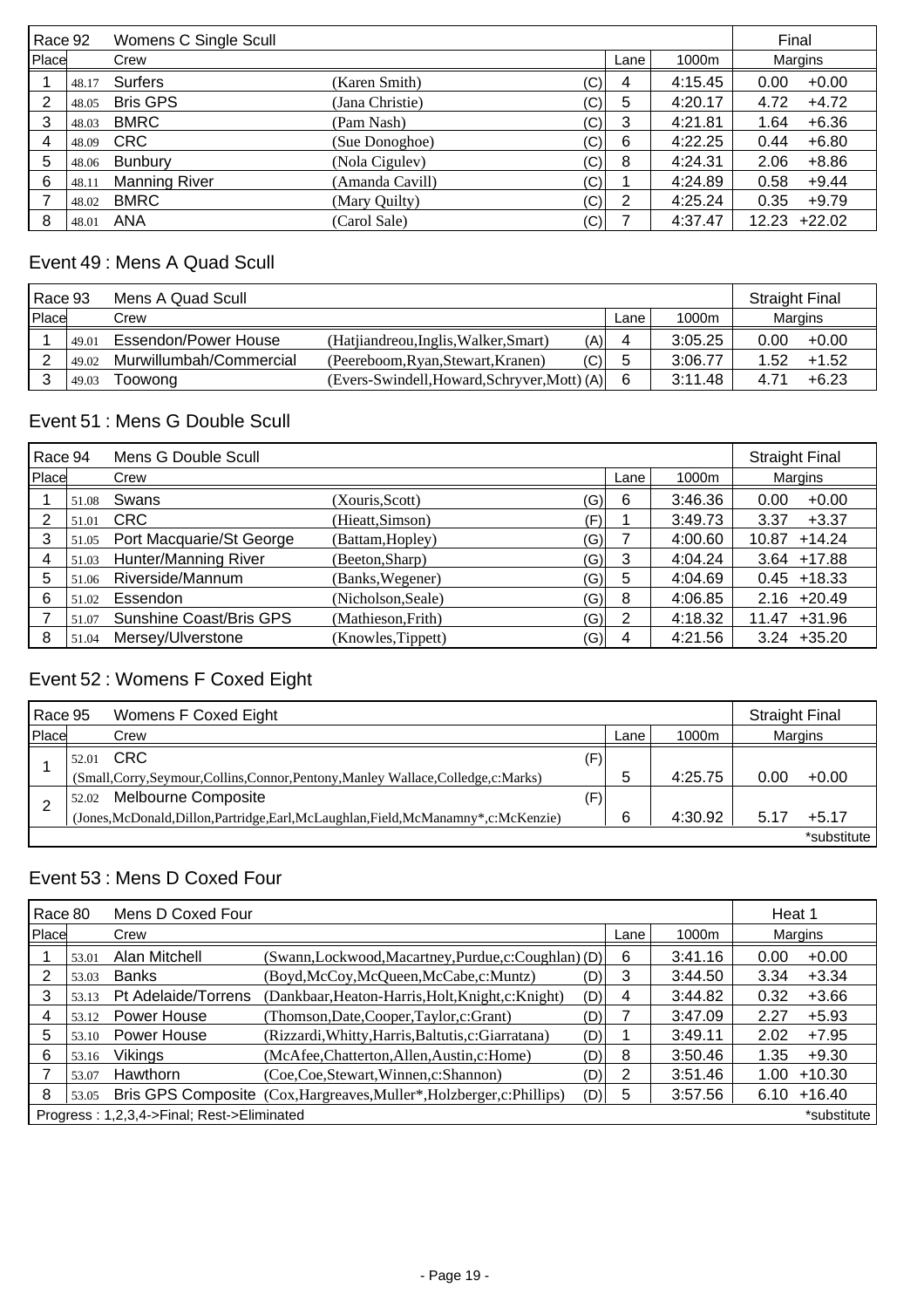| Race 81        |       | Mens D Coxed Four                                                              |          |      |         |       | Heat 2      |
|----------------|-------|--------------------------------------------------------------------------------|----------|------|---------|-------|-------------|
| Place          |       | Crew                                                                           |          | Lane | 1000m   |       | Margins     |
|                | 53.02 | <b>Banks</b><br>(Shinners, Lowe, Wilson, Robinson, c: Webster)                 | 8<br>(D) |      | 3:44.31 | 0.00  | $+0.00$     |
| $\overline{2}$ | 53.08 | Melbourne Uni/Melbourne (Marshall, Van Onselen*, McKenzie*, Longder(D)England) |          |      | 3:48.80 | 4.49  | $+4.49$     |
| 3              | 53.15 | Toowong Composite (Wallace, Landy, Douglas, Coulton, c: Hebron)                | 2<br>(D) |      | 3:49.78 | 0.98  | $+5.47$     |
| 4              | 53.09 | Newington Masters (Blessington, Leckie, Johnson, Schinagel, c: Holst)          | 3<br>(D) |      | 3:51.09 | 1.31  | $+6.78$     |
| 5              | 53.11 | Power House<br>(Prince, Cottrell, Leahy, Kegele, c: Sheils)                    | (D)<br>4 |      | 3:52.40 | 1.31  | $+8.09$     |
| 6              | 53.04 | (Morton, Williams, Keats, Peace, c: Edwards)<br>Barwon                         | (E)      |      | 4:00.39 | 7.99  | $+16.08$    |
|                | 53.06 | Caulfield Grammarians (Sisson, Stange, Van der Kraan, Dakic, c: Dewar)         | 6<br>(D) |      | 4:03.52 | 3.13  | $+19.21$    |
| 8              | 53.14 | Sydney Womens MLC/Sydney (Stewart, Larkin, Catalano, Carew, c: Catalan)        | 7        |      | 4:04.68 | 1.16  | $+20.37$    |
|                |       | Progress: 1,2,3,4->Final; Rest->Eliminated                                     |          |      |         |       | *substitute |
|                |       |                                                                                |          |      |         |       |             |
|                |       |                                                                                |          |      |         |       |             |
| Race 96        |       | Mens D Coxed Four                                                              |          |      |         |       | Final       |
| Place          |       | Crew                                                                           |          | Lane | 1000m   |       | Margins     |
|                | 53.02 | <b>Banks</b><br>(Shinners, Lowe, Wilson, Robinson, c: Webster)                 | (D)<br>4 |      | 3:27.70 | 0.00  | $+0.00$     |
| $\overline{2}$ | 53.01 | Alan Mitchell<br>(Swann,Lockwood,Macartney,Purdue,c:Coughlan)                  | 5<br>(D) |      | 3:42.26 | 14.56 | $+14.56$    |
| 3              | 53.13 | Pt Adelaide/Torrens (Dankbaar, Heaton-Harris, Holt, Knight, c: Knight)         | 7<br>(D) |      | 3:45.26 | 3.00  | $+17.56$    |
| 4              | 53.08 | Melbourne Uni/Melbourne (Marshall, Van Onselen*, McKenzie*, Longder(D)Engand)  |          |      | 3:47.36 | 2.10  | $+19.66$    |
| 5              | 53.03 | <b>Banks</b><br>(Boyd, McCoy, McQueen, McCabe, c: Muntz)                       | 3<br>(D) |      | 3:49.89 | 2.53  | $+22.19$    |
| 6              | 53.15 | Toowong Composite (Wallace, Landy, Douglas, Coulton, c: Hebron)                | 2<br>(D) |      | 3:51.70 | 1.81  | $+24.00$    |
|                | 53.12 | Power House<br>(Thomson, Date, Cooper, Taylor, c: Grant)                       | (D)      |      | 3:53.79 | 2.09  | $+26.09$    |
| 8              | 53.09 | Newington Masters (Blessington, Leckie, Johnson, Schinagel, c: Holst)          | 8<br>(D) |      | 3:58.92 | 5.13  | $+31.22$    |

## Event 54 : Mens D Coxless Four

| Race 97 |       | Mens D Coxless Four |                                      |     |      |         | <b>Straight Final</b> |
|---------|-------|---------------------|--------------------------------------|-----|------|---------|-----------------------|
| Place   |       | Crew                |                                      |     | Lane | 1000m   | Margins               |
|         | 54.03 | Glebe               | (Major, Clark, Davis, Mackney)       | (D) | 8    | 3:18.79 | $+0.00$<br>0.00       |
|         | 54.04 | Melbourne Uni       | (Whiting, Antonie*, Curtain*, Rees*) | (A) | 6    | 3:20.74 | $+1.95$<br>1.95       |
|         | 54.01 | <b>CRC</b>          | (Hodges, Little, Pagan, Lawrence)    | (D) | 3    | 3:28.99 | $8.25 + 10.20$        |
|         | 54.05 | Mercantile          | (Groves, Smith, Mollard, Philp)      | (E) | 4    | 3:29.19 | $+10.40$<br>0.20      |
|         | 54.02 | Corio Bay           | (Axe, England, Van Prooyen, Aberle)  | (D) | 5    | 3:36.67 | $7.48 + 17.88$        |
|         | 54.06 | Tamar               | (Kitto, Symons, Jones, Sayer)        | (D) |      | 3:46.89 | +28.10<br>10.22       |
|         |       |                     |                                      |     |      |         | *substitute           |

### Event 55 : Womens A Coxless Pair

| Race 98 |       | Womens A Coxless Pair |                             |      |         | <b>Straight Final</b> |
|---------|-------|-----------------------|-----------------------------|------|---------|-----------------------|
| Place   |       | Crew                  |                             | Lane | 1000m   | Margins               |
|         | 55.03 | Melbourne             | (Nishibata, Purdy)<br>(A)   | 4    | 4:02.89 | $+0.00$<br>0.00       |
|         | 55.01 | <b>BMRC/CRC</b>       | (Knowler, Nermutova)<br>(B) | 5    | 4:04.28 | $+1.39$<br>1.39       |
| 3       | 55.05 | Richmond              | (Stupka, Gehling)<br>(A)    |      | 4:08.67 | $+5.78$<br>4.39       |
| 4       | 55.04 | Power House           | (Gray, Chapman)<br>(A)      | 3    | 4:09.36 | $+6.47$<br>0.69       |
| 5       | 55.02 | <b>CRC</b>            | (B)<br>(Southcott, Smyth)   | 6    | 4:20.75 | $+17.86$<br>11.39     |

# Event 56 : Womens D Coxed Four

| Race 99 |       | Womens D Coxed Four                                                            |     |   |         | <b>Straight Final</b> |
|---------|-------|--------------------------------------------------------------------------------|-----|---|---------|-----------------------|
| Place   |       | Crew                                                                           |     |   | 1000m   | Margins               |
|         | 56.06 | (Warren, Elliott, Mercer, Bourne, c: Licastro)<br>Toowong                      | (D) | 6 | 4:10.46 | $+0.00$<br>0.00       |
| 2       | 56.03 | <b>CRC</b><br>(Farnan, Pfahl, Clear, McVicker, c: Marks)                       | (D) | 5 | 4:19.93 | $+9.47$<br>9.47       |
| 3       | 56.04 | Richmond/Yarra Yarra (Coleman, Butler, Penny, Hall, c: Chong)                  | (D) | 4 | 4:24.01 | $4.08 + 13.55$        |
| 4       | 56.08 | Melbourne<br>(Dietrich, Holland, Smith, Murray, c: Murray)                     | (D) |   | 4:24.76 | $0.75 + 14.30$        |
| 5       | 56.07 | Yarra Yarra<br>(Mohr, Howgate, Summers, Sutherland, c: Sutherland)             | (D) | 3 | 4:27.46 | $2.70 + 17.00$        |
| 6       | 56.05 | Sydney Womens MLC (O'Malley, Carew, Zammit, Erskine, c: Catalano)              | (D) |   | 4:30.07 | $+19.61$<br>2.61      |
|         | 56.02 | Caulfield Grammarians (Atkins, McIver, Menhennitt, Van Der Kraan, c: Granam) 2 |     |   | 4:40.26 | $+29.80$<br>10.19     |
| 8       | 56.01 | Bris GPS/Murwillumbah (Tognini, Bennett, Meehan, Gaskell, c: Dixon)            | (D) | 8 | 4:44.48 | $+34.02$<br>4.22      |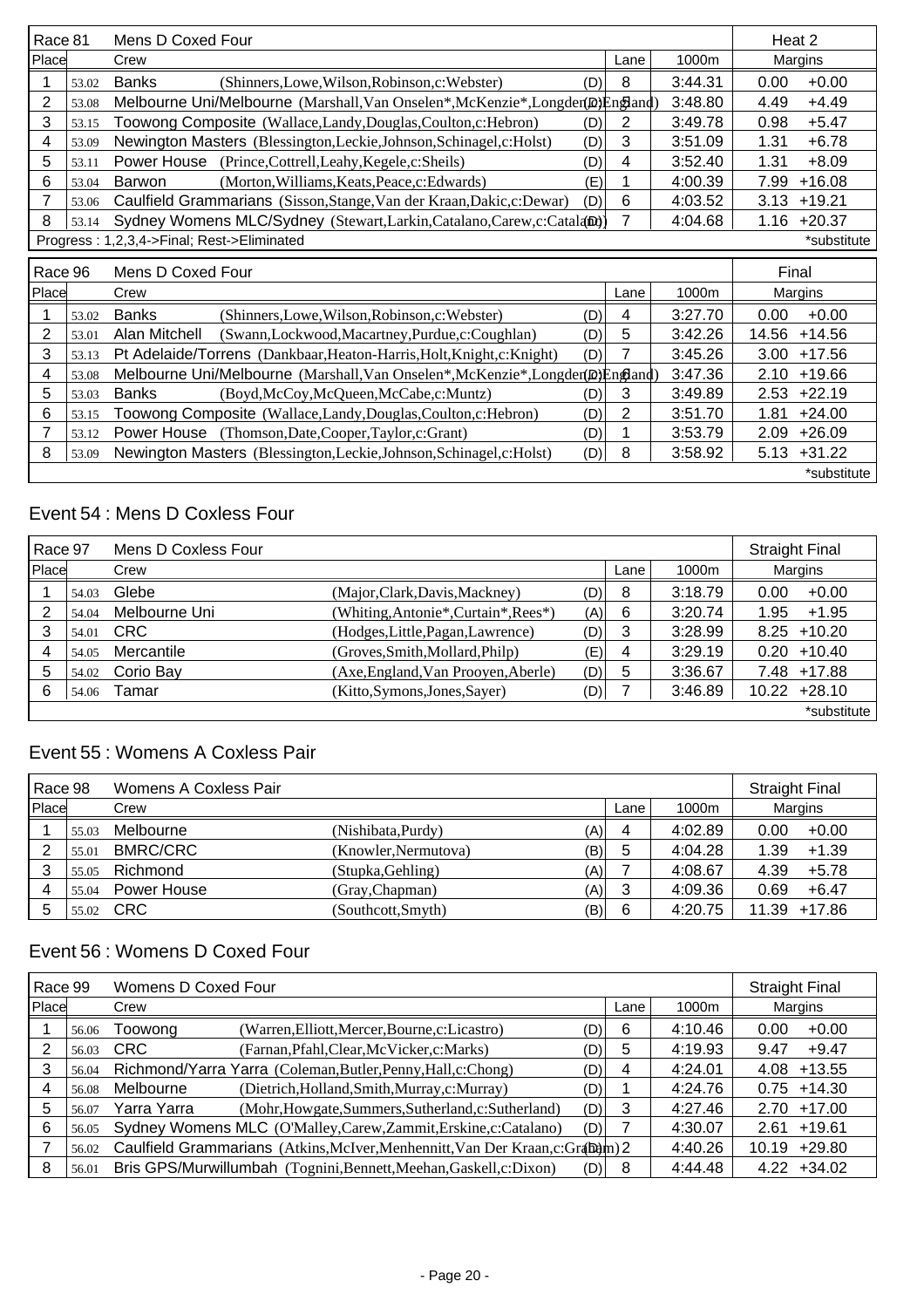#### Event 57 : Womens D Coxless Four

| Race 100 |       | Womens D Coxless Four    | <b>Straight Final</b>                         |     |      |         |         |             |
|----------|-------|--------------------------|-----------------------------------------------|-----|------|---------|---------|-------------|
| Place    |       | Crew                     |                                               |     | Lane | 1000m   | Margins |             |
|          | 57.01 | Bunbury/ANA              | (Sale, Cigulev, Bingham, Sleight)             | (D) |      | 3:53.89 | 0.00    | $+0.00$     |
| ົ        | 57.04 | <b>Sydney University</b> | (MacArthur, Harrison, Pollett, Bigsworth) (D) |     | 4    | 3:55.01 | 1.12    | $+1.12$     |
| 3        | 57.02 | Drummoyne/Toowong        | (Eagles*,Sneddon,Rustja,Moore)                | (D) | 5    | 3:55.71 | 0.70    | $+1.82$     |
|          | 57.03 | Sydney Uni/Leichhardt    | (Williams, Fekete, Conry, Tout*)              | (D) | 6    | 3:56.43 | 0.72    | $+2.54$     |
| 5        | 57.05 | Toowong                  | (Guy, Huttenmeister, Wintle, Vucak)           | (D) | 3    | 4:02.19 | 5.76    | $+8.30$     |
|          |       |                          |                                               |     |      |         |         | *substitute |

# Event 58 : Mens H Coxed Eight

|              | Mens H Coxed Eight<br>Race 101 |                                                                                    |   |         |       | <b>Straight Final</b> |
|--------------|--------------------------------|------------------------------------------------------------------------------------|---|---------|-------|-----------------------|
| <b>Place</b> | Crew<br>Lane                   |                                                                                    |   | 1000m   |       | Margins               |
|              | 58.02                          | Melbourne Composite<br>(H)                                                         |   |         |       |                       |
|              |                                | (Douglas,Jopling,McKay,koekoe,Millikan,Howell,Guest,Jenner,c:Webster)              | b | 3:47.92 | 0.00  | $+0.00$               |
| っ            | 58.01                          | Armidale Composite<br>(H)                                                          |   |         |       |                       |
|              |                                | (Garner, Bales, Ellercamp, Ellercamp, Leitch, Coles, James, Sypkens, c: Alexander) | 6 | 3:55.76 | 7.84  | $+7.84$               |
| 3            | 58.03                          | Riverside<br>(H)                                                                   |   |         |       |                       |
|              |                                | (Penfold, Ryan, Clark, Hosenson-Smith, Muller, Argue, Orr, Bradley, c: Mussared)   | 4 | 4:11.23 | 15.47 | $+23.31$              |

### Event 59 : Womens G Single Scull

|       | Race 102 | Womens G Single Scull |                    |     |      |         | <b>Straight Final</b> |
|-------|----------|-----------------------|--------------------|-----|------|---------|-----------------------|
| Place |          | Crew                  |                    |     | Lane | 1000m   | Margins               |
|       | 59.06    | Toowong               | (Wendy Cavell)     | 'G) | 3    | 5:13.41 | $+0.00$<br>0.00       |
|       | 59.05    | Port Macquarie        | (Carry Williamson) | (G) |      | 5:17.20 | $+3.79$<br>3.79       |
| 3     | 59.01    | Balmain               | (Lynette Skelton)  | (G) | 4    | 5:22.58 | $+9.17$<br>5.38       |
| 4     | 59.04    | Noosa                 | (Jean Clark)       | (G) | 6    | 5:25.89 | $+12.48$<br>3.31      |
| 5     | 59.02    | Essendon              | (Marion Camiller)  | (G) | 8    | 5:30.33 | $4.44 + 16.92$        |
| 6     | 59.03    | Leichhardt            | (Margot Simington) | (G) | 5    | 5:48.01 | $+34.60$<br>17.68     |
|       | 59.07    | Riverside             | (Elaine Guterres)  | (H) | 2    |         |                       |

# Event 60 : Womens B Single Scull

|       | Race 103 Womens B Single Scull |                    |                      |     | <b>Straight Final</b> |         |                 |
|-------|--------------------------------|--------------------|----------------------|-----|-----------------------|---------|-----------------|
| Place |                                | Crew               |                      |     | Lane                  | 1000m   | Margins         |
|       | 60.07                          | Wendouree-Ballarat | (Leanne Martin)      | (B) | 6                     | 4:07.79 | $+0.00$<br>0.00 |
| 2     | 60.04                          | North Shore        | (Tamsin Brew)        | (B) |                       | 4:10.19 | $+2.40$<br>2.40 |
| 3     | 60.05                          | Power House        | (Fleur Spriggs)      | (B) | 3                     | 4:16.50 | $+8.71$<br>6.31 |
| 4     | 60.02                          | Melbourne          | (Tanja Nishibata)    | (B) | 8                     | 4:21.19 | $4.69 + 13.40$  |
| 5     | 60.08                          | Sydney             | (Kirsten Liljeqvist) | (B) |                       | 4:25.93 | $4.74 + 18.14$  |
| 6     | 60.01                          | <b>CRC</b>         | (Dearne Grant)       | (B) | 4                     | 4:28.69 | $2.76 + 20.90$  |
|       | 60.06                          | Richmond           | (Carolyn Manning)    | (C) | 2                     | 4:34.93 | $6.24 +27.14$   |
| 8     | 60.03                          | Murray Bridge      | (Ute Wegener)        | (D) | 5                     | 4:51.75 | +43.96<br>16.82 |

# Event 61 : Mens F Coxed Four

|       | Mens F Coxed Four<br>Race 104 |                  |                                                                             |      | <b>Straight Final</b> |                   |
|-------|-------------------------------|------------------|-----------------------------------------------------------------------------|------|-----------------------|-------------------|
| Place |                               | Crew             |                                                                             | Lane | 1000m                 | Margins           |
|       | 61.06                         | Toowong/Bris GPS | (McRae, Varendorff, Alexander, Jell, c: Alexander)<br>(F)                   | 4    | 3:36.74               | $+0.00$<br>0.00   |
|       | 61.04                         | Mosman           | (Liley, Gordon, Struik, Farrell, c: Wright)<br>(F)                          | 3    | 3:44.11               | $+7.37$<br>7.37   |
|       | 61.05                         |                  | Riverside/Pembroke Mast (Hodson, Fitzgerald, Gebhardt, Mobbs, c: Muller) F) | 6    | 3:50.33               | +13.59<br>6.22    |
|       | 61.01                         | Alan Mitchell    | (Williams, Scollay, Sandow, Parker, c: Coughlan)<br>(F)                     |      | 3:54.13               | $3.80 + 17.39$    |
| 5     | 61.03                         | Melbourne Uni    | (Morrison, Maple, McSweeney, Noonan, c: England) (F)                        | 2    | 3:54.51               | $0.38 + 17.77$    |
| 6     | 61.07                         | Torrens          | (Lippis, Carey, Tonkin, Magarey, c: Knight)<br>(F)                          | 8    | 4:11.58               | $+34.84$<br>17.07 |
|       | 61.02                         | Bendigo          | (Nihill, Hickey, Wearne, Gorey, c: Shaw)<br>(F)                             | 5    | 4:19.90               | $+43.16$<br>8.32  |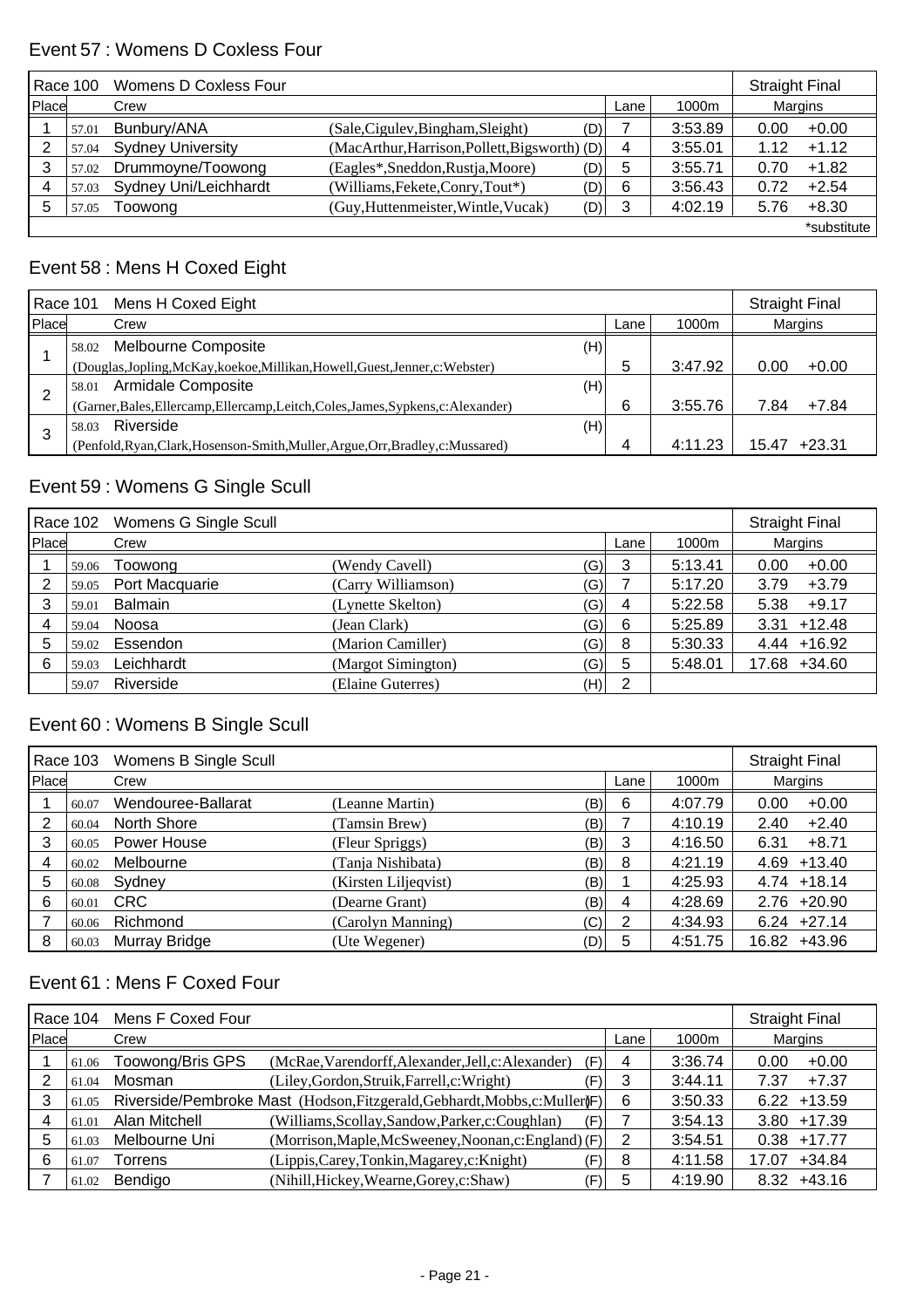| Race 105 |       | Womens F Coxless Four |                                |            |      |         | <b>Straight Final</b> |         |
|----------|-------|-----------------------|--------------------------------|------------|------|---------|-----------------------|---------|
| Place    |       | Crew                  |                                |            | Lane | 1000m   | Margins               |         |
|          | 62.01 | Mosman                | (Mayoh, May, Hardy, Titterton) | $(\Gamma)$ |      | 3:50.30 | 0.00                  | $+0.00$ |

# Event 63 : Womens E Single Scull

| Race 82        |          | Womens E Single Scull                      |                   |     |                 |                  | Heat 1           |
|----------------|----------|--------------------------------------------|-------------------|-----|-----------------|------------------|------------------|
| Place          |          | Crew                                       |                   |     | Lane            | 1000m            | Margins          |
| 1              | 63.02    | <b>Bunbury</b>                             | (Lynette Sleight) | (E) | 4               | 4:37.29          | $+0.00$<br>0.00  |
| $\overline{2}$ | 63.14    | Toowong                                    | (Marion Elliott)  | (E) | $\overline{7}$  | 4:39.06          | 1.77<br>$+1.77$  |
| 3              | 63.04    | Hawthorn                                   | (Josephine Bant)  | (E) | $\overline{2}$  | 4:43.41          | 4.35<br>$+6.12$  |
| 4              | 63.15    | Toowong                                    | (Paula Lyndon)    | (E) | 5               | 4:44.00          | 0.59<br>$+6.71$  |
| 5              | 63.10    | Newcastle                                  | (Robyn Cragg)     | (E) | 8               | 4:48.44          | $+11.15$<br>4.44 |
| 6              | 63.13    | <b>Sydney Womens MLC</b>                   | (Alex Warner)     | (E) | $6\phantom{1}6$ | 4:49.20          | $0.76 + 11.91$   |
| $\overline{7}$ | 63.07    | Melbourne                                  | (Jenny Rickards)  | (E) | 1               | 4:50.12          | $0.92 + 12.83$   |
| 8              | 63.05    | Hunter                                     | (Judith Cousins)  | (E) | 3               | 4:50.82          | $0.70 + 13.53$   |
|                |          | Progress: 1,2,3,4->Final; Rest->Eliminated |                   |     |                 |                  |                  |
| Race 83        |          | Womens E Single Scull                      |                   |     |                 |                  | Heat 2           |
| Place          |          | Crew                                       |                   |     | Lane            | 1000m            | Margins          |
| 1              | 63.08    | Melbourne Uni                              | (Pamela Whiting)  | (E) | $6\phantom{1}6$ | 4:37.96          | $+0.00$<br>0.00  |
| 2              | 63.11    | Noosa                                      | (Rachel Mecham)   | (E) | 4               | 4:39.13          | 1.17<br>$+1.17$  |
| 3              | 63.09    | Mosman                                     | (Anne Taylor)     | (E) | 3               | 4:42.93          | $+4.97$<br>3.80  |
| 4              | 63.12    | Renmark                                    | (Cheryl Radloff)  | (E) | 5               | 4:44.15          | 1.22<br>$+6.19$  |
| 5              | 63.03    | <b>CRC</b>                                 | (Kath Wellman)    | (E) | $\overline{7}$  | 4:45.28          | 1.13<br>$+7.32$  |
| 6              | 63.01    | <b>BMRC</b>                                | (Evelyn Sonner)   | (E) | 8               | 4:52.13          | $+14.17$<br>6.85 |
|                | 63.06    | Leichhardt                                 | (Anne Parbury)    | (E) | 1               |                  |                  |
|                | 63.16    | Wendouree-Ballarat                         | (Patricia Gabb)   | (E) | $\overline{2}$  | <b>SCRATCHED</b> |                  |
|                |          | Progress: 1,2,3,4->Final; Rest->Eliminated |                   |     |                 |                  |                  |
|                | Race 106 | Womens E Single Scull                      |                   |     |                 |                  | Final            |
| Place          |          | Crew                                       |                   |     | Lane            | 1000m            | Margins          |
| 1              | 63.08    | Melbourne Uni                              | (Pamela Whiting)  | (E) | $\overline{4}$  | 4:30.85          | 0.00<br>$+0.00$  |
| $\overline{2}$ | 63.02    | <b>Bunbury</b>                             | (Lynette Sleight) | (E) | 5               | 4:34.43          | $+3.58$<br>3.58  |
| 3              | 63.14    | Toowong                                    | (Marion Elliott)  | (E) | 3               | 4:39.30          | $+8.45$<br>4.87  |
| 4              | 63.11    | Noosa                                      | (Rachel Mecham)   | (E) | $\,6$           | 4:39.53          | 0.23<br>$+8.68$  |
| 5              | 63.04    | Hawthorn                                   | (Josephine Bant)  | (E) | $\overline{7}$  | 4:39.76          | 0.23<br>$+8.91$  |
| 6              | 63.12    | Renmark                                    | (Cheryl Radloff)  | (E) | 8               | 4:42.74          | $+11.89$<br>2.98 |
| 7              | 63.15    | Toowong                                    | (Paula Lyndon)    | (E) | $\mathbf{1}$    | 4:44.88          | $2.14 + 14.03$   |
| 8              | 63.09    | Mosman                                     | (Anne Taylor)     | (E) | $\overline{2}$  | 4:47.15          | $2.27 + 16.30$   |

# Event 64 : Mens C Single Scull

| Race 84 |                                        | Mens C Single Scull |                   |     |      |         | Heat 1          |  |
|---------|----------------------------------------|---------------------|-------------------|-----|------|---------|-----------------|--|
| Place   |                                        | Crew                |                   |     | Lane | 1000m   | Margins         |  |
|         | 64.18                                  | Murwillumbah        | (Rick Kranen)     | (C) | 8    | 3:46.67 | $+0.00$<br>0.00 |  |
| 2       | 64.16                                  | Mosman              | (Mark Campbell)   | (C) |      | 3:50.07 | $+3.40$<br>3.40 |  |
| 3       | 64.10                                  | Essendon            | (Tim Juzefowicz)  | (C) | 4    | 3:52.11 | $+5.44$<br>2.04 |  |
|         | 64.20                                  | Shoalhaven          | (Chris Turner)    | (C) | 3    | 4:06.15 | $14.04 + 19.48$ |  |
| 5       | 64.15                                  | Mosman              | (Scott Waller)    | (C) | 6    | 4:17.57 | +30.90<br>11.42 |  |
| 6       | 64.19                                  | Power House         | (Roland Baltutis) | (C) | 5    | 4:19.03 | $1.46 + 32.36$  |  |
|         | Progress: 1,2->Final; Rest->Eliminated |                     |                   |     |      |         |                 |  |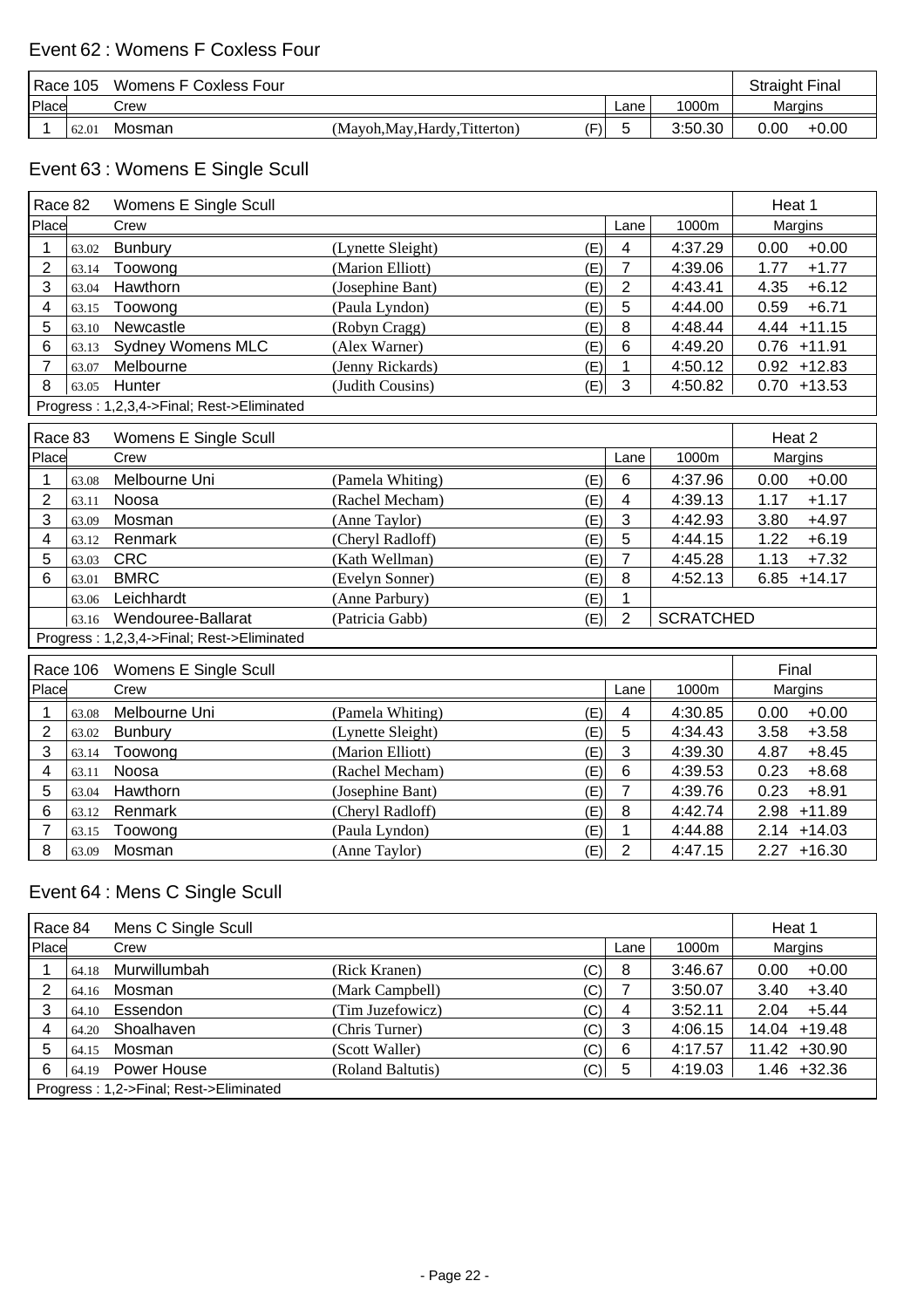| Race 85<br>Mens C Single Scull         |          |                                        |                            |                                |  | Heat 2           |                  |
|----------------------------------------|----------|----------------------------------------|----------------------------|--------------------------------|--|------------------|------------------|
| Place                                  |          | Crew                                   |                            | Lane                           |  | 1000m            | Margins          |
| 1                                      | 64.21    | Tamar                                  | (C)<br>(Stuart Sayer)      | 6                              |  | 3:51.72          | $+0.00$<br>0.00  |
| $\overline{2}$                         | 64.04    | <b>BMRC</b>                            | (Rob Creer)<br>(D)         | 3                              |  | 4:03.39          | 11.67 +11.67     |
| 3                                      | 64.12    | Melbourne                              | (Murray Ross)<br>(D)       | $\overline{7}$                 |  | 4:11.89          | $8.50 +20.17$    |
| 4                                      | 64.02    | <b>Banks</b>                           | (Alan Cheng)<br>(C)        | 4                              |  | 4:26.97          | 15.08 +35.25     |
|                                        | 64.07    | <b>Brisbane Water</b>                  | (Kelvin Maxwell)<br>(D)    | 5                              |  |                  |                  |
| Progress: 1,2->Final; Rest->Eliminated |          |                                        |                            |                                |  |                  |                  |
| Race 86                                |          | Mens C Single Scull                    |                            |                                |  |                  | Heat 3           |
| Place                                  |          | Crew                                   |                            | Lane                           |  | 1000m            | Margins          |
| 1                                      | 64.17    | Murray Bridge                          | (C)<br>(Graham Hunt)       | $\overline{7}$                 |  | 3:57.78          | 0.00<br>$+0.00$  |
| $\overline{2}$                         | 64.08    | Commercial                             | (C)<br>(Jeffery Peereboom) | $6\phantom{1}$                 |  | 3:59.25          | $+1.47$<br>1.47  |
| 3                                      | 64.11    | Footscray                              | (Geoff Lowe)<br>(D)        | 3                              |  | 4:04.30          | 5.05<br>$+6.52$  |
| 4                                      | 64.14    | Melbourne Uni                          | (John Michelmore)<br>(C)   | $\overline{\mathbf{4}}$        |  | 4:15.66          | 11.36 +17.88     |
| 5                                      | 64.09    | Endeavour                              | (Luke Budworth)<br>(C)     | 5                              |  | 4:18.67          | 3.01<br>$+20.89$ |
|                                        |          | Progress: 1,2->Final; Rest->Eliminated |                            |                                |  |                  |                  |
| Race 87                                |          | Mens C Single Scull                    |                            |                                |  |                  | Heat 4           |
| Place                                  |          | Crew                                   |                            | Lane                           |  | 1000m            | Margins          |
| 1                                      | 64.03    | <b>BMRC</b>                            | (Stephen Trowell)<br>(D)   | $6\phantom{1}6$                |  | 3:57.96          | 0.00<br>$+0.00$  |
| $\overline{\mathbf{c}}$                | 64.13    | Melbourne Uni                          | (Sam Golding)<br>(C)       | $\mathbf{3}$                   |  | 4:00.59          | 2.63<br>$+2.63$  |
| 3                                      | 64.06    | <b>Bris GPS</b>                        | (C)<br>(Jonathan Brett)    | 5                              |  | 4:02.75          | 2.16<br>$+4.79$  |
|                                        | 64.01    | <b>Banks</b>                           | (George Costaras)          | $\overline{\mathbf{4}}$<br>(A) |  |                  |                  |
|                                        | 64.05    | <b>BMRC</b>                            | (C)<br>(Ted Hall)          | $\overline{7}$                 |  | <b>SCRATCHED</b> |                  |
|                                        |          | Progress: 1,2->Final; Rest->Eliminated |                            |                                |  |                  |                  |
|                                        |          |                                        |                            |                                |  |                  |                  |
|                                        | Race 107 | Mens C Single Scull                    |                            |                                |  |                  | Final            |
| Place                                  |          | Crew                                   |                            | Lane                           |  | 1000m            | Margins          |
| 1                                      | 64.18    | Murwillumbah                           | (C)<br>(Rick Kranen)       | 5                              |  | 3:46.21          | $+0.00$<br>0.00  |
| $\overline{2}$                         | 64.08    | Commercial                             | (C)<br>(Jeffery Peereboom) | $\mathbf{1}$                   |  | 3:50.55          | 4.34<br>$+4.34$  |
| 3                                      | 64.16    | Mosman                                 | (Mark Campbell)<br>(C)     | $\overline{7}$                 |  | 3:52.87          | 2.32<br>$+6.66$  |
| 4                                      | 64.03    | <b>BMRC</b>                            | (Stephen Trowell)<br>(D)   | 3                              |  | 3:58.72          | $5.85 + 12.51$   |
| 5                                      | 64.21    | Tamar                                  | (C)<br>(Stuart Sayer)      | $\,6$                          |  | 4:03.34          | $4.62 + 17.13$   |
| 6                                      | 64.17    | Murray Bridge                          | (C)<br>(Graham Hunt)       | $\overline{4}$                 |  | 4:04.22          | $0.88 + 18.01$   |
| $\overline{7}$                         | 64.13    | Melbourne Uni                          | (C)<br>(Sam Golding)       | 8                              |  | 4:04.48          | $0.26 + 18.27$   |
| 8                                      | 64.04    | <b>BMRC</b>                            | (Rob Creer)<br>(D)         | $\overline{2}$                 |  | 4:20.24          | 15.76 +34.03     |

## Event 65 : Mens E Double Scull

| Race 88                                |       | Mens E Double Scull      |                                |      |                  | Heat 1            |
|----------------------------------------|-------|--------------------------|--------------------------------|------|------------------|-------------------|
| Place                                  |       | Crew                     |                                | Lane | 1000m            | Margins           |
|                                        | 65.07 | Corio Bay                | (E)<br>(Sykes,Searle)          | 4    | 3:37.28          | 0.00<br>$+0.00$   |
| 2                                      | 65.13 | Mosman                   | (Williams, Taylor)<br>(E)      | 6    | 3:38.27          | $+0.99$<br>0.99   |
| 3                                      | 65.12 | Melbourne Uni            | (Marshall, Haslam)<br>(E)      |      | 3:39.78          | $+2.50$<br>1.51   |
| 4                                      | 65.15 | North Shore/Lake Colac   | (F)<br>(Greig, Pollett)        | 3    | 4:47.69          | $+70.41$<br>67.91 |
|                                        | 65.16 | Swans                    | (Nicoll, Boardman)<br>(E)      | 5    | <b>SCRATCHED</b> |                   |
| Progress: 1,2->Final; Rest->Eliminated |       |                          |                                |      |                  |                   |
|                                        |       |                          |                                |      |                  |                   |
|                                        |       |                          |                                |      |                  |                   |
| Race 89                                |       | Mens E Double Scull      |                                |      |                  | Heat 2            |
| Place                                  |       | Crew                     |                                | Lane | 1000m            | Margins           |
|                                        | 65.11 | Melbourne Uni/Uni of QLD | (E)<br>(Luxford, Rees)         | 6    | 3:47.17          | 0.00<br>$+0.00$   |
| 2                                      | 65.17 | <b>Sydney Womens MLC</b> | (E)<br>(Zammit, Hayes)         | 7    | 4:13.64          | $+26.47$<br>26.47 |
| 3                                      | 65.18 | <b>Sydney Womens MLC</b> | (Catalano,Clarke)<br>(E)       | 3    | 4:18.58          | $+31.41$<br>4.94  |
| 4                                      | 65.20 | Torrens                  | (Mitchell, Curkpatrick)<br>(E) | 4    | 4:29.95          | +42.78<br>11.37   |
|                                        | 65.04 | Cardinal                 | (Ferguson, Lynch)<br>(E)       | 5    |                  |                   |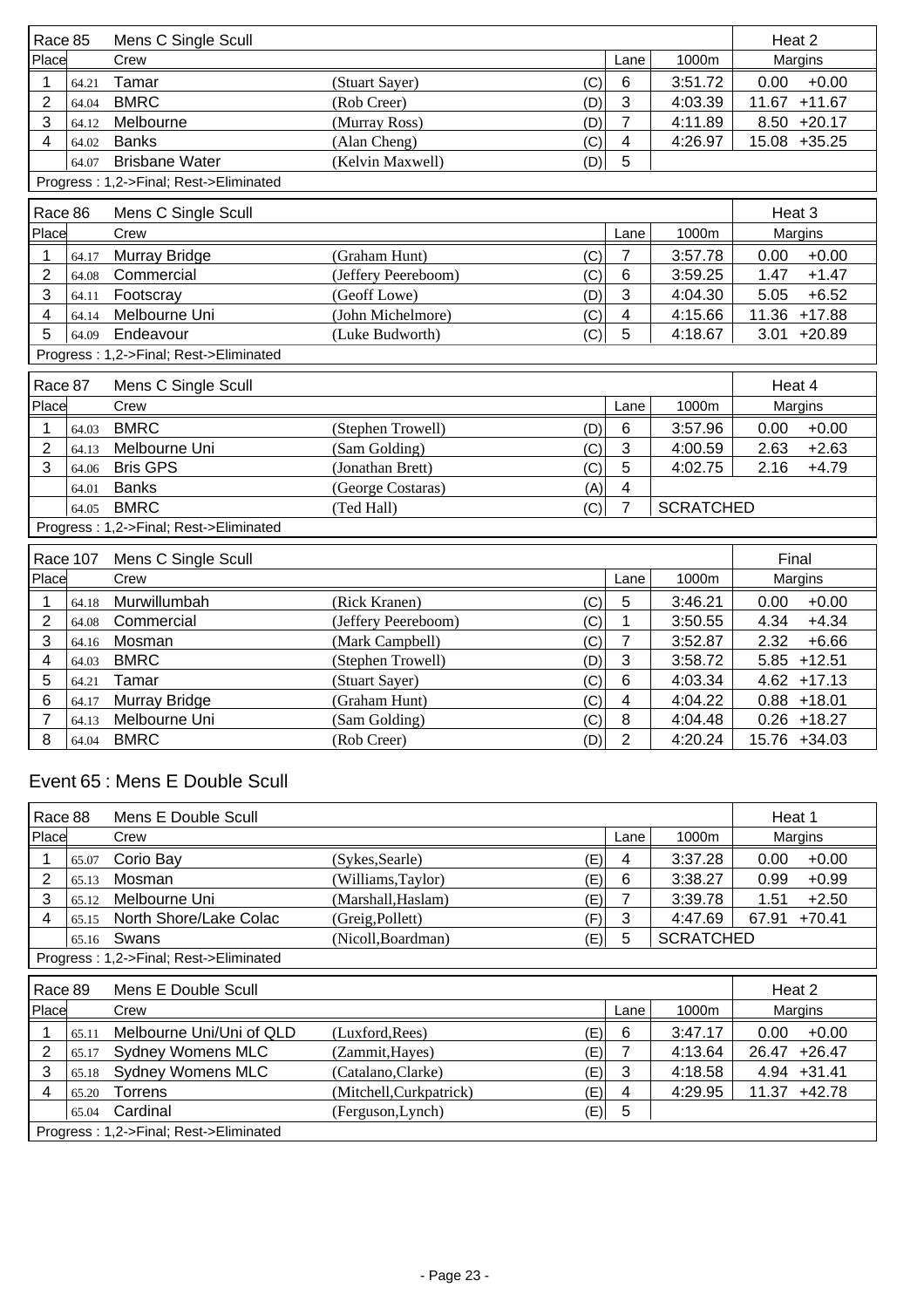| Race 90        |          | Mens E Double Scull                    |                                |                |                  | Heat 3            |
|----------------|----------|----------------------------------------|--------------------------------|----------------|------------------|-------------------|
| Place          |          | Crew                                   |                                | Lane           | 1000m            | Margins           |
| 1              | 65.06    | Carrum/APSM                            | (McCowan, Charge)<br>(E)       | 3              | 3:46.24          | $+0.00$<br>0.00   |
| 2              | 65.10    | Footscray/Melbourne                    | (Bridgeford, Boness)<br>(E)    | 5              | 3:58.44          | $+12.20$<br>12.20 |
| 3              | 65.01    | Adelaide/Riverside                     | (Erskine, Eichler)<br>(E)      | 6              | 4:01.31          | 2.87<br>$+15.07$  |
| 4              | 65.19    | <b>Sydney Womens MLC</b>               | (Stewart, McCormack)<br>(E)    | 4              | 4:12.19          | 10.88<br>$+25.95$ |
|                | 65.05    | Cardinal                               | (Wright,Lynch*)<br>(E)         | 7              | <b>SCRATCHED</b> |                   |
|                |          | Progress: 1,2->Final; Rest->Eliminated |                                |                |                  | *substitute       |
| Race 91        |          | Mens E Double Scull                    |                                |                |                  | Heat 4            |
| Place          |          | Crew                                   |                                | Lane           | 1000m            | Margins           |
|                | 65.09    | <b>DMCRC/Mercantile</b>                | (Mollard.Mollard)<br>(E)       | 3              | 3:48.26          | $+0.00$<br>0.00   |
| $\overline{2}$ | 65.02    | <b>CRC</b>                             | (E)<br>$(Lawrence, Str apps*)$ | 7              | 3:50.09          | $+1.83$<br>1.83   |
| 3              | 65.14    | Nagambie                               | (Schier, McNamara*)<br>(E)     | 4              | 3:54.78          | $+6.52$<br>4.69   |
| 4              | 65.03    | <b>CRC</b>                             | (Dyer, Fisher)<br>(E)          | 6              | 4:10.20          | $+21.94$<br>15.42 |
| 5              | 65.08    | Torrens                                | (Keough, Jones)<br>(F)         | 5              | 4:42.93          | 32.73<br>$+54.67$ |
|                |          | Progress: 1,2->Final; Rest->Eliminated |                                |                |                  | *substitute       |
|                | Race 108 | Mens E Double Scull                    |                                |                |                  | Final             |
| Place          |          | Crew                                   |                                | Lane           | 1000m            | Margins           |
| 1              | 65.11    | Melbourne Uni/Uni of QLD               | (Luxford, Rees)<br>(E)         | 6              | 3:35.91          | $+0.00$<br>0.00   |
| $\overline{2}$ | 65.09    | <b>DMCRC/Mercantile</b>                | (E)<br>(Mollard, Mollard)      | 3              | 3:37.91          | $+2.00$<br>2.00   |
| 3              | 65.07    | Corio Bay                              | (Sykes, Searle)<br>(E)         | 5              | 3:39.60          | $+3.69$<br>1.69   |
| 4              | 65.06    | Carrum/APSM                            | (McCowan, Charge)<br>(E)       | 4              | 3:44.69          | $+8.78$<br>5.09   |
| 5              | 65.02    | <b>CRC</b>                             | (Lawrence, Strapps*)<br>(E)    | 8              | 3:53.91          | $+18.00$<br>9.22  |
| 6              | 65.13    | Mosman                                 | (Williams, Taylor)<br>(E)      | 7              | 3:54.14          | $+18.23$<br>0.23  |
| 7              | 65.10    | Footscray/Melbourne                    | (E)<br>(Bridgeford, Boness)    | $\overline{2}$ | 3:59.67          | $+23.76$<br>5.53  |
| 8              | 65.17    | <b>Sydney Womens MLC</b>               | (Zammit, Hayes)<br>(E)         | 1              | 4:17.31          | $+41.40$<br>17.64 |
|                |          |                                        |                                |                |                  | *substitute       |

# Event 66 : Mens I Single Scull

|       |       | Race 109 Mens I Single Scull |                   |                                 |      |         | <b>Straight Final</b> |
|-------|-------|------------------------------|-------------------|---------------------------------|------|---------|-----------------------|
| Place |       | Crew                         |                   |                                 | Lane | 1000m   | Margins               |
|       | 66.04 | Mannum                       | (John Banks)      | I).                             | 6    | 4:40.88 | $+0.00$<br>0.00       |
|       | 66.01 | Bendigo                      | (Don Tucker)      | $\left( \vert \right)$          | 3    | 4:46.19 | 5.31<br>$+5.31$       |
|       |       | 66.02 CRC                    | (Michael Burgess) | (1)                             |      | 5:00.98 | $14.79 + 20.10$       |
|       | 66.05 | Riverside                    | (Robert Bradley)  | $\left( \left  {}\right)$       | 4    | 5:10.78 | $9.80 + 29.90$        |
| 5     | 66.03 | Drummoyne                    | (Gerald Garrett)  | $\left( \left  \right  \right)$ | 5    | 5:11.01 | $+30.13$<br>0.23      |

# Event 67 : Womens H Single Scull

| Race 110<br>Womens H Single Scull |       |           |                   |     | <b>Straight Final</b> |         |                 |
|-----------------------------------|-------|-----------|-------------------|-----|-----------------------|---------|-----------------|
| Place                             |       | Crew      |                   |     | ∟ane                  | 1000m   | Margins         |
|                                   | 67.01 | Riverside | (Elaine Guterres) | (H) |                       | 6:27.55 | 0.00<br>$+0.00$ |

### Event 68 : Mixed AB Coxed Four

|       | Mixed AB Coxed Four<br>Race 111 |                |                                                         |          |         |                | <b>Division</b> |          |
|-------|---------------------------------|----------------|---------------------------------------------------------|----------|---------|----------------|-----------------|----------|
| Place |                                 | Crew           |                                                         | Lane     | 1000m   | Hcp            |                 | Margins  |
|       | 68.06                           | Power House    | (Andrews, Chapman, Hatjiandreou, Holman, c: Grant) (A)  | 8        | 3:34.15 | 2              | 0.00            | $+0.00$  |
| っ     | 68.02                           | Essendon       | (Campani, McPherson, Walker, Smart, c: Meilak)          | (A)<br>5 | 3:38.00 | 2              | 3.85            | $+3.85$  |
|       | 68.04                           | Power House    | (Gray, Glover, Inglis, Fields, c: Giarratana)           | (A)<br>6 | 3:47.75 | 2              | 9.75            | $+13.60$ |
| 4     | 68.05                           | Power House    | Tainton, Walter, Leahy, Kegele, c: Sheils)              | (B)      | 3:56.83 | GO             | 9.08            | $+22.68$ |
| 5     | 68.01                           | <b>BMRC</b>    | (Gollasch, McMillan, Calderwood, Hughes, c: Leitch) (A) | 4        | 4:03.13 | $\overline{2}$ | 6.30            | +28.98   |
| 6     | 68.03                           | Melb Argonauts | (Cole, Young, Sagar, Lewsey, c: Thiele)                 | (A)<br>3 | 4:15.48 | 2              | 12.35           | $+41.33$ |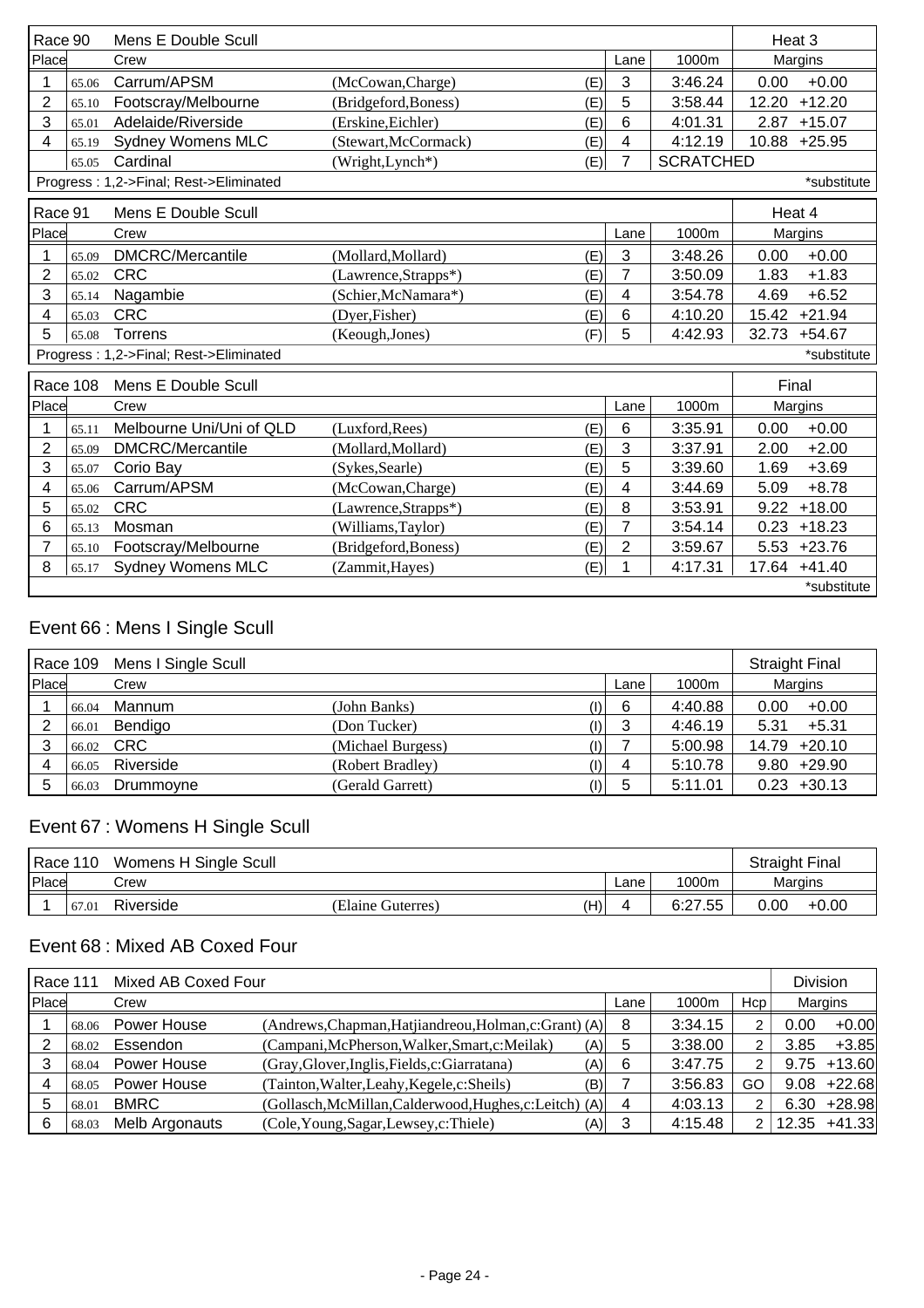#### Event 69 : Mixed E Coxed Four

|   | Race 112                                                                       | Mixed E Coxed Four   | <b>Division</b>                                                  |      |       |         |                   |  |
|---|--------------------------------------------------------------------------------|----------------------|------------------------------------------------------------------|------|-------|---------|-------------------|--|
|   | Place<br>Crew                                                                  |                      |                                                                  | Lane | 1000m | Margins |                   |  |
|   | 69.04                                                                          | Riverside            | (Kalanj, Mussared, Gebhardt, Mobbs, c: Muller)                   | (E)  | 4     | 3:58.04 | $+0.00$<br>0.00   |  |
|   | 69.03                                                                          | Mosman               | (Burrows, Small, Mayoh, Gordon, c: Wright)                       | (E)  | 6     | 3:58.23 | $+0.19$<br>0.19   |  |
| 3 | 69.02                                                                          |                      | Cardinal/Mercantile (Dawson*,Partridge,Mursell,Sheldon,c:Renton) | (E)  | 3     | 4:10.03 | $+11.99$<br>11.80 |  |
| 4 | 69.01                                                                          | <b>CRC</b>           | (Connor, Collins, Philippa, Wilkes, c: Manley Wallace)           | (E)  |       | 4:20.53 | $+22.49$<br>10.50 |  |
| 5 | 69.06                                                                          | <b>TJCU/Bris GPS</b> | (Bennett, Holzberger, Hargreaves, Hargreaves, c: Vucak) (E)      |      | 8     | 4:21.18 | $+23.14$<br>0.65  |  |
|   | Sydney Womens MLC/Newin (Zammit, Hayes, Johnson, Warner, c: Cata(h) 5<br>69.05 |                      |                                                                  |      |       |         |                   |  |
|   |                                                                                |                      |                                                                  |      |       |         | *substitute       |  |

### Event 70 : Mixed D Quad Scull Division 1

| Race 113 |       | Mixed D Quad Scull Division 1 |                                                |     |      |         |       | Division    |  |
|----------|-------|-------------------------------|------------------------------------------------|-----|------|---------|-------|-------------|--|
| Place    |       | Crew                          |                                                |     | Lane | 1000m   |       | Margins     |  |
|          | 70.03 | Commercial                    | (Dixon, Weston, Peereboom, Leary)              | (D) | 4    | 3:28.64 | 0.00  | $+0.00$     |  |
| 2        | 70.04 | <b>DMCRC Composite</b>        | (Dewar, Duffy, Mollard, Mollard)               | (D) | 5    | 3:32.35 | 3.71  | $+3.71$     |  |
| 3        | 70.08 | <b>New Norfolk Composite</b>  | (Nichols, Dwyer, Nichols, Nichols)             | (D) | 8    | 3:35.58 | 3.23  | $+6.94$     |  |
|          | 70.06 | Melbourne Uni/Cardinal        | (Montgomery, McKenzie, Curtain*, McKenzie) (A) |     |      | 3:38.27 | 2.69  | $+9.63$     |  |
| 5        | 70.05 | Essendon                      | (Christie, Giltrap, Nicholson, Saul)           | (D) | 6    | 3:40.44 | 2.17  | $+11.80$    |  |
| 6        | 70.02 | Cardinal                      | (Tyers, Bangs, Ferguson, Symons)               | (D) | 3    | 3:59.35 | 18.91 | $+30.71$    |  |
|          | 70.01 | <b>Bris GPS</b>               | (Tognini, Tognini, Mathieson, Cox)             | (D) | 2    | 4:09.51 | 10.16 | $+40.87$    |  |
|          |       |                               |                                                |     |      |         |       | *substitute |  |

### Event 70A : Mixed D Quad Scull Division 2

|       | Mixed D Quad Scull Division 2<br>Race 114 |                                                                 |     |      |         |       | Division 2  |  |
|-------|-------------------------------------------|-----------------------------------------------------------------|-----|------|---------|-------|-------------|--|
| Place | Crew                                      |                                                                 |     | Lane | 1000m   |       | Margins     |  |
|       |                                           | 70A.03 Port Macquarie Composite (Cavill, Young, Cullen, Levido) | (D) | 2    | 3:25.66 | 0.00  | $+0.00$     |  |
| າ     | 70A.06 Corio Bay                          | (Sykes, Galbraith, Bridgland, Searle)                           | (D) | 8    | 3:30.48 | 4.82  | $+4.82$     |  |
| 3     | 70A.02 Sydney                             | (Lloyd Jones, Lloyd Jones, Smythe, Ambler)                      | (D) | 6    | 3:32.49 | 2.01  | $+6.83$     |  |
|       | 70A.04 Melbourne/TJCU                     | (Graham, Kelly, Wallace, Baxter)                                | (D) | 3    | 3:34.95 | 2.46  | $+9.29$     |  |
| 5     | 70A.07 CRC Composite                      | (Donoghoe, Macartney, Macartney, Maclaren*) (D)                 |     | 5    | 3:35.67 | 0.72  | $+10.01$    |  |
| 6     | 70A.01 Tamar                              | (Winwood, Walker, Jones, Symons)                                | (D) | 4    | 3:48.67 | 13.00 | $+23.01$    |  |
|       | 70A.05 CRC                                | (Goddard*, James, Pagan, Ninham*)                               | (D) |      | 3:54.67 | 6.00  | $+29.01$    |  |
|       |                                           |                                                                 |     |      |         |       | *substitute |  |

#### Event 70B : Mixed D Quad Scull Division 3

|       | Mixed D Quad Scull Division 3<br>Race 115 |                                              |     |      |         |       | Division 3  |
|-------|-------------------------------------------|----------------------------------------------|-----|------|---------|-------|-------------|
| Place | Crew                                      |                                              |     | Lane | 1000m   |       | Margins     |
|       | 70B.02 BMRC/CRC                           | (Nash, Leitch, Davoren, Gasson)              | (E) | 6    | 3:40.94 | 0.00  | $+0.00$     |
|       | 70B.05 Murwillumbah Composite             | (Phillips, Muller, Muller, Ryan)             | (D) |      | 3:41.12 | 0.18  | $+0.18$     |
| 3     | 70B.01 BMRC                               | (Champness, McMahon, Quilty*, Champness) (D) |     | 4    | 3:48.67 | 7.55  | $+7.73$     |
|       | 70B.04 Mosman                             | (Taylor, Hill, Taylor, Farrell*)             | (D) | 5    | 3:51.73 | 3.06  | $+10.79$    |
| 5     | 70B.03 Sydney Womens MLC                  | (Emery, Jones, McCormack, Hayes)             | (E) | 3    | 4:26.64 | 34.91 | $+45.70$    |
|       |                                           |                                              |     |      |         |       | *substitute |

### Event 71 : Mens B Single Scull

|                                          |       | Race 116 Mens B Single Scull |                        |     |      |         | Heat 1            |
|------------------------------------------|-------|------------------------------|------------------------|-----|------|---------|-------------------|
| <b>Place</b>                             |       | Crew                         |                        |     | Lane | 1000m   | Margins           |
|                                          | 71.13 | Power House                  | (Shane O'Connor-Smith) | (B) | 6    | 4:00.43 | $+0.00$<br>0.00   |
| 2                                        | 71.01 | Banks                        | (Phillip Reynolds)     | (B) | 3    | 4:00.95 | $+0.52$<br>0.52   |
| 3                                        | 71.15 | Shoalhaven                   | (Chris Turner)         | (C) |      | 4:13.05 | $+12.62$<br>12.10 |
|                                          | 71.08 | Endeavour                    | (Sean Donza)           | (B) | 4    | 4:15.77 | $2.72 + 15.34$    |
| 5                                        | 71.07 | Endeavour                    | (Luke Budworth)        | (C) | 5    | 4:29.44 | $+29.01$<br>13.67 |
| Progress: 1,2,3->Final; Rest->Eliminated |       |                              |                        |     |      |         |                   |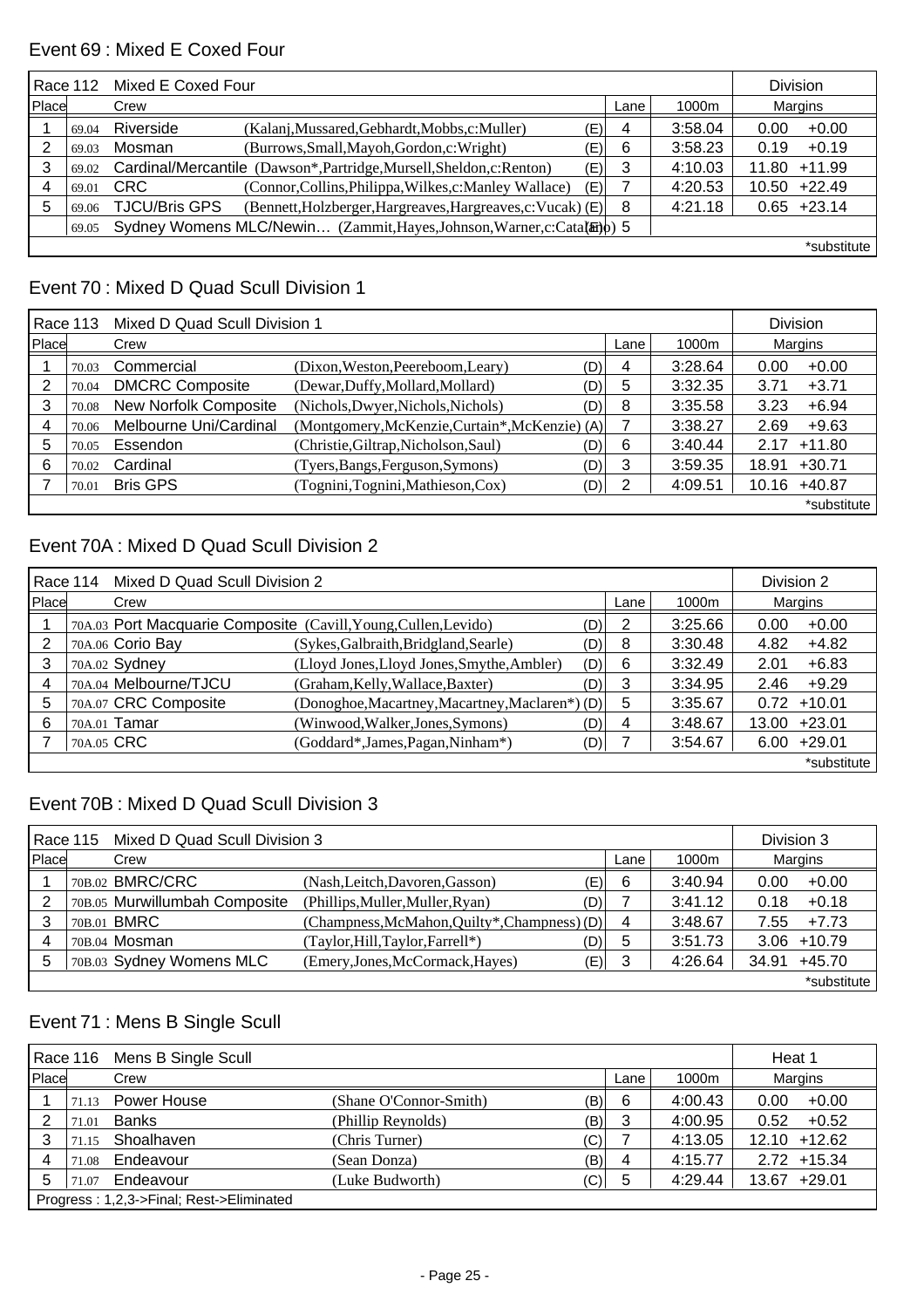|                                        | Race 117 | Mens B Single Scull                      |                               |                 |                  | Heat 2           |
|----------------------------------------|----------|------------------------------------------|-------------------------------|-----------------|------------------|------------------|
| Place                                  |          | Crew                                     |                               | Lane            | 1000m            | Margins          |
| 1                                      | 71.16    | St George                                | (Robert Henderson)<br>(B)     | 6               | 3:57.07          | $+0.00$<br>0.00  |
| $\overline{2}$                         | 71.05    | Commercial                               | (Jeffery Peereboom)<br>(C)    | 4               | 3:58.02          | $+0.95$<br>0.95  |
| 3                                      | 71.11    | Murwillumbah                             | (Jim Stewart)<br>(B)          | $\overline{7}$  | 3:59.66          | 1.64<br>$+2.59$  |
|                                        | 71.03    | <b>BMRC</b>                              | (Rob Creer)<br>(D)            | 5               | <b>SCRATCHED</b> |                  |
|                                        |          | Progress: 1,2,3->Final; Rest->Eliminated |                               |                 |                  |                  |
|                                        |          | Race 118 Mens B Single Scull             |                               |                 |                  | Heat 3           |
| Place                                  |          | Crew                                     |                               | Lane            | 1000m            | Margins          |
| 1                                      | 71.12    | Murwillumbah                             | (Rick Kranen)<br>(C)          | $6\phantom{1}6$ | 4:02.92          | $+0.00$<br>0.00  |
| $\overline{2}$                         | 71.17    | West End                                 | (Simon Malpas)<br>(B)         | $\overline{7}$  | 4:05.95          | 3.03<br>$+3.03$  |
| 3                                      | 71.09    | Melbourne Uni                            | (Sam Golding)<br>(C)          | 5               | 4:16.63          | 10.68 +13.71     |
| 4                                      | 71.04    | <b>Brisbane Water</b>                    | (Mark Dickson)<br>(B)         | 4               | 4:42.23          | 25.60 +39.31     |
| Progress: 1,2->Final; Rest->Eliminated |          |                                          |                               |                 |                  |                  |
|                                        | Race 119 | Mens B Single Scull                      |                               |                 |                  | Heat 4           |
| Place                                  |          | Crew                                     |                               | Lane            | 1000m            | Margins          |
| 1                                      | 71.06    | Corio Bay                                | (Richard Axe)<br>(B)          | 5               | 3:59.12          | $+0.00$<br>0.00  |
| $\overline{2}$                         | 71.14    | Power House                              | (Nick Inglis)<br>(B)          | 4               | 4:10.91          | 11.79 +11.79     |
| 3                                      | 71.10    | Murray Bridge                            | (C)<br>(Graham Hunt)          | 6               | 4:14.25          | $3.34 + 15.13$   |
|                                        | 71.02    | <b>BMRC</b>                              | (Ted Hall)<br>(C)             | $\overline{7}$  | <b>SCRATCHED</b> |                  |
|                                        |          | Progress: 1,2->Final; Rest->Eliminated   |                               |                 |                  |                  |
|                                        | Race 124 | Mens B Single Scull                      |                               |                 |                  | Final            |
| Place                                  |          | Crew                                     |                               | Lane            | 1000m            | Margins          |
| 1                                      | 71.13    | Power House                              | (Shane O'Connor-Smith)<br>(B) | 4               | 3:46.25          | $+0.00$<br>0.00  |
| $\overline{2}$                         | 71.12    | Murwillumbah                             | (Rick Kranen)<br>(C)          | 3               | 3:50.86          | $+4.61$<br>4.61  |
| 3                                      | 71.01    | <b>Banks</b>                             | (B)<br>(Phillip Reynolds)     | 7               | 3:52.45          | $+6.20$<br>1.59  |
| 4                                      | 71.14    | Power House                              | (Nick Inglis)<br>(B)          | 1               | 3:53.81          | 1.36<br>$+7.56$  |
| 5                                      | 71.06    | Corio Bay                                | (Richard Axe)<br>(B)          | 6               | 3:55.06          | 1.25<br>$+8.81$  |
| 6                                      | 71.16    | St George                                | (B)<br>(Robert Henderson)     | 5               | 4:00.92          | $+14.67$<br>5.86 |
|                                        | 71.05    | Commercial                               | (Jeffery Peereboom)<br>(C)    | $\overline{2}$  | 4:05.13          | 4.21<br>$+18.88$ |
| 8                                      | 71.17    | <b>West End</b>                          | (B)<br>(Simon Malpas)         | 8               | 4:05.53          | $0.40 + 19.28$   |

### Event 72 : Womens G Coxed Eight

|       |       | Race 125 Womens G Coxed Eight                                                         |     |      |         | <b>Straight Final</b> |             |
|-------|-------|---------------------------------------------------------------------------------------|-----|------|---------|-----------------------|-------------|
| Place |       | Crew                                                                                  |     | Lane | 1000m   |                       | Margins     |
|       | 72.01 | Noosa Composite                                                                       | (G) |      |         |                       |             |
|       |       | (Guterres, Banks, Simington, Landreth, McLauchlan, Clark, Skelton, Morton*, c: Holst) |     |      | 4:43.78 | 0.00                  | $+0.00$     |
|       |       |                                                                                       |     |      |         |                       | *substitute |

# Event 73 : Mens G Coxed Four

|       | Race 126 Mens G Coxed Four |                     |                                                      |     | <b>Straight Final</b> |         |       |              |
|-------|----------------------------|---------------------|------------------------------------------------------|-----|-----------------------|---------|-------|--------------|
| Place |                            | Crew                |                                                      |     | Lane                  | 1000m   |       | Margins      |
|       | 73.01                      | Melbourne Composite | (Millikan, Scott, Guest, Jenner, c: Webster)         | (G) | 5                     | 3:59.85 | 0.00  | $+0.00$      |
|       | 73.02                      | Riverside/Mannum    | (Lindsay, Banks, Fitzgerald, Mobbs, c: Muller)       | (G) |                       | 4:00.96 | 1 1 1 | $+1.11$      |
|       | 73.03                      | Riverside           | (Clark, Orr, Penfold, Hosenson-Smith, c: Knight) (G) |     | 6                     | 4:25.75 |       | 24.79 +25.90 |

# Event 74 : Mens G Coxless Four

| Race 127 |       | Mens G Coxless Four |                                        |               |         | <b>Straight Final</b> |         |
|----------|-------|---------------------|----------------------------------------|---------------|---------|-----------------------|---------|
| Place    |       | Crew                |                                        | 1000m<br>Lane |         | Margins               |         |
|          | 74.01 | Hunter              | (Ellercamp, Freeman, Sharp, Ellercamp) | (G)           | 4:04.31 | 0.00                  | $+0.00$ |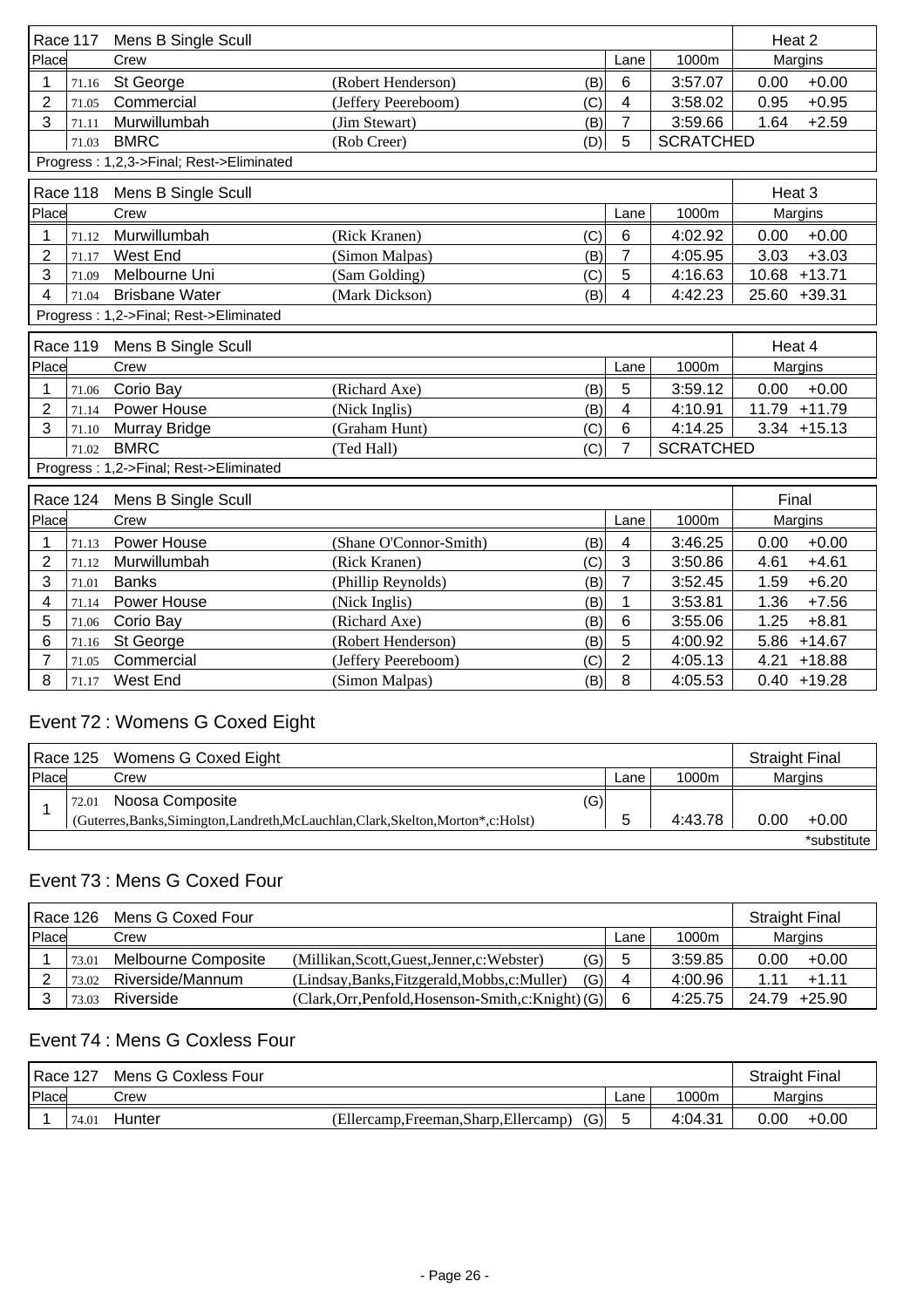# Event 75 : Womens F Double Scull

|                | Race 120        | Womens F Double Scull                      |                               |                         |                  | Heat 1            |
|----------------|-----------------|--------------------------------------------|-------------------------------|-------------------------|------------------|-------------------|
| Place          |                 | Crew                                       |                               | Lane                    | 1000m            | Margins           |
| 1              | 75.10           | Sydney                                     | (De George, Smythe)<br>(F)    | $\overline{\mathbf{4}}$ | 4:25.40          | 0.00<br>$+0.00$   |
| $\overline{2}$ | 75.03           | Melbourne Uni                              | (Montgomery, Whiting)<br>(F)  | 8                       | 4:27.54          | $+2.14$<br>2.14   |
| 3              | 75.05           | Noosa                                      | (Mecham, Turnbull)<br>(F)     | 3                       | 4:30.62          | $+5.22$<br>3.08   |
| 4              | 75.09           | Swans                                      | (F)<br>(Robbins,Cato)         | $\overline{7}$          | 4:31.72          | 1.10<br>$+6.32$   |
| 5              | 75.11           | <b>Sydney University</b>                   | (Tout, Tattersall)<br>(F)     | $6\phantom{1}$          | 4:58.61          | $+33.21$<br>26.89 |
| 6              | 75.13           | Wendouree-Ballarat/Esse                    | (Camiller*, Richards)<br>(G)  | $\overline{2}$          | 5:01.29          | $2.68 + 35.89$    |
|                | 75.12           | Toowong                                    | (F)<br>(Cavell,Lyndon)        | 5                       | <b>SCRATCHED</b> |                   |
|                |                 | Progress: 1,2,3,4->Final; Rest->Eliminated |                               |                         |                  | *substitute       |
|                | <b>Race 121</b> | Womens F Double Scull                      |                               |                         |                  | Heat 2            |
| Place          |                 | Crew                                       |                               | Lane                    | 1000m            | Margins           |
| 1              | 75.02           | Melbourne Uni/Nagambie                     | (Walter, Nicolay)<br>(F)      | $\overline{7}$          | 4:34.94          | 0.00<br>$+0.00$   |
| $\overline{2}$ | 75.08           | Riverside                                  | (F)<br>(Kalanj, Mussared)     | $6\phantom{1}$          | 4:37.14          | $+2.20$<br>2.20   |
| 3              | 75.14           | Melbourne                                  | (Rickards, Moran)<br>(F)      | $\overline{2}$          | 4:43.36          | $+8.42$<br>6.22   |
| 4              | 75.06           | Port Macquarie/Nth Shore                   | (F)<br>(Williams, Williamson) | 4                       | 4:51.61          | 8.25<br>$+16.67$  |
| 5              | 75.01           | Endeavour/Hunter                           | (F)<br>(Beeton, Hyde)         | 3                       | 4:53.74          | 2.13<br>$+18.80$  |
| 6              | 75.04           | Melbourne/Noosa                            | (Morton, McLauchlan)<br>(F)   | 8                       | 5:00.85          | 7.11<br>$+25.91$  |
|                | 75.07           | Pt Adelaide/Riverside                      | (Wallent, Wood)<br>(G)        | 5                       | <b>SCRATCHED</b> |                   |
|                |                 | Progress: 1,2,3,4->Final; Rest->Eliminated |                               |                         |                  |                   |
|                | Race 128        | Womens F Double Scull                      |                               |                         |                  | Final             |
| Place          |                 | Crew                                       |                               | Lane                    | 1000m            | Margins           |
| 1              | 75.02           | Melbourne Uni/Nagambie                     | (Walter, Nicolay)<br>(F)      | 5                       | 4:19.51          | $+0.00$<br>0.00   |
| 2              | 75.10           | Sydney                                     | (F)<br>(De George, Smythe)    | 4                       | 4:22.41          | $+2.90$<br>2.90   |
| 3              | 75.05           | Noosa                                      | (Mecham,Turnbull)<br>(F)      | $\overline{2}$          | 4:23.26          | $+3.75$<br>0.85   |
| 4              | 75.03           | Melbourne Uni                              | (Montgomery, Whiting)<br>(F)  | 6                       | 4:25.42          | 2.16<br>$+5.91$   |
| 5              | 75.08           | Riverside                                  | (F)<br>(Kalanj, Mussared)     | 3                       | 4:26.32          | $+6.81$<br>0.90   |
| 6              | 75.09           | Swans                                      | (Robbins,Cato)<br>(F)         | 8                       | 4:29.34          | 3.02<br>$+9.83$   |
| 7              | 75.14           | Melbourne                                  | (Rickards, Moran)<br>(F)      | $\overline{7}$          | 4:41.45          | $+21.94$<br>12.11 |
| 8              | 75.06           | Port Macquarie/Nth Shore                   | (F)<br>(Williams, Williamson) | 1                       | 5:02.55          | 21.10 +43.04      |

### Event 76 : Mens A Coxless Pair

|       |       | Race 129 Mens A Coxless Pair |                            |      |      |                  | <b>Straight Final</b> |                |
|-------|-------|------------------------------|----------------------------|------|------|------------------|-----------------------|----------------|
| Place |       | Crew                         |                            |      | Lane | 1000m            |                       | Margins        |
|       | 76.06 | Toowong                      | (Mott, Atkins)             | (A)l | 3    | 3:33.43          | 0.00                  | $+0.00$        |
| 2     | 76.02 | Mosman                       | (Campbell, Hoadley)        | (B)  | 6    | 3:35.85          | 2.42                  | $+2.42$        |
| 3     | 76.03 | Power House                  | (Hatjiandreou, Holman)     | (A)  |      | 3:36.51          | 0.66                  | $+3.08$        |
|       | 76.01 | Melbourne                    | (Baxter, Harrison)         | (C)  | 2    | 3:41.55          | 5.04                  | $+8.12$        |
| 5     | 76.07 | Toowong                      | (Howard,Taylor)            | (B)  | 8    | 3:43.25          | 1.70                  | $+9.82$        |
| 6     | 76.08 | Essendon                     | (Smart, Walker)            | (A)  |      | 3:43.76          | 0.51                  | $+10.33$       |
|       | 76.05 | Toowong                      | (Evers-Swindell, Schryver) | (A)  | 5    | 3:49.22          |                       | $5.46 + 15.79$ |
|       | 76.04 | Toowong                      | (Mercer,Law)               | (C)  | 4    | <b>SCRATCHED</b> |                       |                |

# Event 77 : Womens B Quad Scull

|                                          |       | Race 122 Womens B Quad Scull    |                                              |      |         | Heat 1  |             |
|------------------------------------------|-------|---------------------------------|----------------------------------------------|------|---------|---------|-------------|
| Place                                    |       | Crew                            |                                              | Lane | 1000m   | Margins |             |
|                                          | 77.06 | <b>Melbourne Composite</b>      | (Knowler, Spriggs, Robinson, Nishibata*) (B) |      | 3:44.01 | 0.00    | $+0.00$     |
|                                          | 77.08 | North Shore Composite           | (Williams*,Liljeqvist,MacArthur,Brew) (B)    | 5    | 3:51.58 | 7.57    | $+7.57$     |
|                                          | 77.04 | <b>CRC Composite</b>            | (Nugent, O'Keefe, Grant, Donoghoe)<br>(B)    | 4    | 4:01.07 | 9.49    | $+17.06$    |
| 4                                        | 77.02 | CRC                             | (Beauman, Antill, Mackay, Hartley)<br>(B)    | 6    | 4:19.85 | 18.78   | +35.84      |
| 5                                        | 77.09 | <b>Port Macquarie Composite</b> | (Brennan, Cavill, Cragg, Levido)<br>(D)      | 3    |         |         |             |
| Progress: 1,2,3->Final; Rest->Eliminated |       |                                 |                                              |      |         |         | *substitute |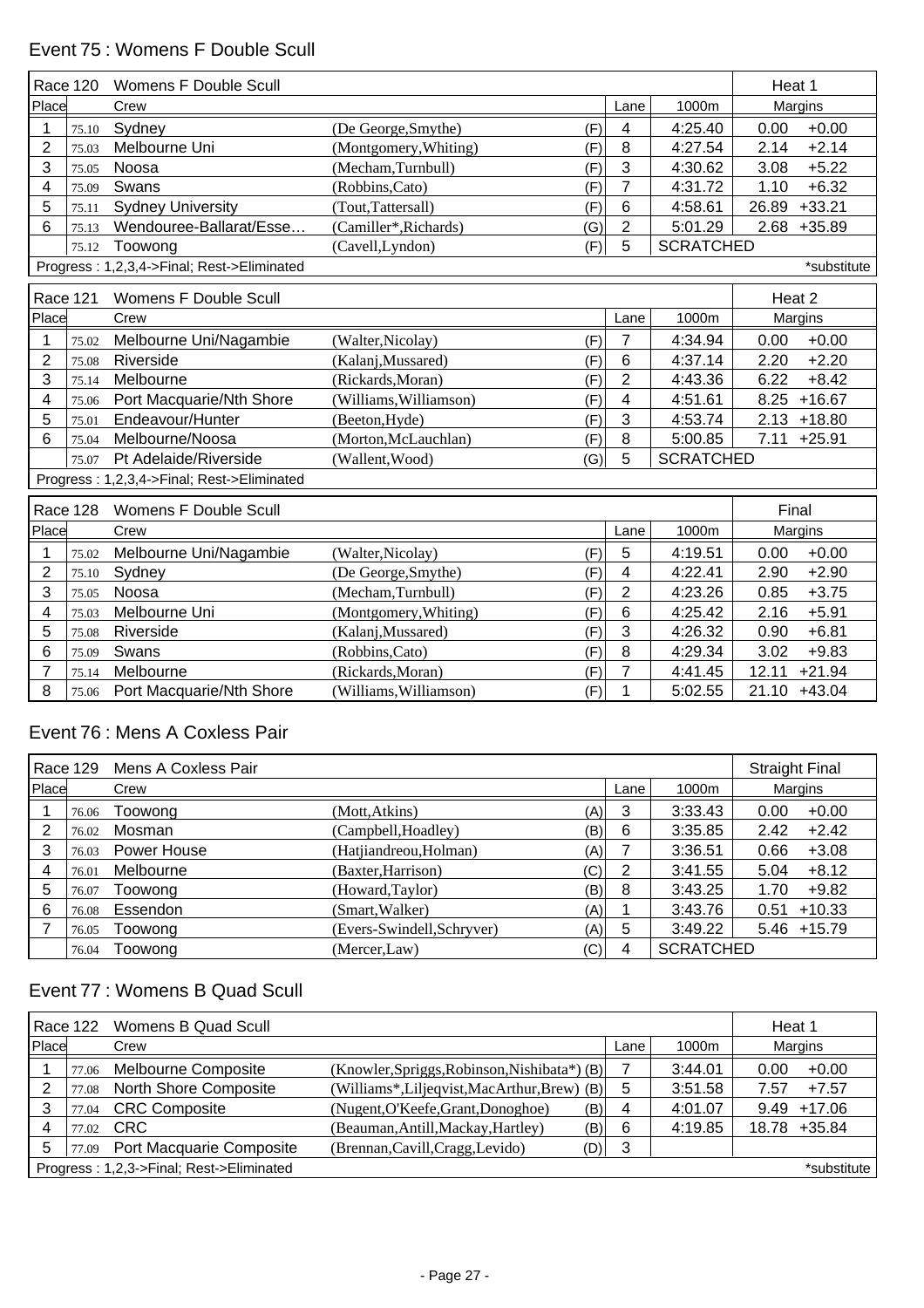|       | Race 123 | Womens B Quad Scull                      |                                               |     |      |         | Heat 2 |             |
|-------|----------|------------------------------------------|-----------------------------------------------|-----|------|---------|--------|-------------|
| Place |          | Crew                                     |                                               |     | Lane | 1000m   |        | Margins     |
|       | 77.05    | <b>Essendon Composite</b>                | (Martin, Murray, Durrant, McPherson)          | (B) | 4    | 3:44.85 | 0.00   | $+0.00$     |
| 2     | 77.03    | <b>CRC/BMRC</b>                          | (Nash, Smyth, Coddington, Southcott)          | (B) | 7    | 4:00.63 | 15.78  | $+15.78$    |
| 3     | 77.07    | Mosman                                   | (Burrows, Small, Taylor, Hill)                | (D) | 5    | 4:03.03 | 2.40   | $+18.18$    |
| 4     | 77.01    | <b>BMRC</b>                              | (Abercromby, Howard, Jude-Smith*, Hughes) (A) |     | 6    | 4:18.80 | 15.77  | $+33.95$    |
|       |          | Progress: 1,2,3->Final; Rest->Eliminated |                                               |     |      |         |        | *substitute |
|       | Race 130 | Womens B Quad Scull                      |                                               |     |      |         | Final  |             |
| Place |          | Crew                                     |                                               |     | Lane | 1000m   |        | Margins     |
|       | 77.05    | <b>Essendon Composite</b>                | (Martin, Murray, Durrant, McPherson)          | (B) | 5    | 3:38.68 | 0.00   | $+0.00$     |
| 2     | 77.06    | Melbourne Composite                      | (Knowler, Spriggs, Robinson, Nishibata*) (B)  |     | 4    | 3:43.83 | 5.15   | $+5.15$     |
| 3     | 77.08    | <b>North Shore Composite</b>             | (Williams*,Liljeqvist,MacArthur,Brew) (B)     |     | 6    | 3:47.33 | 3.50   | $+8.65$     |
| 4     | 77.04    | <b>CRC Composite</b>                     | (Nugent, O'Keefe, Grant, Donoghoe)            | (B) | 2    | 3:52.48 | 5.15   | $+13.80$    |
| 5     | 77.03    | <b>CRC/BMRC</b>                          | (Nash, Smyth, Coddington, Southcott)          | (B) | 3    | 3:55.48 | 3.00   | $+16.80$    |
| 6     | 77.07    | Mosman                                   | (Burrows, Small, Taylor, Hill)                | (D) | 7    | 4:00.03 | 4.55   | $+21.35$    |
|       |          |                                          |                                               |     |      |         |        | *substitute |

#### Event 78 : Mens H Quad Scull

| Race 131<br>Mens H Quad Scull |       |            |                                   | <b>Straight Final</b> |      |         |                 |
|-------------------------------|-------|------------|-----------------------------------|-----------------------|------|---------|-----------------|
| <b>IPlace</b>                 |       | Crew       |                                   |                       | Lane | 1000m   | Margins         |
|                               | 78.01 | <b>CRC</b> | (Burgess, Denny, Strapps, Simson) | (H)                   |      | 3:52.00 | 0.00<br>$+0.00$ |
|                               | 78.02 | Riverside  | (Reschke, Argue, Muller, Ryan)    | (H)                   |      | 4:30.45 | 38.45 +38.45    |

#### Event 79 : Womens A Coxed Four

| Race 132 | Womens A Coxed Four | <b>Straight Final</b> |       |                |
|----------|---------------------|-----------------------|-------|----------------|
| Place    | Crew                | Lane                  | 1000m | <b>Margins</b> |
|          |                     |                       |       |                |

### Event 80 : Womens A Coxless Four

| l Race 133    |       | Womens A Coxless Four |                                     |     |              |         | <b>Straight Final</b> |                |
|---------------|-------|-----------------------|-------------------------------------|-----|--------------|---------|-----------------------|----------------|
| <b>IPlace</b> |       | Crew                  |                                     |     | Lane         | 1000m   |                       | <b>Margins</b> |
|               | 80.01 | Melbourne Composite   | (Jolly, Nermutova, Hughes*, Purdy*) | (A) | <sup>5</sup> | 4:30.47 | 0.00                  | $+0.00$        |
|               |       |                       |                                     |     |              |         |                       | *substitute    |

## Event 81 : Mens J Coxed Four

| l Race 134<br>Mens J Coxed Four |       |                |                                                      |      |         | <b>Straight Final</b> |         |
|---------------------------------|-------|----------------|------------------------------------------------------|------|---------|-----------------------|---------|
| Place                           |       | Crew           |                                                      | Lane | 1000m   | <b>Margins</b>        |         |
|                                 | 81.01 | Banks/Nagambie | (Howard, Howell, Christie, Jopling, c: Courtney) (J) |      | 4:42.29 | 0.00                  | $+0.00$ |
|                                 | 81.02 | Drummoyne/CRC  | (Hammond,Buchanan,Garrett,Griffin,c:Marks) (J)       |      | 4:50.06 |                       | $+777$  |

### Event 83 : Womens H Quad Scull

|       | Womens H Quad Scull<br>l Race 135 |                          |                                       |     |      | <b>Straight Final</b> |      |                |
|-------|-----------------------------------|--------------------------|---------------------------------------|-----|------|-----------------------|------|----------------|
| Place |                                   | Crew                     |                                       |     | ∟ane | 1000m                 |      | <b>Margins</b> |
|       | 83.01                             | <b>Balmain Composite</b> | (Guterres, Banks, Simington, Skelton) | (H) |      | <b>5.19</b><br>i2.16  | 0.00 | $+0.00$        |

#### Event 84 : Mens I Double Scull

|       | 'Race<br>Double Scull<br>136<br>Mens |                   |               |    |      | Final<br>$^\circ$ traight r . |         |         |
|-------|--------------------------------------|-------------------|---------------|----|------|-------------------------------|---------|---------|
| Place |                                      | Crew              |               |    | Lane | 1000m                         | Margins |         |
|       | 84.0                                 | Bairnsdale/Mannum | (Banks,Bales) | I) | J    | 4:59.<br>. .                  | 0.00    | $+0.00$ |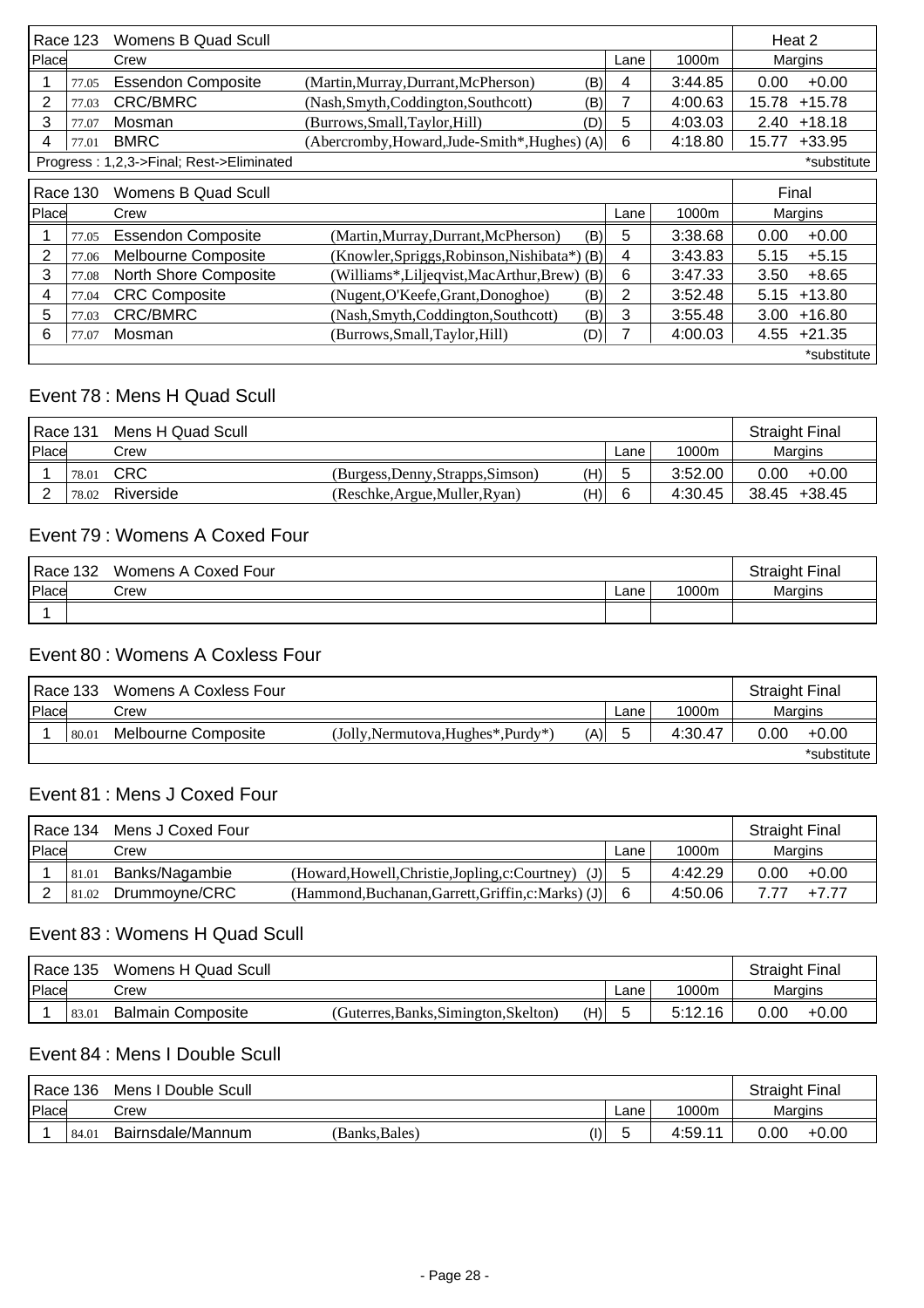#### Event 85 : Mens F Coxless Pair

|       | <b>Race 137</b> | Mens F Coxless Pair      |                       |     |      |         | <b>Straight Final</b> |
|-------|-----------------|--------------------------|-----------------------|-----|------|---------|-----------------------|
| Place |                 | Crew                     |                       |     | Lane | 1000m   | Margins               |
|       | 85.06           | Toowong/Bris GPS         | (Alexander, Jell)     | (F) | 5    | 3:59.46 | 0.00<br>$+0.00$       |
| 2     | 85.03           | Mercantile/Melbourne Uni | (Whiting, Philp)      | (F) |      | 4:07.51 | $+8.05$<br>8.05       |
| 3     | 85.04           | Mosman                   | (Hardy, Titterton)    | (F) | 8    | 4:09.14 | 1.63<br>$+9.68$       |
| 4     | 85.01           | Adelaide/Riverside       | (Fitzgerald, Eichler) | (F) | 3    | 4:13.16 | $+13.70$<br>4.02      |
| 5     | 85.05           | Mosman                   | (Mayoh, Farrell)      | (F) | 4    | 4:21.29 | $8.13 +21.83$         |
| 6     | 85.02           | <b>CRC</b>               | (Coles, Ninham)       | (F) | 6    | 4:22.26 | $+22.80$<br>0.97      |
|       | 85.07           | Torrens                  | (Lippis, Carey)       | (F) | 2    | 4:37.54 | $+38.08$<br>15.28     |
| 8     | 85.08           | Torrens                  | (Tonkin, Magarey)     | (F) |      | 4:48.76 | $+49.30$<br>11.22     |

#### Event 86 : Mixed E Quad Scull Division 1

|       | Race 138 | Mixed E Quad Scull Division 1 |                                       |     |      |         | <b>Division</b>   |
|-------|----------|-------------------------------|---------------------------------------|-----|------|---------|-------------------|
| Place |          | Crew                          |                                       |     | Lane | 1000m   | Margins           |
|       | 86.04    | Corio Bay                     | (Sykes, Galbraith, Sykes, Searle)     | (E) |      | 3:39.68 | $+0.00$<br>0.00   |
|       | 86.06    | Sydney                        | (Larkin, Smythe, Lloyd Jones, Ambler) | (D) | 4    | 3:44.89 | $+5.21$<br>5.21   |
| 3     | 86.03    | <b>CRC</b>                    | (Preiner, Brian, Davoren, Simson)     | (E) | 8    | 3:47.22 | 2.33<br>$+7.54$   |
|       | 86.05    | Riverside                     | (Kalanj, Mussared, Gebhardt, Mobbs)   | (E) | 6    | 3:55.16 | $+15.48$<br>7.94  |
| 5     | 86.01    | <b>BMRC</b>                   | (Pang, Kinsella, McMahon, Sommer)     | (E) | 3    | 4:01.23 | $+21.55$<br>6.07  |
| 6     | 86.08    | <b>Sydney Womens MLC</b>      | (O'Malley, Carew, McCormack, Hayes)   | (E) |      | 4:12.78 | $+33.10$<br>11.55 |
|       | 86.07    | <b>Sydney Womens MLC</b>      | (Emery, Zammit, Catalano, Erskine)    | (E) | 2    | 4:14.72 | $+35.04$<br>1.94  |
| 8     | 86.02    | <b>Bris GPS Composite</b>     | (Morton, Hargreaves, Hargreaves, Cox) | (E) | 5    | 4:25.42 | $+45.74$<br>10.70 |

### Event 86A : Mixed E Quad Scull Division 2

|       | Race 139 | Mixed E Quad Scull Division 2 |                                           |     |      |                  | Division 2 |                 |
|-------|----------|-------------------------------|-------------------------------------------|-----|------|------------------|------------|-----------------|
| Place |          | Crew                          |                                           |     | Lane | 1000m            |            | Margins         |
|       |          | 86A.05 DMCRC Composite        | (Varney, Dewar, Mollard, Mollard)         | (E) | 5    | 3:47.12          | 0.00       | $+0.00$         |
|       |          | 86A.04 Riverside Composite    | (Radloff, White, Mussared, Erskine)       | (E) | 3    | 3:55.20          | 8.08       | $+8.08$         |
| 3     |          | 86A.03 Sydney Womens MLC      | (Warner, Zammit, Carew, Clarke)           | (E) |      | 4:01.30          | 6.10       | $+14.18$        |
| 4     |          | 86A.01 Bris GPS Composite     | (Frith, Meehan, Muller, Tognini*)         | (E) | 4    | 4:03.75          |            | $2.45 + 16.63$  |
| 5     |          | 86A.06 Cardinal/Melbourne     | (McManamny*, McKenzie, Tyers, Symons) (E) |     |      | 4:10.34          |            | $6.59 +23.22$   |
| 6     |          | 86A.08 Hunter                 | (Pullyn, Reed, Reed, Williams)            | (E) | 6    | 4:11.69          | 1.35       | $+24.57$        |
|       |          | 86A.07 Bris GPS               | (Bennett, Tognini, Mathieson, Holzberger) | (E) | 8    | 4:24.31          |            | $12.62 + 37.19$ |
|       |          | 86A.02 Tamar                  | (Winwood, Walker, Kitto, Jones)           | (E) | 2    | <b>SCRATCHED</b> |            |                 |
|       |          |                               |                                           |     |      |                  |            | *substitute     |

#### Event 87 : Mixed C Double Scull Division 1

|       | Race 140 | Mixed C Double Scull Division 1 |                        |                |      |                  | <b>Division</b>   |
|-------|----------|---------------------------------|------------------------|----------------|------|------------------|-------------------|
| Place |          | Crew                            |                        |                | Lane | 1000m            | Margins           |
|       | 87.18    | Murwillumbah/Surfers            | (Smith, Kranen)        | (C)            |      | 3:57.32          | $+0.00$<br>0.00   |
| 2     | 87.08    | <b>Bris GPS</b>                 | (Phillips, Brett)      | (C)            | 2    | 4:10.50          | $+13.18$<br>13.18 |
| 3     | 87.07    | <b>BMRC</b>                     | (Gollasch, Calderwood) | (C)            | 8    | 4:19.38          | $8.88 + 22.06$    |
|       |          | 87.10 CRC                       | (Mackay, Greer)        | 'C)            | 5    | 4:19.82          | $0.44 +22.50$     |
| 5     | 87.20    | <b>Sydney Womens MLC</b>        | (Jones, Stewart)       | $^{\prime}$ C) | 6    | 4:20.42          | $0.60 +23.10$     |
|       | 87.23    | Yarra Yarra                     | (Butler, Gebert)       | (C)            |      | <b>SCRATCHED</b> |                   |
|       | 87.04    | <b>BMRC</b>                     | (Spooner, Abercromby)  | (C)            | 3    | <b>SCRATCHED</b> |                   |
|       | 87.12    | Cardinal                        | (Bangs, Moffatt)       | (C)            | 4    | <b>SCRATCHED</b> |                   |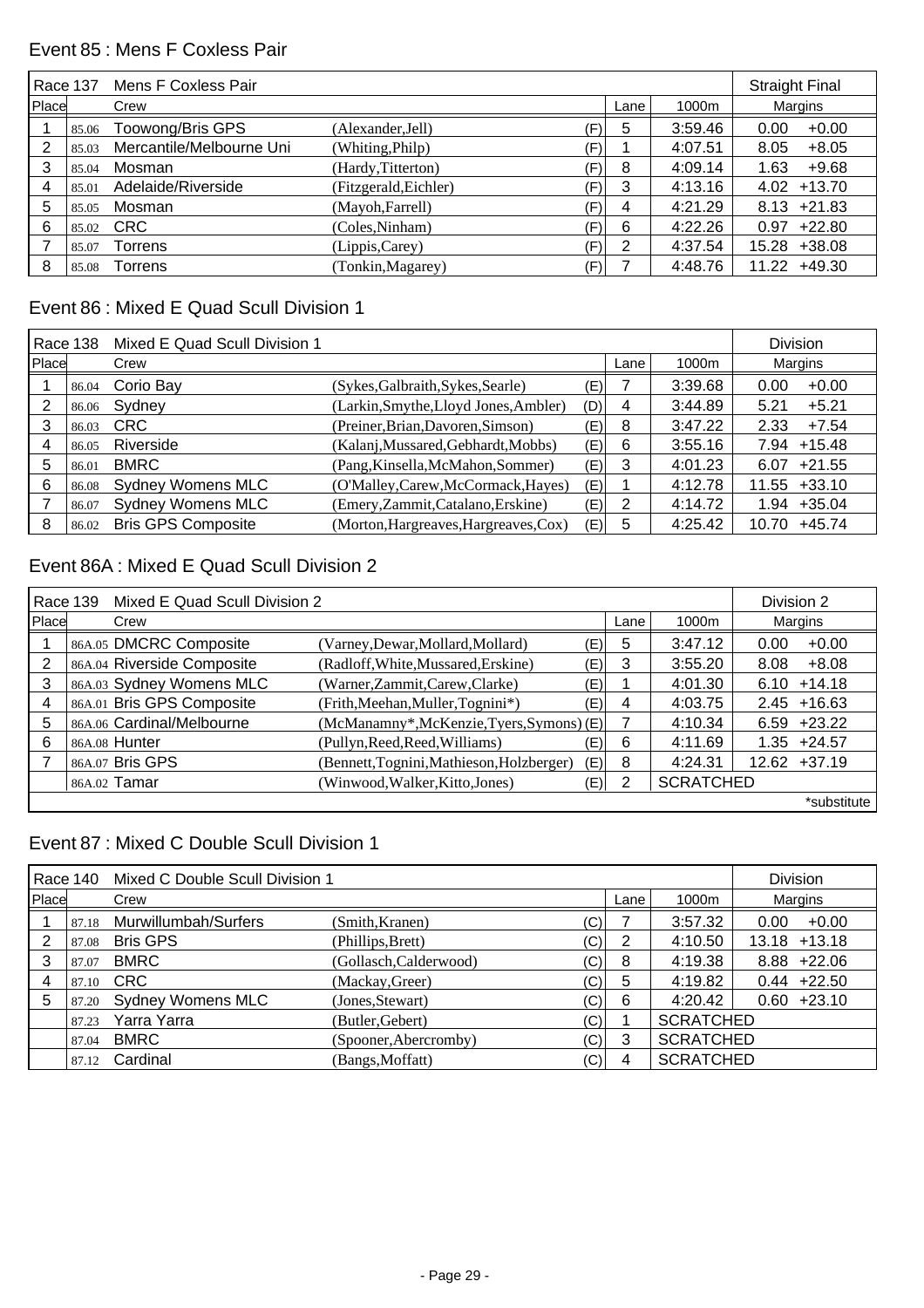#### Event 87A : Mixed C Double Scull Division 2

| Race 141 | Division 2 |                   |                        |     |      |                  |                   |
|----------|------------|-------------------|------------------------|-----|------|------------------|-------------------|
| Place    |            | Crew              |                        |     | Lane | 1000m            | Margins           |
|          |            | 87A.07 Commercial | (Thomasson, Peereboom) | (C) |      | 3:56.14          | $+0.00$<br>0.00   |
|          |            | 87A.04 Uni of QLD | (Cook, Douglas)        | (C) | 3    | 4:08.21          | $+12.07$<br>12.07 |
|          |            | 87A.06 BMRC       | (Champness, Nermutova) | (C) | 4    | 4:08.49          | $+12.35$<br>0.28  |
| 4        | 87A.05 CRC |                   | (Oswald, Fisher)       | (C) |      | 4:17.05          | $8.56 + 20.91$    |
| 5        |            | 87A.08 CRC        | (Beauman, Butorac)     | (C) | 8    | 4:23.96          | $6.91 +27.82$     |
| 6        |            | 87A.03 BMRC       | (Howard, Gordon)       | (C) | 5    | 4:31.77          | $+35.63$<br>7.81  |
|          |            | 87A.01 BMRC       | (Hughes, Leitch)       | (C) | 2    | <b>SCRATCHED</b> |                   |
|          |            | 87A.02 ANU/CRC    | (Grant, Macartney)     | (C) | 6    | <b>SCRATCHED</b> |                   |

# Event 87B : Mixed C Double Scull Division 3

|       | Race 142 Mixed C Double Scull Division 3 |                     |     |      |         | Division 3      |
|-------|------------------------------------------|---------------------|-----|------|---------|-----------------|
| Place | Crew                                     |                     |     | Lane | 1000m   | Margins         |
|       | 87B.06 BMRC                              | (Quilty, Trowell*)  | (C) | 8    | 3:49.90 | $+0.00$<br>0.00 |
| 2     | 87B.02 Melbourne Uni/Richmond            | (Manning, Haslam)   | (D) | 2    | 3:54.86 | $+4.96$<br>4.96 |
|       | 87B.07 Sydney/Sydney University          | (MacArthur*,Larkin) | (C) | 5    | 3:58.00 | $+8.10$<br>3.14 |
| 4     | 87B.01 Endeavour/Commercial              | $(Leary*,Donza)$    | (C) | 4    | 3:59.25 | $+9.35$<br>1.25 |
| 5     | 87B.04 CRC/BMRC                          | (Creer, Bissaker)   | (D) |      | 4:01.68 | $2.43 + 11.78$  |
| 6     | 87B.05 Murray Bridge                     | (Wegener, Hunt)     | (C) | 3    | 4:04.38 | $2.70 + 14.48$  |
|       | 87B.03 TJCU                              | (Wallace, Kelly)    | (D) | 6    | 4:09.50 | $5.12 + 19.60$  |
|       |                                          |                     |     |      |         | *substitute     |

### Event 88 : Mixed FGHI Coxed Eight

|                | Race 143 | Mixed FGHI Coxed Eight                                                                 |     |      |         |     |      | <b>Division</b> |
|----------------|----------|----------------------------------------------------------------------------------------|-----|------|---------|-----|------|-----------------|
| Place          |          | Crew                                                                                   |     | Lane | 1000m   | Hcp |      | Margins         |
|                | 88.03    | Drummoyne Composite                                                                    | (H) |      |         |     |      |                 |
|                |          | (Titterton, Boland, Corry, Seymour, Denny, Keable, Griffin, Garrett, c: Marks)         |     | 5    | 4:16.95 | GO  | 0.00 | $+0.00$         |
| $\overline{2}$ |          | 88.01 CRC                                                                              | (F) |      |         |     |      |                 |
|                |          | (Harber, Small, Colledge, Manley Wallace, Dyer, Colledge, Daley, Humphries, c: Connor) |     |      | 4:22.53 | 17  | 5.58 | $+5.58$         |
| 3              | 88.02    | <b>Cardinal Composite</b>                                                              | (E) |      |         |     |      |                 |
|                |          | (Jones, Earl*, McLaughlan, Partridge, Lynch, Sheldon, Williams, Blandford, c: Renton)  |     | 4    | 4:30.07 | 17  |      | 7.54 +13.12     |
| 4              | 88.04    | Pt Adelaide/Riverside                                                                  | (G) |      |         |     |      |                 |
|                |          | (Penfold, Clark, Orr, Hosenson-Smith, Viceban, Landreth, Wallent, Wood, c: Knight)     |     | 6    | 4:34.76 | 10  | 4.69 | $+17.81$        |
|                |          |                                                                                        |     |      |         |     |      | *substitute     |

#### Event 89 : Mixed AB Quad Scull

|              | Race 144 | Mixed AB Quad Scull  |                                                               |      |         |     | <b>Division</b> |                    |
|--------------|----------|----------------------|---------------------------------------------------------------|------|---------|-----|-----------------|--------------------|
| <b>Place</b> |          | Crew                 |                                                               | Lane | 1000m   | Hcp |                 | Margins            |
|              | 89.04    | Richmond             | (Stupka, Foster, Catford, Beck)<br>(A)                        | 6    | 3:31.67 | 2   | 0.00            | $+0.00$            |
|              | 89.02    | Essendon             | (Campani, McPherson, Walker, Smart)<br>(A)                    | 4    | 3:32.70 | 2   | 1.03            | $+1.03$            |
|              | 89.01    | <b>CRC Composite</b> | $(Critchell, Chatziyakoumis, Robinson, Knowler) (C)$          |      | 3:43.06 |     |                 | GO   10.36 + 11.39 |
|              | 89.03    |                      | Footscray/Melb Argonauts (Fraser, Robins, Low, Pullen)<br>(B) | 5    |         |     |                 |                    |

### Event 90 : Womens Interstate D Quad Scull

| Race 145<br>Womens Interstate D Quad Scull |       |                 |                                                |     |      | <b>Straight Final</b> |      |             |
|--------------------------------------------|-------|-----------------|------------------------------------------------|-----|------|-----------------------|------|-------------|
| <b>Place</b>                               |       | Crew            |                                                |     | Lane | 1000m                 |      | Margins     |
|                                            | 90.03 | Queensland      | (Smith, Christie, Graham, Turnbull)            | (D) |      | 3:49.08               | 0.00 | $+0.00$     |
|                                            | 90.04 | Victoria        | (Nishibata, Spriggs*, Nicolay, Montgomery) (D) |     | 6    | 3:52.01               | 2.93 | $+2.93$     |
| 3                                          | 90.01 | New South Wales | (Cragg, Cavill, Levido, Brennan)               | (D) | 4    | 3:53.93               | 1.92 | $+4.85$     |
|                                            | 90.05 | <b>BMRC/CRC</b> | (Nash, Finlay, Lewis, Gasson)                  | (D) | 3    | 3:57.11               | 3.18 | $+8.03$     |
|                                            | 90.02 | Tasmania        | (Winwood, Nichols, Duffy, Walker)              | (D) | 5    | 4:02.27               | 5.16 | $+13.19$    |
|                                            |       |                 |                                                |     |      |                       |      | *substitute |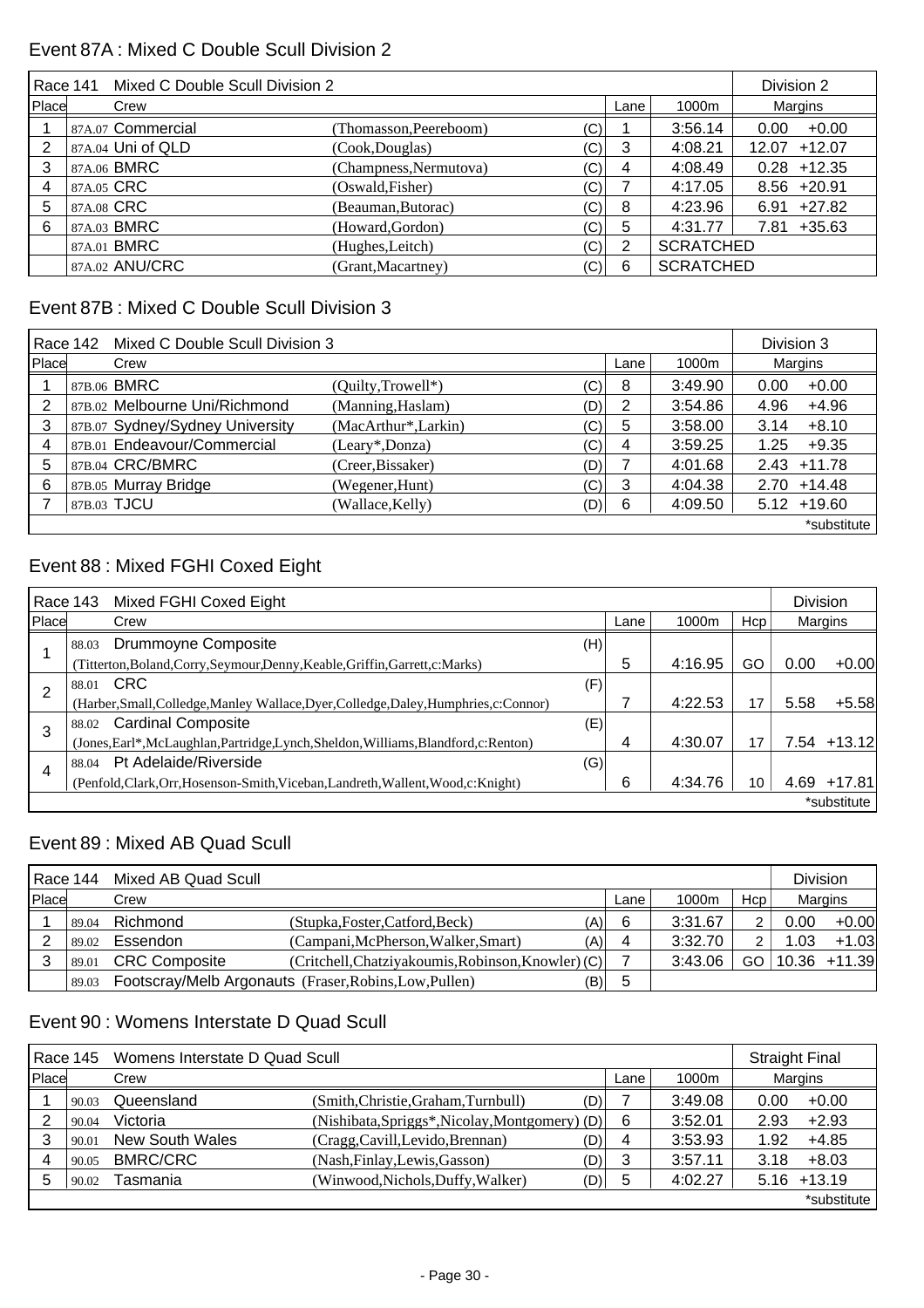# Event 91 : Mens Interstate D Coxed Eight

|              | Race 146 Mens Interstate D Coxed Eight |                                                                              |      |         | <b>Straight Final</b> |
|--------------|----------------------------------------|------------------------------------------------------------------------------|------|---------|-----------------------|
| <b>Place</b> |                                        | Crew                                                                         | Lane | 1000m   | Margins               |
|              | 91.02                                  | Victoria<br>(D)                                                              |      |         |                       |
|              |                                        | (Tomczak,Lowe,Shinners,Cleary,Aberle,Antonie,Williams,Robinson,c:England)    | 6    | 3:06.02 | $+0.00$<br>0.00       |
|              | 91.03                                  | CRC/BMRC<br>(A)                                                              |      |         |                       |
|              |                                        | (Gasson, Wilkes, Hodges, Little, Reid, Osborne, Pagan, Lawrence, c: Connor)  | 4    | 3:16.55 | $10.53 + 10.53$       |
| 3            | 91.01                                  | New South Wales<br>(D)                                                       |      |         |                       |
|              |                                        | (Williams, May, Struik, Waller, Campbell, Gordon, Hoadley, Taylor, c: Holst) | 5    | 3:19.00 | $2.45$ +12.98         |

# Event 92 : Womens Interstate D Coxed Eight

| <b>Race 147</b> |                                                                                          | Womens Interstate D Coxed Eight                                                                      |      |         |                  |  |  |
|-----------------|------------------------------------------------------------------------------------------|------------------------------------------------------------------------------------------------------|------|---------|------------------|--|--|
| Place           |                                                                                          | Crew                                                                                                 | Lane | 1000m   | Margins          |  |  |
|                 | 92.04                                                                                    | Victoria<br>(D)                                                                                      |      |         |                  |  |  |
|                 |                                                                                          | (Wilson, Westendorf, Worboys, Clingeleffer-Woodford, Ambrose, Giltrap, Hosking, Whiting, c: Scott) 5 |      | 3:36.33 | 0.00<br>$+0.00$  |  |  |
| 2               | 92.02                                                                                    | New South Wales<br>(D)                                                                               |      |         |                  |  |  |
|                 |                                                                                          | (Pollett, Bigsworth, Conry, Liljeqvist, Rustja, Sneddon, Andrews, Moore, c: Wright)                  |      | 3:40.60 | 4.27<br>$+4.27$  |  |  |
| 3               | 92.03                                                                                    | Queensland<br>(D)                                                                                    |      |         |                  |  |  |
|                 |                                                                                          | (Bourne, Mercer, Lyndon, Elliott, Warren, Huttenmeister, Wintle, Brown*, c: Licastro)                | 4    | 3:47.45 | 6.85<br>$+11.12$ |  |  |
| 4               | 92.01                                                                                    | Western Australia<br>(D)                                                                             |      |         |                  |  |  |
|                 |                                                                                          | (Sale, Robbins, Mullineux, Ironside, Cato, Ciguley, Bingham, Sleight, c: Grant)                      | 6    | 3:56.02 | 8.57<br>$+19.69$ |  |  |
| 5               | 92.05                                                                                    | CRC/BMRC<br>(D)                                                                                      |      |         |                  |  |  |
|                 | (Farnan, Champness, Pentony, Charlton, Brian, Wellman, Coddington, Smyth, c: Abercromby) |                                                                                                      |      | 4:00.88 | 4.86<br>$+24.55$ |  |  |
|                 |                                                                                          |                                                                                                      |      |         | *substitute      |  |  |

## Event 93 : Mens Interstate D Quad Scull

| Race 148 |       | Mens Interstate D Quad Scull | <b>Straight Final</b>                         |     |      |         |                   |
|----------|-------|------------------------------|-----------------------------------------------|-----|------|---------|-------------------|
| Place    |       | Crew                         |                                               |     | Lane | 1000m   | Margins           |
|          | 93.01 | Victoria                     | (Juzefowicz, Saul, Allsop, Nugent)            | (D) | 4    | 3:12.92 | $+0.00$<br>0.00   |
|          | 93.02 | Queensland                   | (Weston, O'Keefe, Ryan, Kranen)               | (D) | 6    | 3:19.23 | $+6.31$<br>6.31   |
|          | 93.03 | <b>New South Wales</b>       | (Cullen, Young, Lloyd Jones, Ambler)          | (D) | 5    | 3:24.23 | $5.00 + 11.31$    |
|          | 93.04 | Tasmania                     | (Symons, Jones, Nichols, Sayer)               | (D) | 3    | 3:34.63 | $10.40 +21.71$    |
| 5        | 93.06 | <b>CRC</b>                   | (Hieatt, Philippa, Body, Ellis)               | (D) | 2    | 3:40.74 | $+27.82$<br>6.11  |
| 6        | 93.05 | South Australia              | (Dankbaar, Mitchell, Heaton-Harris, Holt) (D) |     |      | 3:51.25 | $+38.33$<br>10.51 |

### Event 94 : Mens E Coxed Eight

|                | Race 153                                   | Mens E Coxed Eight                                                                   |      |         | Heat 1 |               |
|----------------|--------------------------------------------|--------------------------------------------------------------------------------------|------|---------|--------|---------------|
| Place          |                                            | Crew                                                                                 | Lane | 1000m   |        | Margins       |
|                | 94.01                                      | <b>Banks Composite</b>                                                               | (E)  |         |        |               |
|                |                                            | (Van Onselen, Pilmore, Guest, Luxford, Shinners, Lowe, Wilson, Robinson, c: Webster) |      | 3:24.50 | 0.00   | $+0.00$       |
| $\overline{2}$ | 94.05                                      | Melbourne/Alan Mitchell                                                              | (E)  |         |        |               |
|                |                                            | (Williams, Parker, Sandow, Purdue, Swann, Lockwood, Macartney, Jenner, c: Coughlan)  | 8    | 3:29.87 | 5.37   | $+5.37$       |
| 3              | 94.08                                      | Mosman                                                                               | (E)  |         |        |               |
|                |                                            | (Farrell*, Hardy*, Campbell, May, Struik, Gordon, Liley, Taylor, c: Holst)           | 5    | 3:35.64 | 5.77   | $+11.14$      |
| 4              |                                            | 94.03 Bris GPS Composite                                                             | (E)  |         |        |               |
|                |                                            | (Brett, Frith, O'Keefe, Muller, Mathieson, Cox, Hargreaves, Holzberger, c: Phillips) | 4    | 3:44.35 | 8.71   | $+19.85$      |
| 5              | 94.09                                      | Power House                                                                          | (E)  |         |        |               |
|                |                                            | (Whitty,McManamny,Thomson,Benson,Beattie,Cottrell,Prince,Rizzardi,c:Grant)           | 6    | 3:50.27 |        | $5.92 +25.77$ |
| 6              |                                            | 94.10 Pt Adelaide Composite                                                          | (E)  |         |        |               |
|                |                                            | (Lippis, Keough, Carey, Jones, Curkpatrick, Tonkin, Eichler, Knight, c: Knight)      | 3    | 3:54.75 | 4.48   | $+30.25$      |
|                | Progress: 1,2,3,4->Final: Rest->Eliminated |                                                                                      |      |         |        | *substitute   |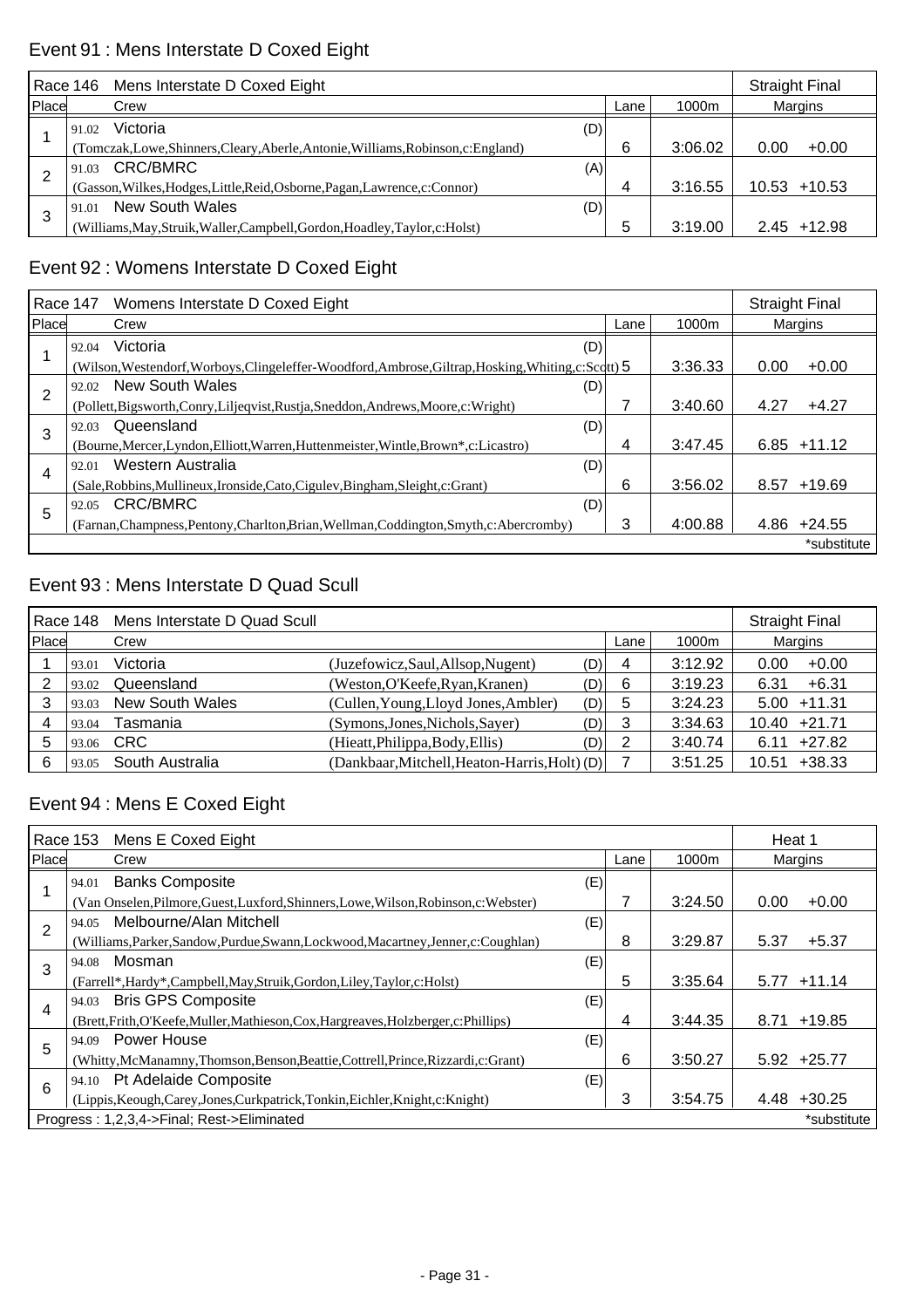|                | Race 154 | Mens E Coxed Eight                                                                    |                |         | Heat 2           |             |
|----------------|----------|---------------------------------------------------------------------------------------|----------------|---------|------------------|-------------|
| Place          |          | Crew                                                                                  | Lane           | 1000m   | Margins          |             |
|                |          | 94.06 Melbourne Uni<br>(E)                                                            |                |         |                  |             |
| 1              |          | (Rickards, Marshall, Marshall, Longden*, McKeand, Antonie, Whiting, Rees, c: England) | 7              | 3:19.31 | 0.00<br>$+0.00$  |             |
| $\overline{2}$ |          | 94.04 CRC<br>(E)                                                                      |                |         |                  |             |
|                |          | (Body, Wilkes, Hodges, Daley, Humphries, Pagan, Davoren*, Lawrence, c: Connor)        | 4              | 3:37.46 | $18.15 + 18.15$  |             |
| 3              |          | 94.07 Mercantile/Cardinal<br>(E)                                                      |                |         |                  |             |
|                |          | (Ferguson, Blandford, Lynch, Sheldon, Williams, Wright, Tyers, Thompson, c: Renton)   | 3              | 3:45.17 | $+25.86$<br>7.71 |             |
| $\overline{4}$ |          | 94.02 Barwon/Corio Bay<br>(E)                                                         |                |         |                  |             |
|                |          | (Searle, Crust, Morton, Williams, Van Prooyen, Russell, Keats, Peace, c: Edwards)     | 5              | 3:51.46 | $6.29 + 32.15$   |             |
| 5              |          | 94.11 Sydney Womens MLC/Sydney<br>(E)                                                 |                |         |                  |             |
|                |          | (Larkin, Zammit, Stewart, McCormack, Catalano, Hayes, Clarke, Carew, c: Catalano)     | 6              | 3:51.70 | $0.24 + 32.39$   |             |
|                |          | Progress: 1,2,3,4->Final; Rest->Eliminated                                            |                |         |                  | *substitute |
|                | Race 169 | Mens E Coxed Eight                                                                    |                |         | Final            |             |
| Place          |          | Crew                                                                                  | Lane           | 1000m   | Margins          |             |
|                | 94.06    | Melbourne Uni<br>(E)                                                                  |                |         |                  |             |
| 1              |          | (Rickards, Marshall, Marshall, Longden*, McKeand, Antonie, Whiting, Rees, c: England) | 5              | 3:08.28 | 0.00<br>$+0.00$  |             |
|                | 94.01    | <b>Banks Composite</b><br>(E)                                                         |                |         |                  |             |
| $\overline{2}$ |          | (Van Onselen, Pilmore, Guest, Luxford, Shinners, Lowe, Wilson, Robinson, c: Webster)  | $\overline{4}$ | 3:15.90 | 7.62<br>$+7.62$  |             |
|                |          | 94.08 Mosman<br>(E)                                                                   |                |         |                  |             |
| 3              |          | (Farrell*,Hardy*,Campbell,May,Struik,Gordon,Liley,Taylor,c:Holst)                     | $\overline{2}$ | 3:21.45 | $5.55 + 13.17$   |             |
| $\overline{4}$ | 94.05    | Melbourne/Alan Mitchell<br>(E)                                                        |                |         |                  |             |
|                |          | (Williams, Parker, Sandow, Purdue, Swann, Lockwood, Macartney, Jenner, c: Coughlan)   | 6              | 3:22.60 | $1.15 + 14.32$   |             |
| 5              |          | 94.04 CRC<br>(E)                                                                      |                |         |                  |             |
|                |          | (Body, Wilkes, Hodges, Daley, Humphries, Pagan, Davoren*, Lawrence, c: Connor)        | 3              | 3:31.81 | $+23.53$<br>9.21 |             |
| 6              | 94.07    | Mercantile/Cardinal<br>(E)                                                            |                |         |                  |             |
|                |          | (Ferguson, Blandford, Lynch, Sheldon, Williams, Wright, Tyers, Thompson, c: Renton)   | 7              | 3:32.40 | $0.59 +24.12$    |             |
| $\overline{7}$ |          | 94.03 Bris GPS Composite<br>(E)                                                       |                |         |                  |             |
|                |          | (Brett,Frith,O'Keefe,Muller,Mathieson,Cox,Hargreaves,Holzberger,c:Phillips)           | 8              | 3:41.44 | $9.04 + 33.16$   |             |
| 8              |          | 94.02 Barwon/Corio Bay<br>(E)                                                         |                |         |                  |             |
|                |          | (Searle, Crust, Morton, Williams, Van Prooyen, Russell, Keats, Peace, c: Edwards)     | 1              | 3:55.70 | 14.26 +47.42     |             |
|                |          |                                                                                       |                |         |                  | *substitute |

# Event 95 : Womens F Coxless Pair

| Race 170      |       | Womens F Coxless Pair    |                   |     |      |         | <b>Straight Final</b> |
|---------------|-------|--------------------------|-------------------|-----|------|---------|-----------------------|
| <b>IPlace</b> |       | Crew                     |                   |     | Lane | 1000m   | Margins               |
|               | 95.04 | Toowong                  | (Watters, Brown)  | (F) |      | 4:27.96 | $+0.00$<br>0.00       |
|               | 95.01 | Swans                    | (Robbins,Cato)    | ′F) | 4    | 4:39.62 | $11.66 + 11.66$       |
|               | 95.03 | Toowong                  | (Cavell, Elliott) | 'F) | b    | 4:43.03 | 3.41<br>$+15.07$      |
|               | 95.02 | <b>Sydney University</b> | (Tattersall,Tout) | 'F) | 6    | 5:01.73 | 18.70 +33.77          |

# Event 96 : Mens B Coxed Four

|       | Mens B Coxed Four<br>Race 171 |             |                                                                         |   |         | <b>Straight Final</b> |          |
|-------|-------------------------------|-------------|-------------------------------------------------------------------------|---|---------|-----------------------|----------|
| Place |                               | Crew        |                                                                         |   | 1000m   |                       | Margins  |
|       | 96.03                         | Power House | (Inglis, Inglis, O'Connor-Smith, Holman, c: Giarratana) (B)             | 6 | 3:15.61 | 0.00                  | $+0.00$  |
|       | 96.04                         |             | Toowong/Hawthorn (Spriggs, Atkins, Taylor, Howard, c: Alexander)<br>(B) | 5 | 3:19.01 | 3.40                  | $+3.40$  |
|       | 96.02                         | Corio Bay   | (Axe, Hall Sullivan, Ashby, Aberle, c: England)<br>(B)                  | 4 | 3:22.73 | 3.72                  | $+7.12$  |
|       | 96.01                         | APSM        | (Burley, Hatherley, Gall, Nevile, c: Rhodes)<br>(B)                     |   | 3:39.25 | 16.52                 | $+23.64$ |

# Event 97 : Mens B Coxless Four

| l Race 172<br>Mens B Coxless Four |       |                         |                                      | <b>Straight Final</b> |      |         |         |         |
|-----------------------------------|-------|-------------------------|--------------------------------------|-----------------------|------|---------|---------|---------|
| Place                             |       | Crew                    |                                      |                       | Lane | 1000m   | Margins |         |
|                                   | 97.01 | Barwon                  | (George, McPherson, Cleary, Tomczak) | (C)                   |      | 3:14.38 | 0.00    | $+0.00$ |
|                                   | 97.02 | Melbourne Uni/Wendouree | (Golding, Wright, Tulloch, Colley)   | (B)                   |      | 3:17.32 | 2.94    | $+2.94$ |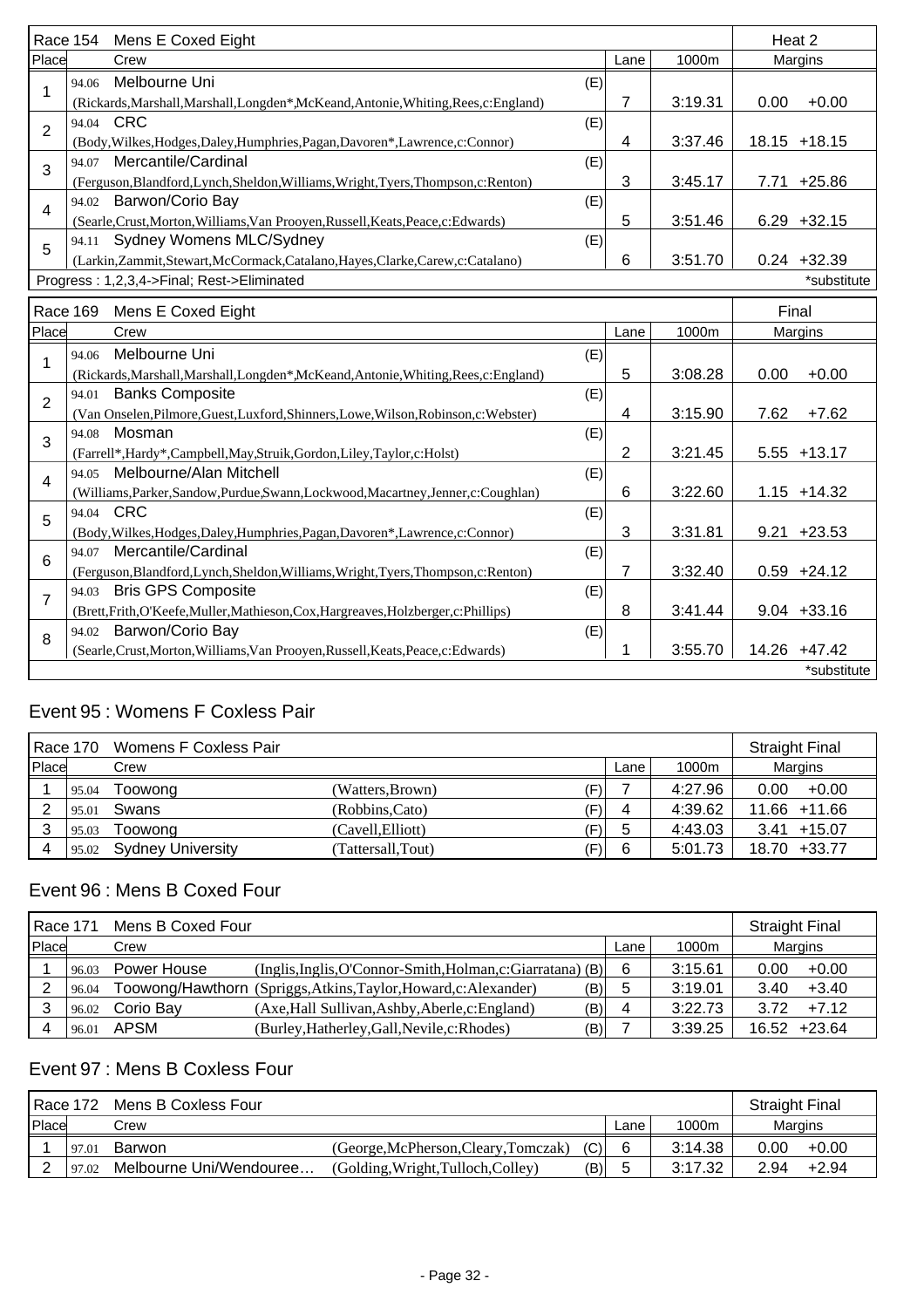# Event 98 : Mens G Single Scull

| Race 149<br>Mens G Single Scull |                 |                                        |                   |      | Heat 1                  |                  |                   |  |
|---------------------------------|-----------------|----------------------------------------|-------------------|------|-------------------------|------------------|-------------------|--|
| Place                           |                 | Crew                                   |                   |      | Lane                    | 1000m            | Margins           |  |
| 1                               | 98.11           | Riverside                              | (Rick Fitzgerald) | (G)  | $\overline{\mathbf{4}}$ | 4:59.88          | $+0.00$<br>0.00   |  |
| $\overline{2}$                  | 98.05           | <b>Manning River</b>                   | (Raymond Beeton)  | (G)  | 6                       | 5:00.50          | $+0.62$<br>0.62   |  |
| 3                               | 98.12           | Riverside                              | (Hugh Orr)        | (G)  | 5                       | 5:06.10          | $+6.22$<br>5.60   |  |
|                                 | 98.02           | <b>Bris GPS</b>                        | (Ian Mathieson)   | (G)  | 3                       | <b>SCRATCHED</b> |                   |  |
|                                 |                 | Progress: 1,2->Final; Rest->Eliminated |                   |      |                         |                  |                   |  |
|                                 | Race 150        | Mens G Single Scull                    |                   |      |                         |                  | Heat 2            |  |
| Place                           |                 | Crew                                   |                   | Lane | 1000m                   | Margins          |                   |  |
| 1                               | 98.03           | <b>CRC</b>                             | (John Simson)     | (G)  | 5                       | 4:34.97          | $+0.00$<br>0.00   |  |
| 2                               | 98.16           | Tamar                                  | (Alan Kitto)      | (G)  | 4                       | 4:40.84          | 5.87<br>$+5.87$   |  |
|                                 | 98.06           | Melbourne Uni                          | (James Wetherley) | (G)  | 3                       | <b>SCRATCHED</b> |                   |  |
|                                 | 98.08           | Mosman                                 | (Graeme Farrell)  | (G)  | 6                       | <b>SCRATCHED</b> |                   |  |
|                                 |                 | Progress: 1,2->Final; Rest->Eliminated |                   |      |                         |                  |                   |  |
|                                 |                 |                                        |                   |      |                         |                  |                   |  |
|                                 | <b>Race 151</b> | Mens G Single Scull                    |                   |      |                         |                  | Heat 3            |  |
| Place                           |                 | Crew                                   |                   |      | Lane                    | 1000m            | Margins           |  |
|                                 | 98.15           | Swans                                  | (Michael Scott)   | (G)  | $6\phantom{1}6$         | 4:24.16          | $+0.00$<br>0.00   |  |
| $\overline{2}$                  | 98.13           | St George                              | (Henry Battam)    | (G)  | 5                       | 4:33.15          | $+8.99$<br>8.99   |  |
| 3                               | 98.01           | Bendigo                                | (Peter Wearne)    | (G)  | $\overline{7}$          | 4:44.74          | $+20.58$<br>11.59 |  |
| 4                               | 98.17           | Ulverstone                             | (Michael Knowles) | (G)  | $\mathbf{3}$            | 4:51.80          | 7.06 +27.64       |  |
| 5                               | 98.07           | Mersey                                 | (Merv Tippett)    | (G)  | $\overline{\mathbf{4}}$ | 4:56.93          | $5.13 + 32.77$    |  |
|                                 |                 | Progress: 1,2->Final; Rest->Eliminated |                   |      |                         |                  |                   |  |
|                                 | Race 152        | Mens G Single Scull                    |                   |      |                         |                  | Heat 4            |  |
| Place                           |                 | Crew                                   |                   |      | Lane                    | 1000m            | Margins           |  |
|                                 | 98.14           | Swans                                  | (George Xouris)   | (G)  | 3                       | 4:24.96          | $+0.00$<br>0.00   |  |
| 2                               | 98.04           | Corio Bay                              | (Jeff Sykes)      | (G)  | 5                       | 4:25.04          | 0.08<br>$+0.08$   |  |
| 3                               | 98.10           | Port Macquarie                         | (Robert Hopley)   | (G)  | 4                       | 4:36.81          | 11.77<br>$+11.85$ |  |
| 4                               | 98.09           | Noosa                                  | (Peter Landy)     | (G)  | 6                       | 4:44.35          | 7.54<br>$+19.39$  |  |
|                                 |                 | Progress: 1,2->Final; Rest->Eliminated |                   |      |                         |                  |                   |  |
|                                 | Race 173        | Mens G Single Scull                    |                   |      |                         |                  | Final             |  |
| Place                           |                 | Crew                                   |                   |      | Lane                    | 1000m            | Margins           |  |
|                                 |                 |                                        |                   |      |                         |                  |                   |  |
| 1                               |                 | 98.14 Swans                            | (George Xouris)   | (G)  | $\overline{5}$          | 4:09.30          | $0.00 + 0.00$     |  |
| $\overline{2}$                  | 98.15           | Swans                                  | (Michael Scott)   | (G)  | $\,6$                   | 4:11.58          | 2.28<br>$+2.28$   |  |
| 3                               | 98.03           | <b>CRC</b>                             | (John Simson)     | (G)  | $\overline{4}$          | 4:11.89          | 0.31<br>$+2.59$   |  |
| 4                               | 98.04           | Corio Bay                              | (Jeff Sykes)      | (G)  | 8                       | 4:17.99          | 6.10<br>$+8.69$   |  |
| 5                               | 98.13           | St George                              | (Henry Battam)    | (G)  | $\overline{2}$          | 4:20.07          | $+10.77$<br>2.08  |  |
| 6                               | 98.11           | Riverside                              | (Rick Fitzgerald) | (G)  | 3                       | 4:34.92          | 14.85<br>$+25.62$ |  |
| 7                               | 98.05           | <b>Manning River</b>                   | (Raymond Beeton)  | (G)  | 1                       | 4:56.99          | 22.07<br>$+47.69$ |  |

# Event 99 : Womens D Single

| Race 155 |                                            | Womens D Single |                     |     |      |         | Heat 1          |  |  |
|----------|--------------------------------------------|-----------------|---------------------|-----|------|---------|-----------------|--|--|
| Place    |                                            | Crew            |                     |     | Lane | 1000m   | Margins         |  |  |
|          | 99.02                                      | <b>Bunbury</b>  | (Jennifer Bingham)  | (D) | 6    | 4:37.23 | 0.00<br>$+0.00$ |  |  |
| 2        | 99.08                                      | Mosman          | (Elizabeth Burrows) | (D) | 8    | 4:46.93 | $+9.70$<br>9.70 |  |  |
| 3        | 99.06                                      | Endeavour       | (Chris Brennan)     | (D) |      | 4:53.32 | $6.39 + 16.09$  |  |  |
| 4        | 99.09                                      | Murray Bridge   | (Ute Wegener)       | (D) | 2    | 4:53.98 | $0.66 + 16.75$  |  |  |
| 5        | 99.13                                      | Tamar           | (Sally Walker)      | (D) | 3    | 4:55.53 | $1.55 + 18.30$  |  |  |
| 6        | 99.14                                      | <b>TJCU</b>     | (Julie-Ann Kelly)   | (D) | 5    | 4:56.56 | $1.03 + 19.33$  |  |  |
|          | 99.05                                      | <b>DMCRC</b>    | (Michele Duffy)     | (D) | 4    | 5:01.13 | $4.57 +23.90$   |  |  |
|          | Progress: 1,2,3,4->Final; Rest->Eliminated |                 |                     |     |      |         |                 |  |  |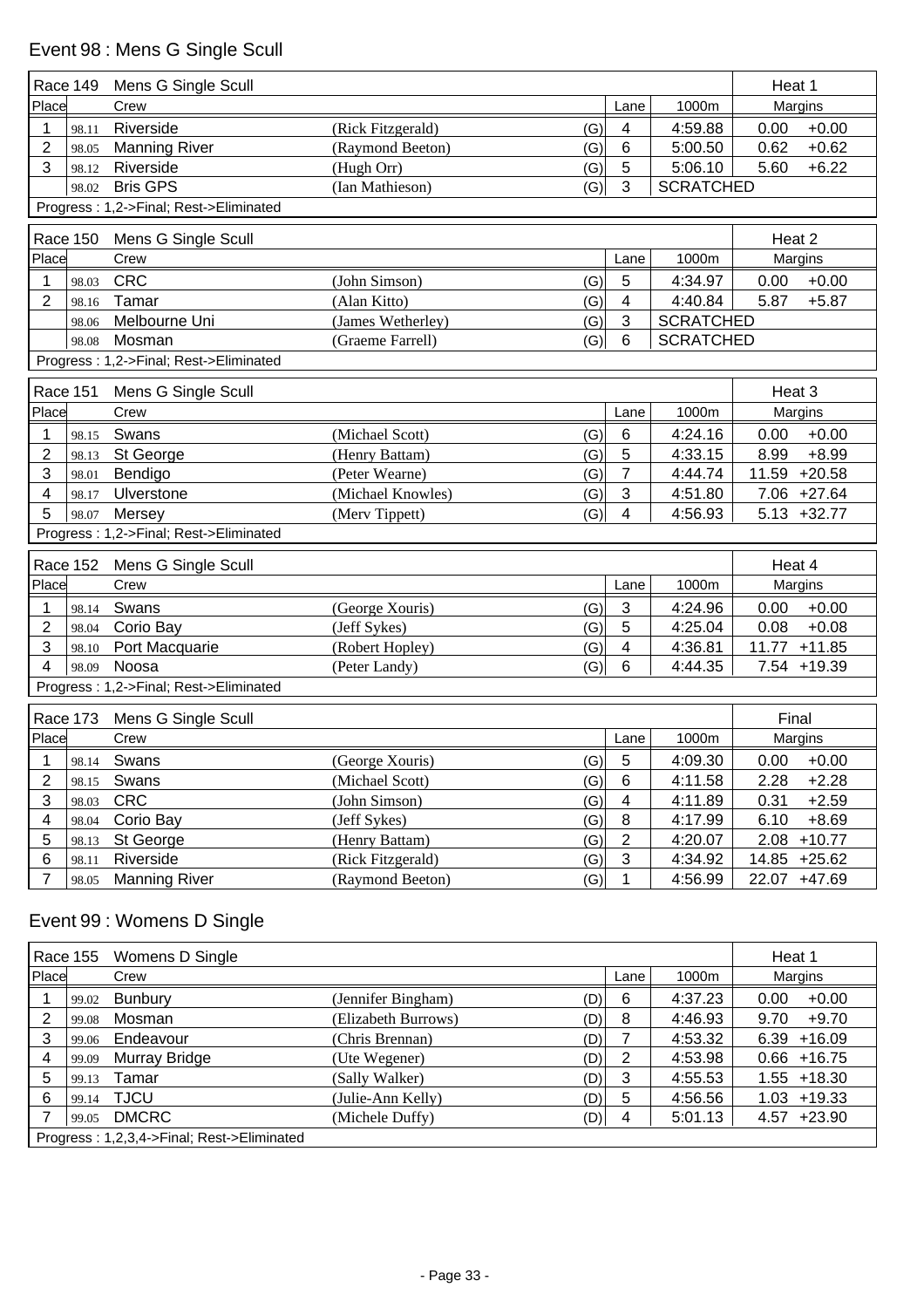|                             | Race 156                                     | Womens D Single                            |                      |     |      |         | Heat 2           |
|-----------------------------|----------------------------------------------|--------------------------------------------|----------------------|-----|------|---------|------------------|
| Place                       |                                              | Crew                                       |                      |     | Lane | 1000m   | Margins          |
|                             | 99.04                                        | Commercial                                 | (Vicki Leary)        | (D) |      | 4:32.32 | 0.00<br>$+0.00$  |
| 2                           | 99.07                                        | Melbourne                                  | (Sue O'Connor)       | (D) | 6    | 4:38.85 | 6.53<br>$+6.53$  |
| 3                           | 99.11                                        | Riverside                                  | (Debra White)        | (D) | 3    | 4:41.46 | 2.61<br>$+9.14$  |
| 4                           | 99.12                                        | <b>Sydney Womens MLC</b>                   | (Wendy Zammit)       | (D) | 5    | 4:43.47 | $+11.15$<br>2.01 |
| 5                           | 99.01                                        | <b>BMRC</b>                                | (Larraine Champness) | (D) | 8    | 4:46.47 | $+14.15$<br>3.00 |
| 6                           | 99.10                                        | Renmark                                    | (Cheryl Radloff)     | (E) | 2    | 4:47.76 | $+15.44$<br>1.29 |
|                             | 99.03                                        | <b>CRC</b>                                 | (Kathryn Lewis)      | (D) | 4    | 4:49.68 | $1.92 + 17.36$   |
|                             |                                              | Progress: 1,2,3,4->Final; Rest->Eliminated |                      |     |      |         |                  |
|                             |                                              |                                            |                      |     |      |         |                  |
| Race 174<br>Womens D Single |                                              |                                            |                      |     |      |         | Final            |
|                             | l Diocol<br>1000m<br>$C_{\text{FOM}}$<br>200 |                                            |                      |     |      |         |                  |

| Place |       | Crew                    |                            | Lane | 1000m   | Margins         |
|-------|-------|-------------------------|----------------------------|------|---------|-----------------|
|       | 99.02 | Bunbury                 | (Jennifer Bingham)<br>(D)  | 4    | 4:25.56 | 0.00<br>$+0.00$ |
|       | 99.04 | Commercial              | (Vicki Leary)<br>(D)       | 5    | 4:34.39 | 8.83<br>+8.83   |
|       | 99.07 | Melbourne               | (Sue O'Connor)<br>(D)      | -3   | 4:38.24 | $3.85 + 12.68$  |
| 4     | 99.11 | Riverside               | (Debra White)<br>(D)       |      | 4:39.80 | $1.56 + 14.24$  |
| 5     |       | 99.12 Sydney Womens MLC | (Wendy Zammit)<br>(D)      |      | 4:43.64 | $3.84 + 18.08$  |
| 6     | 99.08 | Mosman                  | (Elizabeth Burrows)<br>(D) | 6    | 4:45.43 | 1.79 +19.87     |
|       | 99.09 | Murray Bridge           | (Ute Wegener)<br>(D)       | 8    | 4:50.30 | $4.87 +24.74$   |
| 8     | 99.06 | Endeavour               | (Chris Brennan)<br>(D)     | 2    | 4:53.42 | $3.12 +27.86$   |

## Event 100 : Mens A Double Scull

| Race 175 Mens A Double Scull |  |                                |                             |     |      |                  |      | <b>Straight Final</b> |
|------------------------------|--|--------------------------------|-----------------------------|-----|------|------------------|------|-----------------------|
| Place                        |  | Crew                           |                             |     | Lane | 1000m            |      | Margins               |
|                              |  | 100.04 Glebe/St George         | (Henderson, Major)          | (B) |      | 3:29.50          | 0.00 | $+0.00$               |
|                              |  | 100.01 Banks                   | (Reynolds, Reynolds)        | (B) | 6    | 3:31.98          | 2.48 | $+2.48$               |
| 3                            |  | 100.05 Richmond                | (Beck, Foster)              | (A) | 5    | 3:37.44          | 5.46 | $+7.94$               |
| 4                            |  | 100.07 Toowong/Torrens         | (Cruickshank, Mott)         | (A) | 8    | 3:37.85          | 0.41 | $+8.35$               |
| 5                            |  | 100.06 Toowong                 | (Evers-Swindell, Schryver*) | (A) | 2    | 3:39.92          | 2.07 | $+10.42$              |
| 6                            |  | 100.03 Essendon                | (Walker,Smart)              | (A) | 3    | 3:41.44          |      | $1.52 + 11.94$        |
|                              |  | 100.02 Commercial/Murwillumbah | (Kranen*, Peereboom)        | (C) | 4    | <b>SCRATCHED</b> |      |                       |
|                              |  |                                |                             |     |      |                  |      | *substitute           |

# Event 101 : Mens I Coxless Pair

|       | Race 176 | Mens I Coxless Pair |                    |     |      |         | <b>Straight Final</b> |
|-------|----------|---------------------|--------------------|-----|------|---------|-----------------------|
| Place |          | Crew                |                    |     | Lane | 1000m   | Margins               |
|       | 101.01   | Banks               | (Hemery, Christie) | (1) | ັ    | 5:18.22 | 0.00<br>$+0.00$       |

# Event 102 : Mens D Single Scull

|       | Race 159                               | Mens D Single Scull      |                       |     |      |                  |       | Heat 1         |  |
|-------|----------------------------------------|--------------------------|-----------------------|-----|------|------------------|-------|----------------|--|
| Place |                                        | Crew                     |                       |     | Lane | 1000m            |       | Margins        |  |
|       |                                        | 102.07 Essendon          | (Richard Saul)        | (D) | 3    | 4:02.70          | 0.00  | $+0.00$        |  |
|       |                                        | 102.22 Sydney            | (Charles Lloyd Jones) | (D) | 6    | 4:06.23          | 3.53  | $+3.53$        |  |
| 3     |                                        | 102.14 Mercantile        | (Jeffrey Lawrence)    | (D) | 5    | 4:10.14          | 3.91  | $+7.44$        |  |
| 4     |                                        | 102.02 Brisbane Water    | (David Cullen)        | (D) | 2    | 4:10.46          | 0.32  | $+7.76$        |  |
| 5     |                                        | 102.11 Melbourne         | (Murray Ross)         | (D) | 4    | 4:29.18          | 18.72 | $+26.48$       |  |
| 6     |                                        | 102.16 Newington Masters | (John Johnson)        | (D) |      | 4:38.46          |       | $9.28 + 35.76$ |  |
|       |                                        | 102.24 Tamar             | (Christopher Symons)  | (D) | 8    | <b>SCRATCHED</b> |       |                |  |
|       | Progress: 1,2->Final; Rest->Eliminated |                          |                       |     |      |                  |       |                |  |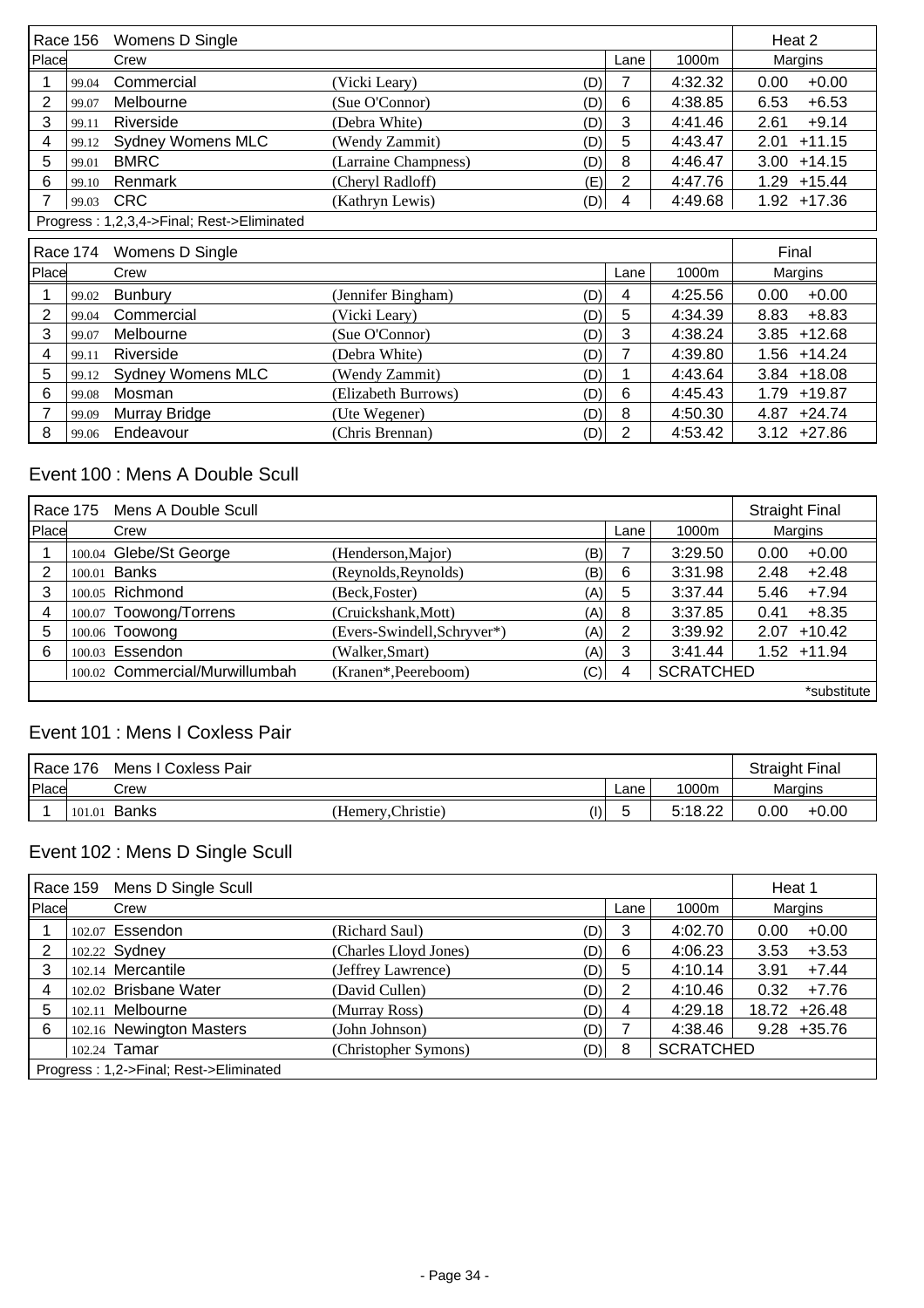|                                        |          | Race 160 Mens D Single Scull                              |                                |            |                |                    | Heat 2                               |
|----------------------------------------|----------|-----------------------------------------------------------|--------------------------------|------------|----------------|--------------------|--------------------------------------|
| Place                                  |          | Crew                                                      |                                |            | Lane           | 1000m              | Margins                              |
| 1                                      |          | 102.15 Murwillumbah                                       | (John Ryan)                    | (D)        | 5              | 4:06.30            | $+0.00$<br>0.00                      |
| 2                                      |          | 102.09 Footscray                                          | (Geoff Lowe)                   | (D)        | 6              | 4:07.01            | 0.71<br>$+0.71$                      |
| 3                                      |          | 102.04 Commercial                                         | (Graeme Weston)                | (D)        | 8              | 4:07.29            | $+0.99$<br>0.28                      |
| 4                                      |          | 102.01 BMRC                                               | (Stephen Trowell)              | (D)        | $\overline{2}$ | 4:08.66            | 1.37<br>$+2.36$                      |
| 5                                      |          | 102.13 Mercantile                                         | (Rod Edwards)                  | (D)        | 4              | 4:13.40            | $+7.10$<br>4.74                      |
| 6                                      |          | 102.21 Sydney                                             | (Greg Larkin)                  | (D)        | $\mathbf{3}$   | 4:37.29            | $+30.99$<br>23.89                    |
| $\overline{7}$                         |          | 102.26 Vikings                                            | (John Allen)                   | (D)        | $\overline{7}$ | 4:42.10            | $+35.80$<br>4.81                     |
| Progress: 1,2->Final; Rest->Eliminated |          |                                                           |                                |            |                |                    |                                      |
|                                        | Race 161 | Mens D Single Scull                                       |                                |            |                |                    | Heat 3                               |
| Place                                  |          | Crew                                                      |                                |            | Lane           | 1000m              | Margins                              |
| 1                                      |          | 102.05 Corowa                                             | (Robert Eyers)                 | (D)        | $\overline{7}$ | 4:09.68            | $+0.00$<br>0.00                      |
| 2                                      |          | 102.08 Essendon                                           | (Bill Nugent)                  | (D)        | $\mathbf{3}$   | 4:11.29            | 1.61<br>$+1.61$                      |
| 3                                      |          | 102.19 Sunshine Coast                                     | (Russell Muller)               | (D)        | 8              | 4:13.56            | $+3.88$<br>2.27                      |
| 4                                      |          | 102.17 Newington Masters                                  | (Stephen Schinagel)            | (D)        | 4              | 4:24.28            | 10.72 +14.60                         |
| 5                                      |          | 102.25 Tamar                                              | (Fenton Jones)                 | (E)        | $\overline{2}$ | 4:30.37            | $6.09 +20.69$                        |
| 6                                      |          | 102.23 Sydney Womens MLC                                  | (Mark Carew)                   | (D)        | 5              | 4:40.96            | 10.59 +31.28                         |
|                                        |          | 102.12 Melbourne Uni                                      | (David England)                | (D)        | 6              | <b>SCRATCHED</b>   |                                      |
|                                        |          | Progress: 1,2->Final; Rest->Eliminated                    |                                |            |                |                    |                                      |
|                                        |          |                                                           |                                |            |                |                    |                                      |
|                                        |          |                                                           |                                |            |                |                    |                                      |
|                                        | Race 162 | Mens D Single Scull                                       |                                |            |                |                    | Heat 4                               |
| Place                                  |          | Crew                                                      |                                |            | Lane           | 1000m              | Margins                              |
| 1                                      |          | 102.06 Essendon                                           | (Stewart Allsop)               | (D)        | 3              | 4:00.93            | $+0.00$<br>0.00                      |
| 2                                      |          | 102.18 St George                                          | (Peter McLaren)                | (D)        | 8              | 4:01.19            | $+0.26$<br>0.26                      |
| 3                                      |          | 102.20 Sunshine Coast                                     | (Brent O'Keefe)                | (D)        | 6              | 4:05.13            | $+4.20$<br>3.94                      |
| 4                                      |          | 102.10 Footscray                                          | (Neil Boness)                  | (D)        | 4              | 4:20.61            | 15.48<br>$+19.68$                    |
| 5                                      |          | 102.27 Vikings                                            | (Rob McAfee)                   | (D)        | $\overline{7}$ | 4:52.56            | $31.95 + 51.63$                      |
|                                        |          | 102.03 Cardinal<br>Progress: 1,2->Final; Rest->Eliminated | (Alexander Moffatt)            | (D)        | 5              | <b>SCRATCHED</b>   |                                      |
|                                        |          |                                                           |                                |            |                |                    |                                      |
| Place                                  | Race 177 | Mens D Single Scull<br>Crew                               |                                |            |                |                    | Final                                |
|                                        |          |                                                           |                                |            | Lane           | 1000m              | Margins                              |
|                                        |          | 102.06 Essendon                                           | (Stewart Allsop)               | (D)        | $\sqrt{3}$     | 3:47.72            | 0.00<br>$+0.00$                      |
| $\overline{c}$                         |          | 102.07 Essendon                                           | (Richard Saul)                 | (D)        | $\,6\,$        | 3:50.82            | $3.10 + 3.10$                        |
| 3                                      |          | 102.08 Essendon                                           | (Bill Nugent)                  | (D)        | $\overline{2}$ | 3:52.83            | $+5.11$<br>2.01                      |
| 4                                      |          | 102.18 St George                                          | (Peter McLaren)                | (D)        | 7              | 3:53.12            | $+5.40$<br>0.29                      |
| 5                                      |          | 102.22 Sydney                                             | (Charles Lloyd Jones)          | (D)        | 1              | 4:01.36            | $+13.64$<br>8.24                     |
| 6<br>7                                 |          | 102.09 Footscray<br>102.05 Corowa                         | (Geoff Lowe)<br>(Robert Eyers) | (D)<br>(D) | 8<br>4         | 4:02.79<br>4:03.08 | 1.43<br>$+15.07$<br>0.29<br>$+15.36$ |

# Event 103 : Womens C Coxed Eight

| Race 163       | Womens C Coxed Eight                                                                        |      |         |      | Heat 1      |  |
|----------------|---------------------------------------------------------------------------------------------|------|---------|------|-------------|--|
| Place          | Crew                                                                                        | Lane | 1000m   |      | Margins     |  |
|                | 103.01 Alan Mitchell Composite<br>(C)                                                       |      |         |      |             |  |
|                | (Hindson, Williams, Hosking, Peacock, Spriggs, Ambrose, Westendorf, Worboys, c: Palfreyman) |      | 3:48.62 | 0.00 | $+0.00$     |  |
| $\overline{2}$ | 103.07 Toowong Composite<br>(C)                                                             |      |         |      |             |  |
|                | (Cook, Eagles, Graham, Vucak, Guy, Hebron*, Mercer, Bourne, c: Licastro)                    | 6    | 3:55.14 | 6.52 | $+6.52$     |  |
| 3              | 103.03 CRC<br>(C)                                                                           |      |         |      |             |  |
|                | (Oswald,Comfort,Beauman,McVicker,Clear,Pfahl,Farnan,Hartley,c:Marks)                        | 5    | 3:56.10 | 0.96 | $+7.48$     |  |
| 4              | 103.08 Yarra Yarra<br>(C)                                                                   |      |         |      |             |  |
|                | (Mohr, Howgate, Summers, Sutherland, Pringle, Schumer, Paulin, Yann, c: Schoeffel)          | 4    | 3:57.92 | 1.82 | $+9.30$     |  |
|                | Progress: 1,2,3->Final; Rest->Eliminated                                                    |      |         |      | *substitute |  |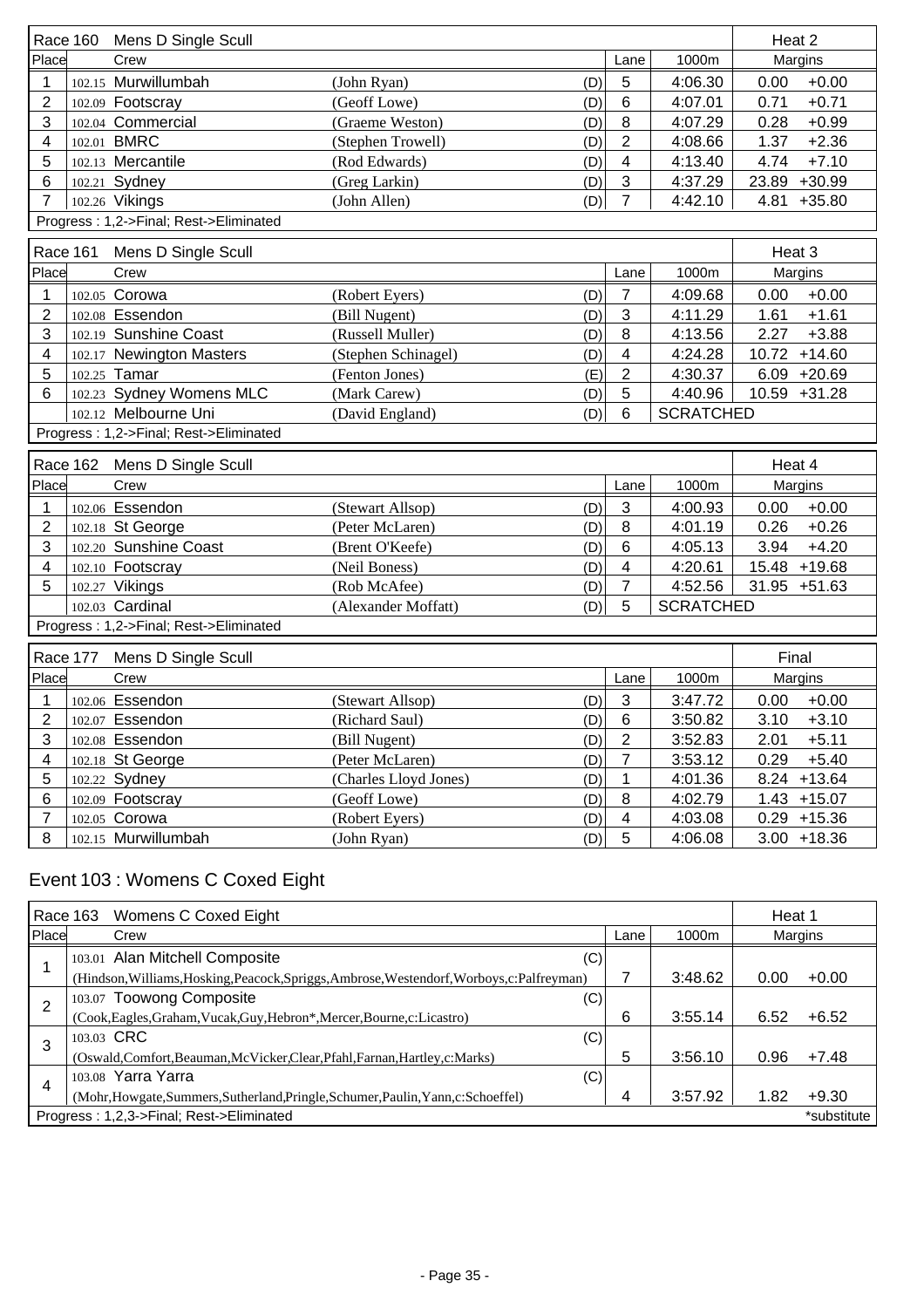|                | Race 164 Womens C Coxed Eight                                                                        |                |         |       | Heat 2         |  |
|----------------|------------------------------------------------------------------------------------------------------|----------------|---------|-------|----------------|--|
| Place          | Crew                                                                                                 | Lane           | 1000m   |       | Margins        |  |
| 1              | 103.02 Banks Composite<br>(C)                                                                        |                |         |       |                |  |
|                | (McPherson, Christie, Giltrap, Dwyer, Campani*, Clingeleffer-Woodford, Wilson, Murray, c: Plowright  |                | 3:50.72 | 0.00  | $+0.00$        |  |
| $\overline{2}$ | 103.05 Drummoyne Composite<br>(C)                                                                    |                |         |       |                |  |
|                | (Rustja,Conry,Cumming,Liljeqvist,Finnegan,Sneddon,Andrews,Moore,c:Wright)                            | 6              | 3:52.61 | 1.89  | $+1.89$        |  |
| 3              | 103.04 CRC Composite<br>(C)                                                                          |                |         |       |                |  |
|                | (Grant, Knowles*, Charlton, O'Keefe, Brian, Cavill, Bissaker, Donoghoe, c: Abercromby)               | 7              | 3:53.63 | 1.02  | $+2.91$        |  |
| $\overline{4}$ | 103.06 Melbourne<br>(C)                                                                              |                |         |       |                |  |
|                | (Browne, Schmidt, Fuller, Murray, Kilby, Russell, Holland, Taylor, c: Schmidt)                       | 5              | 4:01.41 |       | 7.78 +10.69    |  |
|                | Progress: 1,2,3->Final; Rest->Eliminated                                                             |                |         |       | *substitute    |  |
|                | Race 178 Womens C Coxed Eight                                                                        |                |         | Final |                |  |
| Place          | Crew                                                                                                 | Lane           | 1000m   |       | Margins        |  |
| 1              | 103.01 Alan Mitchell Composite<br>(C)                                                                |                |         |       |                |  |
|                | (Hindson, Williams, Hosking, Peacock, Spriggs, Ambrose, Westendorf, Worboys, c: Palfreyman)          | 5              | 3:45.39 | 0.00  | $+0.00$        |  |
| $\overline{2}$ | 103.05 Drummoyne Composite<br>(C)                                                                    |                |         |       |                |  |
|                | (Rustja,Conry,Cumming,Liljeqvist,Finnegan,Sneddon,Andrews,Moore,c:Wright)                            | 6              | 3:47.28 | 1.89  | $+1.89$        |  |
| 3              | 103.07 Toowong Composite<br>(C)                                                                      |                |         |       |                |  |
|                | (Cook, Eagles, Graham, Vucak, Guy, Hebron*, Mercer, Bourne, c: Licastro)                             | 3              | 3:48.84 | 1.56  | $+3.45$        |  |
| 4              | (C)<br>103.02 Banks Composite                                                                        |                |         |       |                |  |
|                | (McPherson, Christie, Giltrap, Dwyer, Campani*, Clingeleffer-Woodford, Wilson, Murray, c: Plowright4 |                | 3:50.79 | 1.95  | $+5.40$        |  |
| 5              | 103.04 CRC Composite<br>(C)                                                                          |                |         |       |                |  |
|                | (Grant, Knowles*, Charlton, O'Keefe, Brian, Cavill, Bissaker, Donoghoe, c: Abercromby)               | $\overline{2}$ | 3:51.34 | 0.55  | $+5.95$        |  |
| $6\phantom{1}$ | 103.03 CRC<br>(C)                                                                                    |                |         |       |                |  |
|                | (Oswald,Comfort,Beauman,McVicker,Clear,Pfahl,Farnan,Hartley,c:Marks)                                 | 7              | 3:56.59 |       | $5.25 + 11.20$ |  |
|                |                                                                                                      |                |         |       | *substitute    |  |

# Event 104 : Mens F Single Scull

|                                            | <b>Race 157</b><br>Mens F Single Scull |                                            |                     |     |                |                  | Heat 1            |
|--------------------------------------------|----------------------------------------|--------------------------------------------|---------------------|-----|----------------|------------------|-------------------|
| Place                                      |                                        | Crew                                       |                     |     | Lane           | 1000m            | Margins           |
| 1                                          |                                        | 104.12 Swans                               | (Alan Nicoll)       | (F) | $\overline{7}$ | 4:17.19          | 0.00<br>$+0.00$   |
| $\overline{2}$                             |                                        | 104.09 Nagambie                            | (David Schier)      | (F) | 5              | 4:17.83          | 0.64<br>$+0.64$   |
| 3                                          |                                        | 104.03 DMCRC                               | (Sam Mollard)       | (F) | 4              | 4:25.04          | 7.21<br>$+7.85$   |
| 4                                          |                                        | 104.11 Port Macquarie                      | (James Young)       | (F) | 8              | 4:33.04          | 8.00<br>$+15.85$  |
| 5                                          |                                        | 104.04 Melbourne                           | (Gary Tait)         | (F) | 3              | 4:41.20          | $8.16 + 24.01$    |
| 6                                          |                                        | 104.08 Nagambie                            | (Mario Laing)       | (F) | 6              | 4:50.34          | $+33.15$<br>9.14  |
| $\overline{7}$                             |                                        | 104.15 Power House                         | (Peter Benson)      | (F) | 1              | 6:24.96          | 94.62<br>$+127.7$ |
|                                            |                                        | 104.13 Swans                               | (George Xouris)     | (G) | $\overline{2}$ | <b>SCRATCHED</b> |                   |
| Progress: 1,2,3,4->Final; Rest->Eliminated |                                        |                                            |                     |     |                |                  |                   |
|                                            | Race 158                               | Mens F Single Scull                        |                     |     |                |                  | Heat 2            |
| Place                                      |                                        | Crew                                       |                     |     | Lane           | 1000m            | Margins           |
| 1                                          |                                        | 104.06 Melbourne Uni                       | (Geoff Haslam)      | (F) | 5              | 4:09.27          | $+0.00$<br>0.00   |
| 2                                          |                                        | 104.05 Melbourne                           | (Paul Bridgeford)   | (F) | 4              | 4:21.60          | $+12.33$<br>12.33 |
| 3                                          |                                        | 104.10 Nagambie                            | (Mike Walter)       | (F) | $\overline{7}$ | 4:22.38          | $+13.11$<br>0.78  |
| 4                                          | 104.01 CRC                             |                                            | (John Strapps)      | (F) | $\overline{2}$ | 4:23.26          | $+13.99$<br>0.88  |
| 5                                          | 104.02 CRC                             |                                            | (Warner Hieatt)     | (F) | 3              | 4:25.37          | $+16.10$<br>2.11  |
| 6                                          |                                        | 104.07 Mosman                              | (Phillip Titterton) | (F) | 8              | 4:28.94          | 3.57<br>$+19.67$  |
| $\overline{7}$                             |                                        | 104.14 Wendouree-Ballarat                  | (Euan Thompson)     | (F) | 6              | 4:55.76          | 26.82 +46.49      |
|                                            |                                        | Progress: 1,2,3,4->Final; Rest->Eliminated |                     |     |                |                  |                   |
|                                            | Race 179                               | Mens F Single Scull                        |                     |     |                |                  | Final             |
| Place                                      |                                        | Crew                                       |                     |     | Lane           | 1000m            | Margins           |
| 1                                          |                                        | 104.06 Melbourne Uni                       | (Geoff Haslam)      | (F) | 4              | 4:00.37          | $+0.00$<br>0.00   |
| $\overline{2}$                             |                                        | 104.11 Port Macquarie                      | (James Young)       | (F) | 1              | 4:04.56          | $+4.19$<br>4.19   |
| 3                                          |                                        | 104.03 DMCRC                               | (Sam Mollard)       | (F) | $\overline{7}$ | 4:04.62          | $+4.25$<br>0.06   |
| 4                                          |                                        | 104.12 Swans                               | (Alan Nicoll)       | (F) | 5              | 4:09.57          | $+9.20$<br>4.95   |
| 5                                          |                                        | 104.09 Nagambie                            | (David Schier)      | (F) | 3              | 4:10.89          | 1.32<br>$+10.52$  |
| 6                                          | 104.01 CRC                             |                                            | (John Strapps)      | (F) | 8              | 4:15.07          | $+14.70$<br>4.18  |
| $\overline{7}$                             |                                        | 104.10 Nagambie                            | (Mike Walter)       | (F) | $\overline{2}$ | 4:16.28          | 1.21<br>$+15.91$  |
| 8                                          |                                        | 104.05 Melbourne                           | (Paul Bridgeford)   | (F) | 6              | 4:18.57          | $2.29 + 18.20$    |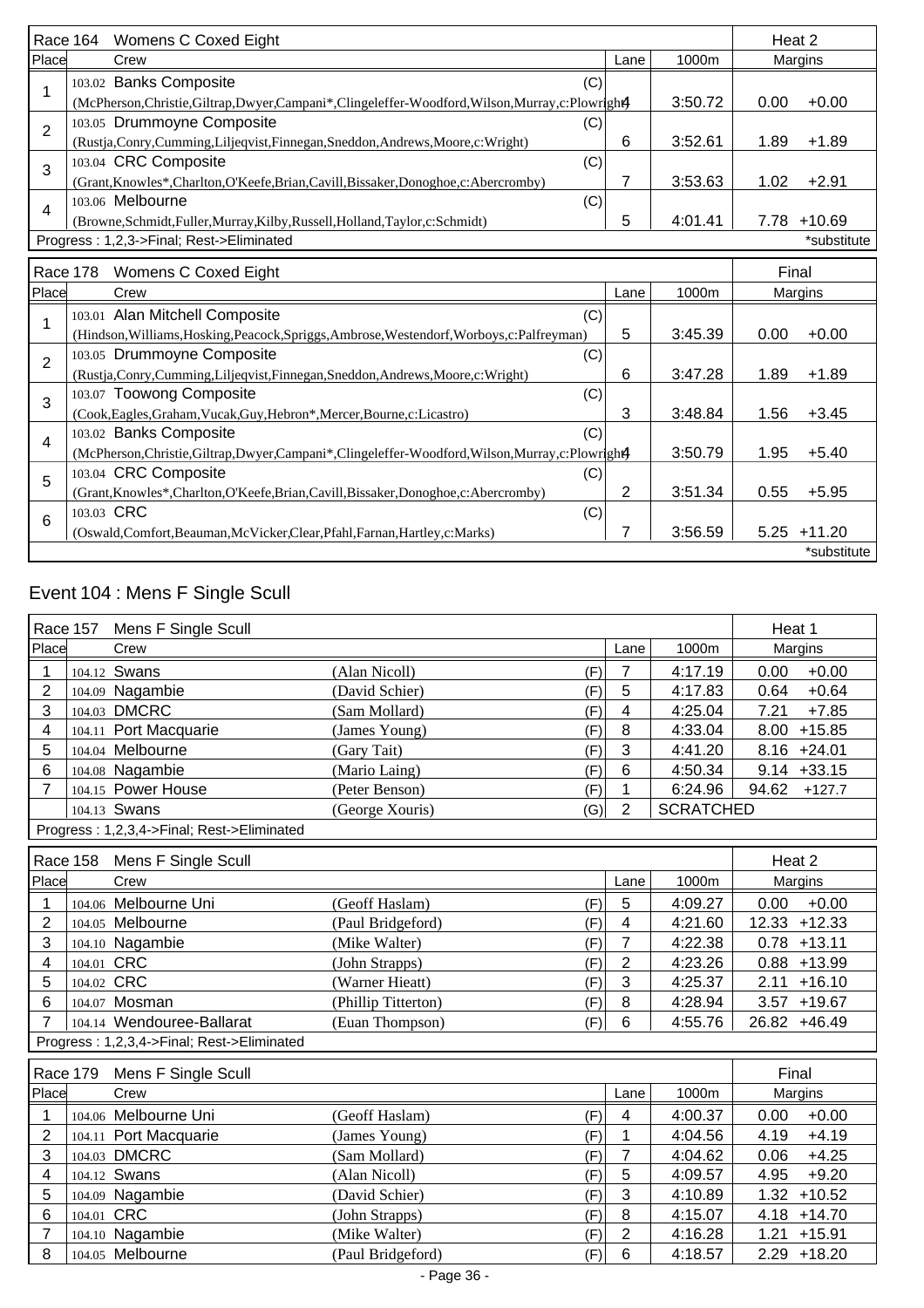# Event 105 : Womens A Single Scull

|                                            | Race 165   | Womens A Single Scull                      |                           |                |                  | Heat 1           |  |
|--------------------------------------------|------------|--------------------------------------------|---------------------------|----------------|------------------|------------------|--|
| Place                                      |            | Crew                                       |                           | Lane           | 1000m            | Margins          |  |
|                                            | 105.11     | Wendouree-Ballarat                         | (Leanne Martin)<br>(B)    | 8              | 4:24.57          | $+0.00$<br>0.00  |  |
| $\overline{2}$                             |            | 105.05 Mosman                              | (Sarah Hill)<br>(A)       | 7              | 4:26.01          | $+1.44$<br>1.44  |  |
| 3                                          |            | 105.06 North Shore                         | (Tamsin Brew)<br>(B)      | 3              | 4:28.52          | 2.51<br>$+3.95$  |  |
| 4                                          | 105.09     | Richmond                                   | (Nicole Stupka)<br>(A)    | 6              | 4:31.32          | $+6.75$<br>2.80  |  |
| 5                                          |            | 105.08 Richmond                            | (Carolyn Manning)<br>(C)  | 5              | 4:35.00          | $+10.43$<br>3.68 |  |
| 6                                          |            | 105.03 Melb Argonauts                      | (Jan-Maree Fraser)<br>(A) | 4              | 4:44.63          | 9.63<br>$+20.06$ |  |
| Progress: 1,2,3,4->Final; Rest->Eliminated |            |                                            |                           |                |                  |                  |  |
|                                            | Race 166   | Womens A Single Scull                      |                           |                |                  | Heat 2           |  |
| Place                                      |            | Crew                                       |                           | Lane           | 1000m            | Margins          |  |
|                                            |            | 105.02 CRC                                 | (Danielle Jolly)<br>(A)   | 4              | 4:23.01          | $+0.00$<br>0.00  |  |
| 2                                          |            | 105.07 Richmond                            | (Emma Catford)<br>(A)     | 6              | 4:28.64          | 5.63<br>$+5.63$  |  |
| 3                                          | 105.01     | <b>Bris GPS</b>                            | (Jana Christie)<br>(C)    | 3              | 4:30.60          | 1.96<br>$+7.59$  |  |
| 4                                          |            | 105.10 Toowong                             | (Katrina Nugent)<br>(A)   | 7              | 4:32.29          | 1.69<br>$+9.28$  |  |
|                                            |            | 105.04 Melbourne                           | (Tanja Nishibata)<br>(B)  | 5              | <b>SCRATCHED</b> |                  |  |
|                                            |            | Progress: 1,2,3,4->Final; Rest->Eliminated |                           |                |                  |                  |  |
|                                            | Race 180   | Womens A Single Scull                      |                           |                |                  | Final            |  |
| Place                                      |            | Crew                                       |                           | Lane           | 1000m            | Margins          |  |
| 1                                          |            | 105.11 Wendouree-Ballarat                  | (Leanne Martin)<br>(B)    | 5              | 4:11.92          | $+0.00$<br>0.00  |  |
| 2                                          | 105.02 CRC |                                            | (Danielle Jolly)<br>(A)   | 4              | 4:12.59          | $+0.67$<br>0.67  |  |
| 3                                          |            | 105.06 North Shore                         | (Tamsin Brew)<br>(B)      | 7              | 4:17.43          | 4.84<br>$+5.51$  |  |
| 4                                          | 105.05     | Mosman                                     | (Sarah Hill)<br>(A)       | 3              | 4:22.33          | $+10.41$<br>4.90 |  |
| 5                                          | 105.07     | Richmond                                   | (Emma Catford)<br>(A)     | 6              | 4:24.11          | 1.78<br>$+12.19$ |  |
| 6                                          | 105.01     | <b>Bris GPS</b>                            | (Jana Christie)<br>(C)    | $\overline{2}$ | 4:26.11          | $+14.19$<br>2.00 |  |
| 7                                          |            | 105.09 Richmond                            | (Nicole Stupka)<br>(A)    | 1              | 4:27.84          | $1.73 + 15.92$   |  |

## Event 106 : Mens J Double Scull

| Race 181<br>Mens J Double Scull |  |                               |                    |     |      |         | Straight Final |         |
|---------------------------------|--|-------------------------------|--------------------|-----|------|---------|----------------|---------|
| <b>Place</b>                    |  | Crew                          |                    |     | Lane | 1000m   | Margins        |         |
|                                 |  | 106.02 North Shore/Bairnsdale | (Bales.Keable)     | (J) |      | 4:49.90 | 0.00           | $+0.00$ |
|                                 |  | 106.01 CRC/Drummoyne          | (Hammond, Burgess) | (J) | 6    | 4:50.65 | 0.75           | $+0.75$ |

# Event 107 : Womens E Coxed Four

|       | Race 182<br>Womens E Coxed Four |                  |                                                                                |  |         |      | <b>Straight Final</b> |
|-------|---------------------------------|------------------|--------------------------------------------------------------------------------|--|---------|------|-----------------------|
| Place |                                 | Lane<br>Crew     |                                                                                |  | 1000m   |      | Margins               |
|       |                                 | $107.02$ Toowona | (Huttenmeister, Wintle, Brown, Watters, c: Licastro) (E)                       |  | 4:13.11 | 0.00 | $+0.00$               |
|       |                                 |                  | 107.01 Sydney Womens MLC (Macaskill, Hayes, Warner, Carew, c: Catalano)<br>(E) |  | 4:36.11 |      | 23.00 +23.00          |

## Event 108 : Womens E Coxless Four

|       | Race 183 | Womens E Coxless Four      |                                           |     |      |         | <b>Straight Final</b> |  |
|-------|----------|----------------------------|-------------------------------------------|-----|------|---------|-----------------------|--|
| Place |          | Crew                       |                                           |     | Lane | 1000m   | Margins               |  |
|       |          | 108.05 Toowong             | (Lyndon, Carter, Warren, Elliott)         | (E) | 4    | 4:07.49 | $+0.00$<br>0.00       |  |
|       |          | 108.03 Swans/Bunbury       | (Sleight, Robbins, Bingham, Cato)         | (E) | 5    | 4:08.75 | $+1.26$<br>1.26       |  |
|       |          | 108.04 Sydney University   | (Titterton, Harrison, Pollett, Bigsworth) | (E) | 3    | 4:13.74 | 4.99<br>$+6.25$       |  |
|       |          | 108.01 Hunter              | (Reed, Pullyn, Kelleher, Cousins)         | (E) |      | 4:26.68 | $+19.19$<br>12.94     |  |
| 5     |          | 108.02 Newcastle Composite | (Collings, Williams, Hyde, Cragg)         | (E) | 6    | 4:38.29 | $+30.80$<br>11.61     |  |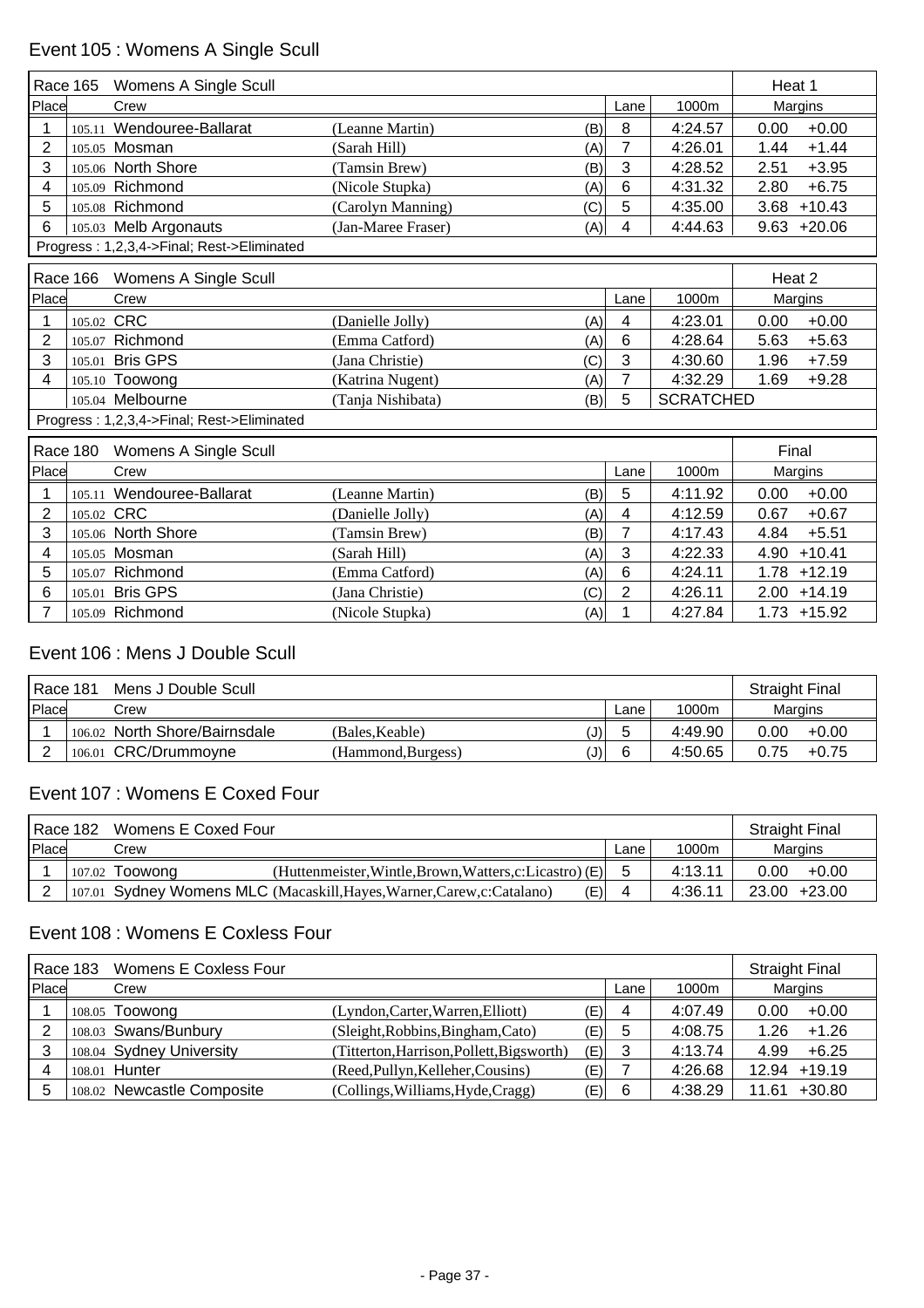## Event 109 : Mens C Coxless Pair

|                | Race 167                                   | Mens C Coxless Pair                        |                                    |                |         | Heat 1            |  |  |
|----------------|--------------------------------------------|--------------------------------------------|------------------------------------|----------------|---------|-------------------|--|--|
| Place          |                                            | Crew                                       |                                    | Lane           | 1000m   | Margins           |  |  |
|                |                                            | 109.04 Melbourne                           | (Baxter, Harrison)<br>(C)          | 7              | 3:44.72 | $+0.00$<br>0.00   |  |  |
| $\overline{2}$ |                                            | 109.08 Toowong                             | (C)<br>(Law, Mercer)               | 4              | 3:55.97 | $+11.25$<br>11.25 |  |  |
| 3              | 109.11                                     | Yarra Yarra                                | (Critchell, Chatziyakoumis)<br>(C) | 5              | 3:56.50 | $+11.78$<br>0.53  |  |  |
| 4              |                                            | 109.07 Power House                         | (Leahy, Kegele)<br>(C)             | 6              | 3:57.18 | $+12.46$<br>0.68  |  |  |
| 5              | 109.02 CRC                                 |                                            | (Greer, Osborne)<br>(A)            | 3              | 4:00.37 | $3.19 + 15.65$    |  |  |
| 6              |                                            | 109.10 Vikings                             | (Wilkinsen, Chatterton)<br>(D)     | 8              |         |                   |  |  |
|                | Progress: 1,2,3,4->Final; Rest->Eliminated |                                            |                                    |                |         |                   |  |  |
|                | Race 168                                   | Mens C Coxless Pair                        |                                    |                |         | Heat 2            |  |  |
| Place          |                                            | Crew                                       |                                    | Lane           | 1000m   | Margins           |  |  |
|                | 109.01                                     | <b>BMRC</b>                                | (Gasson.Reid)<br>(C)               | 7              | 3:55.80 | $+0.00$<br>0.00   |  |  |
| $\overline{2}$ |                                            | 109.05 Mercantile                          | (Groves, Smith)<br>(D)             | 6              | 3:56.82 | $+1.02$<br>1.02   |  |  |
| 3              |                                            | 109.03 West End/CRC                        | (C)<br>(Little, Malpas)            | 4              | 3:58.70 | 1.88<br>$+2.90$   |  |  |
| 4              |                                            | 109.06 Mosman/Shoalhaven                   | (Turner, Waller)<br>(C)            | 3              | 4:00.09 | $+4.29$<br>1.39   |  |  |
| 5              |                                            | 109.09 Vikings                             | (Home, Spencer)<br>(C)             | 5              | 4:06.18 | $+10.38$<br>6.09  |  |  |
|                |                                            | Progress: 1,2,3,4->Final; Rest->Eliminated |                                    |                |         |                   |  |  |
|                | Race 184                                   | Mens C Coxless Pair                        |                                    |                |         | Final             |  |  |
| Place          |                                            | Crew                                       |                                    | Lane           | 1000m   | Margins           |  |  |
|                |                                            | 109.04 Melbourne                           | (C)<br>(Baxter, Harrison)          | 4              | 3:40.03 | $+0.00$<br>0.00   |  |  |
| $\overline{2}$ |                                            | 109.03 West End/CRC                        | (C)<br>(Little, Malpas)            | 7              | 3:45.28 | 5.25<br>$+5.25$   |  |  |
| 3              |                                            | 109.01 BMRC                                | (Gasson, Reid)<br>(C)              | 5              | 3:50.40 | $+10.37$<br>5.12  |  |  |
| 4              | 109.08                                     | Toowong                                    | (Law, Mercer)<br>(C)               | 6              | 3:53.69 | $+13.66$<br>3.29  |  |  |
| 5              | 109.05                                     | Mercantile                                 | (Groves, Smith)<br>(D)             | 3              | 3:56.08 | $+16.05$<br>2.39  |  |  |
| 6              |                                            | 109.11 Yarra Yarra                         | (Critchell, Chatziyakoumis)<br>(C) | $\overline{2}$ | 3:58.03 | $+18.00$<br>1.95  |  |  |
|                |                                            | 109.07 Power House                         | (Leahy, Kegele)<br>(C)             | 8              | 3:59.62 | +19.59<br>1.59    |  |  |
| 8              |                                            | 109.06 Mosman/Shoalhaven                   | (C)<br>(Turner, Waller)            | 1              | 4:08.08 | $8.46 +28.05$     |  |  |

# Event 110 : Mixed E Coxed Eight Division 1

|       | Race 185<br>Mixed E Coxed Eight Division 1                                            |      |         | <b>Division</b>  |
|-------|---------------------------------------------------------------------------------------|------|---------|------------------|
| Place | Crew                                                                                  | Lane | 1000m   | Margins          |
|       | 110.10 Riverside Composite<br>(E)                                                     |      |         |                  |
|       | (Radloff, White, Kalanj, Mussared, Wegener, Hodson, Gebhardt, Mobbs, c: Muller)       | 8    | 3:39.91 | $+0.00$<br>0.00  |
| 2     | 110.09 Mosman/Sydney University<br>(E)                                                |      |         |                  |
|       | (Tattersall, Boland, Tout, MacArthur, Gordon*, Liley, Skinner, Mayoh*, c: Holst)      | 4    | 3:47.59 | 7.68<br>$+7.68$  |
| 3     | 110.02 CRC<br>(A)                                                                     |      |         |                  |
|       | (Charlton, Finlay, Pentony, Wellman, Strapps, Davoren, Coles, Osborne*, c: Buchanan)  | 3    | 3:53.88 | 6.29<br>+13.97   |
| 4     | 110.03 Cardinal/Noosa<br>(E)                                                          |      |         |                  |
|       | (Smith, Tyers, Morton*, Partridge, Lynch, Blandford, Mursell, Wright, c: Renton)      | 6    | 3:55.22 | $1.34 + 15.31$   |
| 5     | 110.07 Mercantile Composite<br>(E)                                                    |      |         |                  |
|       | (Penny, Hall, Allen, Bushett, Perillo, Kimpton, Phillips, Thompson, c: Chong)         | 7    | 3:55.28 | $0.06 + 15.37$   |
| 6     | 110.04 CRC<br>(E)                                                                     |      |         |                  |
|       | (Connor, James, Manley Wallace, Collins, Humphries, Daley, Lawrence, Pagan, c: Marks) | 5    | 3:56.35 | $+16.44$<br>1.07 |
|       |                                                                                       |      |         | *substitute      |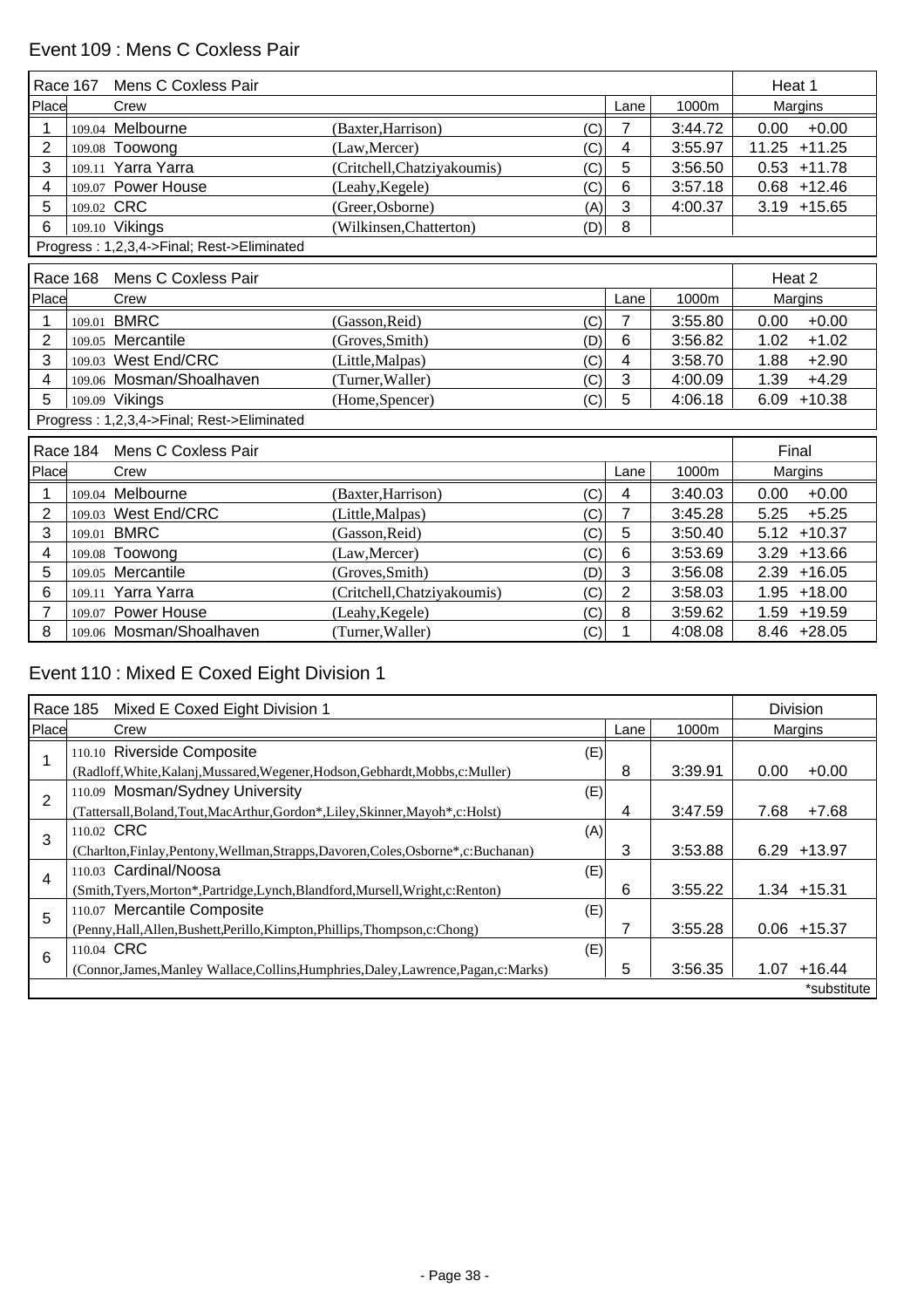# Event 110A : Mixed E Coxed Eight Division 2

|       | Mixed E Coxed Eight Division 2<br>Race 186                                             |      |         | Division 2 |          |  |  |
|-------|----------------------------------------------------------------------------------------|------|---------|------------|----------|--|--|
| Place | Crew                                                                                   | Lane | 1000m   |            | Margins  |  |  |
|       | 110A.03Melbourne Uni Composite<br>(E)                                                  |      |         |            |          |  |  |
|       | (Mullineux*,Nicolay*,Bingham,McKenzie,McKenzie,Carter,McSweeney,Antonie,c:England)     | 4    | 3:34.81 | 0.00       | $+0.00$  |  |  |
| 2     | 110A.02Banks Composite<br>(A)                                                          |      |         |            |          |  |  |
|       | (Williams, Fekete, Conry, TBA, Alexander, Coulton, Monaghan, Millikan*, c: Simington)  | 2    | 3:35.72 | 0.91       | $+0.91$  |  |  |
| 3     | $110A.05M$ osman<br>(E)                                                                |      |         |            |          |  |  |
|       | (Taylor, Small, Burrows, Hill*, Struik, May, Hardy*, Farrell*, c: Wright)              | 3    | 3:47.65 | 11.93      | $+12.84$ |  |  |
| 4     | 110A.01Alan Mitchell/Melb Argo<br>(E)                                                  |      |         |            |          |  |  |
|       | (Williams, Peacock, Hosking, Boland, Scollay, Williams, Parker, Sandow, c: Palfreyman) | 6    | 3:52.49 | 4.84       | +17.68   |  |  |
| 5     | 110A.04Sydney Womens MLC<br>(E)                                                        |      |         |            |          |  |  |
|       | (Emery, Hayes, Macaskill, Warner, Catalano, McCormack, Hayes, Clarke, c: Catalano)     | 5    | 4:16.36 | 23.87      | $+41.55$ |  |  |
|       |                                                                                        |      |         |            |          |  |  |

### Event 111 : Mixed AB Coxed Eight

|       | <b>Division</b><br>Mixed AB Coxed Eight<br>Race 187                                           |      |         |     |         |          |  |  |
|-------|-----------------------------------------------------------------------------------------------|------|---------|-----|---------|----------|--|--|
| Place | Crew                                                                                          | Lane | 1000m   | Hcp | Margins |          |  |  |
|       | 111.03 Power House<br>(A)                                                                     |      |         |     |         |          |  |  |
|       | (Chapman, Fields, O'Connor-Smith, Glover, Gray, Andrews, Holman, Hatjiandreou, c: Giarratana) | 6    | 3:17.81 | 2   | 0.00    | $+0.00$  |  |  |
|       | 111.02 Power House<br>(A)                                                                     |      |         |     |         |          |  |  |
|       | (Hollingworth, Millar, Yeates, Walter, Inglis, Williams, Tainton, Inglis, c: Grant)           | 5    | 3:25.27 | 2   | 7.46    | $+7.46$  |  |  |
|       | 111.01 Melb Argonauts<br>(B)                                                                  |      |         |     |         |          |  |  |
|       | (O'Shea, Anson, Harrington, Coles, Katsoulas, Hewitson, James, Niemann, c: Thiele)            | 4    | 4:02.36 | GO  | 37.09   | $+44.55$ |  |  |

## Event 112 : Mixed FGHI Double Scull Division 1

|       | Race 188 Mixed FGHI Double Scull Division 1 |                           |                      |     | <b>Division</b> |         |                   |  |
|-------|---------------------------------------------|---------------------------|----------------------|-----|-----------------|---------|-------------------|--|
| Place |                                             | Crew                      |                      |     | Lane            | 1000m   | Margins           |  |
|       |                                             | 112.03 Corio Bay          | (Sykes, Sykes)       | (F) | 3               | 4:07.26 | $+0.00$<br>0.00   |  |
| 2     |                                             | 112.02 CRC                | (Preiner, Simson)    | (F) | 2               | 4:11.14 | 3.88<br>$+3.88$   |  |
| 3     |                                             | 112.07 Nagambie           | (Walter, Walter)     | (F) |                 | 4:14.30 | $+7.04$<br>3.16   |  |
|       |                                             | 112.05 Hunter             | (Kelleher, Sharp)    | (F) | 6               | 4:16.86 | 2.56<br>$+9.60$   |  |
| 5     |                                             | 112.06 Hunter             | (Cousins, Freeman)   | (F) | 4               | 4:20.16 | $3.30 + 12.90$    |  |
| 6     |                                             | 112.01 BMRC               | (Pang, Kinsella)     | (F) | 5               | 4:21.00 | $0.84 + 13.74$    |  |
|       |                                             | 112.08 Wendouree-Ballarat | (Richards, Thompson) | (F) | 8               | 4:42.07 | $+34.81$<br>21.07 |  |

## Event 112A : Mixed FGHI Double Scull Division 2

|       | Mixed FGHI Double Scull Division 2<br>Division 2<br>Race 189 |                           |     |      |                  |     |         |               |  |
|-------|--------------------------------------------------------------|---------------------------|-----|------|------------------|-----|---------|---------------|--|
| Place | Crew                                                         |                           |     | Lane | 1000m            | Hcp | Margins |               |  |
|       | 112A.06CRC                                                   | (Colledge, Colledge)      | (G) | 6    | 4:28.79          | GO  | 0.00    | $+0.00$       |  |
| 2     | 112A.01Toowong/Vikings                                       | (Jell,Jell)               | (F) |      | 4:31.52          | 9   | 2.73    | $+2.73$       |  |
| 3     | 112A.05Mannum/Leichhardt                                     | (Simington, Lindsay)      | (G) | 5    | 4:32.67          | GO  | 1.15    | $+3.88$       |  |
| 4     | 112A.08Melbourne Uni/Melbourne                               | (Macartney*, Wetherley)   | (F) | 4    | 4:32.90          | GO  | 0.23    | $+4.11$       |  |
| 5     | 112A.03BMRC/CRC                                              | (Small,Leitch)            | (G) | 3    | 4:40.98          | GO  | 8.08    | $+12.19$      |  |
| 6     | 112A.04Manning River/Hunter                                  | (Beeton, Beeton)          | (G) |      | 4:48.13          | GO  | 7.15    | $+19.34$      |  |
|       | $112A.07$ Toowong                                            | (Cavell, Garner)          | (G) | 2    | 4:52.17          | GO  |         | $4.04$ +23.38 |  |
|       | 112A.02Riverside                                             | (Wallent, Hosenson-Smith) | (F) | 8    | <b>SCRATCHED</b> |     |         |               |  |
|       |                                                              |                           |     |      |                  |     |         | *substitute   |  |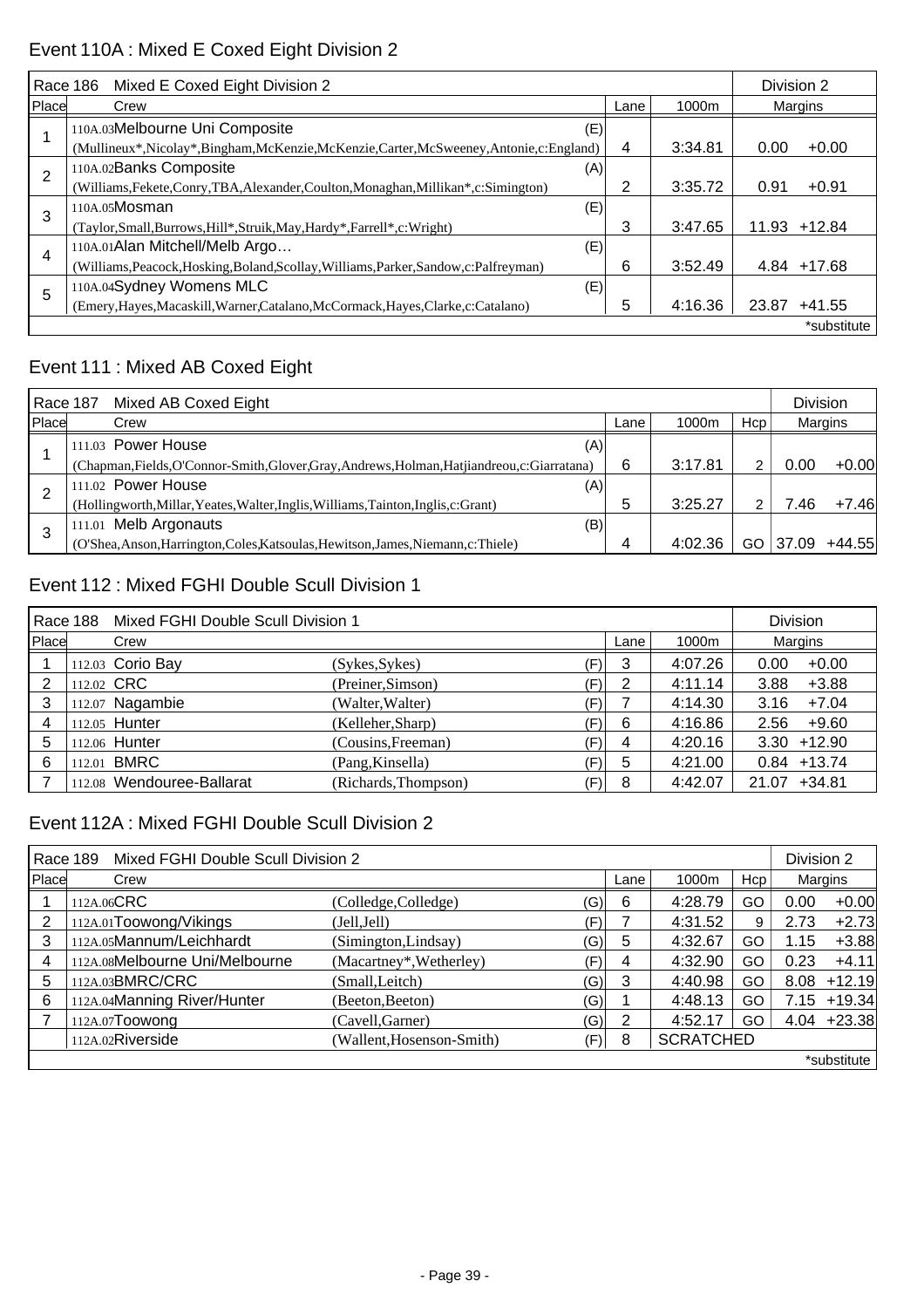## Event 112B : Mixed FGHI Double Scull Division 3

|       | Division 3<br>Mixed FGHI Double Scull Division 3<br>Race 190 |                      |                                         |      |         |     |       |          |  |
|-------|--------------------------------------------------------------|----------------------|-----------------------------------------|------|---------|-----|-------|----------|--|
| Place | Crew                                                         |                      |                                         | Lane | 1000m   | Hcp |       | Margins  |  |
|       | 112B.02Swans/Balmain                                         | (Skelton,Xouris)     | (G)                                     |      | 4:45.50 | 25  | 0.00  | $+0.00$  |  |
| 2     | 112B.03Port Macquarie                                        | (Hopley, Williamson) | (G)                                     | -2   | 4:50.32 | 25  | 4.82  | $+4.82$  |  |
| 3     | 112B.04Essendon                                              | (Camiller, Seale)    | (H)                                     | 6    | 4:50.71 | 14  | 0.39  | $+5.21$  |  |
| 4     | 112B.01Melbourne Uni/Banks                                   | (koekoe, Montgomery) | (G)                                     | 8    | 4:54.38 | 25  | 3.67  | $+8.88$  |  |
| 5     | 112B.08Mannum                                                | (Banks, Banks)       | $\left( I\right)$                       | 3    | 4:57.41 | GO  | 3.03  | $+11.91$ |  |
| 6     | 112B.07Noosa                                                 | (Clark, Landy)       | (G)                                     |      | 5:03.58 | 25  | 6.17  | $+18.08$ |  |
|       | 112B.06Riverside                                             | (Guterres, Bradley)  | $\left( \left  {}\right\rangle \right)$ | 5    | 5:16.80 | GO  | 13.22 | $+31.30$ |  |
| 8     | 112B.05Riverside/Pt Adelaide                                 | (Wood, Argue)        | (H)                                     | 4    | 5:33.47 | 14  | 16.67 | $+47.97$ |  |

#### Event 113 : Mixed D Coxed Four Division 1

| Race 191 |                                                                                           | Mixed D Coxed Four Division 1                                                          |   | <b>Division</b> |       |          |  |
|----------|-------------------------------------------------------------------------------------------|----------------------------------------------------------------------------------------|---|-----------------|-------|----------|--|
| Place    |                                                                                           | Crew<br>Lane                                                                           |   | 1000m           |       | Margins  |  |
|          |                                                                                           | 113.07 New Norfolk Composite (Nichols, Duffy, Nichols, Nichols, c: Christie)<br>(D)    | 4 | 3:55.33         | 0.00  | $+0.00$  |  |
| 2        | 113.03 CRC                                                                                | (Bissaker, Donoghoe, Lawrence, Pagan*, c: Manley Wallace)<br>(D)                       | 6 | 3:56.80         | 1.47  | $+1.47$  |  |
| 3        |                                                                                           | 113.02 Alan Mitchell/Melb Argo (Williams, Peacock, Macartney, Lockwood, c: P4Digyn7an) |   | 3:59.55         | 2.75  | $+4.22$  |  |
| 4        |                                                                                           | 113.04 BMRC<br>(Sommer, McMahon, Champness, Nermutova, c: Abercromby) (D)              | 5 | 4:00.16         | 0.61  | $+4.83$  |  |
| 5        | 113.01 CRC                                                                                | (Philippa, Wilkes, McVicker, Pfahl, c: Connor)<br>(D)                                  | 2 | 4:03.80         | 3.64  | $+8.47$  |  |
| 6        |                                                                                           | 113.06 Sydney Womens MLC (O'Malley, Zammit, Stewart, Zammit, c: Catalano)<br>(D)       | 8 | 4:08.49         | 4.69  | $+13.16$ |  |
|          | 113.05 Caulfield Grammarians (McIver, Smith, Van der Kraan, Sisson, c: Dewar)<br>(D)<br>3 |                                                                                        |   | 4:26.88         | 18.39 | $+31.55$ |  |
|          |                                                                                           |                                                                                        |   |                 |       |          |  |

### Event 113A : Mixed D Coxed Four Division 2

|       | Mixed D Coxed Four Division 2<br>Race 192                                              |      |         |                 |  |  |  |  |
|-------|----------------------------------------------------------------------------------------|------|---------|-----------------|--|--|--|--|
| Place | Crew                                                                                   | Lane | 1000m   | Margins         |  |  |  |  |
|       | 113A.05Alan Mitchell<br>(Boland, Ambrose, Purdue, Swann, c: Coughlan)<br>(D)           | 5    | 4:06.50 | $+0.00$<br>0.00 |  |  |  |  |
|       | 113A.01TJCU Composite (Douglas, Cook, Douglas*, Kelly, c: Hebron)<br>(D)               |      | 4:06.50 | $+0.00$<br>0.00 |  |  |  |  |
| 3     | 113A.02Sydney Womens MLC Comp. (Cumming, Leckie, Johnson, Erskine, c: Hol(p))          | 8    | 4:07.95 | $+1.45$<br>1.45 |  |  |  |  |
| 4     | 113A.06Caulfield Grammarians (Van Der Kraan, Menhennitt, Estcourt, Dakic, c: Grabam)6  |      | 4:14.29 | $+7.79$<br>6.34 |  |  |  |  |
| 5     | 113A.03Mercantile Composite (Renton, Bangs, Williams, Dawson*, c: Renton)<br>(D)       |      | 4:15.04 | $+8.54$<br>0.75 |  |  |  |  |
| 6     | 113A.07 <b>Bris GPS</b><br>(Tognini, Tognini, Cox, Mathieson, c: Dixon)<br>(D)         | 3    | 4:15.53 | $+9.03$<br>0.49 |  |  |  |  |
|       | 113A.04Bris GPS/TJCU<br>(Gaskell, Hargreaves, Hargreaves, Holzberger, c: Phillips) (D) | 4    | 4:19.78 | +13.28<br>4.25  |  |  |  |  |
|       |                                                                                        |      |         | *substitute     |  |  |  |  |

### Event 114 : Womens H Double Scull

| Race 202      |        | Womens H Double Scull |                  |     |      |         | <b>Straight Final</b> |         |
|---------------|--------|-----------------------|------------------|-----|------|---------|-----------------------|---------|
| <b>IPlace</b> |        | Crew                  |                  |     | Lane | 1000m   | Margins               |         |
|               | 114.01 | Mannum/Riverside      | (Guterres.Banks) | (H) | ∽    | 6:43.54 | 0.00                  | $+0.00$ |

#### Event 115 : Womens A Coxed Eight

|       | Race 203<br>Womens A Coxed Eight<br><b>Straight Final</b>                              |      |       |         |       |          |  |
|-------|----------------------------------------------------------------------------------------|------|-------|---------|-------|----------|--|
| Place | Crew                                                                                   | Lane | 1000m | Margins |       |          |  |
|       | 115.03 Power House Composite                                                           | (A)  |       |         |       |          |  |
|       | (Jolly, Knowler, Nermutova, Grant*, Nishibata, Robinson, Purdy, Spriggs, c: Courtney)  |      | 6     | 3:30.02 | 0.00  | $+0.00$  |  |
| 2     | 115.04 Power House                                                                     | (A)  |       |         |       |          |  |
|       | (Hollingworth, Walter, Tainton, Andrews, Gray, Fields, Chapman, Grant, c: Giarratana)  |      | 4     | 3:37.54 | 7.52  | $+7.52$  |  |
| 3     | 115.02 Essendon                                                                        | (A)  |       |         |       |          |  |
|       | (Campani, Gemmell, Clark, Jeffrey, Dwyer, Christie, Dalton*, TBA, c: Alexander)        |      | 5     | 3:49.39 | 11.85 | $+19.37$ |  |
|       | 115.01 CRC Composite                                                                   | (B)  |       |         |       |          |  |
| 4     | (Hartley, Antill, Mackay, Thomasson*, Nugent, Southcott, Coddington, Smyth, c: Connor) |      |       | 3:50.68 | 1.29  | $+20.66$ |  |
|       |                                                                                        |      |       |         |       |          |  |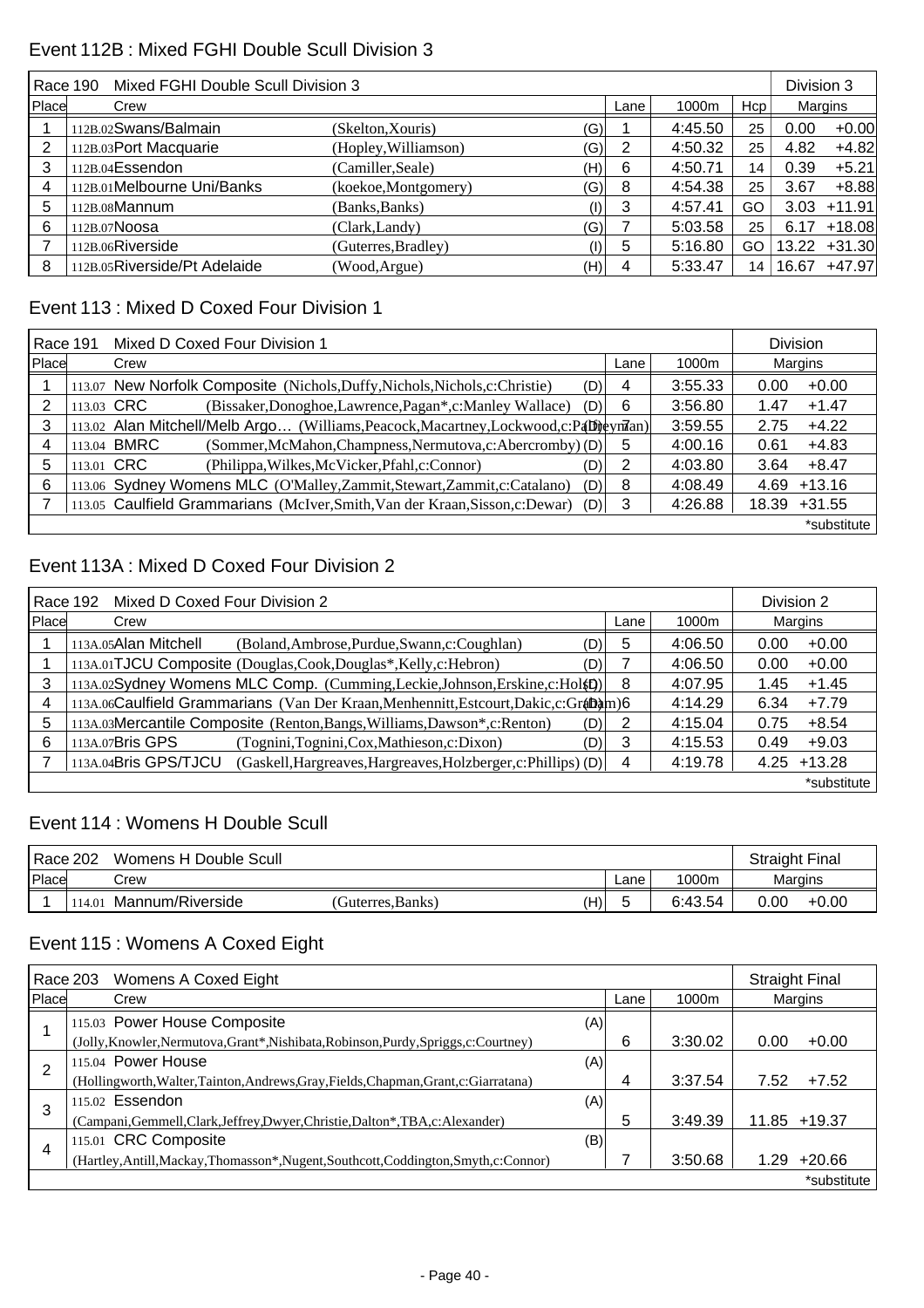# Event 116 : Mens E Quad Scull

|       | Race 204 | Mens E Quad Scull              |                                                           |     |   |         |       | <b>Straight Final</b> |
|-------|----------|--------------------------------|-----------------------------------------------------------|-----|---|---------|-------|-----------------------|
| Place |          | Crew                           |                                                           |     |   | 1000m   |       | Margins               |
|       |          | 116.04 Nagambie Composite      | (Saul, McCowan, Charge, Walter)                           | (E) | 5 | 3:20.32 | 0.00  | $+0.00$               |
| 2     |          | 116.03 Melbourne Uni           | (Rickards, Haslam <sup>*</sup> , McSweeney, Marshall) (E) |     | 4 | 3:26.91 | 6.59  | $+6.59$               |
| 3     |          | 116.06 Riverside/Pembroke Mast | (Wegener, Hodson, Gebhardt, Mobbs)                        | (E) |   | 3:31.38 | 4.47  | $+11.06$              |
| 4     |          | 116.05 New Norfolk Composite   | (Jenner*, Nicholson, Nichols, Nichols)                    | (E) | 6 | 3:36.47 | 5.09  | $+16.15$              |
| 5     |          | 116.01 Cardinal                | (Ferguson, Lynch, Williams, Symons)                       | (E) | 8 | 3:49.28 | 12.81 | +28.96                |
| 6     |          | 116.07 Sydney Womens MLC       | (Zammit, Hayes, Carew, Clarke)                            | (E) | 2 | 3:56.00 | 6.72  | $+35.68$              |
|       |          | 116.02 Corio Bay               | (Searle, Hall, Lester, Allen)                             | (E) | 3 | 3:57.77 | 1.77  | $+37.45$              |
| 8     |          | 116.08 Torrens                 | (Tonkin, Jones, Curkpatrick, Keough)                      | (F) |   | 4:11.57 | 13.80 | $+51.25$              |
|       |          |                                |                                                           |     |   |         |       | *substitute           |

## Event 117 : Womens D Quad Scull

| <b>Race 193</b> |            | Womens D Quad Scull                        |                                                                   |     |                         |         | Heat 1           |
|-----------------|------------|--------------------------------------------|-------------------------------------------------------------------|-----|-------------------------|---------|------------------|
| Place           |            | Crew                                       |                                                                   |     | Lane                    | 1000m   | Margins          |
| 1               |            | 117.04 Corio Bay                           | (Sykes, Galbraith, Clingeleffer-Woodford, Wilson) (D)             |     | 7                       | 3:55.52 | $+0.00$<br>0.00  |
| $\overline{2}$  |            | 117.12 Sydney                              | (De George, Smythe, Lloyd Jones, Liljeqvist)                      | (D) | 8                       | 3:55.77 | $+0.25$<br>0.25  |
| 3               |            | 117.05 CRC Composite                       | (Radloff*, Preiner, Cavill, Brian)                                | (D) | 1                       | 3:57.38 | 1.61<br>$+1.86$  |
| 4               |            | 117.09 Mosman                              | (Burrows, Small, Taylor, Hill)                                    | (D) | $\overline{2}$          |         |                  |
| 5               |            |                                            | 117.07 Sydney Womens MLC/Leich (Williams, Fekete, Conry, Warner*) | (D) | 3                       |         |                  |
| 6               | 117.02 CRC |                                            | (McVicker, Pfahl, Clear, Farnan)                                  | (D) | 5                       |         |                  |
| $\overline{7}$  |            | 117.06 Endeavour/Tamar                     | (Hyde, Winwood, Walker, Brennan)                                  | (D) | $\overline{\mathbf{4}}$ |         |                  |
| 8               |            |                                            | 117.14 Sydney Womens MLC (Emery, Macaskill, Carew, Erskine)       | (D) | 6                       |         |                  |
|                 |            | Progress: 1,2,3,4->Final; Rest->Eliminated |                                                                   |     |                         |         | *substitute      |
|                 |            | Race 194 Womens D Quad Scull               |                                                                   |     |                         |         | Heat 2           |
| Place           |            | Crew                                       |                                                                   |     | Lane                    | 1000m   | Margins          |
| 1               |            | 117.01 ANA/Bunbury                         | (Sleight, Cigulev, Bingham, Sale)                                 | (D) | 1                       | 4:02.17 | $+0.00$<br>0.00  |
| 2               |            | 117.11 Surfers Composite                   | (Christie, Graham, Turnbull, Smith)                               | (D) | 4                       | 4:06.24 | 4.07<br>$+4.07$  |
| 3               |            | 117.15 Uni of QLD Composite                | (Meehan, Hargreaves, Muller, Cook)                                | (D) | $\,6$                   | 4:09.07 | 2.83<br>$+6.90$  |
| 4               | 117.03 CRC |                                            | (Pentony, Goddard, Charlton, Wellman)                             | (E) | 3                       | 4:09.71 | $+7.54$<br>0.64  |
| 5               |            | 117.16 Yarra Yarra/Noosa                   | (Hebron, Mecham, Coleman, Butler)                                 | (D) | $\overline{2}$          | 4:10.46 | $+8.29$<br>0.75  |
| 6               |            |                                            | 117.13 Sydney Uni/Sydney Women (Tout, O'Malley, Zammit, Harrison) | (D) | 8                       | 4:16.13 | 5.67<br>$+13.96$ |
| 7               |            | 117.10 Richmond                            | (Amos, Hall, Ballantyne, Goss)                                    | (D) | $\overline{7}$          | 4:16.83 | 0.70<br>$+14.66$ |
| 8               |            | 117.08 Melbourne                           | (McManamny, Macartney, Frost, Finlayson) (D)                      |     | 5                       | 4:18.03 | 1.20<br>$+15.86$ |
|                 |            | Progress: 1,2,3,4->Final; Rest->Eliminated |                                                                   |     |                         |         |                  |
| <b>Race 201</b> |            | Womens D Quad Scull                        |                                                                   |     |                         |         | Final            |
| Place           |            | Crew                                       |                                                                   |     | Lane                    | 1000m   | Margins          |
| 1               |            | 117.01 ANA/Bunbury                         | (Sleight, Cigulev, Bingham, Sale)                                 | (D) | 5                       | 3:46.35 | 0.00<br>$+0.00$  |
| $\overline{2}$  |            | 117.11 Surfers Composite                   | (Christie, Graham, Turnbull, Smith)                               | (D) | 3                       | 3:48.00 | 1.65<br>$+1.65$  |
| 3               |            | 117.04 Corio Bay                           | (Sykes, Galbraith, Clingeleffer-Woodford, Wilson) (D)             |     | 4                       | 3:49.81 | $+3.46$<br>1.81  |
| 4               |            | 117.09 Mosman                              | (Burrows, Small, Taylor, Hill)                                    | (D) | 8                       | 3:50.31 | $+3.96$<br>0.50  |
| 5               |            | 117.05 CRC Composite                       | (Radloff*, Preiner, Cavill, Brian)                                | (D) | $\overline{2}$          | 3:51.32 | 1.01<br>$+4.97$  |
| 6               |            | 117.12 Sydney                              | (De George, Smythe, Lloyd Jones, Liljeqvist)                      | (D) | 6                       | 3:57.55 | $+11.20$<br>6.23 |
| 7               | 117.03 CRC |                                            | (Pentony, Goddard, Charlton, Wellman)                             | (E) | 1                       | 4:06.45 | $+20.10$<br>8.90 |
| 8               |            |                                            | 117.15 Uni of QLD Composite (Meehan, Hargreaves, Muller, Cook)    | (D) | $\overline{7}$          | 4:10.10 | 3.65<br>$+23.75$ |
|                 |            |                                            |                                                                   |     |                         |         | *substitute      |

## Event 118 : Mens H Coxed Four

|              | Mens H Coxed Four<br>l Race 205 |                           |                                                     |      | <b>Straight Final</b> |       |             |
|--------------|---------------------------------|---------------------------|-----------------------------------------------------|------|-----------------------|-------|-------------|
| <b>Place</b> |                                 | Crew                      |                                                     | Lane | 1000m                 |       | Margins     |
|              |                                 | 118.02 CRC/Mosman         | (Denny, Burgess, Struik, Simson, c: Connor)<br>(H)  | 6    | 4:02.90               | 0.00  | $+0.00$     |
|              |                                 | 118.01 <b>Banks</b>       | $(NcKay, MacMillan, Gibb, koekoe, c:Plowright) (H)$ | 5    | 4:05.19               | 2.29  | $+2.29$     |
|              |                                 | 118.03 Richmond/Riverside | (Ryan, Penfold, Reschke, Stewart*, c: Gebhardt) (H) | 4    | 4:41.70               | 36.51 | $+38.80$    |
|              |                                 |                           |                                                     |      |                       |       | *substitute |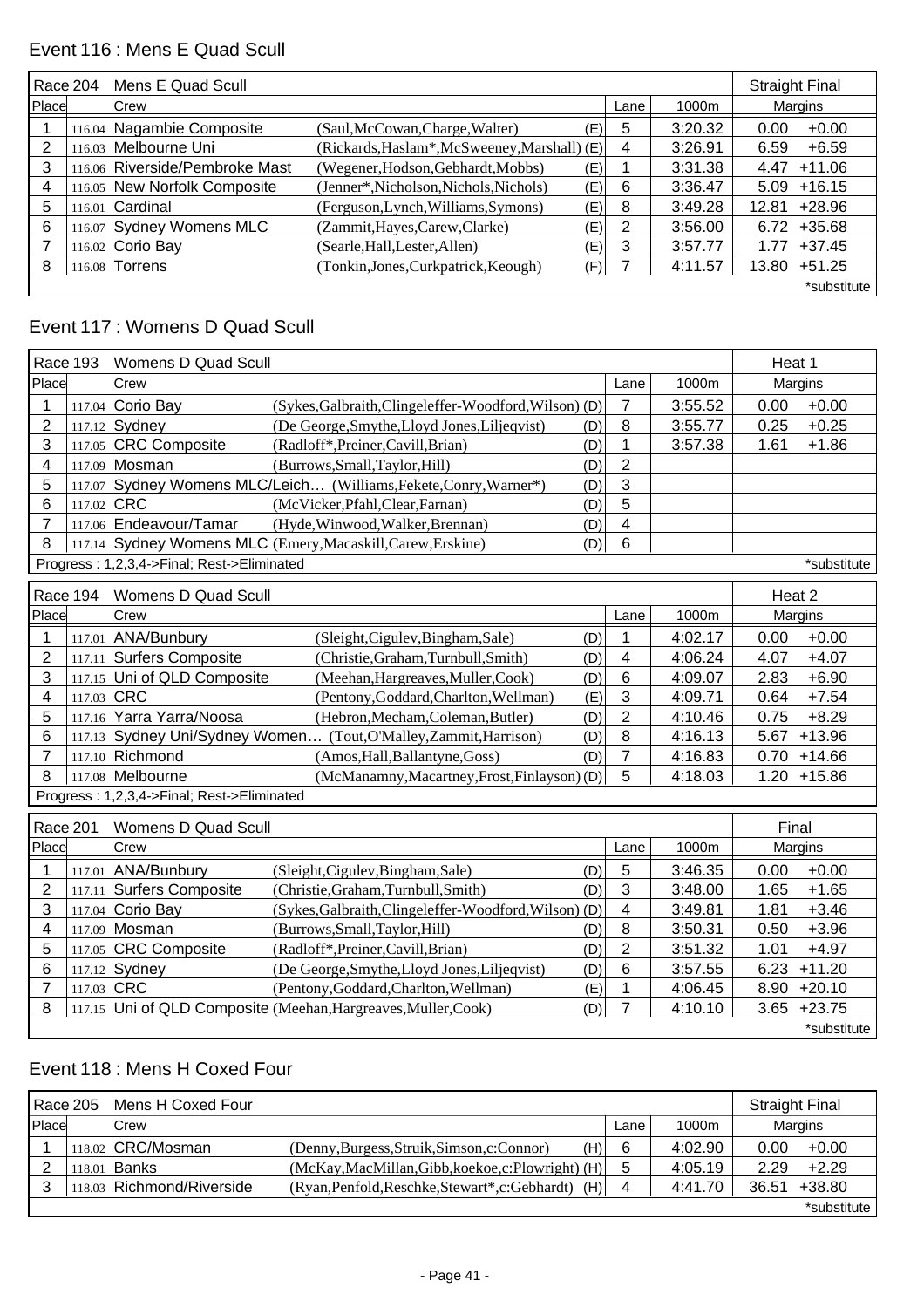#### Event 119 : Mens H Coxless Four

| Race 206<br>Mens H Coxless Four |        |                    |                                   | <b>Straight Final</b> |         |      |         |
|---------------------------------|--------|--------------------|-----------------------------------|-----------------------|---------|------|---------|
| Place                           |        | Crew               |                                   | Lane                  | 1000m   |      | Margins |
|                                 | 119.01 | Hunter/North Shore | (Ellercamp.James.Sharp.Ellercamp) | (H)                   | 4:09.84 | 0.00 | $+0.00$ |

#### Event 121 : Mens B Coxless Pair

| Race 207<br>Mens B Coxless Pair |  |                      |                 |     |      |         | <b>Straight Final</b> |                 |
|---------------------------------|--|----------------------|-----------------|-----|------|---------|-----------------------|-----------------|
| Place                           |  | Crew                 |                 |     | Lane | 1000m   |                       | Margins         |
|                                 |  | $121.02$ Power House | (Inglis.Holman) | (B) | 5    | 3:35.16 | 0.00                  | $+0.00$         |
| ◠                               |  | 121.03 Toowong       | (Howard,Taylor) | (B) | 6    | 3:42.39 | 7.23                  | $+7.23$         |
|                                 |  | 121.04 Toowong       | (Law,Mercer)    | (C) | 4    | 3:53.44 |                       | $11.05 + 18.28$ |

### Event 122 : Womens E Coxless Pair

|       | Race 208 | Womens E Coxless Pair    |                       |     |   |         | <b>Straight Final</b> |  |
|-------|----------|--------------------------|-----------------------|-----|---|---------|-----------------------|--|
| Place |          | Crew                     | Lane                  |     |   |         |                       |  |
|       |          | 122.03 Sydney University | (Pollett, Bigsworth)  | (E) | 4 | 4:21.75 | $+0.00$<br>0.00       |  |
|       |          | 122.05 Toowong           | (Wintle,Carter)       | (E) | 5 | 4:30.35 | $+8.60$<br>8.60       |  |
|       |          | 122.01 Newcastle         | (Collings, Cragg)     | (E) | 3 | 4:34.67 | $4.32 + 12.92$        |  |
| 4     |          | 122.04 Sydney Womens MLC | (Carew, Erskine)      | (E) |   | 4:39.23 | $4.56$ +17.48         |  |
|       |          | 122.02 Swans             | (Mullineux, Ironside) | (E) | 6 | 4:43.46 | $+21.71$<br>4.23      |  |

# Event 123 : Womens C Coxless Pair

|       | Race 209 | Womens C Coxless Pair    |                       |     |      |                  | <b>Straight Final</b> |  |
|-------|----------|--------------------------|-----------------------|-----|------|------------------|-----------------------|--|
| Place |          | Crew                     |                       |     | Lane | 1000m            | Margins               |  |
|       |          | 123.01 Alan Mitchell     | (Westendorf, Worboys) | (C) | 3    | 4:05.57          | $+0.00$<br>0.00       |  |
|       |          | 123.03 CRC               | (Bissaker,Donoghoe)   | (C) |      | 4:09.82          | $+4.25$<br>4.25       |  |
| 3     |          | 123.02 Bunbury           | (Bingham, Cigulev)    | (C) | 4    | 4:12.15          | 2.33<br>$+6.58$       |  |
| 4     |          | 123.08 Yarra Yarra       | (Paulin, Yann)        | (C) |      | 4:22.00          | $9.85 + 16.43$        |  |
|       |          | 123.04 Sydney Womens MLC | (O'Malley, Zammit)    | (C) | 2    | <b>SCRATCHED</b> |                       |  |
|       |          | 123.06 Toowong           | (Mercer, Bourne)      | (C) | 5    | <b>SCRATCHED</b> |                       |  |
|       |          | 123.05 TJCU/Melbourne    | (Finlayson, Graham)   | (C) | 6    | <b>SCRATCHED</b> |                       |  |
|       |          | 123.07 Toowong           | (Guy, Ellis)          | (C) | 8    | <b>SCRATCHED</b> |                       |  |

# Event 124 : Mens D Coxed Eight

|                | Race 195<br>Mens D Coxed Eight                                                      |      |         | Heat 1           |  |  |  |
|----------------|-------------------------------------------------------------------------------------|------|---------|------------------|--|--|--|
| Place          | Crew                                                                                | Lane | 1000m   | Margins          |  |  |  |
|                | 124.04 CRC                                                                          | (A)  |         |                  |  |  |  |
|                | (Greer, Wilkes, Body, Hodges, Little, Osborne, Pagan, Lawrence, c: Dyer)            |      | 4:02.17 | 0.00<br>$+0.00$  |  |  |  |
| $\overline{2}$ | 124.09 Power House                                                                  | (D)  |         |                  |  |  |  |
|                | (Beattie, Cottrell, Spring, Harris, Cooper, Williams, Prince, Kegele, c: Sheils)    | 6    | 4:05.19 | $+3.02$<br>3.02  |  |  |  |
| 3              | 124.11 Pt Adelaide Composite                                                        | (D)  |         |                  |  |  |  |
|                | (Eichler,Larkin*,Dankbaar,Mitchell,Holt,Heaton-Harris,Cruickshank,Knight,c:Knight)  | 3    | 4:05.60 | $+3.43$<br>0.41  |  |  |  |
| 4              | 124.08 Newington Masters/Sydne                                                      | (D)  |         |                  |  |  |  |
|                | (Zammit, Hayes, Clarke, Stewart, Blessington, Leckie, Johnson, Schinagel, c: Holst) | 5    | 4:09.27 | $+7.10$<br>3.67  |  |  |  |
|                | 124.03 Barwon                                                                       | (D)  |         |                  |  |  |  |
| 5              | (Rendle, Crust, Morton, Williams, Page, Russell, Keats, Peace, c: Edwards)          | 8    | 4:17.96 | $+15.79$<br>8.69 |  |  |  |
| 6              | 124.01 Alan Mitchell                                                                | (E)  |         |                  |  |  |  |
|                | (Oke, Baxter, Mayfield, Mylecharane, Grant, Tracey, Sill, Scollay, c: Tachimoto)    | 4    | 4:21.17 | $+19.00$<br>3.21 |  |  |  |
|                | Progress: 1,2,3,4->Final; Rest->Eliminated                                          |      |         |                  |  |  |  |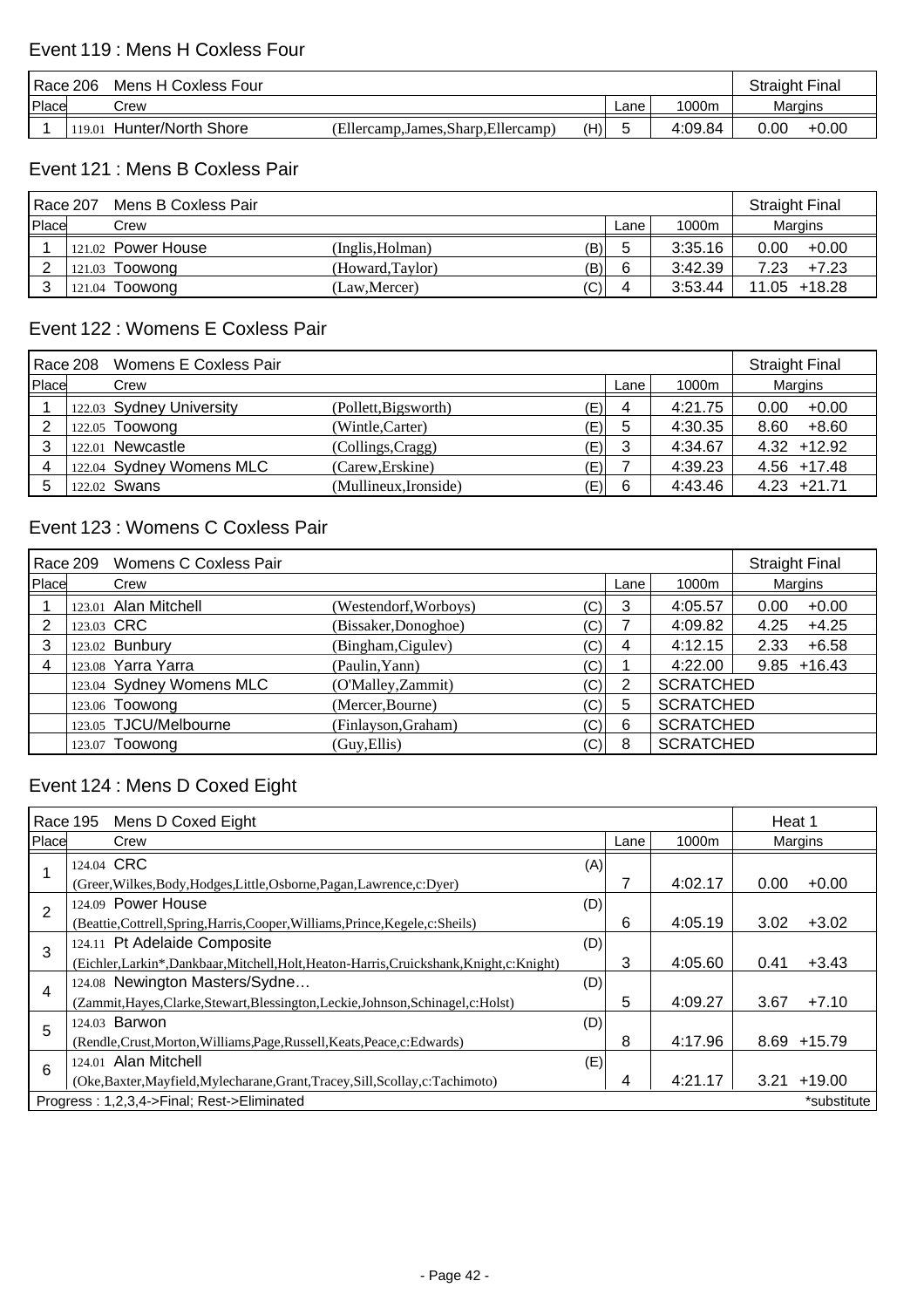| Race 196       | Mens D Coxed Eight                                                                         |     |                |                  | Heat 2 |                |
|----------------|--------------------------------------------------------------------------------------------|-----|----------------|------------------|--------|----------------|
| Place          | Crew                                                                                       |     | Lane           | 1000m            |        | Margins        |
| 1              | 124.06 Melbourne Uni                                                                       | (D) |                |                  |        |                |
|                | (Marshall, McKenzie, Longden, Colley, McKeand, Antonie, Whiting, Rees, c: England)         |     | 5              | 3:16.72          | 0.00   | $+0.00$        |
| $\overline{2}$ | 124.02 Banks Composite                                                                     | (D) |                |                  |        |                |
|                | (Baxter, Harrison, Tomczak, Van Onselen*, Shinners, Luxford, Wilson, Robinson, c: Webster) |     | 6              | 3:21.22          | 4.50   | $+4.50$        |
| 3              | 124.10 Power House                                                                         | (D) |                |                  |        |                |
|                | (Thomson, Date, Baltutis, Benson, Leahy, Taylor, Whitty, Rizzardi, c: Giarratana)          |     | 7              | 3:35.34          |        | 14.12 +18.62   |
| $\overline{4}$ | 124.05 Hawthorn/Banks                                                                      | (D) |                |                  |        |                |
|                | (Coe,Coe,Stewart,McCabe,Boyd,McCoy,McQueen,Winnen,c:Shannon)                               |     | 4              | 3:37.93          |        | $2.59 +21.21$  |
| 5              | 124.12 Vikings                                                                             | (D) |                |                  |        |                |
|                | (Austin, Chatterton, McAfee, Austin, Home, Williams, Allen, Spencer, c: Home)              |     | 8              | 3:38.59          |        | $0.66 + 21.87$ |
|                | 124.07 Mosman                                                                              | (E) |                |                  |        |                |
|                | (Mayoh, May, Liley, Waller, Struik, Gordon, Campbell, Taylor, c: Wright)                   |     | 3              | <b>SCRATCHED</b> |        |                |
|                | Progress: 1,2,3,4->Final; Rest->Eliminated                                                 |     |                |                  |        | *substitute    |
| Race 210       | Mens D Coxed Eight                                                                         |     |                |                  | Final  |                |
| Place          | Crew                                                                                       |     | Lane           | 1000m<br>Margins |        |                |
|                | 124.06 Melbourne Uni                                                                       | (D) |                |                  |        |                |
| 1              | (Marshall, McKenzie, Longden, Colley, McKeand, Antonie, Whiting, Rees, c: England)         |     | $\overline{4}$ | 3:03.19          | 0.00   | $+0.00$        |
|                | 124.02 Banks Composite                                                                     | (D) |                |                  |        |                |
| $\overline{2}$ | (Baxter, Harrison, Tomczak, Van Onselen*, Shinners, Luxford, Wilson, Robinson, c: Webster) |     | 6              | 3:05.90          | 2.71   | $+2.71$        |
| 3              | 124.11 Pt Adelaide Composite                                                               | (D) |                |                  |        |                |
|                | (Eichler,Larkin*,Dankbaar,Mitchell,Holt,Heaton-Harris,Cruickshank,Knight,c:Knight)         |     | $\overline{7}$ | 3:18.85          |        | 12.95 +15.66   |
|                | 124.04 CRC                                                                                 | (A) |                |                  |        |                |
| $\overline{4}$ | (Greer, Wilkes, Body, Hodges, Little, Osborne, Pagan, Lawrence, c: Dyer)                   |     | 5              | 3:24.76          |        | 5.91 +21.57    |
| 5              | 124.09 Power House                                                                         | (D) |                |                  |        |                |
|                | (Beattie, Cottrell, Spring, Harris, Cooper, Williams, Prince, Kegele, c: Sheils)           |     | 3              | 3:28.31          |        | $3.55 + 25.12$ |
| $6\phantom{1}$ | 124.05 Hawthorn/Banks                                                                      | (D) |                |                  |        |                |
|                | (Coe,Coe,Stewart,McCabe,Boyd,McCoy,McQueen,Winnen,c:Shannon)                               |     | 8              | 3:32.25          |        | $3.94 +29.06$  |
| $\overline{7}$ | 124.10 Power House                                                                         | (D) |                |                  |        |                |
|                | (Thomson, Date, Baltutis, Benson, Leahy, Taylor, Whitty, Rizzardi, c: Giarratana)          |     | $\overline{2}$ | 3:33.54          |        | $1.29 + 30.35$ |
|                | 124.08 Newington Masters/Sydne<br>(D)                                                      |     |                |                  |        |                |
|                | (Zammit, Hayes, Clarke, Stewart, Blessington, Leckie, Johnson, Schinagel, c: Holst)        |     | 1              | <b>SCRATCHED</b> |        |                |
|                |                                                                                            |     |                |                  |        | *substitute    |

# Event 125 : Mens G Quad Scull

|       | Mens G Quad Scull<br>Race 211 |                         |                                        |        |      |         | <b>Straight Final</b> |             |
|-------|-------------------------------|-------------------------|----------------------------------------|--------|------|---------|-----------------------|-------------|
| Place |                               | Crew                    |                                        |        | Lane | 1000m   |                       | Margins     |
|       |                               | 125.04 Mosman/Swans     | (Scott*,Farrell,Hardy,Titterton)       | (G)    | 6    | 3:33.57 | 0.00                  | $+0.00$     |
|       |                               | 125.07 Sydney Composite | (Beeton, Battam, Hopley, Ambler)       | (G)    | 3    | 3:35.71 | 2.14                  | $+2.14$     |
|       |                               | 125.03 Hunter           | (Ellercamp, Freeman, Sharp, Ellercamp) | $'G$ ) | 8    | 3:36.49 | 0.78                  | $+2.92$     |
| 4     |                               | 125.06 Riverside/Mannum | (Lindsay, Banks, Fitzgerald, Mobbs)    | (G)    | 4    | 3:38.17 | 1.68                  | $+4.60$     |
| 5     |                               | 125.02 DMCRC Composite  | (Knowles, Tippett, Kitto, Mollard)     | 'G)ı   | 2    | 3:51.58 | 13.41                 | $+18.01$    |
| 6     |                               | 125.01 CRC/BMRC         | (Leitch, Simson, Coles, Ninham)        | (G)    |      | 4:00.50 | 8.92                  | +26.93      |
|       |                               | 125.05 Riverside        | (Muller, Clark, Hosenson-Smith, Orr)   | (G)    | 5    |         |                       |             |
|       |                               |                         |                                        |        |      |         |                       | *substitute |

# Event 126 : Womens F Quad Scull

|       | Race 212 Womens F Quad Scull |                                 |                                            |      |      |         | <b>Straight Final</b> |
|-------|------------------------------|---------------------------------|--------------------------------------------|------|------|---------|-----------------------|
| Place |                              | Crew                            |                                            |      | Lane | 1000m   | Margins               |
|       |                              | 126.02 Melbourne Uni/Nagambie   | (Montgomery, Walter, Nicolay, Whiting) (F) |      |      | 4:00.93 | $+0.00$<br>0.00       |
|       |                              | 126.06 Toowong                  | (Cavell, Lyndon, Brown, Watters)           | (F)l | 4    | 4:07.39 | $+6.46$<br>6.46       |
|       |                              | 126.03 Melbourne/Noosa          | (Clark, Mecham, Morton, McLauchlan)        | (F)  | 3    | 4:17.41 | $+16.48$<br>10.02     |
|       |                              | 126.05 Sydney University        | (Tout, Boland, Titterton, Tattersall)      | (F)  | 5    | 4:27.15 | $9.74 +26.22$         |
| 5     |                              | 126.04 Port Macquarie Composite | (Williams, Beeton, Hyde, Williamson)       | (F)  | 8    | 4:32.27 | $5.12 + 31.34$        |
| 6     | 126.01 CRC                   |                                 | (Harber, Collins, Colledge, Small)         | (F)  | 6    | 4:34.17 | $+33.24$<br>1.90      |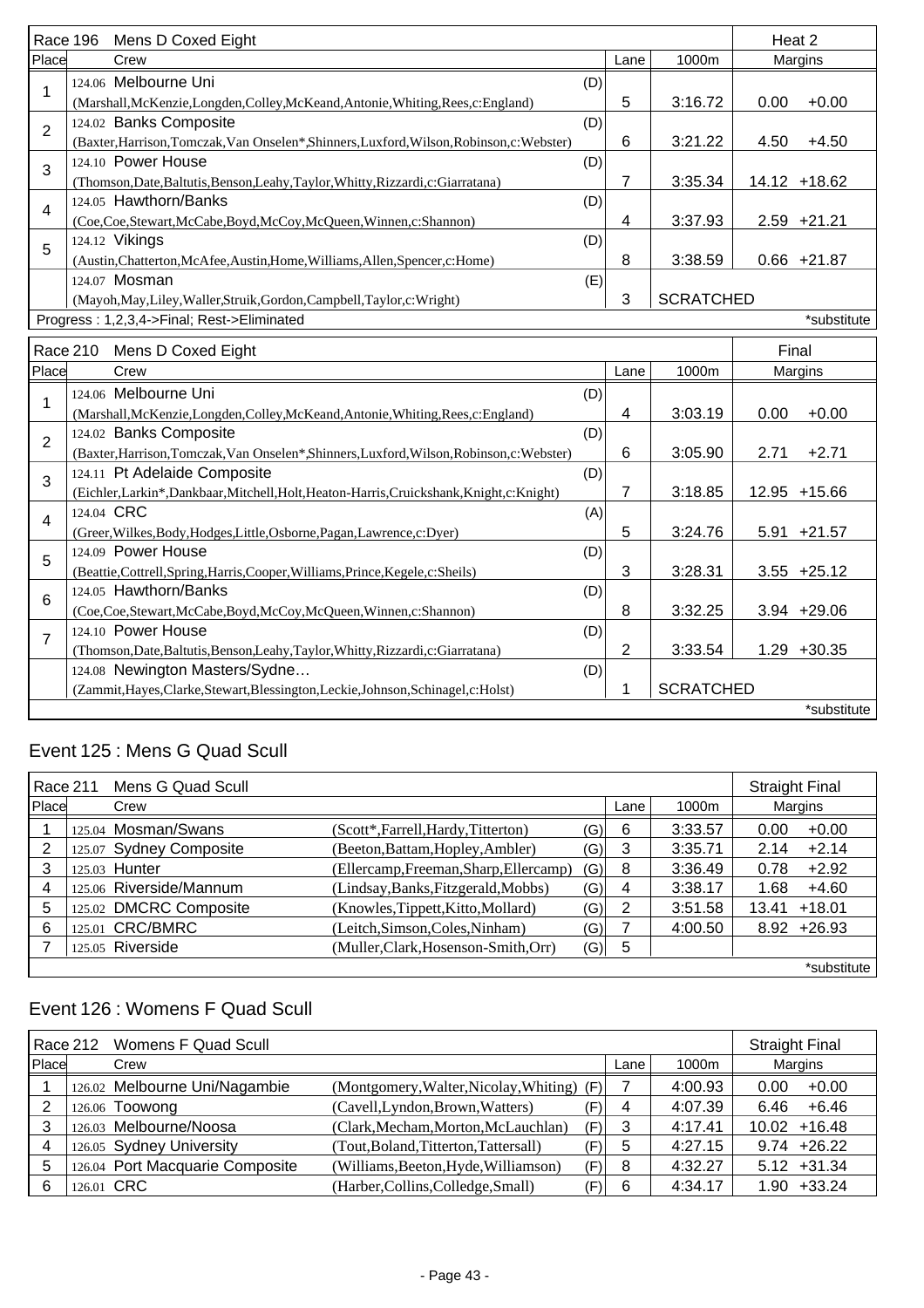# Event 127 : Mens J Coxed Eight

|       | Mens J Coxed Eight<br>Race 213                                                      |      |         | <b>Straight Final</b> |             |
|-------|-------------------------------------------------------------------------------------|------|---------|-----------------------|-------------|
| Place | Crew                                                                                | Lane | 1000m   | Margins               |             |
|       | 127.02 CRC Composite<br>(1)                                                         |      |         |                       |             |
|       | (Hammond, Bales, Horsburgh, Buchanan, Bradley, Garrett, Griffin, Burgess, c: Marks) | b    | 4:12.64 | 0.00                  | $+0.00$     |
|       | 127.01 Banks Composite<br>$(\mathsf{J})$                                            |      |         |                       |             |
|       | (Howard,Eddie,Hemery,Stanley*,Cash,Howell,Christie,Jopling,c:Lausberg)              | 6    | 4:17.54 | 4.90                  | $+4.90$     |
|       |                                                                                     |      |         |                       | *substitute |

## Event 128 : Womens B Double Scull

|       | Race 214 | Womens B Double Scull       |                         |     |   |         | <b>Straight Final</b> |                |
|-------|----------|-----------------------------|-------------------------|-----|---|---------|-----------------------|----------------|
| Place |          | Crew                        | Lane                    |     |   | 1000m   |                       | Margins        |
|       |          | 128.05 Essendon/Banks       | (Durrant, McPherson)    | (B) | 3 | 3:51.04 | 0.00                  | $+0.00$        |
| 2     |          | 128.03 CRC                  | (Jolly, Knowler)        | (A) | 2 | 3:55.11 | 4.07                  | $+4.07$        |
| 3     |          | 128.06 Nth Shore/Sydney Uni | (MacArthur, Brew)       | (B) | 8 | 3:57.20 | 2.09                  | $+6.16$        |
| 4     |          | 128.04 CRC/Manning River    | (Cavill, Grant)         | (B) |   | 3:57.85 | 0.65                  | $+6.81$        |
| 5     |          | 128.07 Yarra Yarra          | (Bushett, Munn)         | (B) | 4 | 4:16.83 | 18.98                 | $+25.79$       |
| 6     |          | 128.01 BMRC                 | (Howard, Hughes)        | (A) | 5 | 4:29.53 | 12.70                 | $+38.49$       |
|       |          | 128.02 BMRC                 | (Abercromby, Gollasch*) | (D) | 6 | 4:38.12 |                       | $8.59 + 47.08$ |
|       |          |                             |                         |     |   |         |                       | *substitute    |

# Event 129 : Mens C Double Scull

| Race 197                               | Heat 1     |                                        |                                |                |                  |                   |
|----------------------------------------|------------|----------------------------------------|--------------------------------|----------------|------------------|-------------------|
| Place                                  |            | Crew                                   |                                | Lane           | 1000m            | Margins           |
| 1                                      |            | 129.10 Corio Bay                       | (C)<br>(Axe, Aberle)           | 4              | 3:43.83          | $+0.00$<br>0.00   |
| $\overline{2}$                         | 129.06 CRC |                                        | (Ellis, Little)<br>(C)         | 6              | 3:52.13          | $+8.30$<br>8.30   |
| 3                                      | 129.12 CRC |                                        | (Greer, Osborne)<br>(C)        | 5              | 4:01.18          | $9.05 + 17.35$    |
| 4                                      |            | 129.03 BMRC                            | (C)<br>(Gordon, Spooner)       | $\overline{7}$ | 4:13.21          | 12.03 +29.38      |
|                                        |            | 129.18 Tamar                           | (Symons, Sayer)<br>(C)         | 3              | <b>SCRATCHED</b> |                   |
|                                        |            | Progress: 1,2->Final; Rest->Eliminated |                                |                |                  |                   |
|                                        | Race 198   | Mens C Double Scull                    |                                |                |                  | Heat 2            |
| Place                                  |            | Crew                                   |                                | Lane           | 1000m            | Margins           |
| 1                                      |            | 129.13 Essendon                        | (Allsop, Nugent)<br>(D)        | 6              | 3:45.60          | $+0.00$<br>0.00   |
| $\overline{2}$                         |            | 129.05 BMRC                            | (Gasson, Reid)<br>(C)          | $\overline{7}$ | 3:51.15          | 5.55<br>$+5.55$   |
| 3                                      | 129.11 CRC |                                        | (Body, Blake*)<br>(C)          | 5              | 3:55.38          | 4.23<br>$+9.78$   |
|                                        |            | 129.01 ANU/Toowong                     | (Schryver, Macartney)<br>(C)   | 3              | <b>SCRATCHED</b> |                   |
|                                        |            | 129.09 Commercial                      | (Peereboom, Fitzgerald)<br>(C) | 4              | <b>SCRATCHED</b> |                   |
| Progress: 1,2->Final; Rest->Eliminated |            |                                        |                                |                |                  | *substitute       |
| Race 199                               |            | Mens C Double Scull                    |                                |                |                  | Heat 3            |
| Place                                  |            | Crew                                   |                                | Lane           | 1000m            | Margins           |
| 1                                      |            | 129.16 Murwillumbah                    | (Ryan, Kranen)<br>(C)          | 7              | 3:48.39          | 0.00<br>$+0.00$   |
| 2                                      |            | 129.02 BMRC                            | (Trowell,Creer*)<br>(D)        | 6              | 3:49.91          | 1.52<br>$+1.52$   |
| 3                                      |            | 129.07 CRC/West End                    | (C)<br>(Malpas*,Fisher)        | 3              | 3:52.44          | 2.53<br>$+4.05$   |
| 4                                      |            | 129.14 Footscray                       | (C)<br>(Low,Bright)            | 4              | 4:24.99          | 32.55<br>$+36.60$ |
|                                        |            | 129.08 Carrum/Nagambie                 | (Laing,Laing)<br>(D)           | 5              | <b>SCRATCHED</b> |                   |
|                                        |            | Progress: 1,2->Final; Rest->Eliminated |                                |                |                  | *substitute       |
| Race 200                               |            | Mens C Double Scull                    |                                |                |                  | Heat 4            |
| Place                                  |            | Crew                                   |                                | Lane           | 1000m            | Margins           |
| 1                                      |            | 129.17 Nagambie                        | (C)<br>(Schier,Liley)          | $\overline{7}$ | 3:53.96          | 0.00<br>$+0.00$   |
| $\overline{2}$                         |            | 129.19 Uni of QLD/TJCU                 | (C)<br>(Wallace,Douglas)       | 5              | 4:01.59          | 7.63<br>$+7.63$   |
| 3                                      |            | 129.04 BMRC                            | (McMillan,Calderwood)<br>(B)   | 4              | 4:11.88          | 10.29<br>$+17.92$ |
|                                        |            | 129.15 Melbourne Uni                   | (Golding, Michelmore)<br>(C)   | 6              | <b>SCRATCHED</b> |                   |
|                                        |            | Progress: 1,2->Final; Rest->Eliminated |                                |                |                  |                   |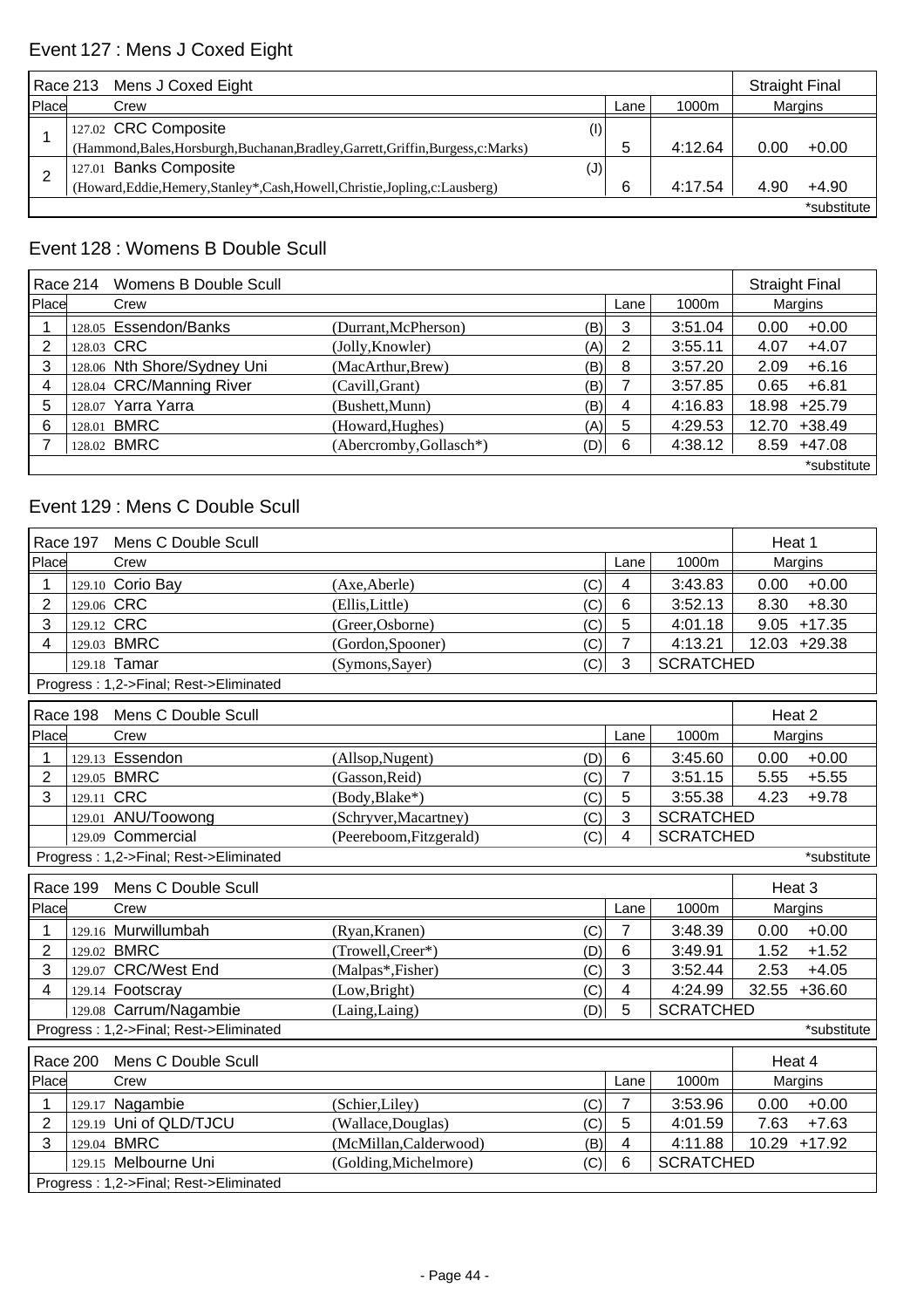|       | Race 215 Mens C Double Scull |                        |                   |     |      |         | Final             |  |
|-------|------------------------------|------------------------|-------------------|-----|------|---------|-------------------|--|
| Place |                              | Crew                   |                   |     | Lane | 1000m   | Margins           |  |
|       |                              | 129.13 Essendon        | (Allsop, Nugent)  | (D) | 6    | 3:25.58 | $+0.00$<br>0.00   |  |
| 2     |                              | 129.16 Murwillumbah    | (Ryan, Kranen)    | (C) | 4    | 3:28.53 | 2.95<br>$+2.95$   |  |
| 3     |                              | 129.10 Corio Bay       | (Axe, Aberle)     | (C) | 5    | 3:29.46 | 0.93<br>$+3.88$   |  |
| 4     |                              | 129.05 BMRC            | (Gasson, Reid)    | (C) | 2    | 3:42.23 | $+16.65$<br>12.77 |  |
| 5     |                              | 129.02 BMRC            | (Trowell,Creer*)  | (D) |      | 3:44.29 | $2.06$ +18.71     |  |
| 6     |                              | 129.17 Nagambie        | (Schier, Liley)   | (C) | 3    | 3:48.19 | $3.90 +22.61$     |  |
|       |                              | 129.06 CRC             | (Ellis,Little)    | (C) | 8    | 3:51.94 | $3.75 + 26.36$    |  |
| 8     |                              | 129.19 Uni of QLD/TJCU | (Wallace,Douglas) | (C) |      | 4:01.17 | $+35.59$<br>9.23  |  |
|       |                              |                        |                   |     |      |         | *substitute       |  |

## Event 130 : Mixed FGHI Coxed Four

|       | Race 216 | Mixed FGHI Coxed Four        |                                                      |      |         |     | <b>Division</b> |         |
|-------|----------|------------------------------|------------------------------------------------------|------|---------|-----|-----------------|---------|
| Place |          | Crew                         |                                                      | Lane | 1000m   | Hcp | Margins         |         |
|       |          | 130.03 Mercantile Composite  | (Camiller, Seale, Penny, Perillo, c: Wapling)<br>(F) |      | 4:40.52 | 20  | 0.00            | $+0.00$ |
|       |          | 130.01 Bris GPS Composite    | (Meehan, Bennett, Frith, Mathieson, c: Phillips) (F) |      | 4:41.65 | 20  | 1.13            | $+1.13$ |
|       |          | 130.02 Cardinal/Richmond     | (Jones, Partridge, Lynch, Blandford, c: Renton) (F)  | 5    | 4:43.49 | 20  | 1.84            | $+2.97$ |
| 4     |          | 130.04 Riverside/Pt Adelaide | (Wood,Landreth,Penfold,Ryan,c:Reschke)<br>(H)        | 6    | 4:46.86 | GO  | 3.37            | $+6.34$ |

# Event 131 : Mixed C Coxed Four

|               | Race 217                                                                         | Mixed C Coxed Four                                                               |                                                                                        |     |         |                  | Division 1 |               |
|---------------|----------------------------------------------------------------------------------|----------------------------------------------------------------------------------|----------------------------------------------------------------------------------------|-----|---------|------------------|------------|---------------|
|               | Place<br>Crew                                                                    |                                                                                  |                                                                                        |     | Lane    | 1000m            | Margins    |               |
|               |                                                                                  | 131.01 Alan Mitchell/Melb Argo (Peacock, Williams, Swann, Purdue, c: Palfreym(6) |                                                                                        |     |         | 3:49.41          | 0.00       | $+0.00$       |
| 2             | 131.09 Power House<br>(Baltutis, Rizzardi, Chapman, Grant, c: Giarratana)<br>(C) |                                                                                  |                                                                                        | 4   | 3:51.35 | 1.94             | $+1.94$    |               |
| 3             |                                                                                  | 131.04 CRC                                                                       | (Wilkes, Southcott, Coddington, Parodice, c: Connor)                                   | (C) | 3       | 3:54.81          | 3.46       | $+5.40$       |
| 4             |                                                                                  | 131.05 Cardinal                                                                  | (Smith, Bangs, Ferguson, Sheldon, c: Renton)                                           | (C) | 6       | 4:02.82          | 8.01       | $+13.41$      |
| 5             |                                                                                  |                                                                                  | 131.07 Caulfield Grammarians (McIver, Menhennitt, Van der Kraan, Atkins, c: Graftam) 5 |     |         | 4:12.07          |            | $9.25 +22.66$ |
|               | Race 218                                                                         | Mixed C Coxed Four                                                               |                                                                                        |     |         |                  | Division 2 |               |
| <b>IPlace</b> |                                                                                  | Crew                                                                             |                                                                                        |     | Lane    | 1000m            | Margins    |               |
|               |                                                                                  |                                                                                  | 131.02 Barwon/Alan Mitchell (Worboys, Westendorf, Tomczak, Cleary, c: England) (C)     |     | 4       | 3:45.74          | 0.00       | $+0.00$       |
| 2             |                                                                                  |                                                                                  | 131.06 Caulfield Grammarians (Smith, Atkins, Stange, Sisson, c: Van Der Kraan)         | (C) | 5       | 4:13.83          | 28.09      | $+28.09$      |
| 3             |                                                                                  | 131.08 Melb Argonauts                                                            | (Harrington, Coles, James, Niemann, c: Thiele)                                         | (C) | 6       | 4:33.33          | 19.50      | +47.59        |
| 131.03 BMRC   |                                                                                  |                                                                                  | (Leitch, Gasson, Gasson, Reid, c: Lawrence)                                            | (A) |         | <b>SCRATCHED</b> |            |               |

# Event 132 : Mixed D Double Scull Division 1

|              | Race 219 | Mixed D Double Scull Division 1 |                        |     |      |         | <b>Division</b>  |
|--------------|----------|---------------------------------|------------------------|-----|------|---------|------------------|
| <b>Place</b> |          | Crew                            |                        |     | Lane | 1000m   | Margins          |
|              |          | 132.05 Corio Bay                | (Sykes, Searle)        | (D) |      | 3:51.41 | 0.00<br>$+0.00$  |
| 2            |          | 132.03 CRC                      | (Davoren, Brian)       | (D) | 4    | 3:59.42 | $+8.01$<br>8.01  |
| 3            |          | 132.07 New Norfolk              | (Nichols, Nichols)     | (D) | 5    | 4:02.06 | $2.64$ +10.65    |
|              |          | 132.01 BMRC                     | (Champness, Champness) | (D) | 6    | 4:04.74 | $2.68 + 13.33$   |
| 5            |          | 132.04 Caulfield Grammarians    | (Dewar, Estcourt)      | (D) |      | 4:10.31 | $5.57 + 18.90$   |
| 6            |          | 132.06 Endeavour                | (Hyde, Budworth)       | (D) | 8    | 4:13.33 | $3.02 +21.92$    |
|              |          | 132.10 Sydney Womens MLC        | (Carew, Erskine)       | (D) | 2    | 4:18.44 | $+27.03$<br>5.11 |
| 8            |          | 132.02 CRC                      | (James, Pagan)         | (D) | 3    | 4:20.00 | +28.59<br>1.56   |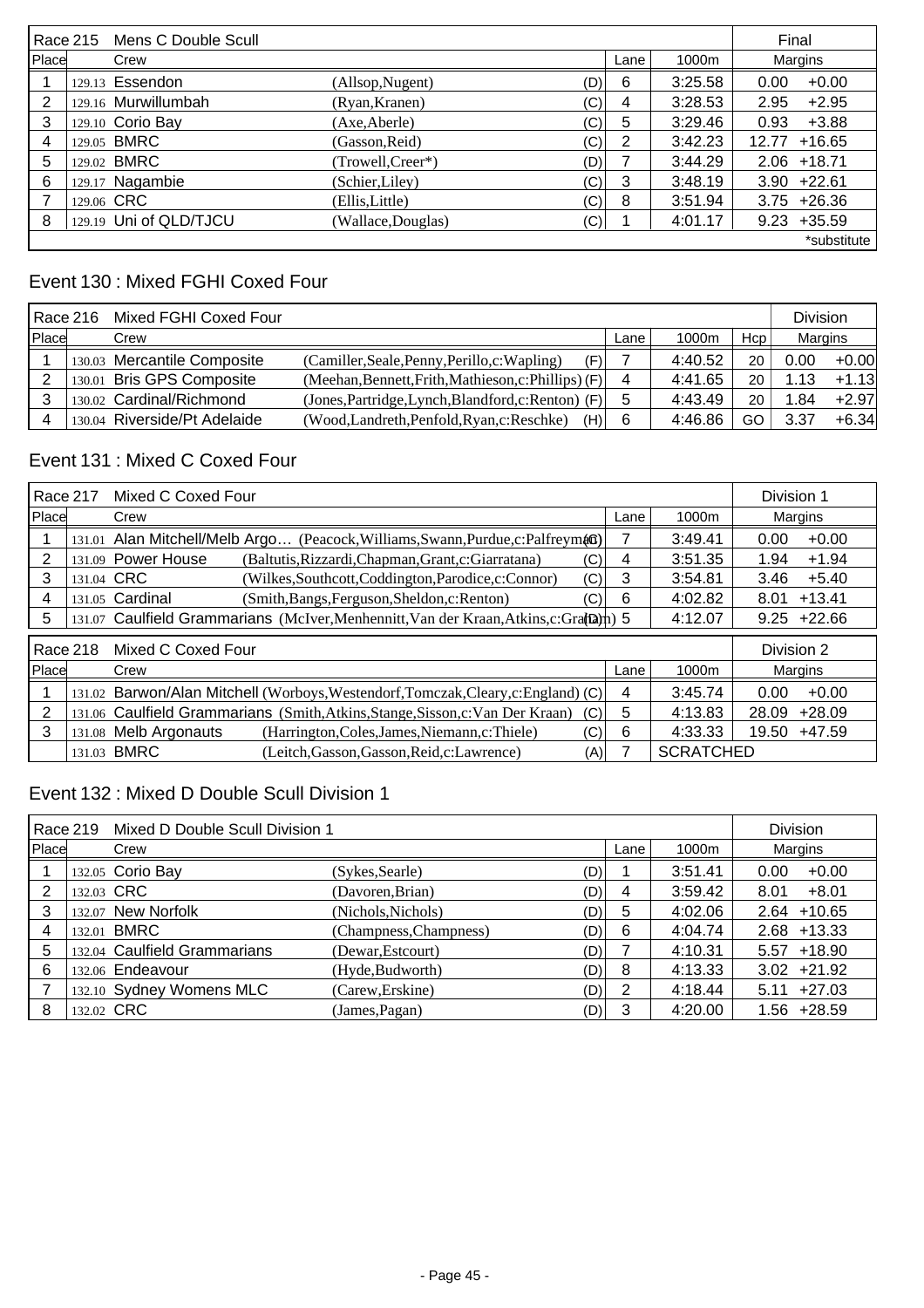#### Event 132A : Mixed D Double Scull Division 2

|       | Mixed D Double Scull Division 2<br>Race 220 |                       | Division 2 |   |         |                   |
|-------|---------------------------------------------|-----------------------|------------|---|---------|-------------------|
| Place | 1000m<br>Crew<br>Lane                       |                       |            |   |         |                   |
|       | 132A.03Commercial                           | (Weston, Fenn)        | (D)        | 2 | 3:45.58 | $+0.00$<br>0.00   |
| 2     | 132A.06Port Macquarie                       | (Levido, Young)       | (D)        | 5 | 3:47.06 | $+1.48$<br>1.48   |
| 3     | 132A.01Sydney/CRC                           | (Donoghoe, Ambler*)   | (D)        | 4 | 3:48.06 | $+2.48$<br>1.00   |
|       | 132A.05DMCRC                                | (Mollard, Duffy)      | (E)        | 3 | 4:00.09 | $+14.51$<br>12.03 |
| 5     | 132A.04Caulfield Grammarians                | (Dakic, Varney)       | (E)        | 8 | 4:07.32 | $+21.74$<br>7.23  |
| 6     | 132A.02CRC                                  | (Humphries, Bissaker) | (D)        | 6 | 4:11.01 | $+25.43$<br>3.69  |
|       | 132A.07Sydney Womens MLC                    | (Jones, McCormack)    | (D)        |   | 4:41.18 | $+55.60$<br>30.17 |
|       |                                             |                       |            |   |         | *substitute       |

### Event 132B : Mixed D Double Scull Division 3

| Race 221     | Mixed D Double Scull Division 3                     |                      | Division 3 |      |         |      |                |
|--------------|-----------------------------------------------------|----------------------|------------|------|---------|------|----------------|
| <b>Place</b> | Crew                                                |                      |            | Lane | 1000m   |      | Margins        |
|              | $132B.02$ Carrum                                    | (Hunter,Charge)      | (D)        | 4    | 3:54.39 | 0.00 | $+0.00$        |
| 2            | 132B.01BMRC                                         | (Sommer, Trowell*)   | (D)        | 6    | 3:54.69 | 0.30 | $+0.30$        |
| 3            | 132B.03Sunshine Coast                               | (Muller, Muller)     | (D)        |      | 3:57.35 | 2.66 | $+2.96$        |
| 4            | 132B.08Sydney/Sydney Womens MLC (Macaskill, Larkin) |                      | (D)        | 5    | 3:58.95 | 1.60 | $+4.56$        |
| 5            | 132B.04Corio Bay                                    | (Hudgell, Galbraith) | (D)        | 8    | 4:02.19 | 3.24 | $+7.80$        |
| 6            | 132B.07Sydney Womens MLC                            | (Stewart, Zammit)    | (D)        | 2    | 4:07.69 | 5.50 | $+13.30$       |
|              | 132B.06Murray Bridge/Riverside                      | (Wegener, Wegener)   | (D)        | 3    | 4:08.24 |      | $0.55 + 13.85$ |
|              |                                                     |                      |            |      |         |      | *substitute    |

### Event 132C : Mixed D Double Scull Division 4

| Race 222 Mixed D Double Scull Division 4 |                               | Division 4                 |     |      |         |       |          |
|------------------------------------------|-------------------------------|----------------------------|-----|------|---------|-------|----------|
| Place                                    | Crew                          |                            |     | Lane | 1000m   |       | Margins  |
|                                          | 132C.03St George/CRC          | (Lewis, McLaren)           | (D) | 6    | 3:51.15 | 0.00  | $+0.00$  |
|                                          | 132C.04Sydney                 | (Lloyd Jones, Lloyd Jones) | (D) | 3    | 3:55.87 | 4.72  | $+4.72$  |
| 3                                        | 132C.02 Tamar                 | (Walker, Jones)            | (D) | 2    | 3:57.25 | 1.38  | $+6.10$  |
|                                          | 132C.01TJCU                   | (Graham, Wallace)          | (D) | 4    | 3:57.59 | 0.34  | $+6.44$  |
| 5                                        | 132C.06Toowong/Leichhardt     | (Fekete,Coulton)           | (D) | 5    | 4:00.34 | 2.75  | $+9.19$  |
| 6                                        | 132C.05Melbourne Uni/Cardinal | (McKenzie, McKenzie)       | (D) |      | 4:12.06 | 11.72 | $+20.91$ |

# Event 133 : Womens Champion of Champions

|       | Race 223 Womens Champion of Champions |                    |     |      |         |                 | <b>Straight Final</b> |          |
|-------|---------------------------------------|--------------------|-----|------|---------|-----------------|-----------------------|----------|
| Place | Crew                                  |                    |     | Lane | 1000m   | Hcp             |                       | Margins  |
|       | 133.14 Nagambie                       | (Elizabeth Walter) | Έ)  | 5    | 4:35.40 | 22              | 0.00                  | $+0.00$  |
| 2     | 133.10 Wendouree-Ballarat             | (Leanne Martin)    | (B) |      | 4:42.64 | 55              | 7.24                  | $+7.24$  |
| 3     | 133.13 Melbourne Uni                  | (Pamela Whiting)   | (E) | 4    | 4:42.93 | 32              | 0.29                  | $+7.53$  |
| 4     | 133.12 Bunbury                        | (Jennifer Bingham) | (D) | 3    | 4:45.63 | 40              | 2.70                  | $+10.23$ |
| 5     | 133.11 Surfers                        | (Karen Smith)      | (C) | 2    | 4:52.69 | 49              | 7.06                  | +17.29   |
| 6     | 133.15 Toowong                        | (Wendy Cavell)     | (G) | 6    | 4:53.06 | 12 <sub>1</sub> | 0.37                  | $+17.66$ |
|       | 133.16 Riverside                      | (Elaine Guterres)  | (H) |      |         |                 |                       |          |

### Event 134 : Mens Champion of Champions

|       | Race 224 Mens Champion of Champions |                        |                                         |      |               |     | <b>Straight Final</b> |          |
|-------|-------------------------------------|------------------------|-----------------------------------------|------|---------------|-----|-----------------------|----------|
| Place | Crew                                |                        |                                         | Lane | 1000m         | Hcp |                       | Margins  |
|       | 134.11 Swans                        | (George Xouris)        | (G)                                     | 4    | 4:42.98       | 45  | 0.00                  | $+0.00$  |
| 2     | 134.12 Melbourne Uni                | (Geoff Haslam)         | (F)l                                    | 3    | 4:45.55       | 54  | 2.57                  | $+2.57$  |
| 3     | 134.09 Mannum                       | (John Banks)           | $\left( \left  {}\right\rangle \right)$ | 6    | 4:51.23       | 20  | 5.68                  | $+8.25$  |
|       | 134.08 Bairnsdale                   | (Dick Bales)           | ا (ل,                                   |      | 5:02.27       | GO  | 11.04                 | $+19.29$ |
| 5     | 134.16 Power House                  | (Shane O'Connor-Smith) | (B)                                     |      | 5:02.90       | 83  | 0.63                  | $+19.92$ |
| 6     | 134.10 Armidale                     | (John Sypkens)         | (H)                                     | 5    | 6:18.81       | 34  | 75.91                 | $+95.83$ |
|       | 134.15 Murwillumbah                 | (Rick Kranen)          | (C)                                     | 2    | DID NOT START |     |                       |          |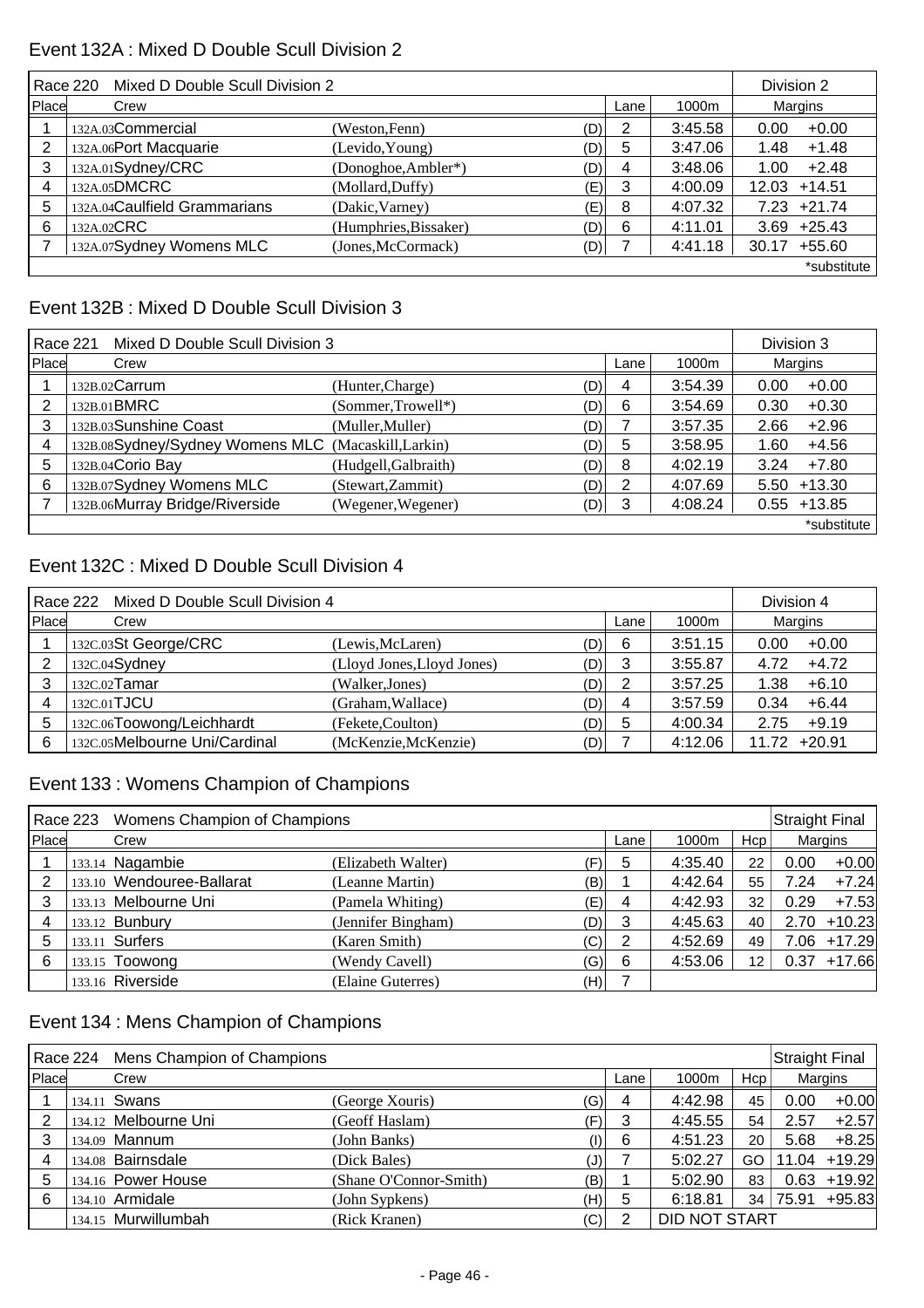#### Event 136 : Mens I Quad Scull

|       | Race 239 | Mens I Quad Scull     |                                      |     |      |         | <b>Straight Final</b> |             |
|-------|----------|-----------------------|--------------------------------------|-----|------|---------|-----------------------|-------------|
| Place |          | Crew                  |                                      |     | Lane | 1000m   |                       | Margins     |
|       |          | 136.02 CRC/Drummoyne  | (Garrett, Griffin, Buchanan*, Denny) | (1) | 6    | 4:43.92 | 0.00                  | $+0.00$     |
|       |          | 136.01 Banks/Hawthorn | (Cash, Horsburgh, Gibb, MacMillan)   | (1) | b    |         |                       |             |
|       |          |                       |                                      |     |      |         |                       | *substitute |

\*substitute

### Event 137 : Mends G Coxless Pair

|               | Race 240 Mends G Coxless Pair |                    |     |      |         |      | <b>Straight Final</b> |
|---------------|-------------------------------|--------------------|-----|------|---------|------|-----------------------|
| <b>IPlace</b> | Crew                          |                    |     | Lane | 1000m   |      | Margins               |
|               | 137.03 Mosman                 | (Hardy, Farrell)   | (G) | 6    | 4:03.08 | 0.00 | $+0.00$               |
|               | 137.04 Toowong                | (Garner, Jell)     | (G) | 4    | 4:08.02 | 4.94 | +4.94                 |
|               | 137.01 BMRC/CRC               | (Coles, Leitch)    | (G) | 5    | 4:12.07 | 4.05 | $+8.99$               |
|               | 137.02 Mersey/Ulverstone      | (Knowles, Tippett) | (G) |      | 4:22.26 |      | $10.19 + 19.18$       |

# Event 138 : Womens D Coxed Eight

| Race 241       | Womens D Coxed Eight                                                                                       |      |         |       | <b>Straight Final</b> |
|----------------|------------------------------------------------------------------------------------------------------------|------|---------|-------|-----------------------|
| Place          | Crew                                                                                                       | Lane | 1000m   |       | Margins               |
|                | 138.01 Corio Bay Composite<br>(D)                                                                          |      |         |       |                       |
|                | (Giltrap, Hosking, Whiting, Ambrose, Williams, Clingeleffer-Woodford, Westendorf, Wilson, c: Palfrey Bnan) |      | 3:36.08 | 0.00  | $+0.00$               |
| $\overline{2}$ | 138.04 Toowong<br>(D)                                                                                      |      |         |       |                       |
|                | (Ellis, Wintle, Huttenmeister, Elliott, Warren, Lyndon, Mercer, Bourne, c: Licastro)                       | 6    | 3:41.43 | 5.35  | $+5.35$               |
| 3              | 138.02 CRC<br>(D)                                                                                          |      |         |       |                       |
|                | (Harber, Preiner*, Comfort, McVicker, Clear, Pfahl, Farnan, Hartley, c: Marks)                             | 5    | 3:58.89 | 17.46 | $+22.81$              |
| 4              | 138.03 Melbourne<br>(D)                                                                                    |      |         |       |                       |
|                | (McNally, Gould, McManamny, McDonald, Macartney, O'Connor, Frost, Finlayson, c: Plowright)                 | 4    | 4:00.16 | 1.27  | $+24.08$              |
| 5              | 138.05 Yarra Yarra/Richmond<br>(D)                                                                         |      |         |       |                       |
|                | (Cooke*,Hall,Penny,Woods,Butler,Coleman,Allen,Renton,c:Chong)                                              |      | 4:02.58 |       | $2.42 +26.50$         |
|                |                                                                                                            |      |         |       | *substitute           |

#### Event 139 : Mens F Double Scull

| Race 225       |                                                                                | Mens F Double Scull                    |                                 |      |                  | Heat 1            |
|----------------|--------------------------------------------------------------------------------|----------------------------------------|---------------------------------|------|------------------|-------------------|
| Place          |                                                                                | Crew                                   |                                 | Lane | 1000m            | Margins           |
|                |                                                                                | 139.12 Melbourne Uni                   | (McSweeney, Haslam)<br>(F)      | 7    | 3:48.13          | $+0.00$<br>0.00   |
| 2              |                                                                                | 139.02 BMRC                            | (Kinsella, McMahon)<br>(F)      | 6    | 3:56.12          | $+7.99$<br>7.99   |
| 3              |                                                                                | 139.20 Torrens                         | (Lippis, Carey)<br>(F)          | 4    | 4:14.26          | $+26.13$<br>18.14 |
|                |                                                                                | 139.10 Hunter/Manning River            | (Beeton, Reynolds)<br>(F)       | 3    | <b>SCRATCHED</b> |                   |
|                |                                                                                | 139.13 Mosman/North Shore              | (Pollett, Skinner)<br>(F)       | 5    | <b>SCRATCHED</b> |                   |
|                |                                                                                | 139.18 Swans/ANU                       | (F)<br>(Macartney, Scott)       | 8    | <b>SCRATCHED</b> |                   |
|                |                                                                                | Progress: 1,2->Final; Rest->Eliminated |                                 |      |                  |                   |
|                | Race 226                                                                       | Mens F Double Scull                    |                                 |      |                  | Heat 2            |
| Place          |                                                                                | Crew                                   |                                 | Lane | 1000m            | <b>Margins</b>    |
|                |                                                                                | 139.14 Swans/Nagambie                  | (Schier, Nicoll*)<br>(F)        | 6    | 3:48.71          | $+0.00$<br>0.00   |
| $\overline{2}$ | 139.07                                                                         | Corio Bay                              | (Bridgland, Van Prooyen)<br>(F) | 5    | 3:50.13          | $+1.42$<br>1.42   |
| 3              |                                                                                | 139.09 Hunter                          | (Freeman, Sharp)<br>(F)         | 7    | 3:53.36          | 3.23<br>$+4.65$   |
| 4              |                                                                                | 139.15 Noosa/TJCU                      | (Wallace,Landy)<br>(F)          | 4    | 4:08.74          | 15.38<br>$+20.03$ |
| 5              |                                                                                | 139.21 Torrens                         | (Jones, Keough)<br>(F)          | 3    | 4:36.13          | $+47.42$<br>27.39 |
|                |                                                                                | Progress: 1,2->Final; Rest->Eliminated |                                 |      |                  | *substitute       |
| Race 227       |                                                                                | Mens F Double Scull                    |                                 |      |                  | Heat 3            |
| Place          |                                                                                | Crew                                   |                                 | Lane | 1000m            | Margins           |
|                |                                                                                | 139.17 St George                       | (O'Brien, Battam)<br>(F)        | 5    | 4:02.87          | $+0.00$<br>0.00   |
| 2              | 139.04 CRC                                                                     |                                        | (Humphries, Daley)<br>(F)       | 3    | 4:05.07          | 2.20<br>$+2.20$   |
| 3              |                                                                                | 139.08 Hunter                          | (Reed, Williams)<br>(F)         | 7    | 4:22.98          | $+20.11$<br>17.91 |
| 4              |                                                                                | 139.16 Power House                     | (McManamny, Benson)<br>(F)      | 4    | 4:35.76          | 12.78<br>$+32.89$ |
|                | <b>SCRATCHED</b><br>139.19 Sydney Womens MLC<br>6<br>(Healy, McCormack)<br>(F) |                                        |                                 |      |                  |                   |
|                |                                                                                | Progress: 1,2->Final; Rest->Eliminated |                                 |      |                  |                   |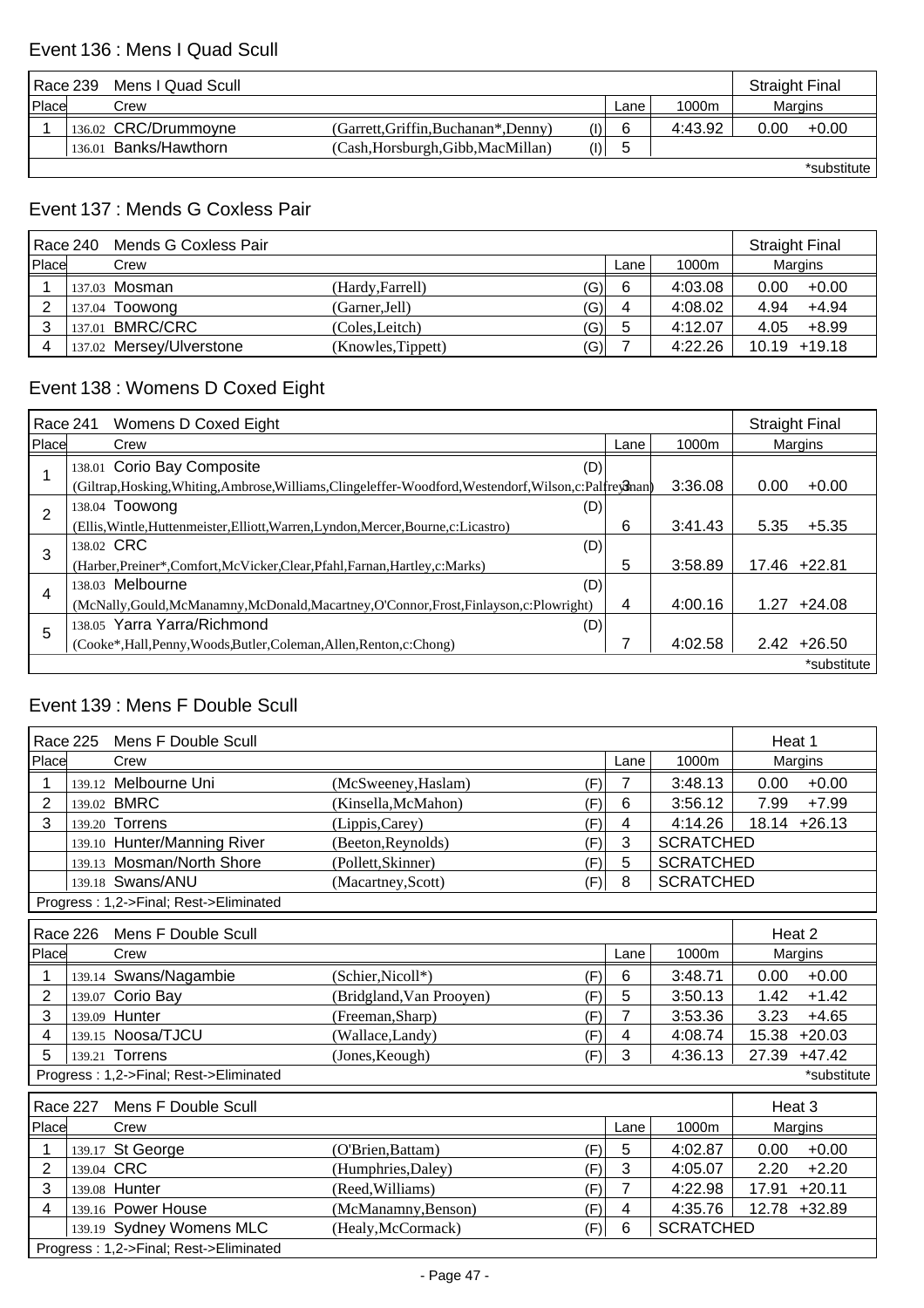|       | Race 228 Mens F Double Scull           |                       |     |      |         | Heat 4           |
|-------|----------------------------------------|-----------------------|-----|------|---------|------------------|
| Place | Crew                                   |                       |     | Lane | 1000m   | Margins          |
|       | 139.05 CRC                             | (Maclaren, Simson)    | (F) | 6    | 3:42.92 | $+0.00$<br>0.00  |
|       | 139.11 Melbourne                       | (Bridgeford, Young)   | (F) | 4    | 3:45.42 | $+2.50$<br>2.50  |
|       | 139.06 CRC                             | (Strapps, Hieatt)     | (F) |      | 3:48.92 | $+6.00$<br>3.50  |
| 4     | 139.01 Adelaide/Riverside              | (Fitzgerald, Eichler) | (F) | 3    | 3:58.69 | $+15.77$<br>9.77 |
|       | 139.03 Bris GPS                        | (Mathieson,Cox)       | (F) | 5    | 4:16.82 | 18.13 +33.90     |
|       | Progress: 1,2->Final; Rest->Eliminated |                       |     |      |         |                  |

|       | Race 242 Mens F Double Scull |                          |     |      |                  | Final |               |
|-------|------------------------------|--------------------------|-----|------|------------------|-------|---------------|
| Place | Crew                         |                          |     | Lane | 1000m            |       | Margins       |
|       | 139.05 CRC                   | (Maclaren, Simson)       | (F) | 3    | 3:36.69          | 0.00  | $+0.00$       |
|       | 139.12 Melbourne Uni         | (McSweeney, Haslam)      | (F) | 4    | 3:39.22          | 2.53  | $+2.53$       |
| 3     | 139.11 Melbourne             | (Bridgeford, Young)      | (F) | 8    | 3:43.62          | 4.40  | $+6.93$       |
| 4     | 139.14 Swans/Nagambie        | (Schier, Nicoll*)        | (F) | 6    | 3:46.01          | 2.39  | $+9.32$       |
| 5     | 139.07 Corio Bay             | (Bridgland, Van Prooyen) | (F) |      | 3:49.81          | 3.80  | $+13.12$      |
| 6     | 139.17 St George             | (O'Brien, Battam)        | (F) | 5    | 3:55.32          | 5.51  | $+18.63$      |
|       | 139.02 BMRC                  | (Kinsella, McMahon)      | (F) | 2    | 4:04.45          |       | $9.13 +27.76$ |
|       | 139.04 CRC                   | (Humphries, Daley)       | (F) |      | <b>SCRATCHED</b> |       |               |
|       |                              |                          |     |      |                  |       | *substitute   |

### Event 140 : Mens D Quad Scull

| Race 231        |        | Mens D Quad Scull                          |                                                                    |     |                |         | Heat 1 |             |
|-----------------|--------|--------------------------------------------|--------------------------------------------------------------------|-----|----------------|---------|--------|-------------|
| Place           |        | Crew                                       |                                                                    |     | Lane           | 1000m   |        | Margins     |
| 1               |        | 140.03 Essendon                            | (Juzefowicz, Saul, Allsop, Nugent)                                 | (D) | 3              | 3:43.42 | 0.00   | $+0.00$     |
| $\overline{2}$  |        | 140.08 Sydney Composite                    | (Cullen, Young, Ambler, Lloyd Jones)                               | (D) | 6              | 3:45.90 | 2.48   | $+2.48$     |
| 3               | 140.09 | Tamar/Corio Bay                            | (Kitto, Hall Sullivan*, Jones, Sayer)                              | (D) | 4              | 3:53.69 | 7.79   | $+10.27$    |
| 4               |        | 140.04 Footscray                           | (Bright, Pullen, Boness, Lowe)                                     | (D) | $\overline{2}$ | 3:59.90 | 6.21   | $+16.48$    |
| 5               |        | 140.02 Corio Bay                           | (Hudgell, Heath, Searle, Allen)                                    | (D) | 5              | 4:00.59 | 0.69   | $+17.17$    |
|                 |        | Progress: 1,2,3,4->Final; Rest->Eliminated |                                                                    |     |                |         |        | *substitute |
| <b>Race 232</b> |        | Mens D Quad Scull                          |                                                                    |     |                |         | Heat 2 |             |
| Place           |        | Crew                                       |                                                                    |     | Lane           | 1000m   |        | Margins     |
| 1               |        | 140.06 Murwillumbah Composite              | (Weston, Ryan, O'Keefe, Kranen)                                    | (D) | 5              | 3:35.10 | 0.00   | $+0.00$     |
| $\overline{2}$  |        | 140.10 Torrens                             | (Dankbaar, Mitchell, Heaton-Harris, Holt)                          | (D) | $\overline{2}$ | 3:46.30 | 11.20  | $+11.20$    |
| 3               |        |                                            | 140.07 Sydney Womens MLC/Sydney (Stewart, Larkin, Catalano, Hayes) | (D) | 4              | 3:48.09 | 1.79   | $+12.99$    |
| 4               | 140.01 | Cardinal                                   | (Tyers, Mursell, Moffatt, Symons)                                  | (D) | 3              | 3:50.13 | 2.04   | $+15.03$    |
| 5               |        | 140.05 Hunter/BMRC                         | (Reed, Champness*, Calderwood*, Williams) (E)                      |     | 6              | 3:51.85 | 1.72   | $+16.75$    |
|                 |        | Progress: 1,2,3,4->Final; Rest->Eliminated |                                                                    |     |                |         |        | *substitute |
| Race 243        |        | Mens D Quad Scull                          |                                                                    |     |                |         | Final  |             |
| Place           |        | Crew                                       |                                                                    |     | Lane           | 1000m   |        | Margins     |
| 1               |        | 140.03 Essendon                            | (Juzefowicz, Saul, Allsop, Nugent)                                 | (D) | 5              | 3:08.26 | 0.00   | $+0.00$     |
| 2               |        | 140.06 Murwillumbah Composite              | (Weston, Ryan, O'Keefe, Kranen)                                    | (D) | 4              | 3:17.32 | 9.06   | $+9.06$     |
| 3               |        | 140.08 Sydney Composite                    | (Cullen, Young, Ambler, Lloyd Jones)                               | (D) | 3              | 3:18.14 | 0.82   | $+9.88$     |
| 4               | 140.09 | Tamar/Corio Bay                            | (Kitto, Hall Sullivan*, Jones, Sayer)                              | (D) | 7              | 3:28.05 | 9.91   | $+19.79$    |
| 5               |        | 140.04 Footscray                           | (Bright, Pullen, Boness, Lowe)                                     | (D) |                | 3:40.52 | 12.47  | $+32.26$    |
| 6               |        | 140.01 Cardinal                            | (Tyers, Mursell, Moffatt, Symons)                                  | (D) | 8              | 3:44.62 | 4.10   | $+36.36$    |
| 7               |        | 140.07 Sydney Womens MLC/Sydney            | (Stewart, Larkin, Catalano, Hayes)                                 | (D) | $\overline{2}$ | 3:48.76 | 4.14   | $+40.50$    |
| 8               |        | 140.10 Torrens                             | (Dankbaar, Mitchell, Heaton-Harris, Holt) (D)                      |     | 6              | 3:52.54 | 3.78   | $+44.28$    |
|                 |        |                                            |                                                                    |     |                |         |        | *substitute |

## Event 141 : Mens A Coxed Four

|              | Race 244 | Mens A Coxed Four  |                                                                                    |      |         | <b>Straight Final</b> |         |
|--------------|----------|--------------------|------------------------------------------------------------------------------------|------|---------|-----------------------|---------|
| <b>Place</b> |          | Crew               |                                                                                    | Lane | 1000m   |                       | Margins |
|              |          | 141.04 Toowong     | (Atkins, Howard, Taylor, Mott, c: Alexander)<br>(A)                                | 4    | 3:12.66 | 0.00                  | $+0.00$ |
| າ            |          |                    | 141.02 Power House/Essendon (Walker, Smart, O'Connor-Smith, Inglis, c: Giarrat (A) | -6   | 3:14.55 | 1.89                  | $+1.89$ |
|              |          | 141.03 Power House | (Glover, Inglis, Hatjiandreou, Holman, c: Grant)<br>(A)                            | 5    | 3:15.61 | 1.06                  | $+2.95$ |
|              | 141.01   | Melbourne Uni      | (Colley, Lagogiannis, Danne, Tulloch, c: Bushnell)<br>(A)                          |      | 3:18.35 | 274                   | $+5.69$ |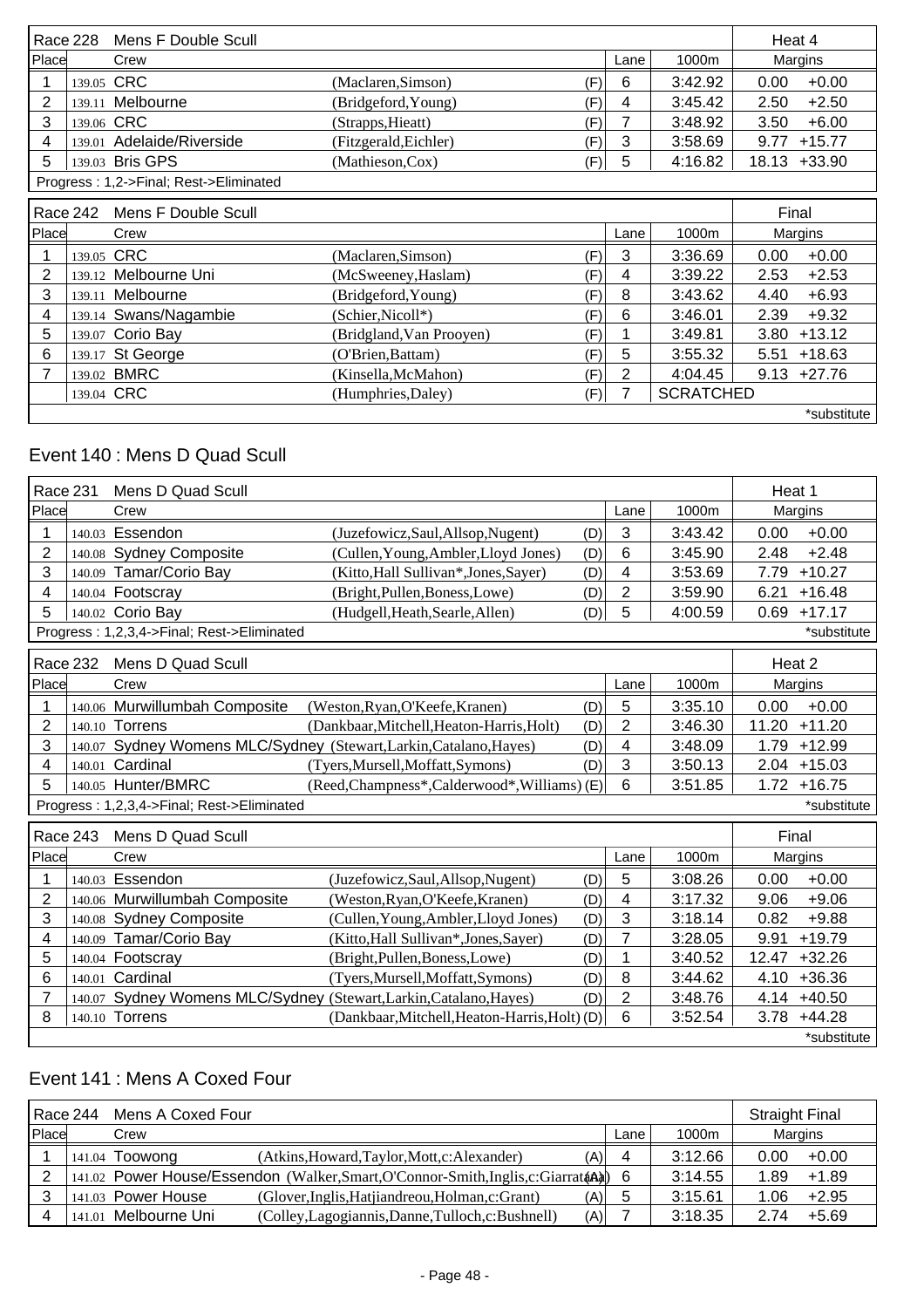# Event 143 : Womens E Quad Scull

| <b>Race 229</b> |            | Womens E Quad Scull                        |                                              |                       |      |         | Heat 1            |
|-----------------|------------|--------------------------------------------|----------------------------------------------|-----------------------|------|---------|-------------------|
| Place           |            | Crew                                       |                                              |                       | Lane | 1000m   | Margins           |
| 1               |            | 143.07 Mosman                              | (Alexander, Taylor, Small, Burrows)          | $\overline{7}$<br>(E) |      | 4:09.07 | $+0.00$<br>0.00   |
| $\overline{2}$  |            | 143.10 Port Macquarie/Sydney               | (De George, Smythe, Lloyd Jones, Levido) (E) | 8                     |      | 4:12.76 | $+3.69$<br>3.69   |
| 3               |            | 143.05 Sydney Uni/Leichhardt               | (Pollett, Bigsworth, Conry, Titterton*)      | 5<br>(E)              |      | 4:14.62 | 1.86<br>$+5.55$   |
| 4               |            | 143.11 Riverside/Murray Bridge             | (Wegener, Kalanj, Mussared, White)           | 6<br>(E)              |      | 4:15.73 | $+6.66$<br>1.11   |
| 5               |            | 143.12 Swans                               | (Mullineux, Ironside, Robbins, Cato)         | 4<br>(E)              |      | 4:20.13 | $+11.06$<br>4.40  |
| 6               |            | 143.03 Hawthorn                            | (Binnie, Hare-Brown, Bant, Boness)           | 3<br>(E)              |      | 4:21.00 | $+11.93$<br>0.87  |
| $\overline{7}$  | 143.02 CRC |                                            | (Small, Connor, James, Manley Wallace)       | $\overline{2}$<br>(E) |      | 5:32.72 | 71.72<br>$+83.65$ |
|                 |            | Progress: 1,2,3,4->Final; Rest->Eliminated |                                              |                       |      |         | *substitute       |
| <b>Race 230</b> |            | Womens E Quad Scull                        |                                              |                       |      |         | Heat 2            |
| Place           |            | Crew                                       |                                              |                       | Lane | 1000m   | Margins           |
| 1               | 143.01 CRC |                                            | (Pentony, Goddard, Charlton, Wellman)        | 8<br>(E)              |      | 4:04.79 | 0.00<br>$+0.00$   |
| $\overline{2}$  |            | 143.09 Noosa                               | (Morton, Hebron, Mecham, Turnbull)           | 4<br>(E)              |      | 4:09.40 | $+4.61$<br>4.61   |
| 3               |            | 143.04 Hunter                              | (Kelleher, Pullyn, Reed, Cousins)            | 3<br>(E)              |      | 4:10.65 | 1.25<br>$+5.86$   |
| 4               |            | 143.08 Newcastle/Endeavour                 | (Collings, Hyde, Brennan, Cragg)             | 5<br>(E)              |      | 4:13.74 | $+8.95$<br>3.09   |
| 5               |            | 143.06 Melbourne                           | (Rickards, Moran, McNally, Gould)            | 6<br>(E)              |      | 4:14.46 | 0.72<br>$+9.67$   |
| 6               |            | 143.13 Sydney Womens MLC                   | (Macaskill, Hayes, Carew, Warner)            | $\overline{7}$<br>(E) |      | 4:16.58 | $2.12 + 11.79$    |
|                 |            | Progress: 1,2,3,4->Final; Rest->Eliminated |                                              |                       |      |         |                   |
| <b>Race 245</b> |            | Womens E Quad Scull                        |                                              |                       |      |         | Final             |
| Place           |            | Crew                                       |                                              |                       | Lane | 1000m   | Margins           |
| 1               | 143.07     | Mosman                                     | (Alexander, Taylor, Small, Burrows)          | (E)<br>4              |      | 3:50.61 | $+0.00$<br>0.00   |
| $\overline{2}$  |            | 143.11 Riverside/Murray Bridge             | (Wegener, Kalanj, Mussared, White)           | 8<br>(E)              |      | 3:57.57 | $+6.96$<br>6.96   |
| 3               |            | 143.01 CRC                                 | (Pentony, Goddard, Charlton, Wellman)        | 5<br>(E)              |      | 3:58.85 | $+8.24$<br>1.28   |
| 4               |            | 143.10 Port Macquarie/Sydney               | (De George, Smythe, Lloyd Jones, Levido) (E) | 6                     |      | 4:01.32 | $+10.71$<br>2.47  |
| 5               |            | 143.09 Noosa                               | (Morton, Hebron, Mecham, Turnbull)           | 3<br>(E)              |      | 4:05.02 | 3.70<br>$+14.41$  |
| 6               |            | 143.05 Sydney Uni/Leichhardt               | (Pollett, Bigsworth, Conry, Titterton*)      | $\overline{2}$<br>(E) |      | 4:06.02 | $+15.41$<br>1.00  |
| 7               |            | 143.04 Hunter                              | (Kelleher, Pullyn, Reed, Cousins)            | 7<br>(E)              |      | 4:08.90 | $+18.29$<br>2.88  |
| 8               |            | 143.08 Newcastle/Endeavour                 | (Collings, Hyde, Brennan, Cragg)             | 1<br>(E)              |      | 4:14.02 | $+23.41$<br>5.12  |
|                 |            |                                            |                                              |                       |      |         |                   |
|                 |            |                                            |                                              |                       |      |         | *substitute       |

### Event 144 : Mens H Double Scull

|       | Race 246 Mens H Double Scull |                             |                        |     | <b>Straight Final</b> |                  |                 |
|-------|------------------------------|-----------------------------|------------------------|-----|-----------------------|------------------|-----------------|
| Place |                              | Crew                        |                        |     | Lane                  | 1000m            | Margins         |
|       |                              | 144.05 Nagambie             | (Howell, Walter)       | (H) | 8                     | 4:07.36          | $+0.00$<br>0.00 |
| 2     |                              | 144.03 Hunter               | (Ellercamp, Ellercamp) | (H) | 4                     | 4:07.91          | $+0.55$<br>0.55 |
| 3     |                              | 144.01 Armidale/North Shore | (James, Sypkens)       | (H) | 3                     | 4:22.47          | 14.56 +15.11    |
| 4     |                              | 144.02 CRC                  | (Burgess, Daley)       | (H) | 5                     | 4:26.97          | $4.50 + 19.61$  |
| 5     |                              | 144.06 Riverside            | (Ryan,Orr)             | (H) | 6                     | 4:41.66          | 14.69 +34.30    |
|       |                              | 144.04 Mannum               | (Banks, Lindsay)       | (H) |                       | <b>SCRATCHED</b> |                 |

## Event 145 : Womens B Coxed Four

|              | Womens B Coxed Four<br><b>Straight Final</b><br>l Race 247 |                       |                                                       |      |         |                 |  |
|--------------|------------------------------------------------------------|-----------------------|-------------------------------------------------------|------|---------|-----------------|--|
| <b>Place</b> |                                                            | Crew                  |                                                       | Lane | 1000m   | Margins         |  |
|              |                                                            | 145.03 Power House    | (Andrews, Chapman, Gray, Fields, c: Giarratana) (A)   |      | 3:54.49 | $+0.00$<br>0.00 |  |
|              |                                                            | 145.02 Yarra Yarra    | (Schumer, Pringle, Yann, Paulin, c: Schoeffel)<br>(C) | 5    | 4:06.89 | $12.40 + 12.40$ |  |
|              |                                                            | 145.01 Melb Argonauts | (B)<br>(O'Shea, Anson, Cole, Young, c: Thiele)        | 6    | 4:13.76 | $6.87 + 19.27$  |  |

## Event 146 : Womens B Coxless Four

|               | Race 248 | Womens B Coxless Four        |                                       |     |      |         |      | <b>Straight Final</b> |
|---------------|----------|------------------------------|---------------------------------------|-----|------|---------|------|-----------------------|
| <b>IPlace</b> |          | Crew                         |                                       |     | Lane | 1000m   |      | Margins               |
|               |          | 146.02 Power House Composite | (Jolly, Nermutova, Knowler*, Spriggs) | (B) | 6    | 3:47.73 | 0.00 | $+0.00$               |
|               |          | 146.01 Leichhardt/Drummoyne  | (Finnegan, Cumming, Williams, Fekete) | (C) | -5   | 3:59.13 |      | $11.40 + 11.40$       |
|               |          |                              |                                       |     |      |         |      | *substitute I         |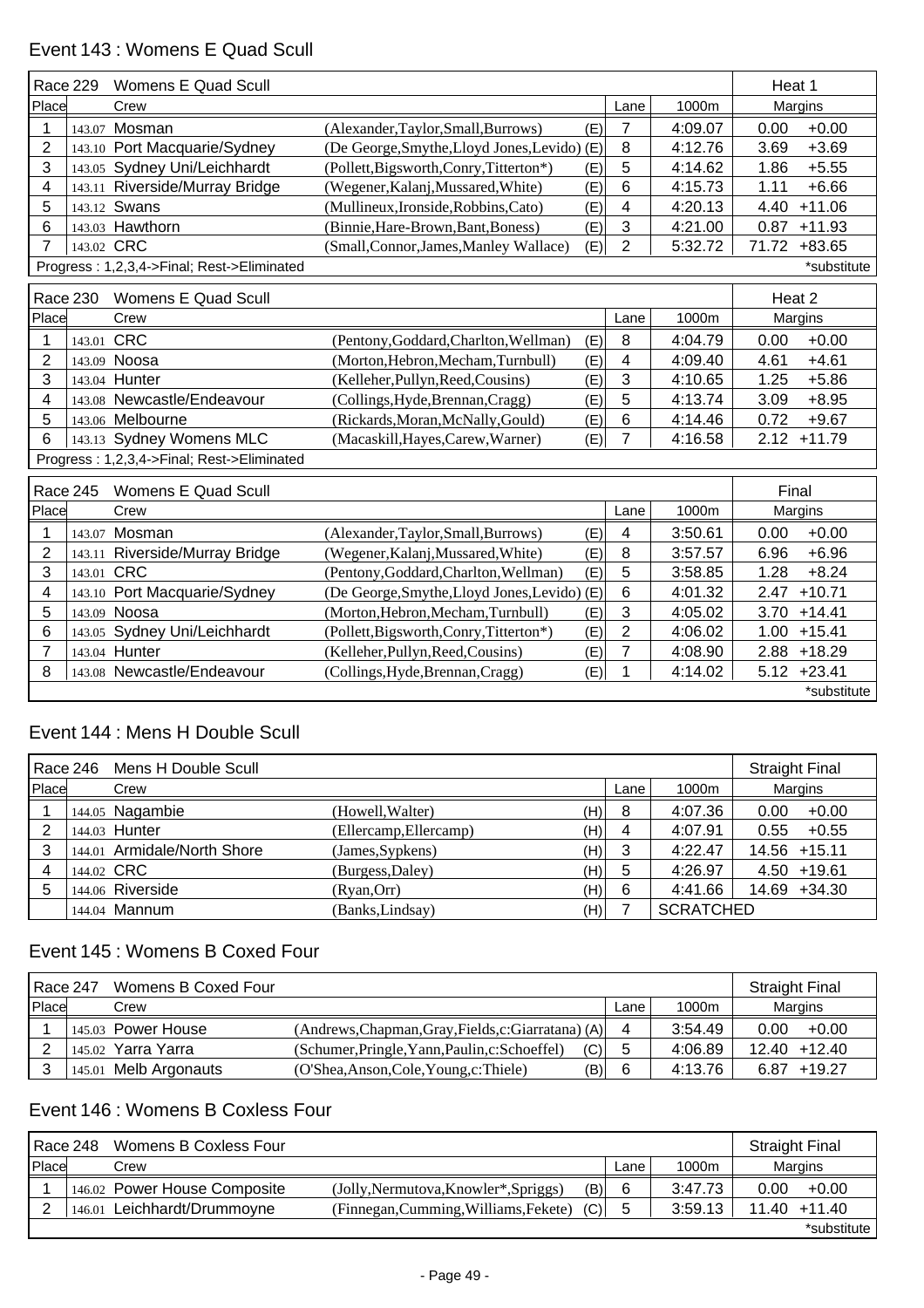## Event 147 : Womens G Double Scull

|          | l Race 249 l | Womens G Double Scull        |                      |               |      |         |      | <b>Straight Final</b> |
|----------|--------------|------------------------------|----------------------|---------------|------|---------|------|-----------------------|
| l Placel |              | Crew                         |                      |               | Lane | 1000m   |      | Margins               |
|          | 147.01       | Balmain/Noosa                | (Clark.Skelton)      | $\mathcal{G}$ | 4    | 4:35.57 | 0.00 | $+0.00$               |
|          |              | 147.02 Port Macquarie/Hunter | (Beeton, Williamson) | (G)           | 6    | 4:43.56 | 7.99 | $+7.99$               |
|          |              | 147.03 Pt Adelaide/Riverside | (Wallent, Wood)      | (G)           | 5    | 5:45.62 |      | 62.06 +70.05          |

### Event 148 : Womens C Quad Scull

|                 | <b>Race 233</b> | Womens C Quad Scull                        |                                       |     |                |         | Heat 1            |
|-----------------|-----------------|--------------------------------------------|---------------------------------------|-----|----------------|---------|-------------------|
| Place           |                 | Crew                                       |                                       |     | Lane           | 1000m   | Margins           |
| 1               | 148.09          | Essendon                                   | (McPherson, Christie, Giltrap, Dwyer) | (C) | 5              | 3:51.23 | $+0.00$<br>0.00   |
| $\overline{2}$  |                 | 148.02 BMRC                                | (Champness, Nash, Quilty, Gasson)     | (C) | 4              | 3:53.03 | $+1.80$<br>1.80   |
| 3               | 148.11          | <b>Surfers Composite</b>                   | (Hebron, Graham, Christie, Smith)     | (C) | 8              | 3:53.58 | $+2.35$<br>0.55   |
| 4               |                 | 148.03 BMRC                                | (Pang, Gollasch, Sommer, Hughes)      | (A) | $\overline{7}$ | 4:01.98 | $+10.75$<br>8.40  |
| 5               | 148.06          | <b>CRC</b>                                 | (Oswald, Antill, Mackay, Smyth)       | (C) | 3              | 4:08.68 | 6.70<br>$+17.45$  |
| 6               |                 | 148.10 Richmond                            | (Amos, Hicks, Ballantyne, Goss)       | (C) | 6              | 4:14.73 | $6.05 +23.50$     |
|                 |                 | Progress: 1,2,3,4->Final; Rest->Eliminated |                                       |     |                |         |                   |
|                 | Race 234        | Womens C Quad Scull                        |                                       |     |                |         | Heat 2            |
| Place           |                 | Crew                                       |                                       |     | Lane           | 1000m   | Margins           |
| 1               | 148.08          | Commercial                                 | (Dixon, Leary, Thomasson, Fenn)       | (C) | 4              | 3:43.21 | $+0.00$<br>0.00   |
| 2               |                 | 148.01 Banks Composite                     | (Whiting, Manning, Martin, Durrant)   | (C) | 3              | 3:47.34 | $+4.13$<br>4.13   |
| 3               | 148.05          | <b>CRC</b>                                 | (Brian, Bissaker, Grant, Donoghoe)    | (C) | 7              | 3:52.02 | $+8.81$<br>4.68   |
| 4               | 148.07          | Caulfield Grammarians/Y                    | (Bushett, Lewis, Varney, Dewar)       | (C) | 5              | 3:56.63 | $+13.42$<br>4.61  |
| 5               |                 | 148.04 Bris GPS Composite                  | (Davies, Muller, Cook, Phillips)      | (C) | 6              | 3:57.20 | $+13.99$<br>0.57  |
|                 |                 | Progress: 1,2,3,4->Final; Rest->Eliminated |                                       |     |                |         |                   |
| <b>Race 250</b> |                 | <b>Womens C Quad Scull</b>                 |                                       |     |                |         | Final             |
| Place           |                 | Crew                                       |                                       |     | Lane           | 1000m   | Margins           |
| 1               |                 | 148.01 Banks Composite                     | (Whiting, Manning, Martin, Durrant)   | (C) | 6              | 3:39.29 | $+0.00$<br>0.00   |
| $\overline{2}$  | 148.08          | Commercial                                 | (Dixon, Leary, Thomasson, Fenn)       | (C) | 4              | 3:41.26 | 1.97<br>$+1.97$   |
| 3               | 148.11          | <b>Surfers Composite</b>                   | (Hebron, Graham, Christie, Smith)     | (C) | 7              | 3:41.96 | $+2.67$<br>0.70   |
| 4               |                 | 148.03 BMRC                                | (Pang, Gollasch, Sommer, Hughes)      | (A) | 1              | 3:44.15 | 2.19<br>$+4.86$   |
| 5               | 148.05          | <b>CRC</b>                                 | (Brian, Bissaker, Grant, Donoghoe)    | (C) | $\overline{2}$ | 3:46.49 | 2.34<br>$+7.20$   |
| 6               | 148.09          | Essendon                                   | (McPherson, Christie, Giltrap, Dwyer) | (C) | 5              | 3:52.30 | $+13.01$<br>5.81  |
| 7               | 148.07          | Caulfield Grammarians/Y                    | (Bushett, Lewis, Varney, Dewar)       | (C) | 8              | 4:03.43 | 11.13<br>$+24.14$ |
| 8               |                 | 148.02 BMRC                                | (Champness, Nash, Quilty, Gasson)     | (C) | 3              | 4:06.24 | $+26.95$<br>2.81  |

### Event 149 : Mens B Double Scull

|          | Race 236                                               | Mens B Double Scull          |                                 |      |                  | Heat 2            |  |  |  |  |  |
|----------|--------------------------------------------------------|------------------------------|---------------------------------|------|------------------|-------------------|--|--|--|--|--|
|          | NON-EVENT - Not contested due to insufficient entries. |                              |                                 |      |                  |                   |  |  |  |  |  |
| Race 235 | <b>Straight Final</b>                                  |                              |                                 |      |                  |                   |  |  |  |  |  |
| Place    |                                                        | Crew                         |                                 | Lane | 1000m            | Margins           |  |  |  |  |  |
|          |                                                        | 149.08 Power House           | (Inglis, O'Connor-Smith)<br>(B) |      | 3:17.58          | $+0.00$<br>0.00   |  |  |  |  |  |
| 2        |                                                        | 149.05 Glebe/St George       | (Henderson, Major)<br>(B)       | 2    | 3:18.34          | 0.76<br>$+0.76$   |  |  |  |  |  |
| 3        |                                                        | 149.07 Murwillumbah          | (Stewart, Kranen)<br>(C)        | 5    | 3:23.10          | 4.76<br>$+5.52$   |  |  |  |  |  |
| 4        |                                                        | 149.01 Banks                 | (Reynolds, Reynolds)<br>(B)     | 6    | 3:23.59          | 0.49<br>$+6.01$   |  |  |  |  |  |
| 5        |                                                        | 149.06 Murray Bridge/Torrens | (Cruickshank, Hunt)<br>(B)      | 8    | 3:37.16          | $+19.58$<br>13.57 |  |  |  |  |  |
| 6        |                                                        | 149.04 Endeavour             | (Budworth, Donza)<br>(B)        | 4    | 3:44.59          | $7.43 +27.01$     |  |  |  |  |  |
|          |                                                        | 149.02 West End/BMRC         | (C)<br>(Creer, Malpas)          | 3    | 3:48.82          | $4.23 + 31.24$    |  |  |  |  |  |
|          |                                                        | 149.09 TJCU/Uni of QLD       | (Douglas, Wallace)<br>(C)       |      | <b>SCRATCHED</b> |                   |  |  |  |  |  |